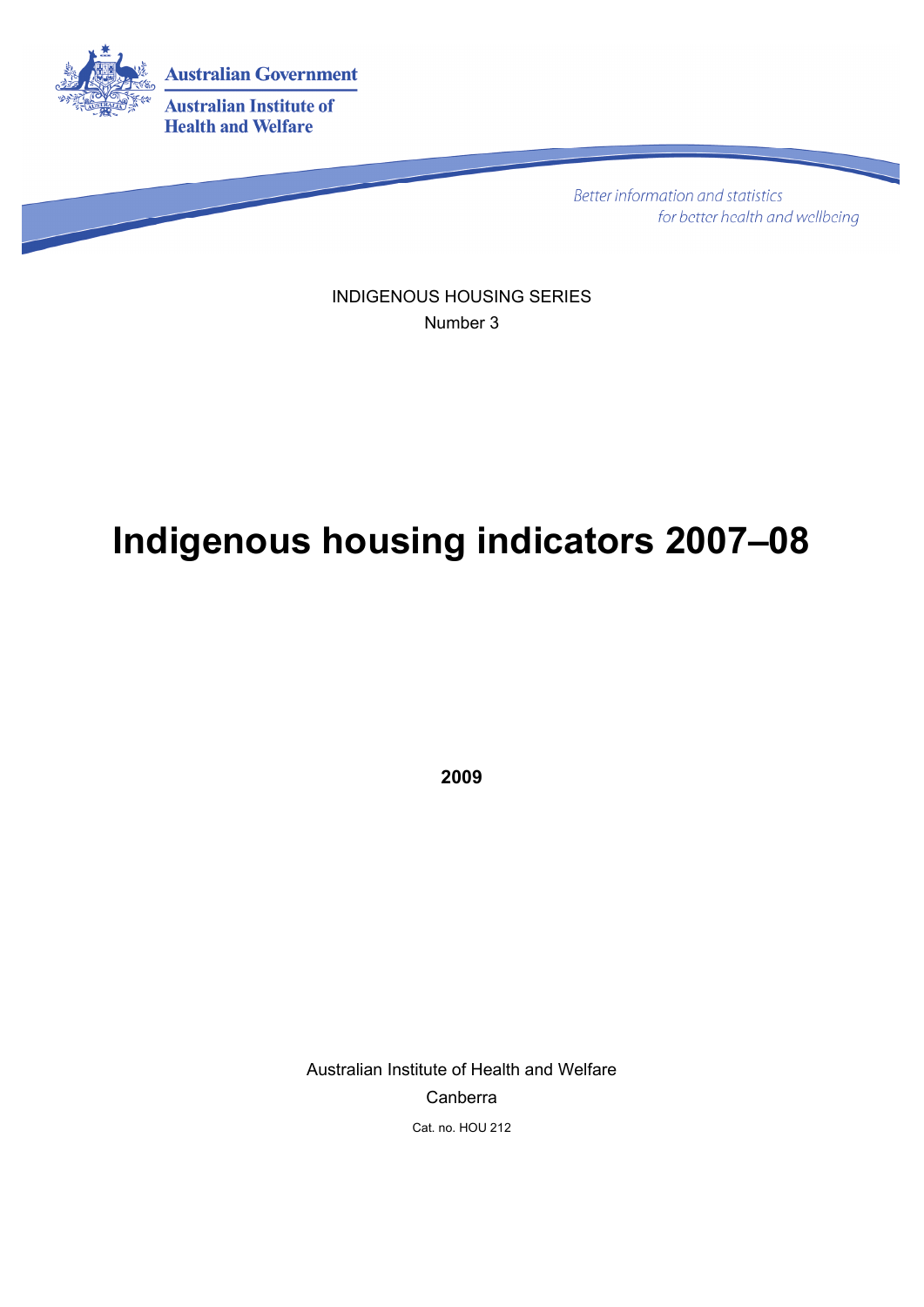#### **The Australian Institute of Health and Welfare is Australia's national health and welfare statistics and information agency. The Institute's mission is**  *better information and statistics for better health and wellbeing***.**

© Australian Institute of Health and Welfare 2009

This work is copyright. Apart from any use as permitted under the *Copyright Act 1968*, no part may be reproduced without prior written permission from the Australian Institute of Health and Welfare. Requests and enquiries concerning reproduction and rights should be directed to the Head, Media and Communications Unit, Australian Institute of Health and Welfare, GPO Box 570, Canberra ACT 2601.

This publication is part of the Australian Institute of Health and Welfare's Indigenous housing series. A complete list of the Institute's publications is available from the Institute's website <www.aihw.gov.au>.

ISSN 1832-7443 ISBN 978 1 74024 937 9

#### **Suggested citation**

Australian Institute of Health and Welfare 2009. Indigenous housing indicators 2007–08. Indigenous housing series no. 3. Cat. no. HOU 212. Canberra: AIHW.

#### **Australian Institute of Health and Welfare**

Board Chair Hon. Peter Collins, AM, QC

**Director** Penny Allbon

Any enquiries about or comments on this publication should be directed to: Housing Assistance Unit Australian Institute of Health and Welfare GPO Box 570 Canberra ACT 2601 Phone: (02) 6244 1073 Email: housing@aihw.gov.au

Published by the Australian Institute of Health and Welfare Printed by Union Offset Printers

> **Please note that there is the potential for minor revisions of data in this report. Please check the online version at <www.aihw.gov.au> for any amendments.**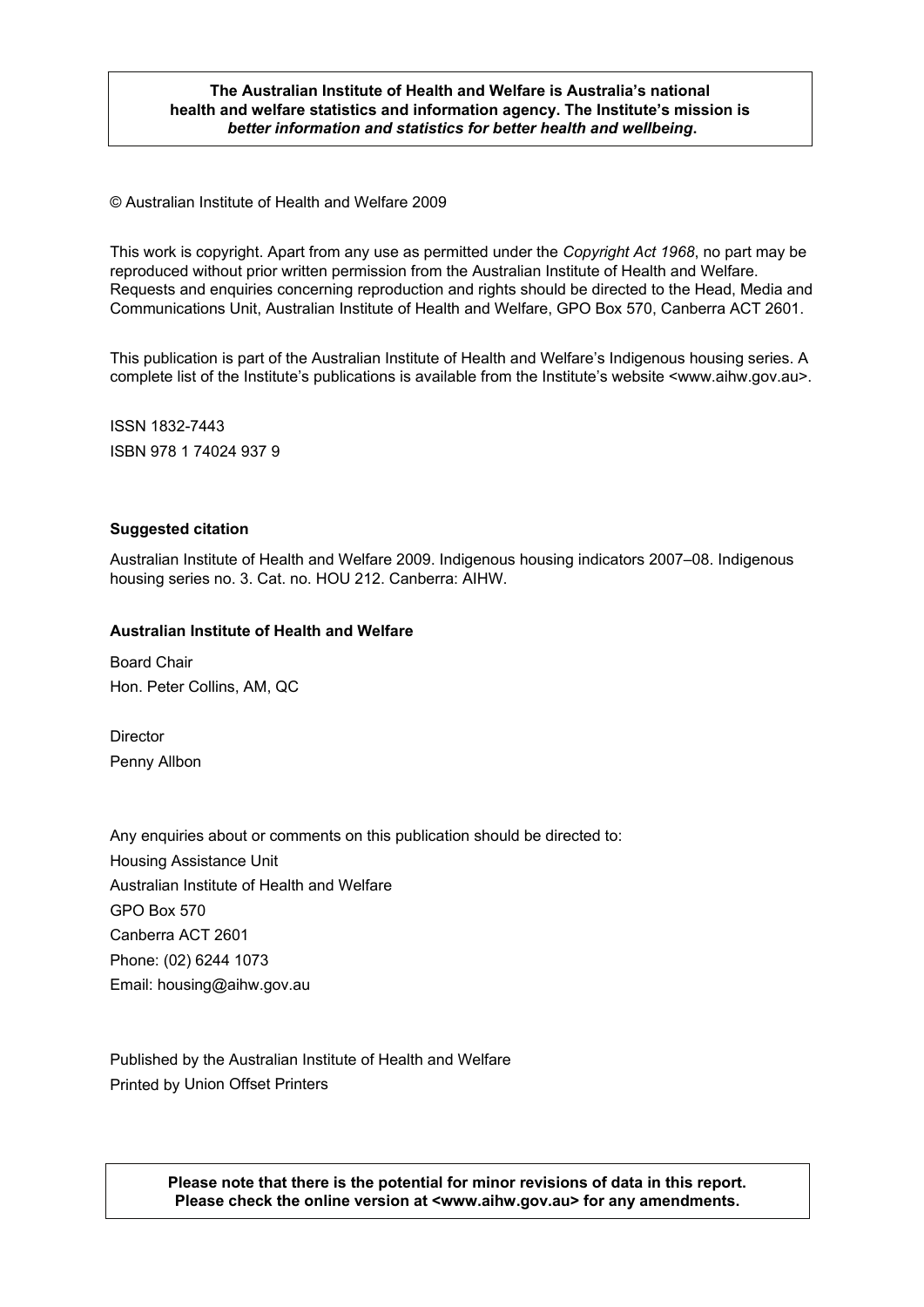# **Contents**

| 1                                                                         |  |
|---------------------------------------------------------------------------|--|
|                                                                           |  |
|                                                                           |  |
|                                                                           |  |
| $\overline{2}$                                                            |  |
|                                                                           |  |
|                                                                           |  |
|                                                                           |  |
|                                                                           |  |
|                                                                           |  |
|                                                                           |  |
|                                                                           |  |
|                                                                           |  |
|                                                                           |  |
| 3                                                                         |  |
|                                                                           |  |
|                                                                           |  |
| 3.3 National Reporting Framework indicators, by Building a Better Future: |  |
|                                                                           |  |
|                                                                           |  |
|                                                                           |  |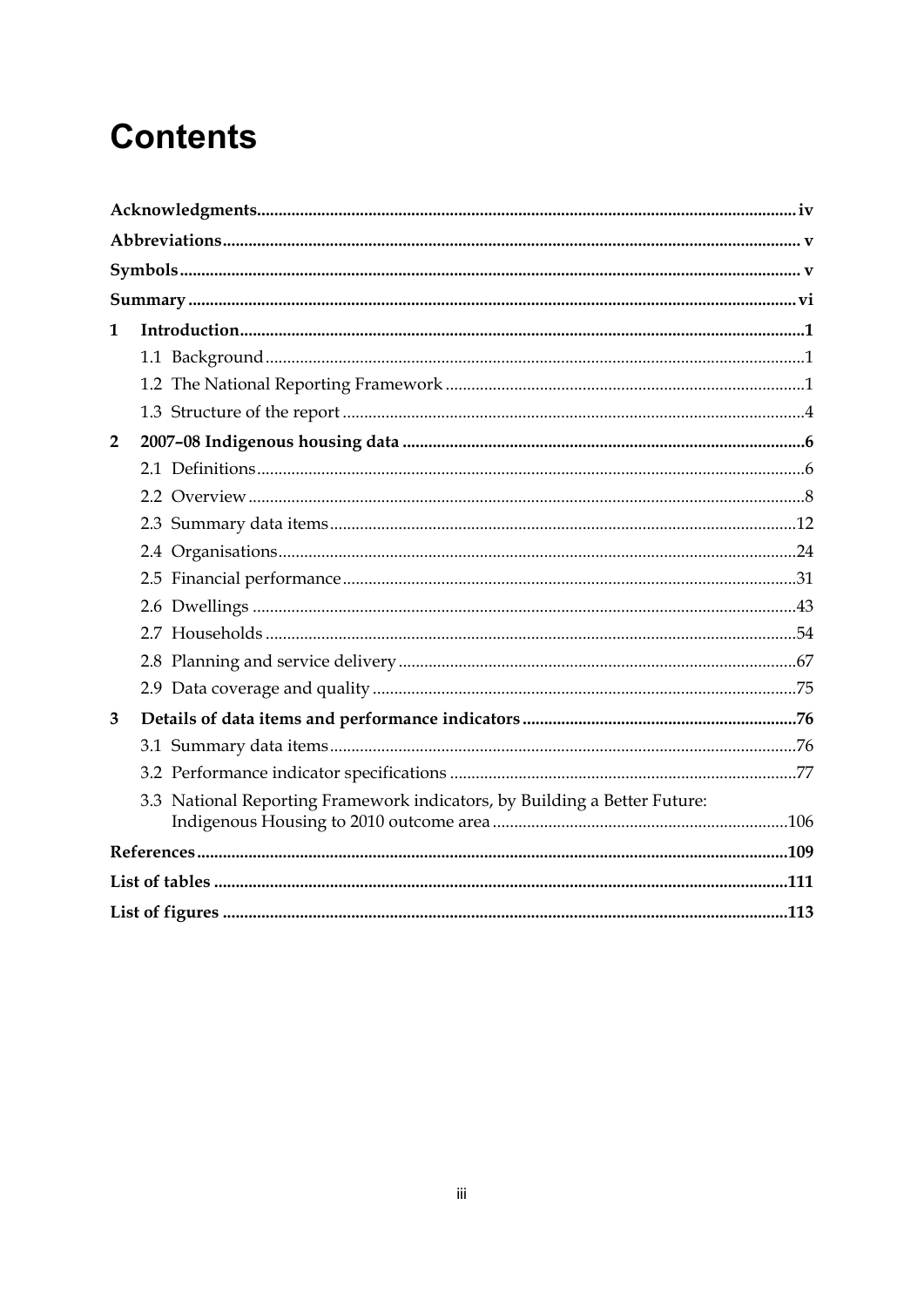# **Acknowledgments**

This report was produced by the Housing Assistance Unit of the Australian Institute of Health and Welfare (AIHW). Data were provided under the National Reporting Framework for Indigenous Housing by all states and territories and the Australian Government. The authors would like to thank the National Committee for Housing Information for its direction in preparing this report.

The authors would also like to acknowledge the vital role played by the data providers. This report could not have been produced without the efforts and cooperation of those individuals in each state and territory who prepared their jurisdiction's data and responded to queries from the AIHW Housing Assistance Unit, as well as individuals in Indigenous community housing organisations who responded to jurisdiction's data requests.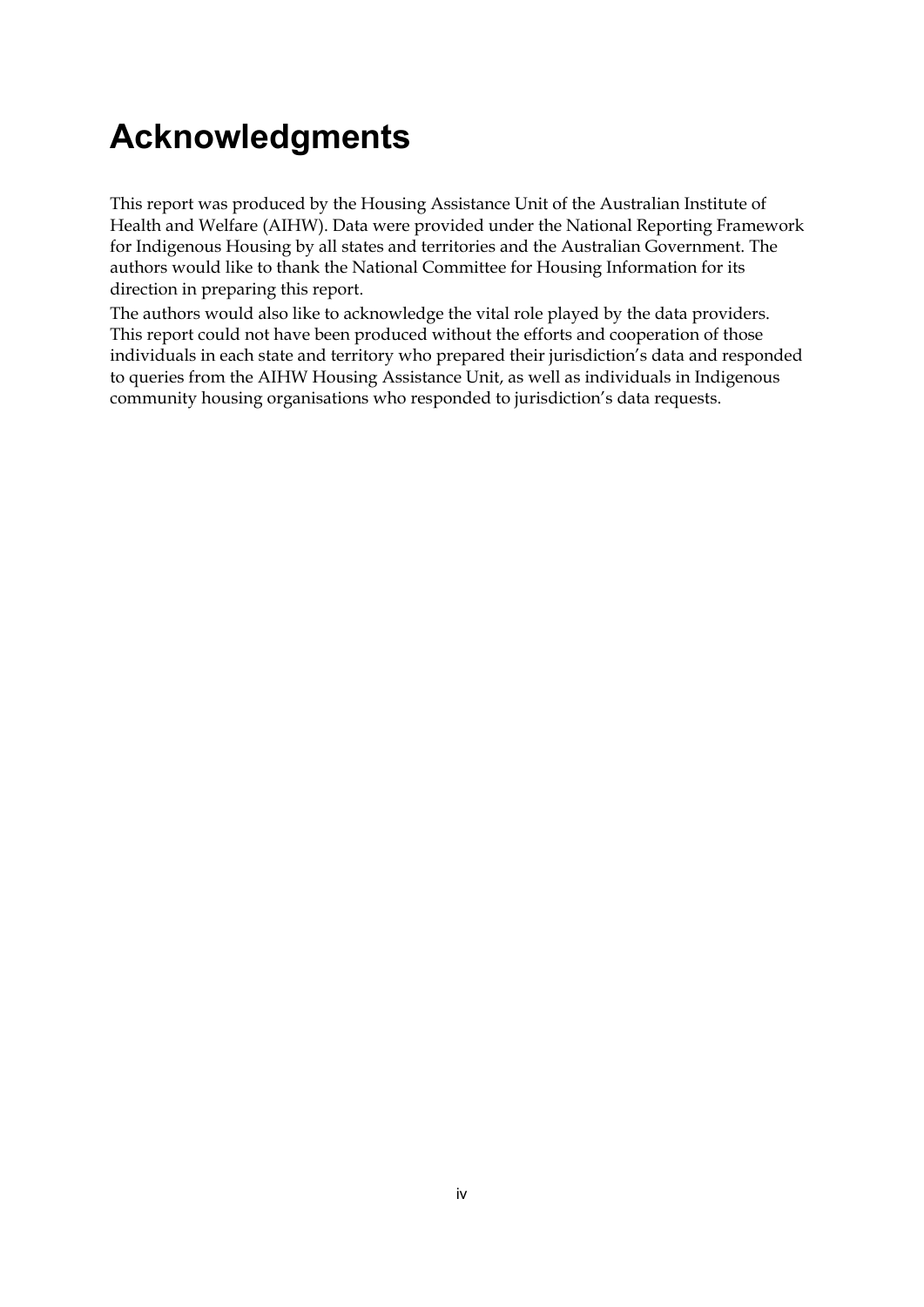# **Abbreviations**

| ABS          | <b>Australian Bureau of Statistics</b>                |
|--------------|-------------------------------------------------------|
| AG           | <b>Australian Government</b>                          |
| <b>AHO</b>   | Aboriginal Housing Office, New South Wales            |
| <b>AHV</b>   | Aboriginal Housing Victoria                           |
| <b>AIHW</b>  | Australian Institute of Health and Welfare            |
| BBF          | Building a Better Future: Indigenous Housing to 2010  |
| Census       | 2006 Census of Population and Housing                 |
| <b>CHINS</b> | Community Housing and Infrastructure Needs Survey     |
| <b>CRA</b>   | Commonwealth Rent Assistance                          |
| <b>CSHA</b>  | <b>Commonwealth State Housing Agreement</b>           |
| <b>FHBH</b>  | <b>Fixing Houses for Better Health</b>                |
| ICH          | Indigenous community housing                          |
| <b>ICHO</b>  | Indigenous community housing organisation             |
| <b>OAH</b>   | Office for Aboriginal Housing, South Australia        |
| <b>NRF</b>   | National Reporting Framework (for Indigenous Housing) |
| PI           | performance indicator                                 |
| SAAP         | Supported Accommodation Assistance Program            |
| <b>SOMIH</b> | state owned and managed Indigenous housing            |

# **Symbols**

- \$ Australian dollars
- < less than
- none in place/not used
- $\checkmark$  in place/used
- . . not applicable
- n.a. not available
- n.p. not provided
- no. number
- % per cent
- '000 thousands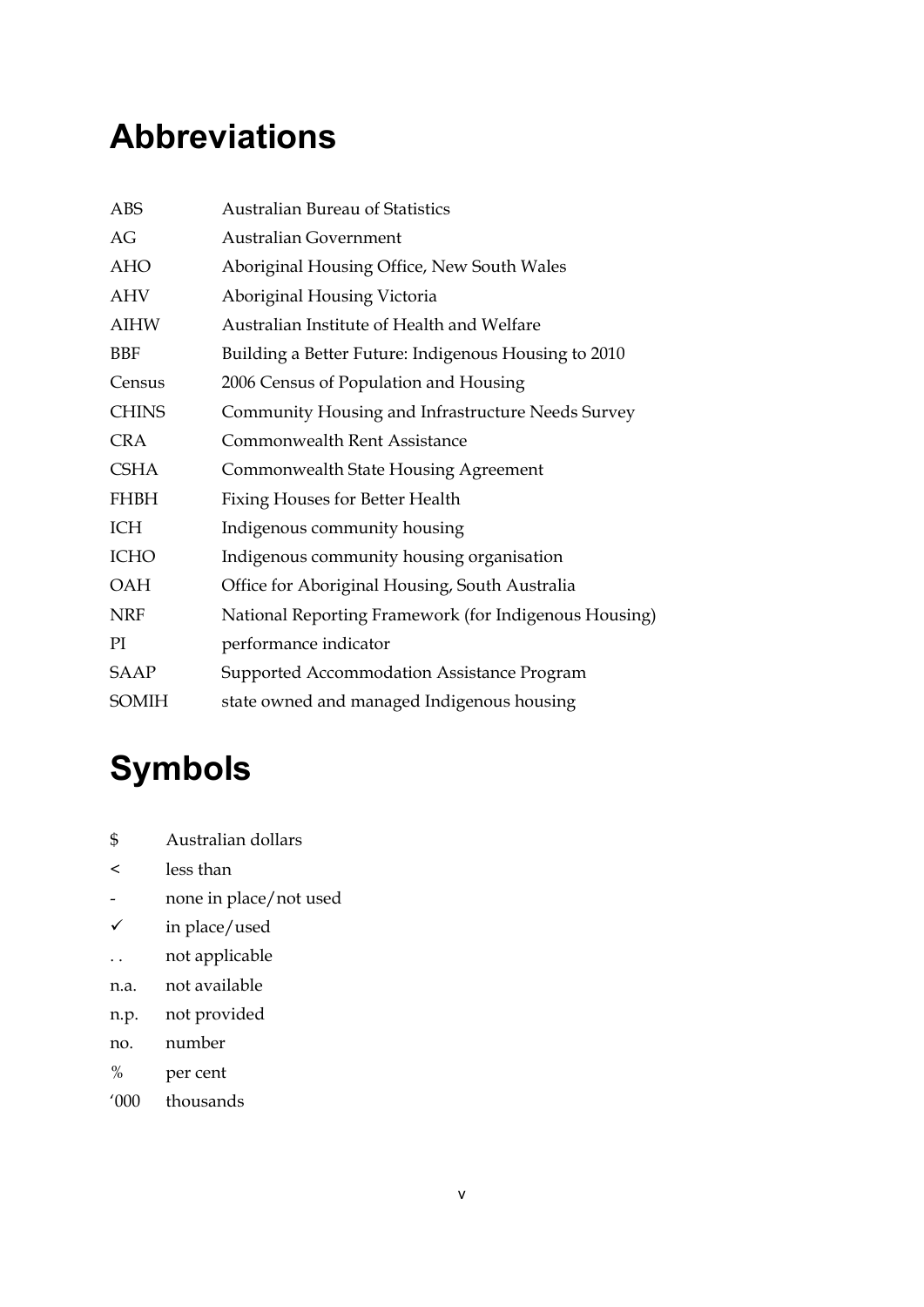# **Summary**

*Indigenous housing indicators 2007–08*, the third report in this series, provides the most recent data on Indigenous housing across Australia. Data are drawn from several sources to report against nationally agreed indicators. It includes indicators on the Indigenous-specific housing programs, Indigenous community housing (ICH) and state owned and managed Indigenous housing (SOMIH), and on Indigenous access to mainstream housing programs, as well as on broader measures, such as tenure type and homelessness.

### **Housing use**

The efficiency and effectiveness of housing services are important indications of whether the objectives of assistance are being met and resources are being used to best advantage. In 2007-08:

- there were 36,057 dwellings specifically targeted to Aboriginal and Torres Strait Islander peoples (23,279 for ICH, 12,778 for SOMIH)
- more than 98% of ICH dwellings and almost 97% of SOMIH dwellings were occupied at 30 June 2008
- all jurisdictions gave priority to those households in greatest need for the allocation of dwellings.

### **Adequate housing**

There is a strong correlation between inadequate housing and poor health and wellbeing. Dwellings in poor condition may be unsafe and/or lack essential working facilities, which may affect the health and wellbeing of people living in the dwellings. In 2007–08:

- almost all ICH dwellings were connected to sewerage, water and electricity (98% each)
- nationally, 23% of ICH dwellings were in need of major repair, while a further 7% of dwellings were in need of replacement (CHINS 2006). Tasmania had the greatest proportion of dwellings needing major repairs (31%), while the Northern Territory had the greatest proportion of dwellings needing replacement (10%).

### **Housing management**

Indigenous participation in housing management is important to ensure that services are appropriate to the needs of Aboriginal and Torres Strait Islander peoples, and provides opportunities for self-management. In 2007–08, 80% of people working in Indigenous housing management were Indigenous. Of these, 9% were undertaking, and 11% had completed accredited training.

## **Cost of housing**

Housing costs measure the cost of providing assistance per dwelling. In 2007–08:

- the net recurrent cost per ICH dwelling was \$7,472, and \$8,265 per SOMIH dwelling
- the average maintenance expenditure per dwelling was \$4,037 for ICH dwellings, and \$3,245 for SOMIH dwellings.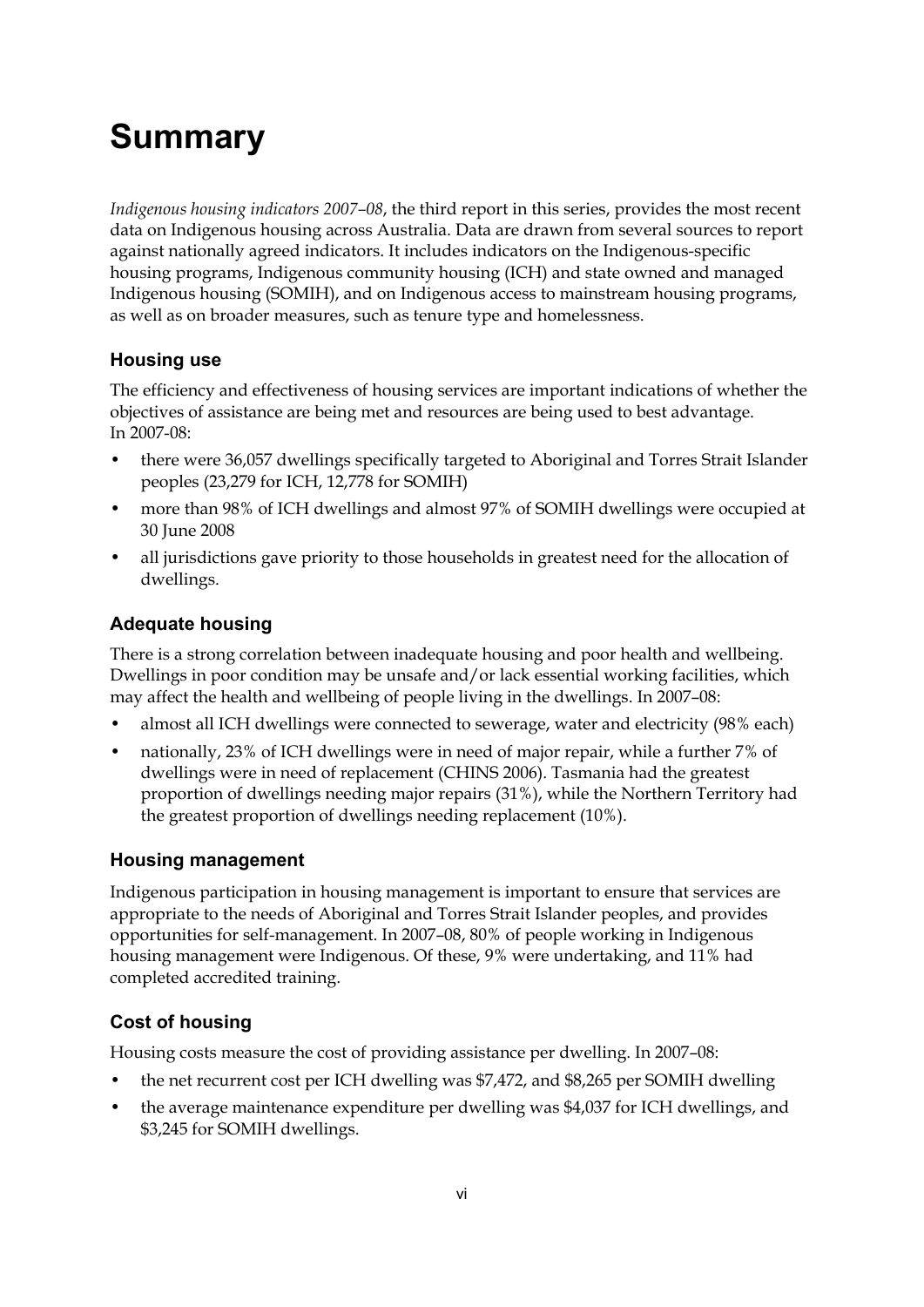# **1 Introduction**

# **1.1 Background**

A number of different government programs provide housing assistance to Aboriginal and Torres Strait Islander peoples—both Indigenous-specific programs and mainstream programs. The two main Indigenous-specific forms of social housing are:

- state owned and managed Indigenous housing (SOMIH)—managed by state governments, with funding provided under the 2003 Commonwealth State Housing Agreement (CSHA)
- Indigenous community housing (ICH)—managed by Indigenous community housing organisations (ICHOs), with funding provided by both the state and territory governments and the Australian Government.

In addition to these Indigenous-specific programs, Indigenous Australians are also eligible for assistance through mainstream housing programs such as public rental housing, mainstream community housing and Commonwealth Rent Assistance (CRA).

SOMIH dwellings are owned and managed by state housing authorities in the six states— New South Wales, Victoria, Queensland, Western Australia, South Australia and Tasmania. The Australian Capital Territory does not have a separately identified Indigenous housing program and in the Northern Territory all Indigenous-specific housing programs are community managed and administered. Due to the complexity of funding arrangements in the Indigenous housing sector, the potential exists in some jurisdictions for some community-managed dwellings (whether government or community owned) to be included in SOMIH reporting. In Victoria, some dwellings are community managed but owned by the state government (about 1,300 dwellings). Previously, these have been reported under the SOMIH program; however, transfer of these properties to ICH has begun. As at 30 June 2008, 348 properties had been transferred and are now reported under ICH.

The Australian Government, through the Department of Families, Housing, Community Services and Indigenous Affairs (and formerly through the Community Housing and Infrastructure Program), is directly responsible for the funding of ICH in Queensland, Victoria and Tasmania. In Tasmania, there is only Australian Government ICH, while in Queensland and Victoria, some ICH is funded by the Australian Government and some by the state government under the CSHA. In the five remaining jurisdictions—New South Wales, Western Australia, South Australia, the Australian Capital Territory and the Northern Territory—funding from the relevant state and the Australian Government is pooled, and the state or territory government has responsibility for ICH.

# **1.2 The National Reporting Framework**

The National Reporting Framework (NRF) for Indigenous Housing was developed to provide a framework for reporting across all Indigenous housing programs, as well as to report on the implementation and outcomes of Building a Better Future: Indigenous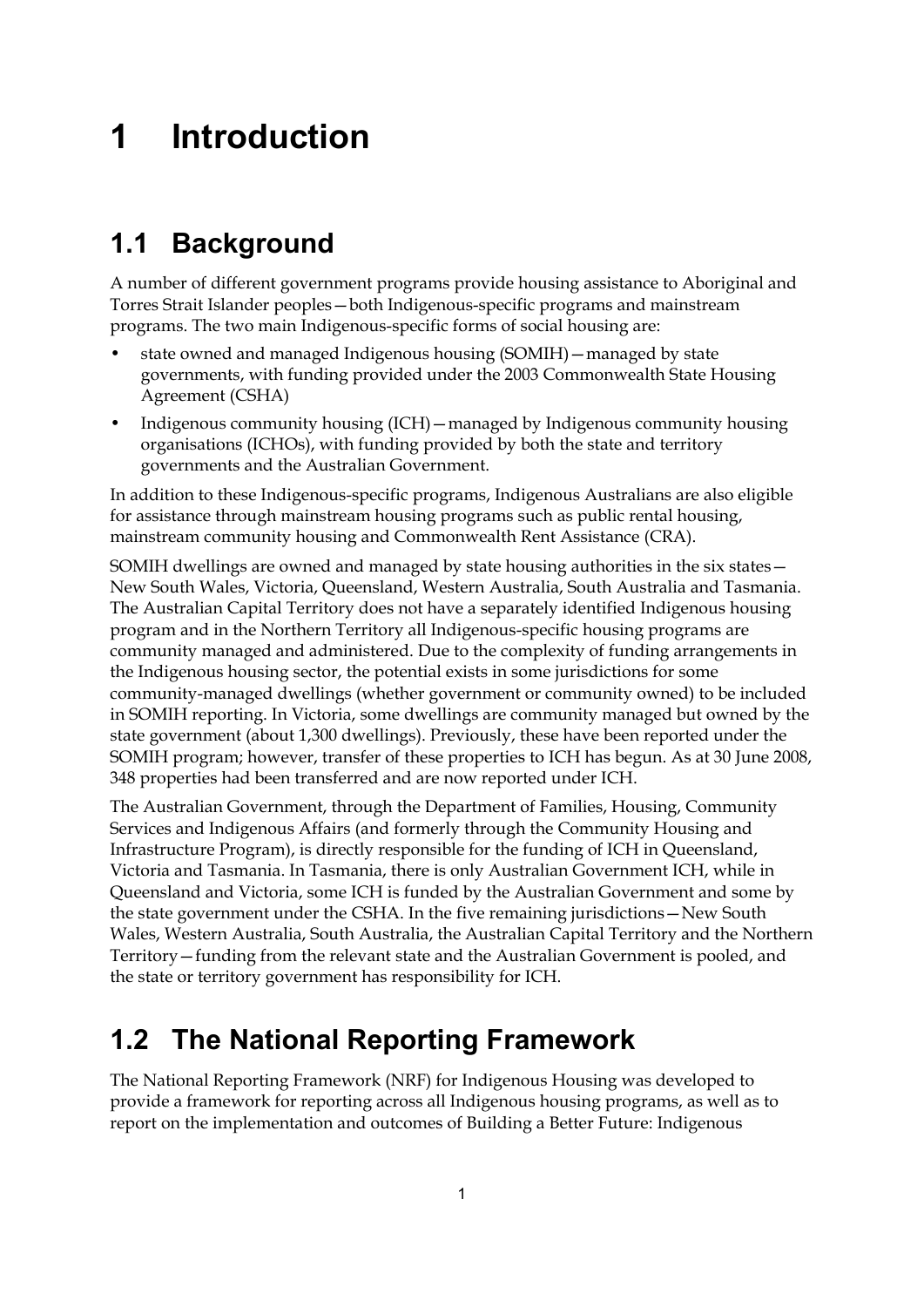Housing to 2010 (BBF). The BBF was a 10-year statement of new directions in Indigenous housing endorsed by housing ministers in May 2001 (HMC 2001).

The NRF comprises a set of 36 performance indicators for national reporting on Indigenous housing. It includes indicators on ICH and SOMIH, and on Indigenous access to mainstream housing programs, as well as on broader measures such as tenure type and homelessness. There are indicators relating to connection to services, dwelling condition, overcrowding, affordability of housing, rents collected and charged, and recurrent and capital expenditure on Indigenous housing. This report provides current national data for each NRF indicator.

To report on the outcomes of BBF, the indicators in the NRF were mapped to the seven outcome areas identified in BBF. These are listed in Section 3.3.

### **Data sources**

Most of the data in this report come from the Australian Institute of Health and Welfare (AIHW) housing administrative data collections—the ICH data collection and the CSHA national SOMIH data collection. Data for some of the NRF indicators come from Australian Bureau of Statistics (ABS) surveys, including the 2006 Community Housing and Infrastructure Needs Survey (CHINS) and the 2006 Census of Population and Housing (Census). Data from non-AIHW sources are not from the 2007–08 financial year, and may refer to a scope different from that of the ICH and SOMIH collections.

#### **ICH data collection**

The ICH data collection was developed by the AIHW to collect data on the ICH sector. The scope of the ICH data collection includes those dwellings aimed at Aboriginal and Torres Strait Islander peoples that are managed by funded or unfunded, actively or not-actively registered ICHOs.

Data on ICH are collected by the AIHW via the states and territories using national specifications and definitions endorsed by the National Committee for Housing Information. Jurisdictions are requested to report against six qualitative NRF performance indicators, and provide data for 27 quantitative data items from which the NRF performance indicators are then calculated.

### **Data issues**

This is the third indicator-based report on the NRF. The data definitions and collection are still being developed and refined. For the 2007–08 report, jurisdictions were asked to provide SOMIH data for 18 NRF indicators, and ICH data for 26 indicators.

The jurisdictions were able to provide data for between 70% and 100% of the indicators requested. It should also be noted, however, that even where data were provided, in many cases the data were not available for all dwellings or ICHOs in the jurisdiction. Where this is the case, a highlight and/or footnote is provided.

In 2007–08, jurisdictions were for the first time asked, where possible, to provide unit record level data for NRF reporting (that is, data for individual organisations, dwellings and persons rather than aggregated totals). A full unit record collection ensures consistency and comparability of data between jurisdictions. However, until full implementation of the unit record level collection is achieved, caution should be used when comparing data across or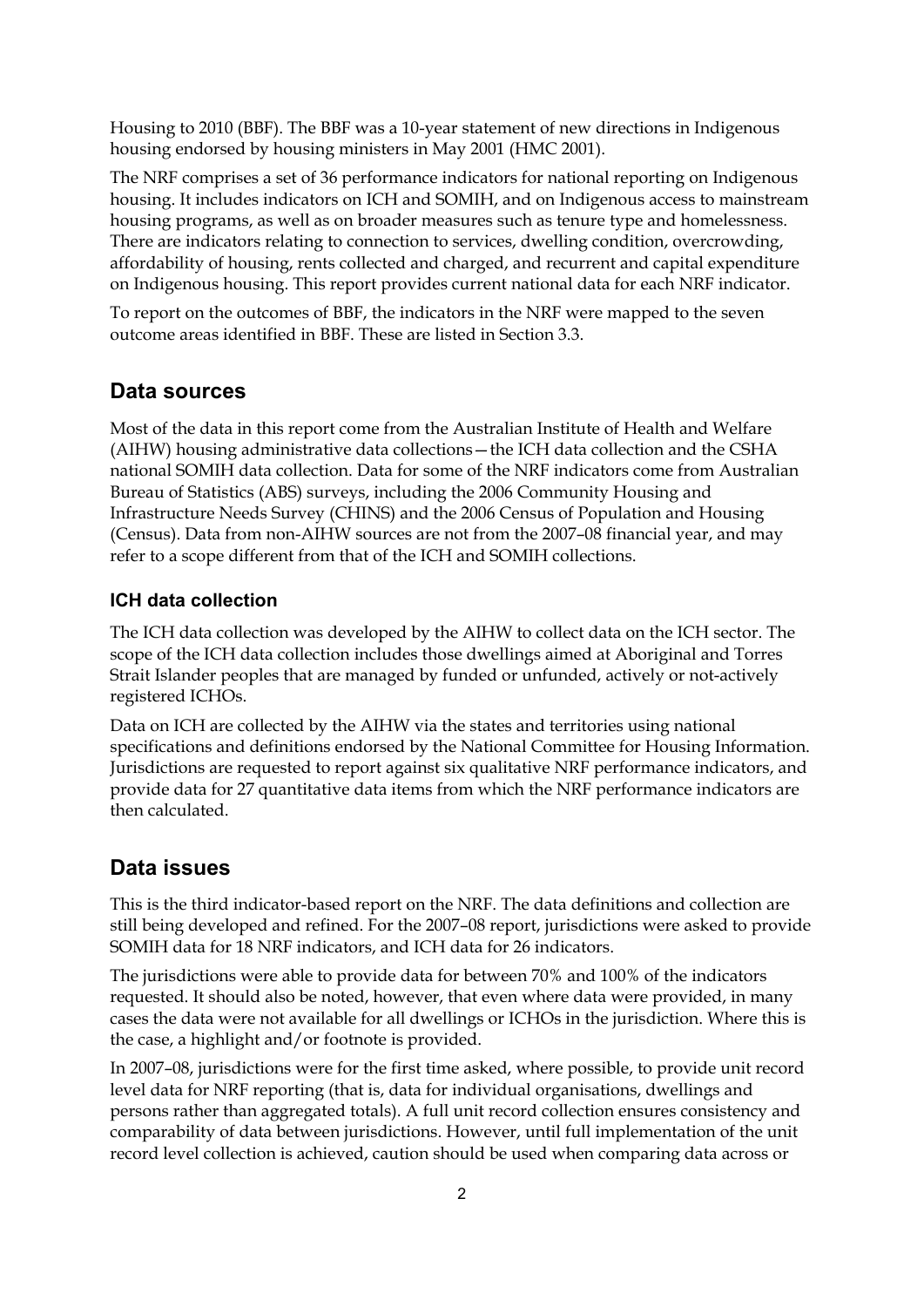between jurisdictions, since aggregate data come from jurisdictions' own data systems and may show variations in scope and/or definition. Comparability is also limited, particularly for survey data, due to the capacity of ICHOs to report using the required definitions.

Caution should be exercised when comparing national totals when one or more jurisdictions did not provide data. Also, time trend data have not been presented in the 2007–08 report due to the change in scope for the 2007–08 collection.

For some of the NRF indicators, administrative data are not available. In these cases, data are reported from the CHINS and the Census. However, these data sources have several disadvantages:

- CHINS and the Census are only available every five years and are therefore not always as recent an estimate as the NRF administrative data.
- In the Census and mainstream administrative data collections there is likely to be under-identification of Aboriginal and Torres Strait Islander peoples (Indigenous identification does not pose a problem in SOMIH and ICH data collections, since these are Indigenous-specific programs).
- CHINS data, which is provided by key community representatives, may be subject to non-sampling or respondent error, and may not provide good estimates for some indicators.

As administrative data collections are improved, alternative data sources will not be necessary for many of the indicators.

# **Data qualifications**

In addition to qualifications detailed in the footnotes and the performance indicators section, the following qualifications apply to the reported data:

- Data within a jurisdiction may not be comparable to data from previous years because of variation in response rates and in the ICHOs that respond to the survey, or are actively registered with the jurisdiction. The 2007–08 collection also includes a change in scope relative to previous years to consistently include unfunded and unregistered organisations for ICH.
- Data may not be comparable across jurisdictions because of the considerable variation in the way ICH operates in each jurisdiction. Further, organisation and household information may vary considerably because of the policy and program environment and the nature of the sector.
- National performance indicator percentages were calculated using only those states and territories where complete information was available and valid (that is, both numerator and denominator were available and valid).

# **Incomplete data**

In some cases, data are not available for all dwellings and/or ICHOs in a jurisdiction. The data item totals and performance indicator values may not therefore be representative of the entire jurisdiction because:

• the data represent the total for only part of the jurisdiction; or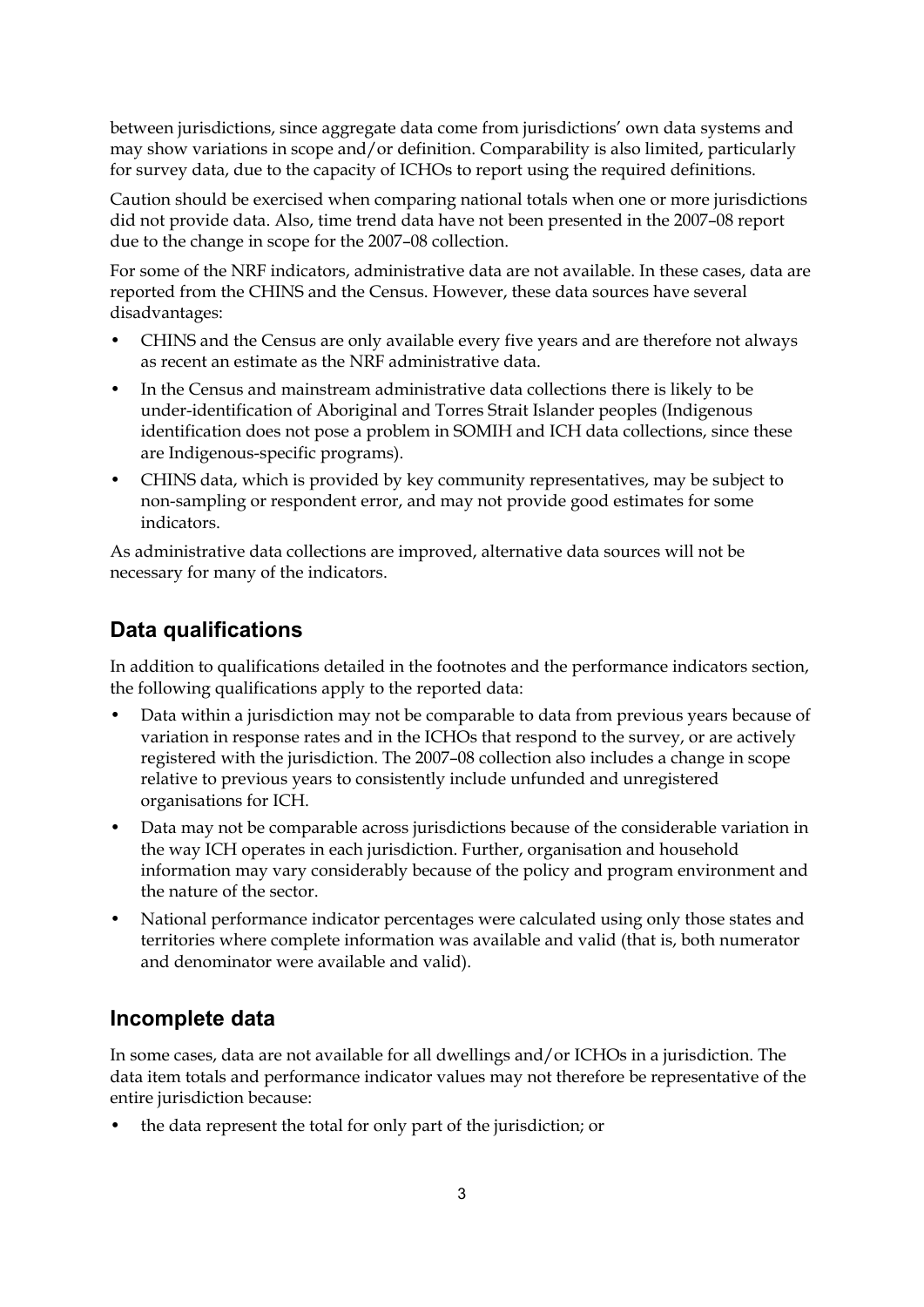• the data have been adjusted for non-response (by excluding unknowns/ non-responders), but there is no guarantee that non-responders share the same characteristics as the responding portion of the jurisdiction.

This is indicated as follows:

Value does not represent the jurisdiction total, as data were not available for all organisations/dwellings/households.

Value has been adjusted for non-response and excludes organisations/dwellings/households for which details were unknown.

Care should be taken when interpreting data that are affected. Where possible, the number of unknowns is indicated.

Proportions have been calculated only for jurisdictions for which a valid numerator and denominator were available. Jurisdictions for which the numerator and/or denominator were not available were also not included in the Australian total proportion.

# **Changes to the NRF collection in 2007–08**

Several changes were made to the 2007–08 NRF data collection and reporting process:

- The scope of the data collection was clarified to include both funded and unfunded ICHOs.
- The provision and reporting of qualitative data was streamlined.
- All jurisdictions were requested to provide unit record level quantitative data where available for national reporting purposes.

# **1.3 Structure of the report**

This report presents data for 2007–08 against the 36 NRF performance indicators. Section 1 gives some background to the NRF, the data sources, and data quality issues, as well as detailing changes to the NRF data collection 2007–08.

The performance indicators are presented in Section 2, grouped according to the following themes:

- organisations
- financial performance
- dwellings
- households
- planning and service delivery
- data coverage and quality.

Section 2 also provides a table of the summary data item values and quantitative performance indicator values for ICH and SOMIH.

Section 3 provides details of the summary data items and performance indicators, outlining their purpose, how they are calculated/what information is required, and their scope. Section 3 also maps the 36 NRF indicators to the BBF outcome areas.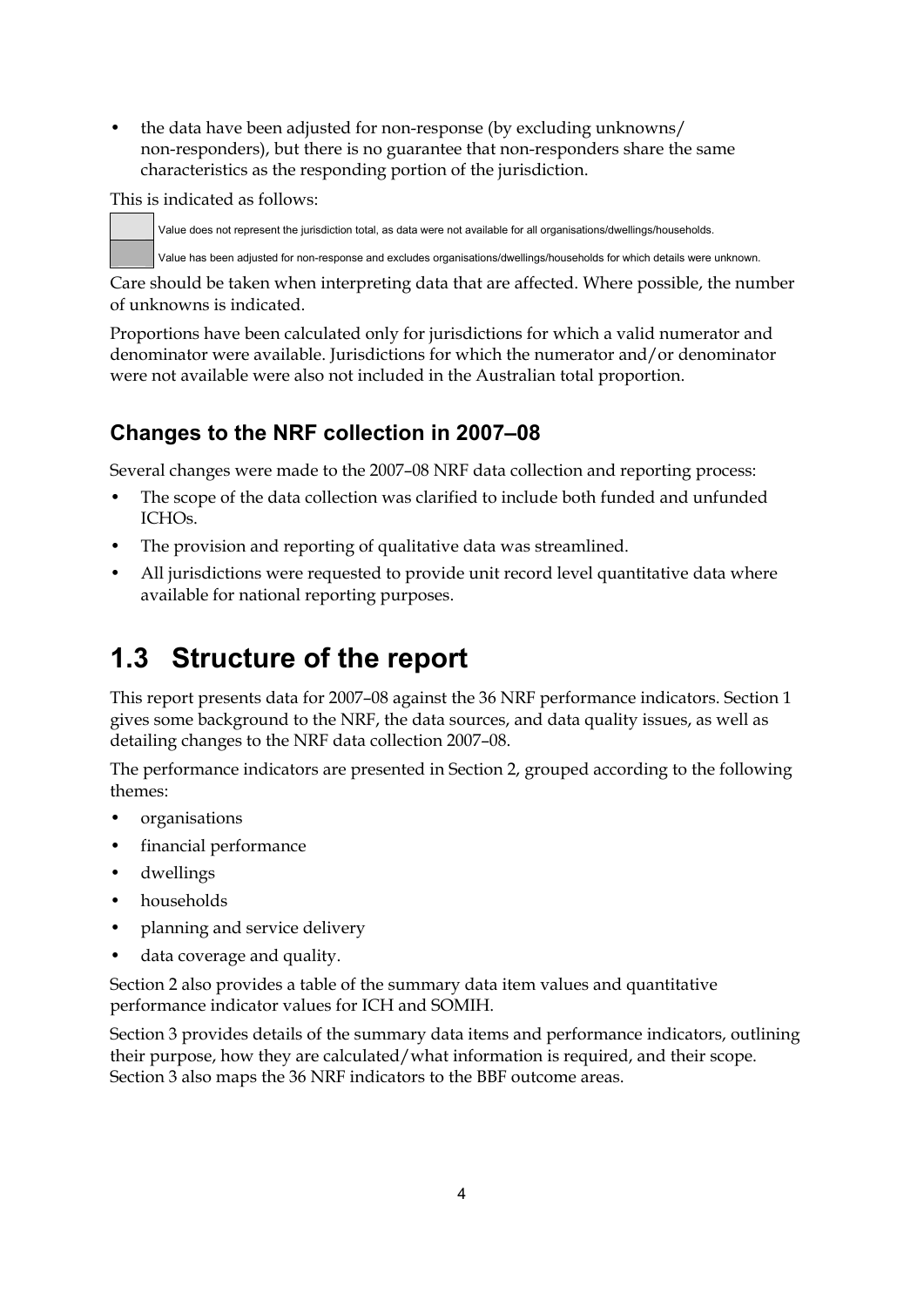| <b>Indicator</b> | <b>Description</b>                                                                                               | <b>Theme</b>                     | Page |
|------------------|------------------------------------------------------------------------------------------------------------------|----------------------------------|------|
| P1               | Total number of dwellings targeted to Indigenous people                                                          | <b>Dwellings</b>                 | 43   |
| P <sub>2</sub>   | Proportion of improvised dwellings                                                                               | Dwellings                        | 44   |
| P3               | Proportion of dwellings needing major repairs                                                                    | Dwellings                        | 45   |
| P4               | Proportion of dwellings needing replacement                                                                      | Dwellings                        | 46   |
| P5               | Mechanisms to ensure new houses and major upgrades meet national minimum standards                               | Dwellings                        | 47   |
| P6               | Proportion of communities not connected to a) water, b) sewerage, c) electricity                                 | <b>Dwellings</b>                 | 48   |
| P7               | Proportion of dwellings not connected to a) water, b) sewerage, c) electricity                                   | Dwellings                        | 49   |
| P8               | Proportion of dwellings meeting the 11 critical Fixing Houses for Better Health living practices                 | Dwellings                        | 50   |
| P9               | Average weekly rent collected                                                                                    | Financial                        | 33   |
| P10              | Rent collection rate                                                                                             | Financial                        | 31   |
| P11              | Total amount spent on maintenance each year                                                                      | Financial                        | 35   |
| P12              | Average amount spent on maintenance each year                                                                    | Financial                        | 35   |
| P13              | Maintenance expenditure as a proportion of rent collected                                                        | Financial                        | 37   |
| P14              | Recurrent to capital expenditure ratio                                                                           | Financial                        | 39   |
| P <sub>15</sub>  | Net recurrent cost per unit                                                                                      | Financial                        | 41   |
| P16              | Occupancy rates                                                                                                  | Dwellings                        | 51   |
| P17              | Turnaround time                                                                                                  | Dwellings                        | 53   |
| P18              | Proportion of Indigenous households by tenure type                                                               | Households                       | 54   |
| P19              | Proportion of households accessing mainstream housing services that are Indigenous                               | Households                       | 55   |
| P20              | Proportion of Indigenous people who are homeless                                                                 | Households                       | 56   |
| P21              | Average number of additional bedrooms required                                                                   | Households                       | 59   |
| P22              | Proportion of Indigenous households that are overcrowded                                                         | Households                       | 57   |
| P23              | Proportion of households paying more than 25% of income in rent                                                  | Households                       | 61   |
| P24              | Allocation of resources on the basis of need                                                                     | Households                       | 62   |
| P25              | Number of Indigenous community housing organisations                                                             | Organisations                    | 24   |
| P26              | Proportion of ICHOs that have a housing management plan                                                          | Organisations                    | 25   |
| P27              | What jurisdictions are doing to assist ICHOs in developing and implementing housing<br>management plans          | Organisations                    | 26   |
| P28              | Proportion of Indigenous employees in ICHOs who have completed accredited training                               | Organisations                    | 28   |
| P29              | Proportion of Indigenous employees in ICHOs who are undertaking accredited training                              | Organisations                    | 28   |
| P30              | Proportion of people employed in housing management who are Indigenous                                           | Organisations                    | 27   |
| P31              | Strategies and outcomes to increase Indigenous employment in housing services                                    | Organisations                    | 29   |
| P32              | Mechanisms for Indigenous input to planning, decision-making and delivery of services                            | Planning and<br>service delivery | 67   |
| P33              | Coordination of housing and other services that seek to improve the health and wellbeing of<br>Indigenous people | Planning and<br>service delivery | 70   |
| P34              | Proportion of clients whose needs were met in relation to the a) amenity, b) location of their<br>dwelling       | Households                       | 66   |
| P35              | Proportion of clients satisfied with quality of the service provided                                             | Organisations                    | 30   |
| P36              | Proportion of indicators (not Census or CHINS) on which jurisdictions could report                               | Data coverage<br>and quality     | 75   |

**Table 1.1: List of indicators in numerical order with page references**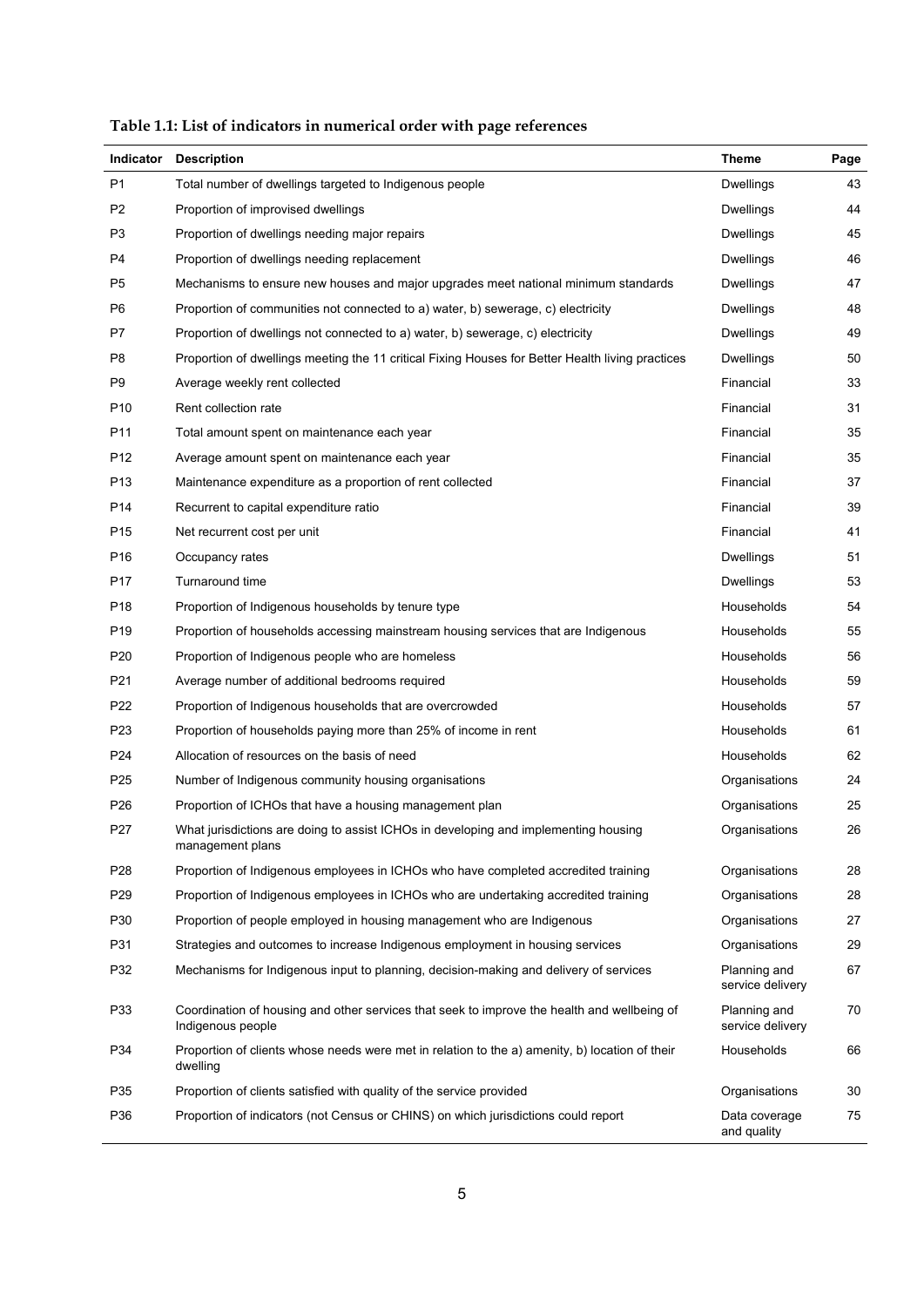# **2 2007–08 Indigenous housing data**

# **2.1 Definitions**

The *National housing assistance data dictionary, version 3* was the authoritative source of data definitions and standards for this collection (AIHW 2006).

#### **Dwelling**

#### *Permanent dwelling*

A dwelling is a structure designed for people to live in or where people live. Permanent dwellings have fixed walls, roof and doors. They usually have kitchen and bathroom facilities, though this is not necessary, provided these facilities could be built into the dwelling. These dwellings are made from regular building materials and are intended for long-term residential use.

#### *Improvised dwelling*

An improvised dwelling is a structure used as a place of residence that does not meet the building requirements to be considered as a permanent dwelling, including caravans, tin sheds without internal walls, humpies, dongas, etc.

#### *SOMIH dwelling*

For the purpose of the NRF, a SOMIH dwelling equals a rental tenancy unit, which is defined as the unit of accommodation to which a rental agreement can be made. In the majority of cases there will be only one rental tenancy unit within a dwelling structure; however, in a small number of cases, there may be more than one.

#### **Household**

#### *ICH household*

An ICH household refers to:

- a group of two or more related or unrelated people who usually reside in the same dwelling, and who make common provision for food or other essentials for living; or
- a single person living in a dwelling who makes provision for his or her own food and other essentials for living, without combining with any other person.

#### *SOMIH household*

For the purpose of the NRF, a SOMIH household equals a tenancy agreement. In the majority of cases there will be one household per rental tenancy unit.

#### **Indigenous community**

For the purposes of the NRF, an Indigenous community has the same definition as that found in CHINS 2006 for a discrete Indigenous community: a geographic location, bounded by physical or cadastral (legal) boundaries, and inhabited or intended to be habited predominantly (that is, greater than 50% of usual residents) by Aboriginal and Torres Strait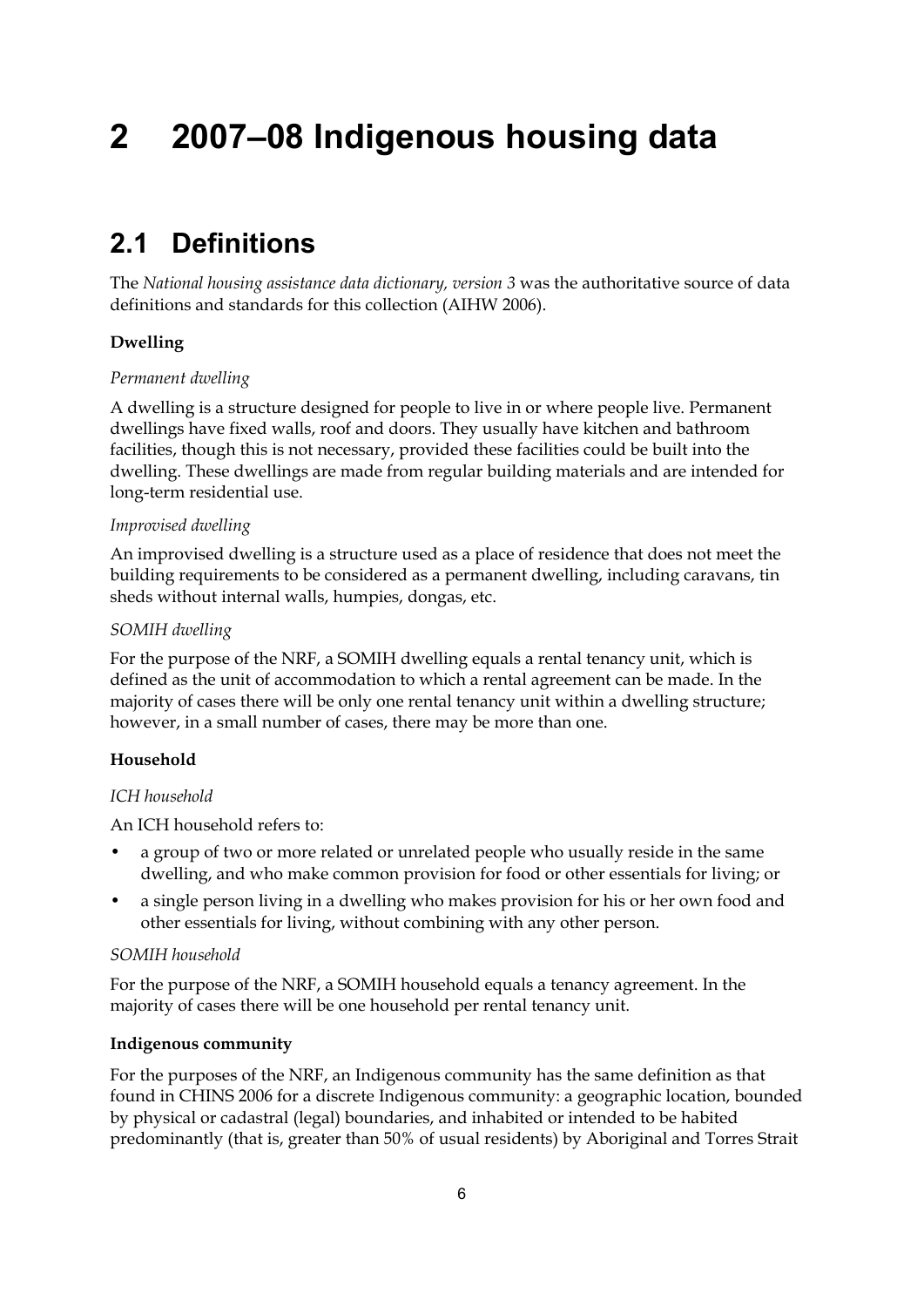Islander peoples, with housing or infrastructure that is managed on a community basis (see CHINS 2006 for more details).

#### **Indigenous community housing organisation (ICHO)**

For the purposes of the NRF, an ICHO is any Aboriginal and/or Torres Strait Islander organisation that is responsible for managing housing for Indigenous people. This includes community organisations such as resource agencies and land councils, which have a range of functions, provided that they manage housing for Indigenous people.

#### *Funded organisation*

A funded organisation is an ICHO that received funding in the 2007–08 financial year.

#### *Unfunded organisation*

An unfunded organisation is an ICHO that received funding in previous financial years; that is before 1 July 2007, but not in the 2007–08 financial year.

#### *Actively registered organisation*

An actively registered organisation is an ICHO that is registered with the New South Wales Aboriginal Housing Office (AHO) in the 2007–08 financial year.

For New South Wales only, the ICH sector focuses on whether ICHOs are actively registered or not actively registered rather than whether they are funded or unfunded. For the purposes of the NRF, ICHOs in New South Wales that are actively registered are included in the funded organisation category, while ICHOs in New South Wales that are not actively registered are included in the unfunded organisation category. However, it should be noted that active registration with the AHO does not guarantee funding.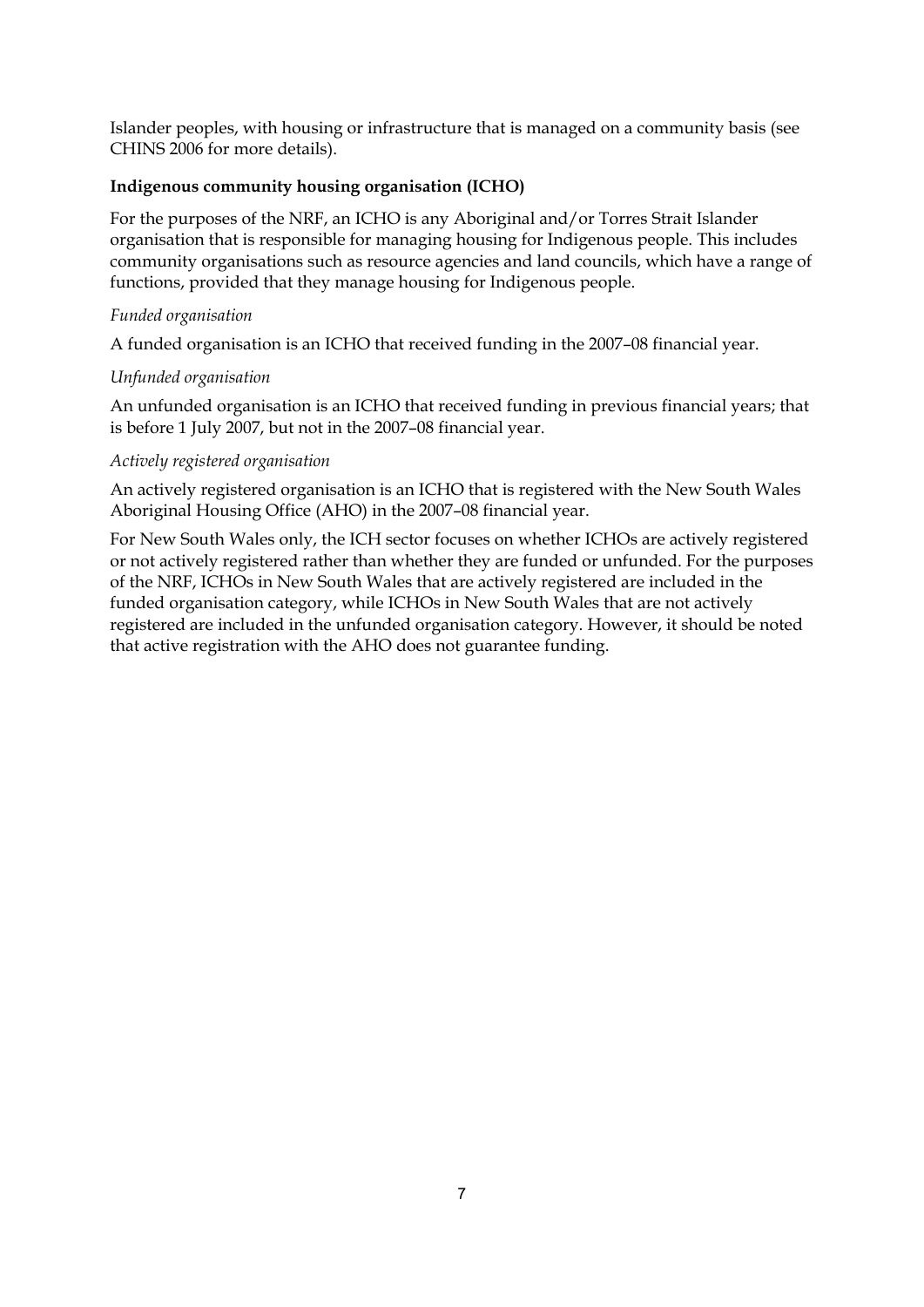# **2.2 Overview**

## **Organisations**

In 2007-08 there were 487 organisations managing Indigenous community housing throughout Australia. More than half of these (249) were in New South Wales. Australia's smallest jurisdiction, the Australian Capital Territory, had just one Indigenous community housing organisation (ICHO). Due to amalgamations of organisations in a number of states, there were 72 fewer ICHOs in 2007-08 than in last Indigenous housing indicators report (2005-06).

Nationally, 67% of the ICHOs for which plan status was known (272) had a housing management plan outlining the strategies and activities by which the objectives of the organisations will be achieved. Queensland, Western Australia and the Australian Capital Territory all reported that all of their ICHOs had housing management plans. The lowest proportion of ICHOs with a housing management plan was reported in NSW (40%), however, plan status was known only for half of their ICHOs (122 out of 249). All jurisdictions had strategies in place to assist ICHOs in developing and implementing housing management plans.

In 2007-08, 13% of people employed in management of state owned and managed Indigenous housing (SOMIH) identified as Indigenous. States with smaller numbers of housing employees reported higher levels of Indigenous employment (100% in Tasmania and 75% in NSW and Victoria) while the two states with the highest numbers of housing employees reported the lowest proportions of Indigenous employment (8% in Western Australia and 10% in Queensland).

Details of housing employees in Indigenous community housing (ICH) are not well known, but for those ICHOs that do report employee details, 80% of employees nationally identify as Indigenous. Of these, 9% were undertaking, and a further 11% had completed, accredited training. All jurisdictions had strategies in place to increase Indigenous employment in housing services in ICH and state owned and managed Indigenous housing (SOMIH).

### **Financial performance**

Financial details were not known for the entire ICH sector, however, for those for which details were known in 2007-08, net recurrent costs per dwelling of \$7,472 were reported for ICH nationally, compared to \$8,265 for SOMIH. Of these costs, maintenance was a larger component for ICH nationally than SOMIH, with ICH reporting average maintenance costs of \$4,037 per dwelling in 2007-08 compared to \$3,245 per dwelling for SOMIH.

Overall, maintenance expenditure outweighed rent collection for ICH in 2007-08 by almost 50% (maintenance expenditure as a proportion of rent collected was 148% for ICH in 2007- 08). In contrast, maintenance expenditure as a proportion of rent collected was much smaller for SOMIH at 55%.

Average weekly rents were larger overall for SOMIH (\$117) compared to ICH (\$55), however, there was considerably larger variation in average weekly rents between jurisdictions for ICH, with the highest weekly rents collected in the Australian Capital Territory (\$209 per week) and the lowest weekly rents collected in Victoria (\$33).

Rent collection rates (rent collected as a proportion of rent charged) were high in both ICH and SOMIH at 98% and 99% respectively.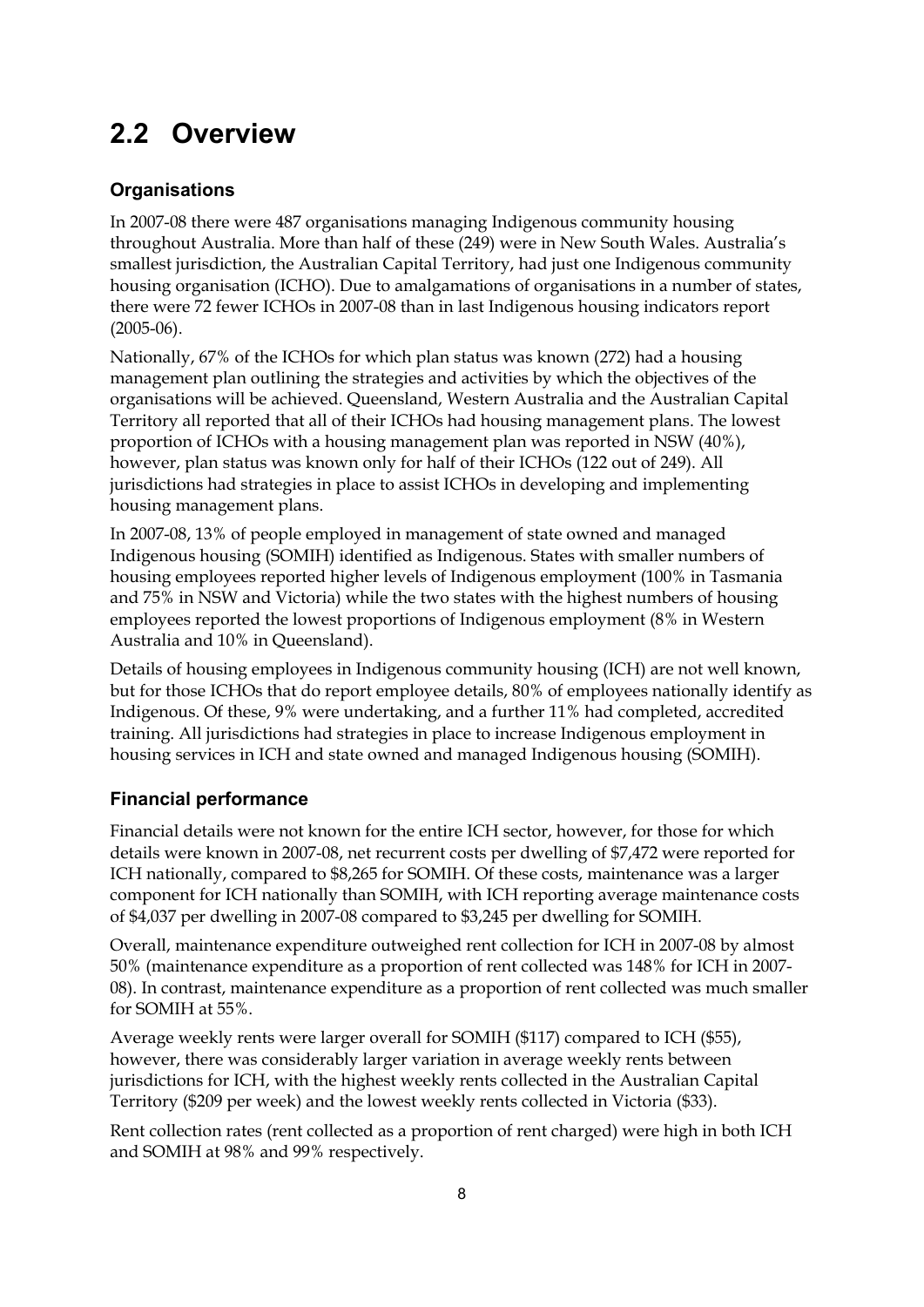#### **Dwellings**

In 2007–08, there were 36,057 dwellings specifically targeted to Indigenous people through the ICH and SOMIH programs (23,279 and 12,778 dwellings, respectively). The majority of these were located in Queensland (26%), New South Wales (24%), and the Northern Territory (19%), closely followed by Western Australia (16%). The number of ICH dwellings has been increasing slowly over time. Since the last Indigenous housing indicators report (2005-06), there are 1087 additional ICH dwellings. Dwelling numbers for SOMIH have remained relatively constant, with only a small decrease of 115 dwellings since the last report.

Almost 97% of SOMIH dwellings were occupied as at 30 June 2008, while the average turnaround time (average length of a vacancy episode) for SOMIH was 35 days nationally, varying from 28 days in NSW to 45 days in Tasmania. Occupancy status was known for about 80% of ICH dwellings as at 30 June 2008 and of these more than 98% were occupied.

**Table 2.1: Total number of dwellings targeted to Indigenous people, by state and territory, 2007–08** 

|                                | <b>NSW</b> | Vic         | Qld           | WA    | SΑ    | Tas         | ACT                  | NΤ            | Total  |
|--------------------------------|------------|-------------|---------------|-------|-------|-------------|----------------------|---------------|--------|
| Total no. of ICH dwellings     | 4.481      | $855^{(a)}$ | $6.231^{(a)}$ | 3.607 | 994   | $135^{(a)}$ | 23                   | 6.953         | 23.279 |
| Total no. of SOMIH dwellings   | 4.169      | 1.024       | 3.051         | 2.308 | 1.879 | 347         | $\ddot{\phantom{0}}$ | $\sim$ $\sim$ | 12,778 |
| Total no. of dwellings         | 8.650      | 1.879       | 9.282         | 5.915 | 2.873 | 482         | 23                   | 6.953         | 36.057 |
| Total no. of ICH organisations | 249        | 23          | 84            | 14    | 41    | 3           |                      | 72            | 487    |

(a) Dwellings managed by the Australian Government but located in these states have been included in state totals.

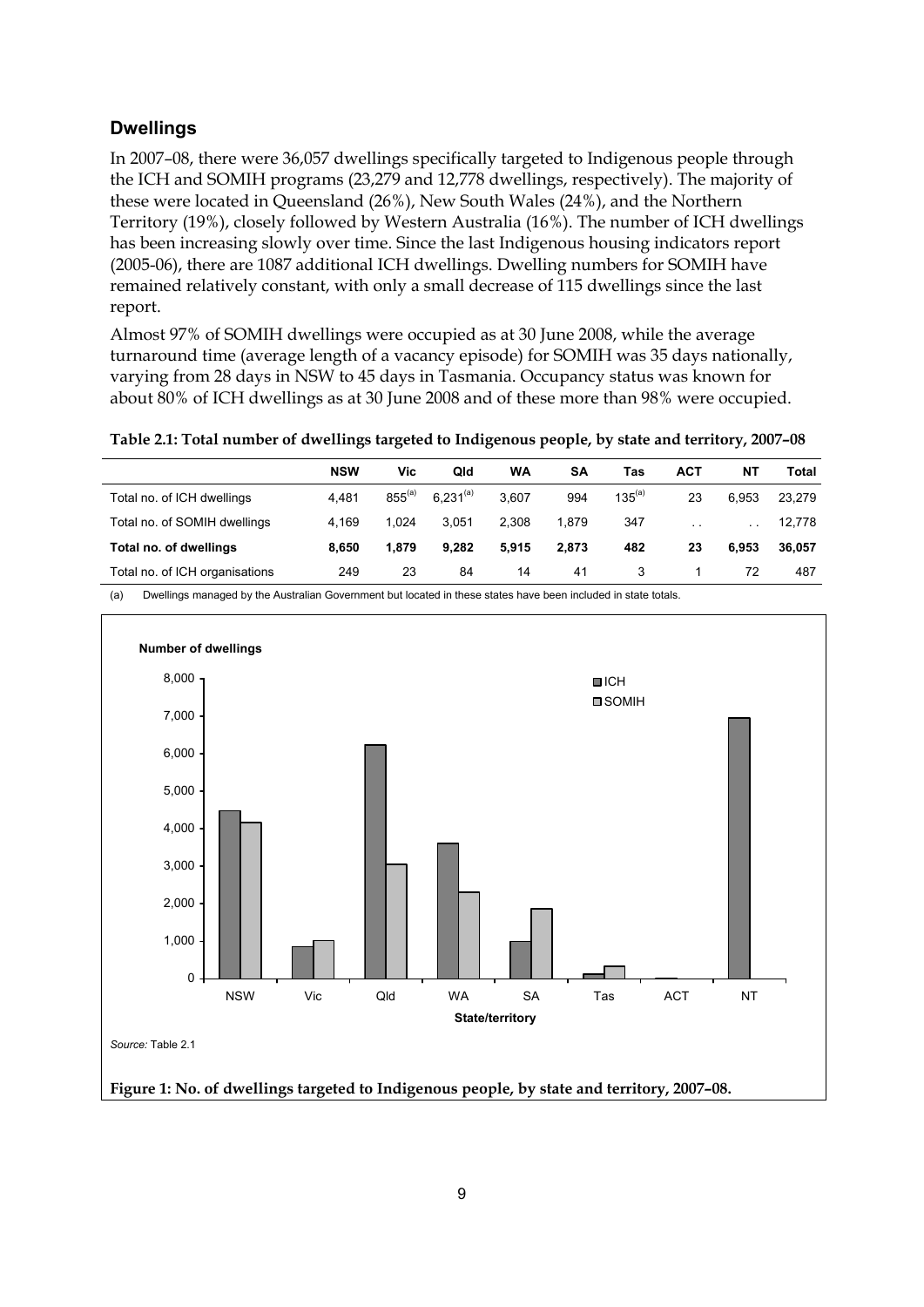Almost all ICH dwellings for which the connection status was known were connected to sewerage, water and electricity (98% each). The Northern Territory had the highest rate of dwellings not connected to services with 5% of ICH dwellings in the Northern Territory not connected to water, 6% not connected to sewerage and 5% not connected to electricity as at 30 June 2008.

Nationally, 23% of ICH dwellings were in need of major repair, while a further 7% of dwellings were in need of replacement (CHINS 2006). Tasmania had the greatest proportion of dwellings needing major repairs (31%), while the Northern Territory had the greatest proportion of dwellings needing replacement (10%). All jurisdictions had mechanisms in place to ensure new houses and upgrades meet national minimum standards.

#### **Households**

About one third of the Indigenous households in Australia were home owners or purchasers. A further 30% rented privately, 20% rented from state or territory housing authorities and 9% rented from mainstream or Indigenous community housing organisations. Almost 2% of the Indigenous population was homeless.

|                      | Table 2.2: Proportion of Indigenous and non-Indigenous households, |
|----------------------|--------------------------------------------------------------------|
| by tenure type, 2006 |                                                                    |

|                                         | <b>Proportion of Indigenous</b><br>households <sup>(a)</sup> | Proportion of non-<br>Indigenous households |
|-----------------------------------------|--------------------------------------------------------------|---------------------------------------------|
| Home owner/purchaser                    | 34.2                                                         | 68.9                                        |
| Home owner                              | 11.0                                                         | 34.6                                        |
| Home purchaser <sup>(b)</sup>           | 23.2                                                         | 34.4                                        |
| Renters                                 | 60.2                                                         | 27.4                                        |
| Private and other renter <sup>(c)</sup> | 31.3                                                         | 23.0                                        |
| Social housing                          | 29.0                                                         | 4.4                                         |
| Other tenure/not stated <sup>(d)</sup>  | 5.6                                                          | 3.7                                         |
| Total                                   | 100.00                                                       | 100.0                                       |
| <b>Total households</b>                 | 166,598                                                      | 6,976,781                                   |

(a) A household with Indigenous person(s) is any household that had at least one person of any age as a resident at the time of the Census who identified as being of Aboriginal and/or Torres Strait Islander origin.

(b) Includes dwellings being purchased under a rent/buy scheme.

(c) Includes dwellings being rented from a real estate agent, persons not in same household (from a parent/other relative or other person), residential park (includes caravan parks and marinas), employergovernment (includes Defence Housing Authority) and employer-other (private) and landlord type not stated.

(d) Includes dwellings being occupied rent-free, occupied under a life tenure scheme or other tenure not further defined.

*Source:* ABS 2007b

Indigenous households access social housing through the Indigenous-specific programs ICH and SOMIH, but are also able to access mainstream housing services. Over 7% of households accessing public housing as at June 2008 were Indigenous, while 6% of community housing households and 3% of CRA income units (i.e. they were renting in the private sector and receiving Commonwealth Rent Assistance) were Indigenous. The highest proportions of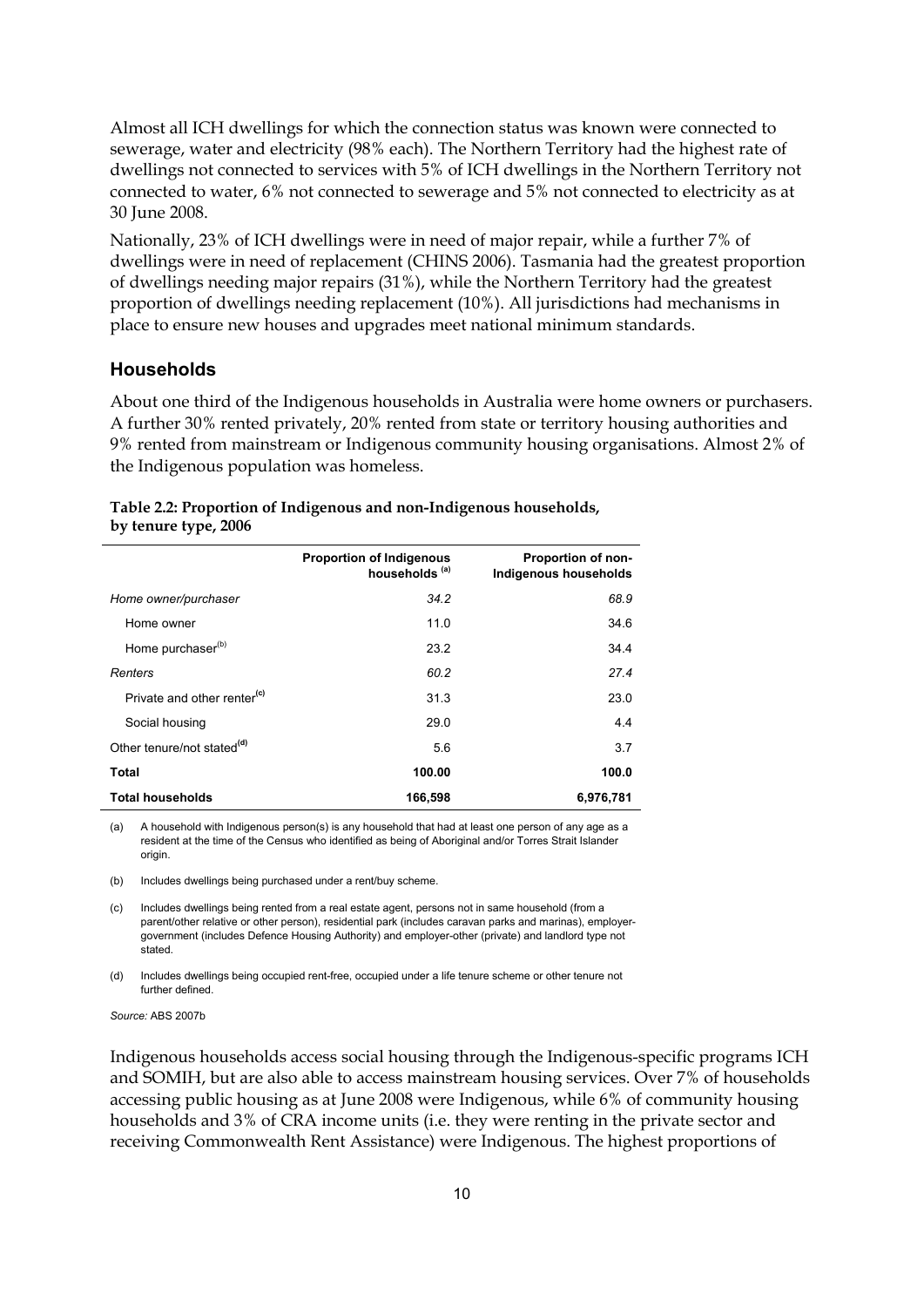Indigenous households accessing mainstream housing services were in the Northern Territory.

High overcrowding (two or more additional bedrooms required) was reported in 6.8% of SOMIH households as at 30 June 2008. An average of 2.5 additional bedrooms was required by those households with overcrowding. Reporting of household information remains problematic for the ICH sector in 2007-08. Household details were known for less than 40% of all ICH households. Overcrowding rates of 29% and 37% were reported in New South Wales and Queensland, respectively, but overcrowding for Northern Territory, Western Australia and South Australia was not known as at June 2008. Average bedroom requirements in New South Wales and Queensland states were comparable to the SOMIH national average.

Jurisdictions use various criteria to allocate resources on the basis of need, but there are some commonalities. In 2007-08 all jurisdictions used housing demand to allocate capital funding for SOMIH, while all jurisdictions have overcrowding in common as a criterion for allocation of capital funding for ICH. All jurisdictions use greatest need to determine allocation of housing to tenants, this practice being common to both ICH and SOMIH.

### **Planning and service delivery**

In 2007-08 jurisdictions reported using a variety of mechanisms for Indigenous input to planning, decision-making, and delivery of services, including representation on boards, negotiation tables, engagement in service planning, decision-making and delivery, planning committees, community forums, employment and training opportunities and workshops. All jurisdictions had in common the use of consultation with community members and regional stakeholders to ensure facilitation of Indigenous input into housing programs and decisionmaking.

Jurisdictions coordinated housing and other services in 2007-08 through a variety of mechanisms. All jurisdictions had in common the use of policy frameworks in SOMIH and collaboration and partnerships with government and non-government agencies for ICH for this purpose.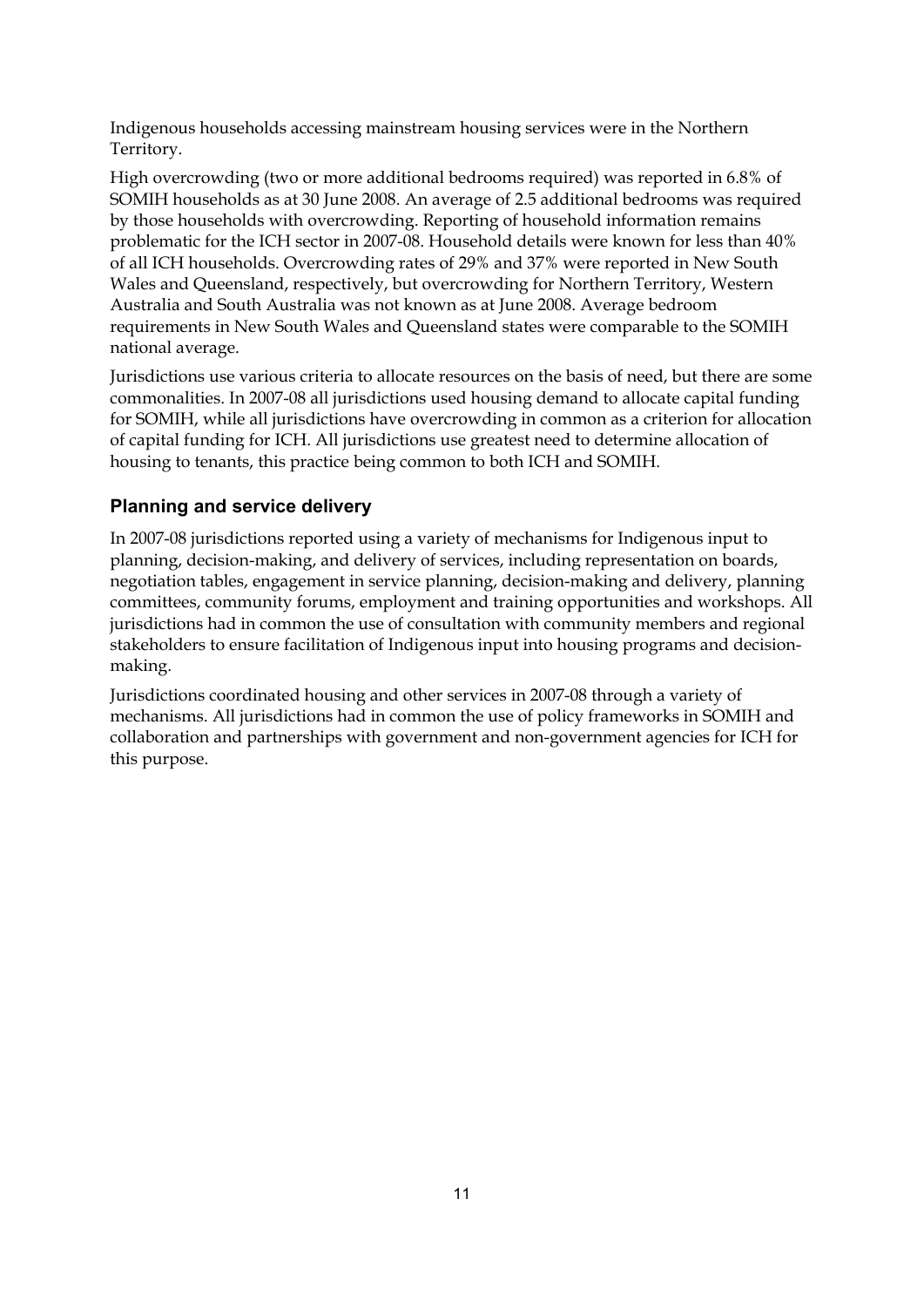| ì                |
|------------------|
| 5                |
| ì<br>Í<br>ć<br>١ |
| ί<br>Ì           |
| $\mathbf$<br>t   |

Table 2.2: Indigenous community housing summary data, by jurisdiction, 2007-08 **Table 2.2: Indigenous community housing summary data, by jurisdiction, 2007–08** 

| Data<br>item      | <b>Description</b>                                                                                                      | NSW     | υã    | $\frac{d}{d}$ | ≸       | SA                                                                              | Tas | ACT | $\overline{\mathsf{z}}$ | QG      | Total <sup>(a)</sup> |
|-------------------|-------------------------------------------------------------------------------------------------------------------------|---------|-------|---------------|---------|---------------------------------------------------------------------------------|-----|-----|-------------------------|---------|----------------------|
|                   | At 30 June 2008                                                                                                         |         |       |               |         |                                                                                 |     |     |                         |         |                      |
| b"a               | No. of permanent dwellings managed by funded<br>organisations                                                           | 2,510   | 348   | 4,092         | 2,200   | 895                                                                             |     | 23  | 6,326                   | 1,028   | 17,422               |
| dıd               | No. of permanent dwellings managed by funded and<br>unfunded organisations                                              | 4,461   | 348   | 4,092         | 3,260   | 994                                                                             |     | 23  | 6,405                   | 2,781   | 22,364               |
| δ                 | No. of improvised dwellings                                                                                             | 20      | 0     | ດ.<br>⊏       | 347     | $\circ$                                                                         |     | 0   | 548                     | 0       | 915                  |
| S                 | No. of permanent dwellings not connected to water                                                                       | 0       | 0     | 0             | $\circ$ | 2                                                                               |     | 0   | 292                     |         | 295                  |
| Z4                | No. of permanent dwellings not connected to<br>sewerage                                                                 | $\circ$ | 0     | $\circ$       | $\circ$ | 5                                                                               |     | 0   | 396                     |         | 402                  |
| ЪS                | No. of permanent dwellings not connected to<br>electricity                                                              | $\circ$ | 0     | $\circ$       | $\circ$ | 4                                                                               |     | 0   | 334                     | $\circ$ | 338                  |
| δG                | Total no. of households living in permanent<br>dwellings                                                                | n.a     | 345   | 4,014         | πā.     | 1,077                                                                           |     | 23  | 6,405                   | 871     | e.<br>D              |
|                   | For year ending 30 June 2008                                                                                            |         |       |               |         |                                                                                 |     |     |                         |         |                      |
| <b>PD</b>         | Rent collected from households (\$'000)                                                                                 | 9,986   | 598   | 10,841        | 7,001   | 7,099                                                                           |     | 250 | 13,661                  | 3,911   | 46,958               |
| 80                | Rent charged to households (\$'000)                                                                                     | 11,119  | 627   | 11,941        | 6,922   | 15,046                                                                          |     | 249 | 11,944                  | 4,197   | 62,043               |
| BS                | Housing maintenance expenditure (\$'000)                                                                                | 5,530   | 114   | 27,757        | 17,667  | 1,442                                                                           |     | ဖ   | 15,652                  | 1,619   | 69,787               |
| $\overline{D}$ 10 | Capital expenditure (\$'000)                                                                                            | 14,363  | 139   | 33,958        | 41,443  | 5,562                                                                           |     | 0   | 38,620                  | 525     | 134,610              |
| D <sub>11a</sub>  | Total recurrent costs (\$'000)                                                                                          | 38,566  | 1,049 | 27,924        | 28,999  | 2,701                                                                           |     | 157 | n a                     | 5,919   | 105,315              |
| D <sub>11</sub> b | Net recurrent costs (\$'000)                                                                                            | 29,416  | 1,049 | 27,924        | 28,999  | 2,501                                                                           |     | 157 | ة<br>C                  | 5,702   | 95,749               |
| $\widehat{a}$     | A shaded total indicates that it includes at least one value that                                                       |         |       |               |         | is incomplete or unavailable. Shaded totals should be interpreted with caution. |     |     |                         |         | (continued)          |
|                   | Value does not represent the jurisdiction total, as data were not available for all organisations/dwellings/households. |         |       |               |         |                                                                                 |     |     |                         |         |                      |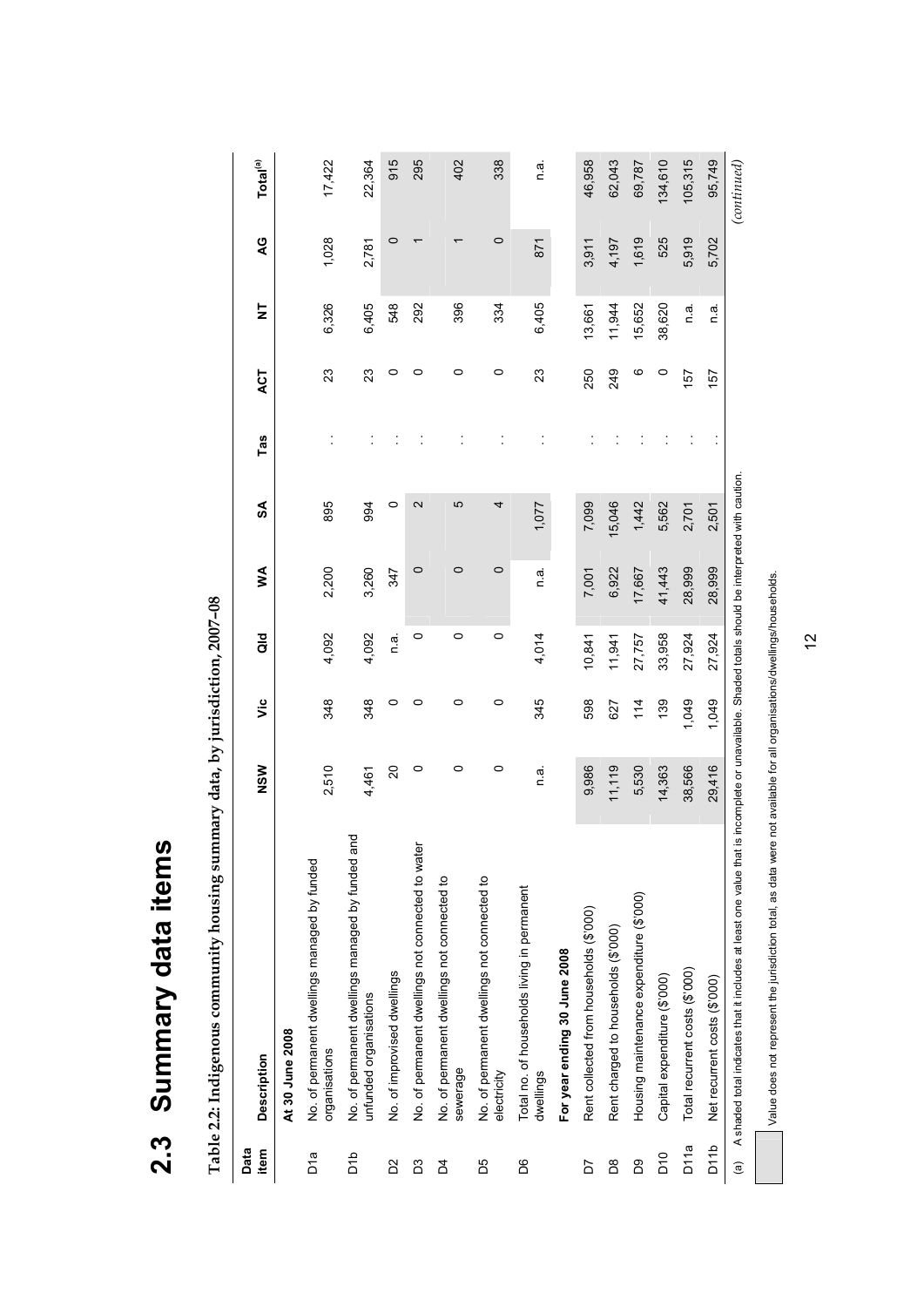| È<br>S<br>Ĺ<br>$\frac{1}{2}$<br>, uuut<br>$\mathbf{r}$<br>てくら そうそうこく しゃ |  |
|-------------------------------------------------------------------------|--|
| ו<br>ז<br>ļ<br>İ<br>1<br>$\frac{1}{2}$<br>Ì                             |  |

|                   | Table 2.2 (continued): Indigenous community h                                                                  | lousing summary data, by jurisdiction, 2007-08 |                |               |                |                                                                             |     |         |                         |       |                      |
|-------------------|----------------------------------------------------------------------------------------------------------------|------------------------------------------------|----------------|---------------|----------------|-----------------------------------------------------------------------------|-----|---------|-------------------------|-------|----------------------|
| Data<br>item      | <b>Description</b>                                                                                             | NSW                                            | š              | aio           | ≸              | SA                                                                          | Tas | ACT     | $\overline{\mathsf{z}}$ | Q     | Total <sup>(a)</sup> |
|                   | At 30 June 2008                                                                                                |                                                |                |               |                |                                                                             |     |         |                         |       |                      |
| D <sub>12</sub>   | Total no. of permanent dwellings occupied                                                                      | 2,299                                          | 345            | 4,014         | n.a.           | 738                                                                         |     | 23      | 6,405                   | 849   | 14,673               |
| D13               | Total no. of households with overcrowding                                                                      | 1,300                                          | $\circ$        | 1,438         | ia<br>C        | e<br>O                                                                      |     | 0       | n.a.                    | S4    | n.a                  |
| $\overline{D}$ 14 | Total no. of households requiring additional<br>bedrooms                                                       | 1,450                                          | $\overline{4}$ | 1,905         | n a            | n.a.                                                                        |     | $\circ$ | n a.                    | 99    | n a                  |
| <b>PIQ</b>        | Total no. of additional bedrooms required                                                                      | 3,585                                          | $\overline{4}$ | 4,565         | n.a            | n a                                                                         |     | 0       | 12,362                  | 171   | n a                  |
| <b>Pro</b>        | Total no. of households for which household groups<br>and dwelling details are known                           | 2,510                                          | 296            | 3,933         | n.a.           | n a                                                                         |     | 23      | $\circ$                 | 629   | 7,391                |
| <b>LIQ</b>        | Total no. of bedrooms in permanent dwellings                                                                   | 13,523                                         | 1,010          | 13,085        | 9,780          | 2,561                                                                       |     | 77      | 18,707                  | 2,266 | 61,003               |
| $\frac{8}{2}$     | Total no. of people living in permanent dwellings                                                              | 17,686                                         | 898            | 20,501        | 12,183         | 2,366                                                                       |     | R8      | e u                     | 2,803 | n a                  |
| D <sub>19a</sub>  | No. of funded ICHOs                                                                                            | 122                                            |                | 9             | $\overline{4}$ | 26                                                                          |     |         | 20                      | 33    | 283                  |
| D <sub>19</sub> b | No. of funded and unfunded ICHOs                                                                               | 249                                            |                | \$            | $\overline{4}$ | 4                                                                           |     |         | 72                      | SS    | 487                  |
| D20               | No. of ICHOs with a housing management plan                                                                    | 49                                             | 0              | $\frac{6}{5}$ | $\overline{4}$ | 24                                                                          |     |         | 89                      | 12    | 182                  |
| D21               | Total no. of Indigenous employees in ICHOs                                                                     | 623                                            | $\frac{2}{3}$  | 56            | πa<br>Π        | $\overline{0}$                                                              |     | ω       | 337                     | 192   | 1,233                |
| D22               | No. Indigenous employees in ICHOs who had<br>completed accredited training                                     | 49                                             | ო              | $\frac{1}{2}$ | n.a            | $\infty$                                                                    |     | ω       | თ                       | 50    | 134                  |
| D23               | No. of Indigenous employees in ICHOs who were<br>undertaking accredited training                               | 26                                             | ∞              | ဖ             | e u            | 4                                                                           |     | 0       | $\tilde{\bm{c}}$        | 32    | 107                  |
| D24               | Total no. of employees in ICHOs                                                                                | 648                                            | $\frac{6}{5}$  | 83            | n.a.           | $\tilde{c}$                                                                 |     | ω       | 490                     | 296   | 1,548                |
|                   | ited: aniev and the applies which it includes that hands are all of that is a few form of the first part of th |                                                |                |               |                | incomplete or unavailable. Shaded totals should be interpreted with caution |     |         |                         |       |                      |

(a) A shaded total indicates that it includes at least one value that is incomplete or unavailable. Shaded totals should be interpreted with caution. (a) A shaded total indicates that it includes at least one value that is incomplete or unavailable. Shaded totals should be interpreted with caution.

Value has been adjusted for non-response and excludes organisations/dwellings/households for which details were unknown. Value has been adjusted for non-response and excludes organisations/dwellings/households for which details were unknown.Value does not represent the jurisdiction total, as data were not available for all organisations/dwellings/households. Value does not represent the jurisdiction total, as data were not available for all organisations/dwellings/households.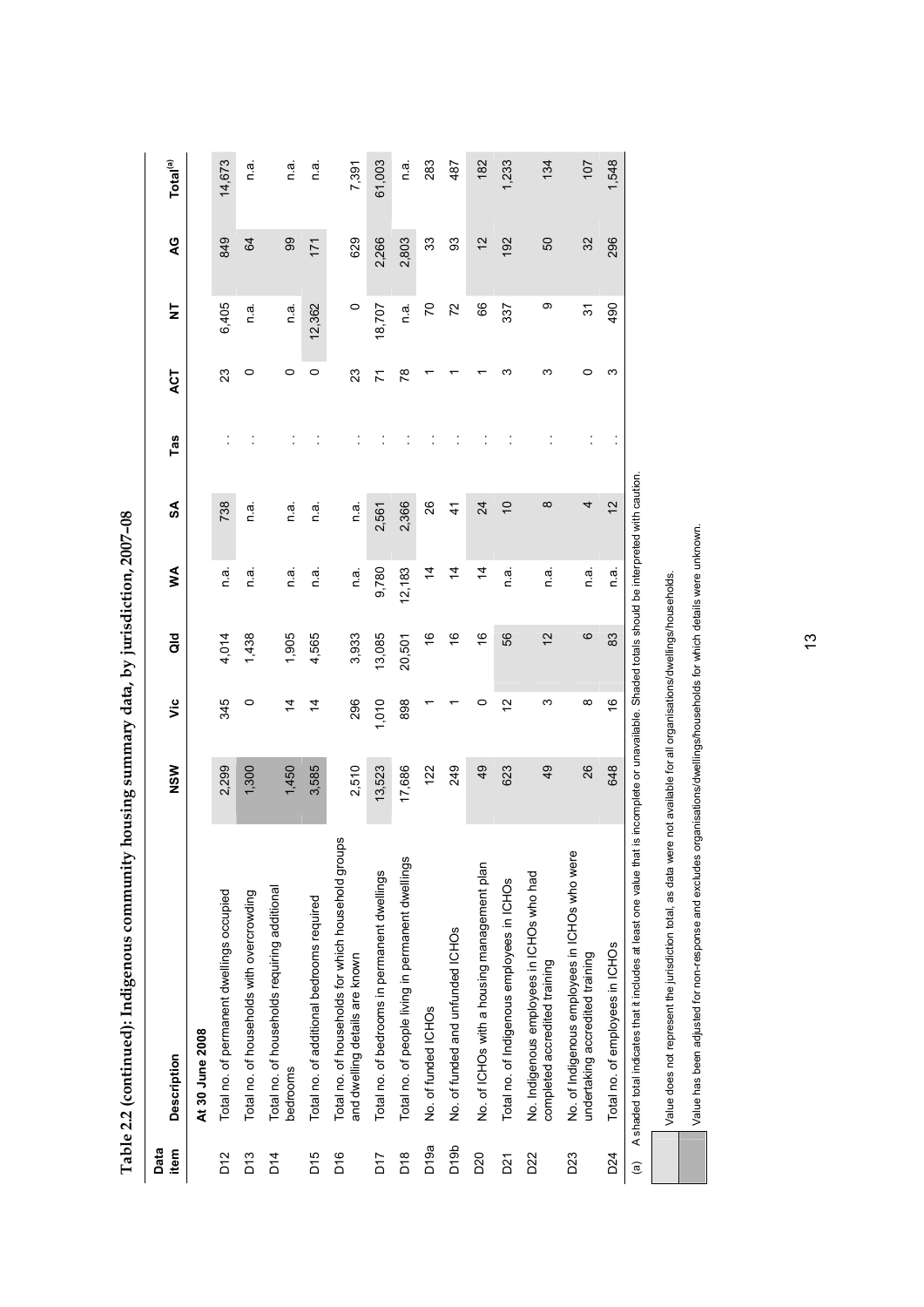| <b>Notes</b> |                  |                                                                                                                                                                                                                                                                                                                                                                                                                                                                                                                            |
|--------------|------------------|----------------------------------------------------------------------------------------------------------------------------------------------------------------------------------------------------------------------------------------------------------------------------------------------------------------------------------------------------------------------------------------------------------------------------------------------------------------------------------------------------------------------------|
| ₹            |                  | Data within jurisdictions may not be comparable to previous years' due to a change in scope of the ICH collection in 2007–08, and variations in the ICHOs that respond to the survey, or for which jurisdictions<br>can provide data. Data may not be comparable across jurisdictions because of considerable variation in the way ICH operates in each jurisdiction. Further, organisation and household information may vary<br>considerably because of the policy and program environment and the nature of the sector. |
| <b>NSW</b>   | D1a              | In New South Wales, data collection focuses on dwellings managed by actively registered organisations. Active registration with the Aboriginal Housing Office (AHO) does not<br>guarantee funding and does not equate to funded ICHOs                                                                                                                                                                                                                                                                                      |
|              | ara              | The number of permanent dwellings managed by actively and non-actively registered organisations reported is sourced from a Condition Assessment Survey of New South Wales<br>in 2007, which was subsequently updated<br>Aboriginal community housing sector                                                                                                                                                                                                                                                                |
|              | 2S               | This number should be interpreted with caution, as there may be data quality concerns that result from non-clarity of what an improvised dwelling is on the part of ICHOs that<br>completed Aboriginal Housing Office registration forms                                                                                                                                                                                                                                                                                   |
|              | D3, D5           | Housing and Infrastructure Needs Survey 2006 data for New South Wales.<br>This is consistent with the Community                                                                                                                                                                                                                                                                                                                                                                                                            |
|              | Å                | the Community Housing and Infrastructure Needs Survey 2006 data for New South Wales.<br>This is approximately consistent with                                                                                                                                                                                                                                                                                                                                                                                              |
|              | 8                | lity issues<br>Data are not reported due to data qua                                                                                                                                                                                                                                                                                                                                                                                                                                                                       |
|              | 5d               | The amount refers to rent collected from the dwellings managed by ICHOs that are actively registered with AHO as at 30 June 2008. It does not include the amount of rent collected<br>by ICHOs that did not renew their registration with AHO. As a result of data quality, the data exclude information on 49 dwellings managed by one actively registered organisation.                                                                                                                                                  |
|              | B <sub>8</sub>   | data exclude information on 49 dwellings managed by one actively registered organisation<br>As a result of data quality issues, the                                                                                                                                                                                                                                                                                                                                                                                        |
|              | BQ               | This consists of grants provided to the ICHOs by the AHO through the Repair and Maintenance Program. ICHO maintenance is not included                                                                                                                                                                                                                                                                                                                                                                                      |
|              | D <sub>10</sub>  | This is only capital expenditure that AHO spent on the housing sector. Capital expenditure by Indigenous housing organisations is not included.                                                                                                                                                                                                                                                                                                                                                                            |
|              | D <sub>11a</sub> | Includes only recurrent expenses incurred by AHO through employee-related and other project expenses, such as Sector Support and Resourcing, Healthy Indigenous Housing<br>Initiative, Tenants Initiative, Resourcing Community Organisations. ICHO recurrent expenses are not included                                                                                                                                                                                                                                    |
|              | D <sub>11b</sub> | Net recurrent expenses incurred by the Aboriginal Housing Office in relation to the Aboriginal community housing sector. ICHO net recurrent expenses are not included                                                                                                                                                                                                                                                                                                                                                      |
|              | D12              | by the ICHOs that renewed registration with Aboriginal Housing Office as at June 2008. Does not include data for the total number of dwellings<br>Refers only to the dwellings managed<br>in the sector.                                                                                                                                                                                                                                                                                                                   |
|              | D <sub>13</sub>  | all dwellings managed by actively registered and non-actively registered organisations<br>This is approximate only and refers to                                                                                                                                                                                                                                                                                                                                                                                           |
|              | $\overline{D14}$ | Data are an approximate only, and this is an extrapolation for all the dwellings in the Aboriginal community sector.                                                                                                                                                                                                                                                                                                                                                                                                       |
|              | D <sub>15</sub>  | additional bedrooms required by households living in houses that are managed by ICHOs that are not actively registered (1,568) was derived by extrapolation and both total about<br>The number of additional bedrooms required by households living in houses that are managed by organisations that are actively registered as at 30 June 2008 is 2,017. The<br>3,585 bedrooms.                                                                                                                                           |
|              | D <sub>16</sub>  | This is approximate only because of data quality issues.                                                                                                                                                                                                                                                                                                                                                                                                                                                                   |
|              | <b>Pro</b>       | The number of bedrooms in permanent dwellings managed by actively and non-actively registered organisations reported here is sourced from a Condition Assessment Survey of<br>New South Wales Aboriginal community housing sector in 2007, which was subsequently updated. The unit record data for this item are incomplete because it represents the<br>are managed by organisations that renewed registration with AHO in 2008.<br>number of bedrooms of dwellings that                                                 |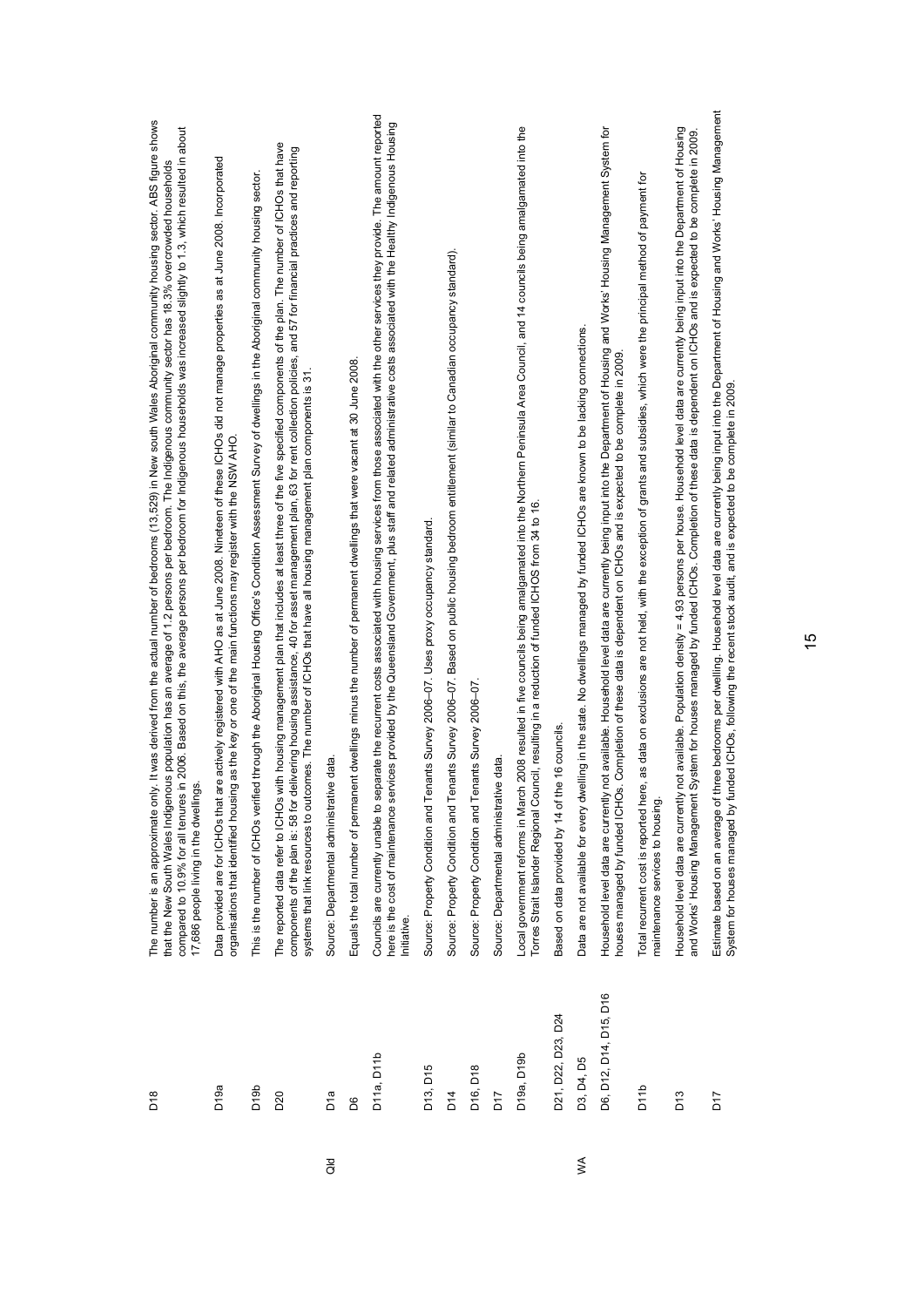|                | D21, D22, D23, D24<br>D <sub>18</sub> | Data aggregated from community-level population statistics. Household level data are currently being input into the Department of Housing and Works' Housing Management<br>Funded ICHOs. Completion of these data is dependent on ICHOs and is expected to be complete in 2009.<br>this stage<br>System for houses managed by<br>CHO data are not available at t                                                                                                                                               |
|----------------|---------------------------------------|----------------------------------------------------------------------------------------------------------------------------------------------------------------------------------------------------------------------------------------------------------------------------------------------------------------------------------------------------------------------------------------------------------------------------------------------------------------------------------------------------------------|
| S              | Día                                   | Current dwelling counts were not available for all communities. In these cases, historical dwelling information held by the jurisdiction has been used instead. Dwellings with<br>unknown dwelling status were assumed to be permanent                                                                                                                                                                                                                                                                         |
|                | ard                                   | This value varies from the previous year due to communities moving in and out of the program. Current dwelling counts were not available for all communities. In these cases,<br>historical dwelling information held by the jurisdiction has been used instead. Dwellings with unknown dwelling status were assumed to be permanent                                                                                                                                                                           |
|                | 5                                     | This value varies from the previous year due to communities moving in and out of the program, and since rent collected for the Anangu Pitjantjatjara Yankunytjatjara Lands is<br>not included.                                                                                                                                                                                                                                                                                                                 |
|                | BS <sub>0</sub>                       | This value varies from the 2006-07 figures, since the 2006-07 figure does not include rent charged for the Anangu Pitjantjatjara Yankunytjatjara Lands                                                                                                                                                                                                                                                                                                                                                         |
|                | B9                                    | Some communities with large maintenance expenditures moved out of the program outside normal trends. Total includes emergency funding provided by the Office for<br>be directly apportioned to individual communities.<br>Aboriginal Housing that can not                                                                                                                                                                                                                                                      |
|                | D10, D11a, D11b                       | Total includes emergency funding provided by the Office for Aboriginal Housing that can not be directly apportioned to individual communities.                                                                                                                                                                                                                                                                                                                                                                 |
|                | D13, D14, D15, D16                    | Data are not reported due to data quality issues                                                                                                                                                                                                                                                                                                                                                                                                                                                               |
| ACT            | D <sub>11a</sub>                      | Information on non-cash expenses is not included in total recurrent expenses, as the organisation is a multi-service provider and non-cash expenses are not separated out<br>specifically in relation to community housing.                                                                                                                                                                                                                                                                                    |
|                | D <sub>13</sub>                       | It was estimated that up to one-third of dwellings may have additional household members who regularly stay in the dwelling on a temporary basis over the course of the year.<br>There were 310 households on the waiting list for housing as at 31 December 2007.                                                                                                                                                                                                                                             |
| $\overline{z}$ | D3, D4, D5                            | Based on the 2004-05 Indigenous Community Housing Survey                                                                                                                                                                                                                                                                                                                                                                                                                                                       |
|                | 8G                                    | The number of households is estimated based on one household per dwelling, and assumes that all dwellings were occupied                                                                                                                                                                                                                                                                                                                                                                                        |
|                | 5                                     | 2007-08. Exact figures are not provided at this time due to delays in end of financial year reports.<br>This is a projected estimate for                                                                                                                                                                                                                                                                                                                                                                       |
|                | B8                                    | This figure represents the sum of negotiated rent targets for ICHOs.                                                                                                                                                                                                                                                                                                                                                                                                                                           |
|                | 80                                    | Figure represents total 2007-08 maintenance funding provided to ICHOs. Amounts are GST exclusive.                                                                                                                                                                                                                                                                                                                                                                                                              |
|                | D12                                   | The number of occupied dwellings is based on the assumption that all dwellings are occupied                                                                                                                                                                                                                                                                                                                                                                                                                    |
|                | D13, D14, D16, D18                    | time. Will be available in future years, following the implementation of the Northern Territory's Remote Public Housing Management Framework.<br>Information not available at this                                                                                                                                                                                                                                                                                                                             |
|                | D <sub>15</sub>                       | determined by the Grants Commission annually, for local governing bodies. Outstations/minor communities' population figures are based on the last survey conducted by the<br>This figure is calculated using an occupancy rate of two people per bedroom. The needs measurement model is based on population counts for all major communities as<br>Aboriginal and Torres Strait Islander Commission. Excludes major urban town centres: Darwin, Katherine, Palmerston, Tennant Creek, Nhulunbuy, Batchelor.   |
|                | D <sub>19a</sub>                      | g services for the period 1 July 2004 to 9 March 2005. Since March 2005, these services have been delivered by Yilli Rreung under a service<br>Development Foundation Association in 2007-08 relates to reimbursement for costs incurred by the Aboriginal Development Foundation<br>Development Foundation Association does not currently manage any dwellings under the housing maintenance program<br>level agreement. The Aboriginal<br>Association in delivering housin<br>Funding provided to Aboriginal |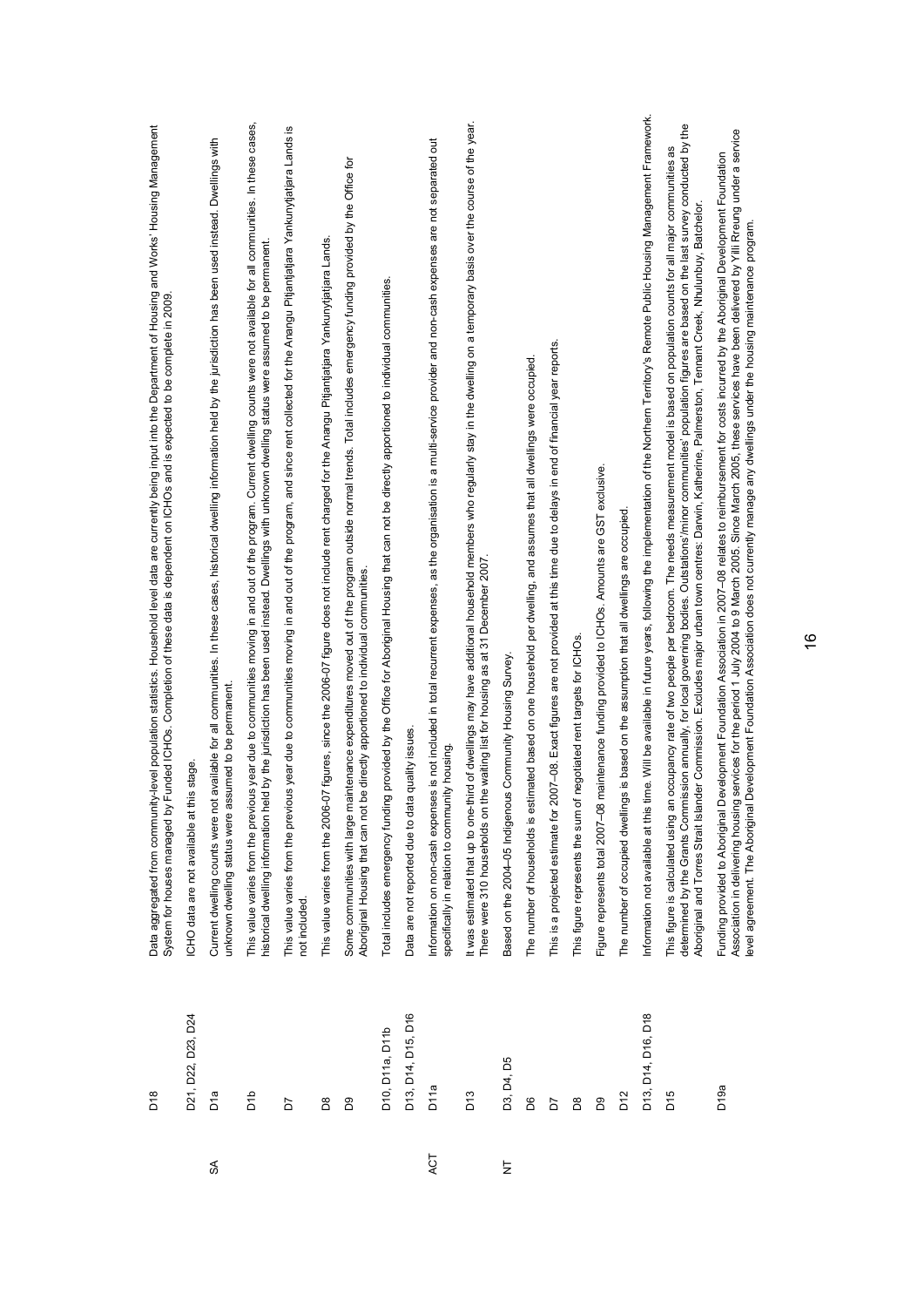| Q     | Día                             | Vic: Data include dwelling counts reported by 12 funded ICHOs that responded to the survey (representing about 63% of the housing stock managed by funded ICHOs). Data for<br>nine non-responding funded ICHOs were sourced from the jurisdiction's own records. A total of 255 dwellings of unknown dwelling status were assumed to be permanent. |
|-------|---------------------------------|----------------------------------------------------------------------------------------------------------------------------------------------------------------------------------------------------------------------------------------------------------------------------------------------------------------------------------------------------|
|       |                                 | ing status were assumed to be permanent<br>Qld: 144 dwellings of unknown dwell                                                                                                                                                                                                                                                                     |
|       | ara<br>Di                       | Vic: Data include dwelling courtis reported by 12 ICHOs that responded to the survey (representing about 60% of the total housing stock). Data for 10 non-responding ICHOs were<br>sourced from the jurisdiction's own records. A total of 278 dwellings of unknown dwelling status were assumed to be permanent.                                  |
|       |                                 | Qld: 1,725 dwellings of unknown dwelling status were assumed to be permanent.                                                                                                                                                                                                                                                                      |
|       | D2, D3, D4, D5, D16, D17        | Vic: Based on data for 12 out of 22 ICHOs that responded to the survey (representing about 60% of the total housing stock)                                                                                                                                                                                                                         |
|       | 8G                              | Vic: Based on data for 12 out of 22 ICHOs that responded to the survey (representing about 60% of the total housing stock). A total of 26 occupied dwellings with an unknown<br>number of households were assumed to contain only one household                                                                                                    |
|       |                                 | Qld: 78 occupied dwellings with an unknown number of households were assumed to contain only one household                                                                                                                                                                                                                                         |
|       |                                 | Tas: 83 occupied dwellings with an unknown number of households were assumed to contain only one household, and 19 dwellings of unknown occupancy status were assumed to<br>be occupied and contain only one household each.                                                                                                                       |
|       | D7, D9, D10, D20                | Vic: Based on data for 12 out of 22 ICHOs that responded to the survey                                                                                                                                                                                                                                                                             |
|       | BS <sub>D</sub>                 | Vic: Based on data for 12 out of 22 ICHOs that responded to the survey. Includes one ICHO that was only partially (95.8%) funded by the Community Housing and Infrastructure<br>Program.                                                                                                                                                           |
|       | D11a, D11b                      | Vic: Based on data for 12 out of 22 ICHOs that responded to the survey                                                                                                                                                                                                                                                                             |
|       |                                 | Qld: One or more amounts included in this total are subject to final audit                                                                                                                                                                                                                                                                         |
|       | D <sub>12</sub>                 | Vic: Based on data for 12 out of 221 ICHOs that responded to the survey (representing about 60% of the total housing stock).                                                                                                                                                                                                                       |
|       |                                 | Tas: 19 permanent dwellings of unknown occupancy status were assumed to be occupied                                                                                                                                                                                                                                                                |
|       | D13, D14                        | Vic: Based on data for 12 out of 22 ICHOs that responded to the survey (representing about 60% of the total housing stock). Data should be interpreted with caution due to data<br>quality issues.                                                                                                                                                 |
|       |                                 | Tas: Estimate based on number of known occupants in the household                                                                                                                                                                                                                                                                                  |
|       | D <sub>15</sub>                 | Vic: Based on data for 12 out of 22 ICHOs that responded to the survey (representing about 60% of the total housing stock). Data should be interpreted with caution due to data<br>quality issues.                                                                                                                                                 |
|       |                                 | from this total, as this quantified unmet demand based on waiting lists rather than overcrowding for usual residents.<br>Qld: 1,600 bedrooms were excluded                                                                                                                                                                                         |
|       | D18                             | Vic: Based on data for 12 out of 22 ICHOs that responded to the survey (representing about 60% of the total housing stock)                                                                                                                                                                                                                         |
|       |                                 | Tas: Australian total not reported due to insufficient data for jurisdictions                                                                                                                                                                                                                                                                      |
|       | D19a, D19b                      | Vic: Data report funding status as indicated by 12 ICHOs that responded to the survey. Funding status for 10 non-responding ICHOs was determined from the jurisdiction's records.                                                                                                                                                                  |
|       | D21, D22, D23, D24              | Vic: Based on data for 12 out of 22 ICHOs that responded to the survey. Data to be interpreted with caution, as some organisations have reported overall employee numbers                                                                                                                                                                          |
| Total | D6, D13, D14, D15, D18          | Australian total not reported due to insufficient data for jurisdictions                                                                                                                                                                                                                                                                           |
|       | Source: ICH collection 2007-08. |                                                                                                                                                                                                                                                                                                                                                    |

17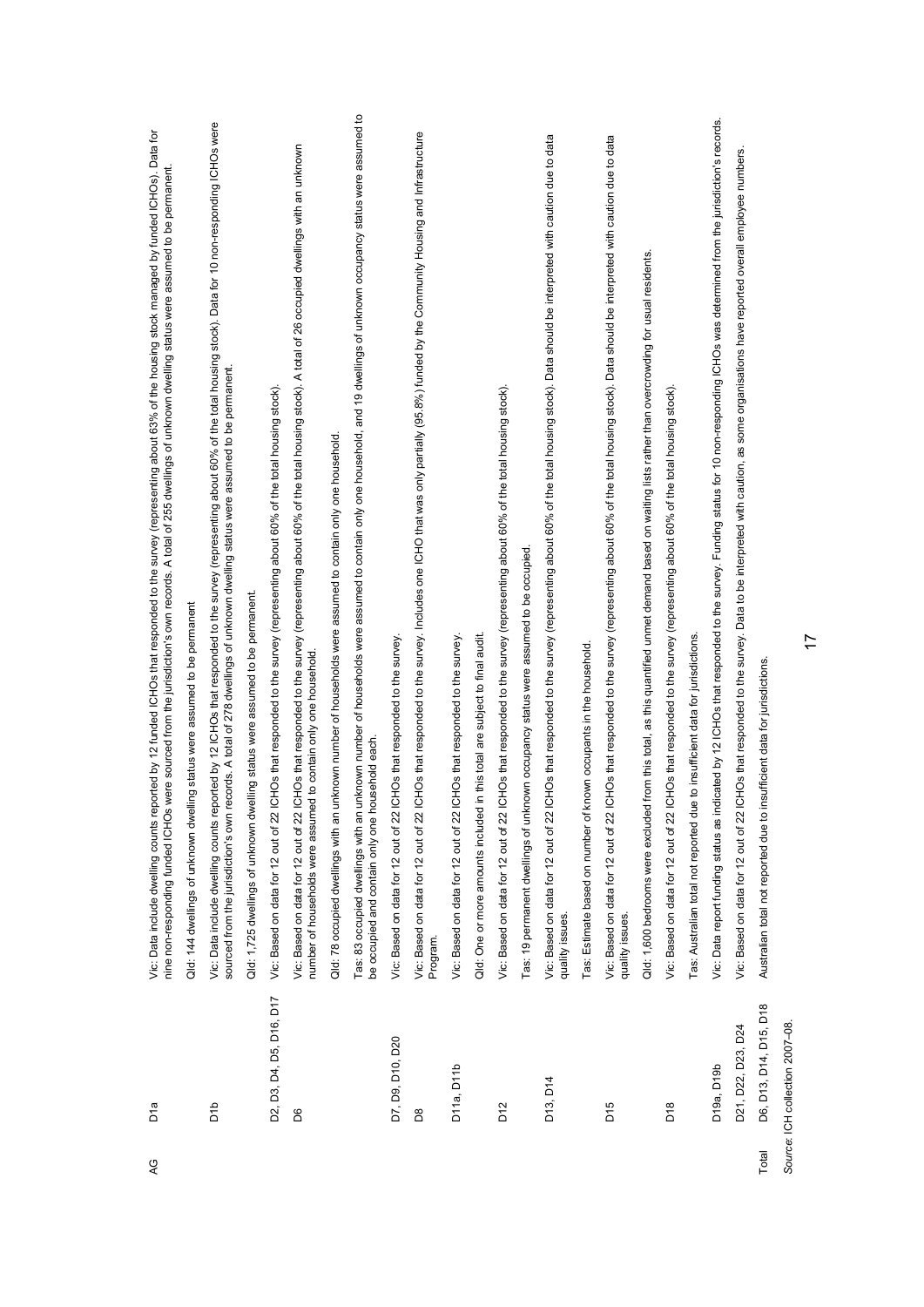| ≸<br>2,308<br>20<br>28<br>170<br>1,309<br>5,829<br>11,860<br>9,192<br>24,756<br>780<br>103<br>2,172<br>121,414<br>2,821<br>321<br>2,171<br>12,371<br>aio<br>Ν<br>12,758<br>2,980<br>104,462<br>24,833<br>2,980<br>336<br>453<br>1343<br>$\frac{100}{2}$<br>19,312<br>10,612<br>38,197<br>1,047<br>3,051<br>19,231<br>νiς<br>19,420<br>0<br>$\frac{6}{5}$<br>6,058<br>6,794<br>2,146<br>11,726<br>6,708<br>1,002<br>0<br>$\overline{a}$<br>$\overline{190}$<br>51<br>1,817<br>1,024<br>1,002<br>ଚ<br>300<br>NSW<br>4,169<br>238<br>$\circ$<br>106<br>563<br>120<br>13,764<br>12,326<br>25,968<br>25,574<br>26,423<br>4,104<br>4,104<br>13,841<br>161<br>71,921<br>more<br>more<br><b>SOH:</b><br><b>Ti</b> e<br>Total no. of households requiring additional<br>Total no. of permanent dwellings occupied<br>Total no. of households with overcrowding<br>Total no. of days that dwellings are vacant<br>Housing maintenance expenditure (\$'000)<br>Total no. of additional bedrooms required<br>Total no. of households living in perman<br>Total no. of Indigenous employees in IC<br>Rent collected from households (\$'000)<br>Total no. of rebated households paying<br>Total no. of rebated households paying<br>than 30% of assessable income in rent<br>Rent charged to households (\$'000)<br>than 25% but not more than 30% of<br>Total no. of employees in ICHOs<br>Total recurrent costs (\$'000)<br>No. of permanent dwellings<br>Capital expenditure (\$'000)<br>Net recurrent costs (\$'000)<br>assessable income in rent<br><b>Description</b><br>bedrooms<br>dwellings<br>SOMIH S12<br>SOMIH S13<br>SOMIH TT1<br>Data item<br>D <sub>11</sub> p<br>D <sub>11a</sub><br>D <sup>12</sup><br>ard<br>D <sub>10</sub><br>D <sub>15</sub><br>D <sub>13</sub><br>D14<br>D <sub>24</sub><br>D <sub>21</sub><br>Bg<br>8G<br>$^{8}$<br>5G | Indigenous housing summary data, by state and territory, 2007-08 |         |               |           |   |              |
|--------------------------------------------------------------------------------------------------------------------------------------------------------------------------------------------------------------------------------------------------------------------------------------------------------------------------------------------------------------------------------------------------------------------------------------------------------------------------------------------------------------------------------------------------------------------------------------------------------------------------------------------------------------------------------------------------------------------------------------------------------------------------------------------------------------------------------------------------------------------------------------------------------------------------------------------------------------------------------------------------------------------------------------------------------------------------------------------------------------------------------------------------------------------------------------------------------------------------------------------------------------------------------------------------------------------------------------------------------------------------------------------------------------------------------------------------------------------------------------------------------------------------------------------------------------------------------------------------------------------------------------------------------------------------------------------------------------------------------------------------------------------------------------------------------------------------------------------------|------------------------------------------------------------------|---------|---------------|-----------|---|--------------|
|                                                                                                                                                                                                                                                                                                                                                                                                                                                                                                                                                                                                                                                                                                                                                                                                                                                                                                                                                                                                                                                                                                                                                                                                                                                                                                                                                                                                                                                                                                                                                                                                                                                                                                                                                                                                                                                  |                                                                  | SA      | Tas           | <b>LS</b> | 5 | <b>Total</b> |
|                                                                                                                                                                                                                                                                                                                                                                                                                                                                                                                                                                                                                                                                                                                                                                                                                                                                                                                                                                                                                                                                                                                                                                                                                                                                                                                                                                                                                                                                                                                                                                                                                                                                                                                                                                                                                                                  |                                                                  | 1,879   | 347           |           |   | 12,778       |
|                                                                                                                                                                                                                                                                                                                                                                                                                                                                                                                                                                                                                                                                                                                                                                                                                                                                                                                                                                                                                                                                                                                                                                                                                                                                                                                                                                                                                                                                                                                                                                                                                                                                                                                                                                                                                                                  |                                                                  | 1,778   | 339           |           |   | 12,375       |
|                                                                                                                                                                                                                                                                                                                                                                                                                                                                                                                                                                                                                                                                                                                                                                                                                                                                                                                                                                                                                                                                                                                                                                                                                                                                                                                                                                                                                                                                                                                                                                                                                                                                                                                                                                                                                                                  |                                                                  | 10,304  | 1,722         |           |   | 75,260       |
|                                                                                                                                                                                                                                                                                                                                                                                                                                                                                                                                                                                                                                                                                                                                                                                                                                                                                                                                                                                                                                                                                                                                                                                                                                                                                                                                                                                                                                                                                                                                                                                                                                                                                                                                                                                                                                                  |                                                                  | 9,938   | 1,725         |           |   | 76,052       |
|                                                                                                                                                                                                                                                                                                                                                                                                                                                                                                                                                                                                                                                                                                                                                                                                                                                                                                                                                                                                                                                                                                                                                                                                                                                                                                                                                                                                                                                                                                                                                                                                                                                                                                                                                                                                                                                  |                                                                  | 6,411   | 783           |           |   | 41,470       |
|                                                                                                                                                                                                                                                                                                                                                                                                                                                                                                                                                                                                                                                                                                                                                                                                                                                                                                                                                                                                                                                                                                                                                                                                                                                                                                                                                                                                                                                                                                                                                                                                                                                                                                                                                                                                                                                  |                                                                  | 6,870   | 696           |           |   | 81,845       |
|                                                                                                                                                                                                                                                                                                                                                                                                                                                                                                                                                                                                                                                                                                                                                                                                                                                                                                                                                                                                                                                                                                                                                                                                                                                                                                                                                                                                                                                                                                                                                                                                                                                                                                                                                                                                                                                  |                                                                  | 25,285  | 2,920         |           |   | 337,728      |
|                                                                                                                                                                                                                                                                                                                                                                                                                                                                                                                                                                                                                                                                                                                                                                                                                                                                                                                                                                                                                                                                                                                                                                                                                                                                                                                                                                                                                                                                                                                                                                                                                                                                                                                                                                                                                                                  |                                                                  | 21,090  | 2,257         |           |   | 105,612      |
|                                                                                                                                                                                                                                                                                                                                                                                                                                                                                                                                                                                                                                                                                                                                                                                                                                                                                                                                                                                                                                                                                                                                                                                                                                                                                                                                                                                                                                                                                                                                                                                                                                                                                                                                                                                                                                                  |                                                                  | 1,778   | 339           |           |   | 12,374       |
|                                                                                                                                                                                                                                                                                                                                                                                                                                                                                                                                                                                                                                                                                                                                                                                                                                                                                                                                                                                                                                                                                                                                                                                                                                                                                                                                                                                                                                                                                                                                                                                                                                                                                                                                                                                                                                                  |                                                                  | 28      | 26            |           |   | 364          |
|                                                                                                                                                                                                                                                                                                                                                                                                                                                                                                                                                                                                                                                                                                                                                                                                                                                                                                                                                                                                                                                                                                                                                                                                                                                                                                                                                                                                                                                                                                                                                                                                                                                                                                                                                                                                                                                  |                                                                  | 20      |               |           |   | S            |
|                                                                                                                                                                                                                                                                                                                                                                                                                                                                                                                                                                                                                                                                                                                                                                                                                                                                                                                                                                                                                                                                                                                                                                                                                                                                                                                                                                                                                                                                                                                                                                                                                                                                                                                                                                                                                                                  |                                                                  | 116     | ဖ             |           |   | 774          |
|                                                                                                                                                                                                                                                                                                                                                                                                                                                                                                                                                                                                                                                                                                                                                                                                                                                                                                                                                                                                                                                                                                                                                                                                                                                                                                                                                                                                                                                                                                                                                                                                                                                                                                                                                                                                                                                  |                                                                  | 199     | 25            |           |   | 1,389        |
|                                                                                                                                                                                                                                                                                                                                                                                                                                                                                                                                                                                                                                                                                                                                                                                                                                                                                                                                                                                                                                                                                                                                                                                                                                                                                                                                                                                                                                                                                                                                                                                                                                                                                                                                                                                                                                                  |                                                                  | 505     | 52            |           |   | 3,433        |
|                                                                                                                                                                                                                                                                                                                                                                                                                                                                                                                                                                                                                                                                                                                                                                                                                                                                                                                                                                                                                                                                                                                                                                                                                                                                                                                                                                                                                                                                                                                                                                                                                                                                                                                                                                                                                                                  |                                                                  | ρ.<br>Γ | 4             |           |   | 339          |
|                                                                                                                                                                                                                                                                                                                                                                                                                                                                                                                                                                                                                                                                                                                                                                                                                                                                                                                                                                                                                                                                                                                                                                                                                                                                                                                                                                                                                                                                                                                                                                                                                                                                                                                                                                                                                                                  |                                                                  | ن<br>ء  |               |           |   | 2,537        |
|                                                                                                                                                                                                                                                                                                                                                                                                                                                                                                                                                                                                                                                                                                                                                                                                                                                                                                                                                                                                                                                                                                                                                                                                                                                                                                                                                                                                                                                                                                                                                                                                                                                                                                                                                                                                                                                  |                                                                  | 6,076   | 1,897         |           |   | 52,141       |
| 394<br>373<br>$\frac{4}{1}$<br>488<br>Total no. of vacancy episodes<br>SOMIH TT2                                                                                                                                                                                                                                                                                                                                                                                                                                                                                                                                                                                                                                                                                                                                                                                                                                                                                                                                                                                                                                                                                                                                                                                                                                                                                                                                                                                                                                                                                                                                                                                                                                                                                                                                                                 |                                                                  | 149     | $\frac{2}{3}$ |           |   | 1,487        |

Due to rounding the national total may not equal the sum of jurisdictions' data items. D6, D7 Due to rounding the national total may not equal the sum of jurisdictions' data items. Data are not calculated via the data repository, but are supplied by jurisdictions.

18

*Notes*  All D6, D7 Data are not calculated via the data repository, but are supplied by jurisdictions.

D6, D7 D6, D7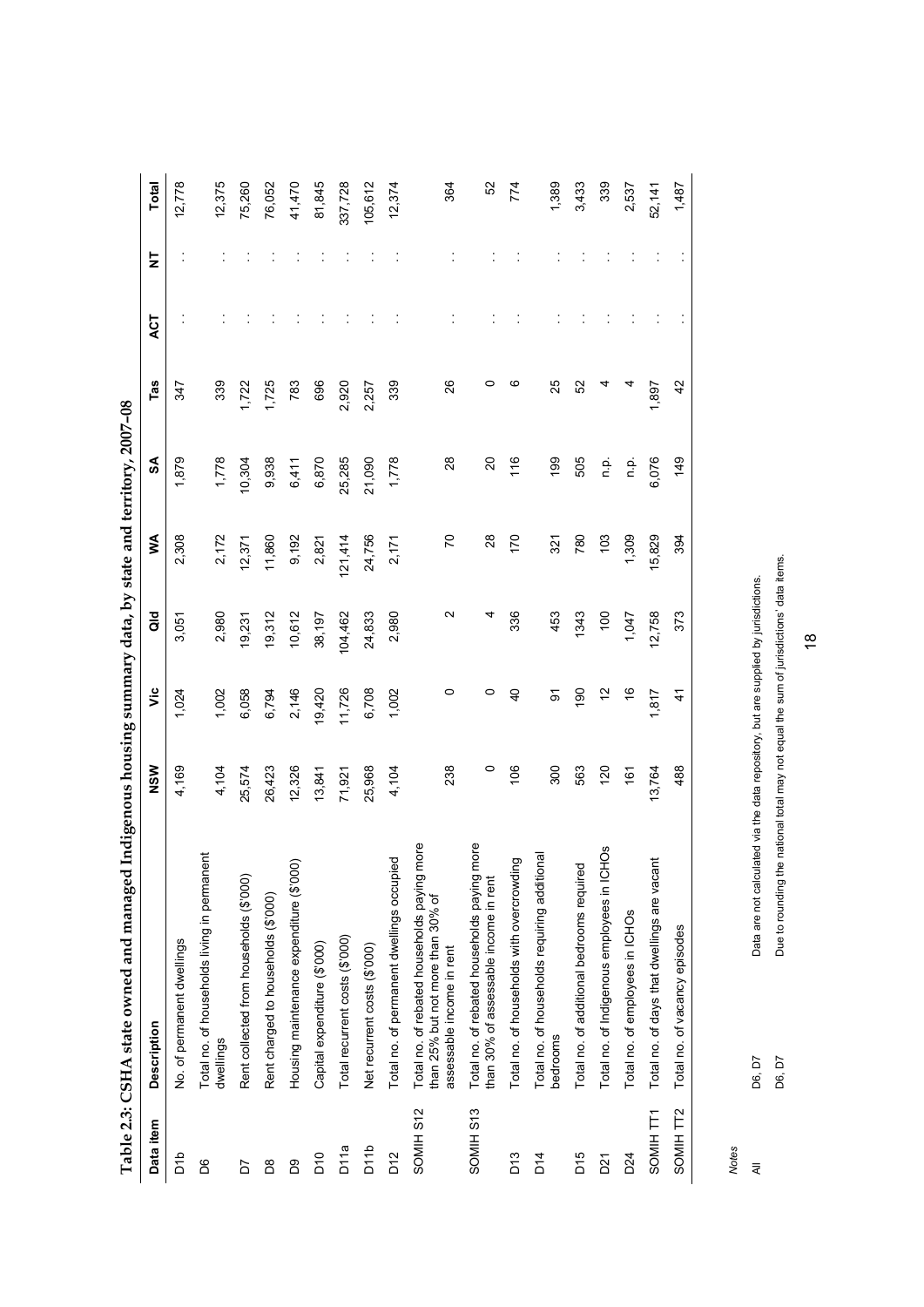|         | D11a                                         | Data are not calculated via the data repository, but are supplied by jurisdictions                                                                                                                                                                                                                                                                                                                                                                                         |
|---------|----------------------------------------------|----------------------------------------------------------------------------------------------------------------------------------------------------------------------------------------------------------------------------------------------------------------------------------------------------------------------------------------------------------------------------------------------------------------------------------------------------------------------------|
|         | D <sub>11a</sub>                             | may not equal the sum of jurisdictions' data items<br>Due to rounding the national total                                                                                                                                                                                                                                                                                                                                                                                   |
|         | D13, D14                                     | s of households. For this reason, comparisons between jurisdictions' data should be made with caution. See the SOMIH national data report<br>Jurisdictions exclude various type<br>for details (AIHW 2009c)                                                                                                                                                                                                                                                                |
|         | D14                                          | Uses one or more bedrooms as overcrowded, and can not be compared to previous years.                                                                                                                                                                                                                                                                                                                                                                                       |
|         | SOMIH S12, SOMIH<br>S13                      | .5% above the cut-off for a category are to be included in that category. For example, if rent charged/income x 100 = 20.4, then it is counted in<br>Amounts of up to, but excluding 0<br>the 'paying 20% or less' category.                                                                                                                                                                                                                                               |
|         | SOMIH S12, SOMIH<br>S13                      | Excludes households where either assessable income or rent charged is zero.                                                                                                                                                                                                                                                                                                                                                                                                |
| NSW     | D21, D24                                     | Includes 78 Indigenous workers employed under the Aboriginal Housing Office's Aboriginal Employment in Construction Policy (CSHA funded). As the building and construction<br>and project-based, employment these are all of varying lengths, and often for short periods.<br>industry is based on subcontract                                                                                                                                                             |
|         | SOMIH S12                                    | Since 2005-06, and with the introduction of the Reshaping Public Housing (RPH) policy, moderate income are charged 25-30% of their income as rent. Some SOMIH<br>tenants are eligible to receive Commonwealth Rent Assistance (CRA), and the CRA component of their income is assessed at 100% for rent.                                                                                                                                                                   |
|         | SOMIH S13                                    | Data supplied by jurisdiction. No rebated tenant pays more than 30% of income as rent.                                                                                                                                                                                                                                                                                                                                                                                     |
| vic     | SOMIH S12, SOMIH<br>D1b, D6, D21, D24<br>S13 | management functions of Indigenous-specific housing stock to AHV. By 30 June 2008, the tenancy management for 348 properties had been transferred. These dwellings are<br>As a part of a transition to independence process to achieve self-determination for Aboriginal Housing Vidtoria (AHV), Vidtoria is in the process of transferring tenancy<br>no longer classified as SOMIH but as state owned ICH. For this reason, data are not comparable with previous years. |
|         | SOMIH S12, SOMIH<br>S13                      | No household is charged more than 25% of assessable income for rent. Households in these categories are the result of rent and/or income details having not been updated, or<br>of minor policy variations.                                                                                                                                                                                                                                                                |
| as<br>O | SOMIH S12, SOMIH<br>S13                      | No household is charged more than 25% of assessable income for rent. Non-zero numbers in these categories are the result of tenants not providing updated income details to<br>the Queensland Department of Housing                                                                                                                                                                                                                                                        |
| $\leq$  | D11a                                         | Data should be interpreted with caution, as they include the costs for dwellings leased to other organisations that are excluded in the total number of dwellings.                                                                                                                                                                                                                                                                                                         |
|         | D21, D24                                     | Data are not comparable with previous years' data or with those of other jurisdictions, as they relate to the whole of the Department of Housing and Works. Staff whose duties<br>include work on SOMH are not separately identifiable in 2007-08                                                                                                                                                                                                                          |
|         | SOMIH S12, SOMIH<br>S13                      | Data are based upon gross income (not assessable income)                                                                                                                                                                                                                                                                                                                                                                                                                   |
|         | SOMIH S12, SOMIH<br>S13                      | No household is charged more than 25% of assessable income for rent. Households in these categories are the result of rent and/or income details having not been updated, or<br>of minor policy variations.                                                                                                                                                                                                                                                                |
| ઙే      | D21, D24                                     | South Australia is no longer able to identify employees specifically involved in the planning, delivery and management of state owned and managed Indigenous housing                                                                                                                                                                                                                                                                                                       |
|         | SOMIH S12, SOMIH<br>S13                      | No household is charged more than 25% of assessable income for rent. Households in these categories are the result of rent and/or income details having not been updated, or<br>of minor policy variations.                                                                                                                                                                                                                                                                |
| Total   | D6, D7                                       | May not represent national total due to data not being available for all jurisdictions.                                                                                                                                                                                                                                                                                                                                                                                    |
|         |                                              |                                                                                                                                                                                                                                                                                                                                                                                                                                                                            |

Source: AIHW 2009c; AIHW analysis of SOMIH data repository 2007-08. *Source*: AIHW 2009c; AIHW analysis of SOMIH data repository 2007–08.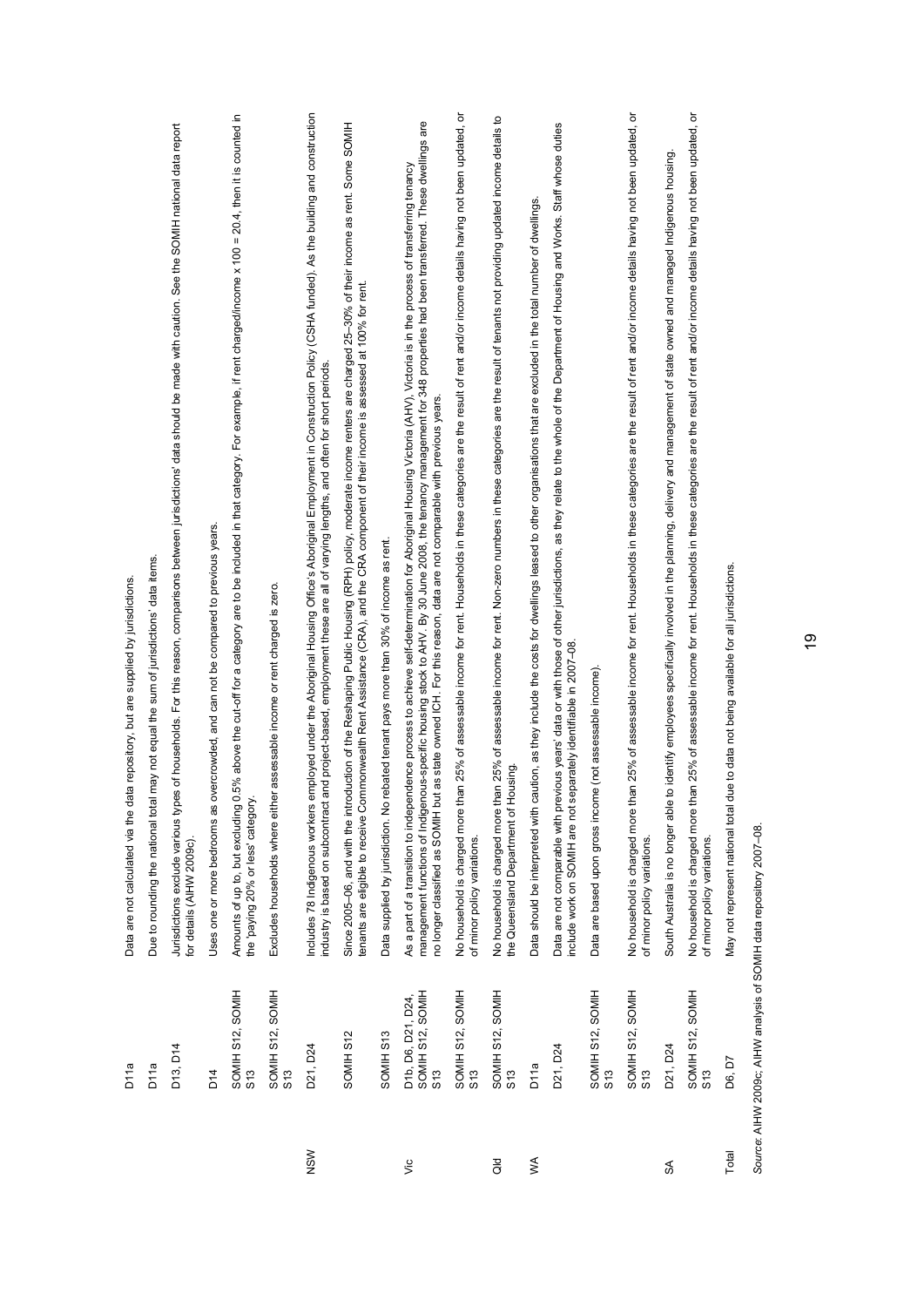| ᇟ               | <b>Description</b>                                                                                                                                                           | NSW              | ۊ                | aio              | ≸      | SA             | Tas | ACT            | ż      | Q                | Total <sup>(a)</sup> |
|-----------------|------------------------------------------------------------------------------------------------------------------------------------------------------------------------------|------------------|------------------|------------------|--------|----------------|-----|----------------|--------|------------------|----------------------|
| <u>، ح</u>      | No. of dwellings targeted to Indigenous people                                                                                                                               | 4,481            | 348              | 4,092            | 3,607  | 2,873          |     | 23             | 6,953  | 2,781            | 23,279               |
| P2              | Proportion of improvised dwellings (%)                                                                                                                                       | $\overline{0}$   | $\frac{0}{0}$    | e.<br>D          | 9.6    | $\overline{0}$ |     | $\frac{0}{2}$  | 79     | $\overline{0}$ . | 4.8                  |
| P7a             | Proportion of dwellings not connected to water<br>$(\%)$                                                                                                                     | $\overline{0}$ . | $\overline{0}$ . | $\overline{0}$ . | 0.0    | 0.4            |     | o.o            | 4.6    | $\overline{0}$ . | $\frac{6}{1}$        |
| P7b             | Proportion of dwellings not connected to<br>sewerage (%)                                                                                                                     | $\overline{0}$ . | $\overline{0}$ . | $\overline{0}$ . | 0.0    | 0.9            |     | o.o            | 6.2    | $\overline{0}$   | 2.1                  |
| P7c             | Proportion of dwellings not connected to<br>electricity (%)                                                                                                                  | $\frac{0}{0}$    | 0.0              | $\overline{0}$ . | 0.0    | 0.7            |     | $\overline{0}$ | 5.2    | $\overline{0}$ . | $\frac{8}{1}$        |
| P.              | Average weekly rent collected (\$)                                                                                                                                           | $\overline{a}$   | 33               | 52               | 67     | 34             |     | 209            | 4      | 95               | 55.7                 |
| $P$ 10          | Rent collection rate (%)                                                                                                                                                     | 89.8             | 95.4             | 90.8             | 101.1  | 63.5           |     | 1004           | 114.4  | 93.2             | 97.6                 |
| $\overline{P}$  | Total amount spent on maintenance each year<br>(6003)                                                                                                                        | 5,530            | 114              | 27,757           | 17,667 | 1,442          |     | ဖ              | 15,652 | 1,618            | 69,787               |
| P <sub>12</sub> | Average amount spent on maintenance each<br>year (\$)                                                                                                                        | 2,203            | 328              | 6,783            | 8,030  | 1,492          |     | 265            | 2,444  | 2,175            | 4,037                |
| P13             | Maintenance expenditure as a proportion of<br>rent collected (%)                                                                                                             | 55.4             | 19.1             | 256.0            | 252.3  | 75.2           |     | 24             | 114.6  | 41.4             | 147.6                |
| P <sub>14</sub> | Recurrent to capital expenditure ratio                                                                                                                                       | 2.69             | 7.55             | 0.82             | 0.70   | 0.55           |     | $\ddot{\cdot}$ | n a    | 10.84            | 1.10                 |
| P <sub>15</sub> | Net recurrent cost per unit (\$)                                                                                                                                             | 6,594            | 3,016            | 6,824            | 13,181 | 2,581          |     | 6,832          | n a    | 7,909            | 7,472                |
| $P$ 16          | Occupancy rates (%)                                                                                                                                                          | 96.0             | 99.1             | 98.1             | n a    | 93.3           |     | 100.0          | 100.0  | 96.6             | 98.3                 |
| P <sub>21</sub> | Average no. of additional bedrooms required                                                                                                                                  | 2.5              | $\frac{0}{1}$    | 2.4              | n a    | n.a.           |     | $\frac{0}{0}$  | n a.   | $\overline{1}$ . | πā.                  |
| $\widehat{a}$   | A shaded total indicates that it includes at least one value that is incomplete, unavailable or adjusted for non-response. Shaded totals should be interpreted with caution. |                  |                  |                  |        |                |     |                |        |                  | (continued)          |

Table 2.4: Indigenous community housing performance indicators, by jurisdiction, 2007-08 **Table 2.4: Indigenous community housing performance indicators, by jurisdiction, 2007–08** 

20

Value does not represent the jurisdiction total, as data were not available for all organisations/dwellings/households.

Value does not represent the jurisdiction total, as data were not available for all organisations/dwellings/households.

Value has been adjusted for non-response and excludes organisations/dwellings/households for which details were unknown. Value has been adjusted for non-response and excludes organisations/dwellings/households for which details were unknown.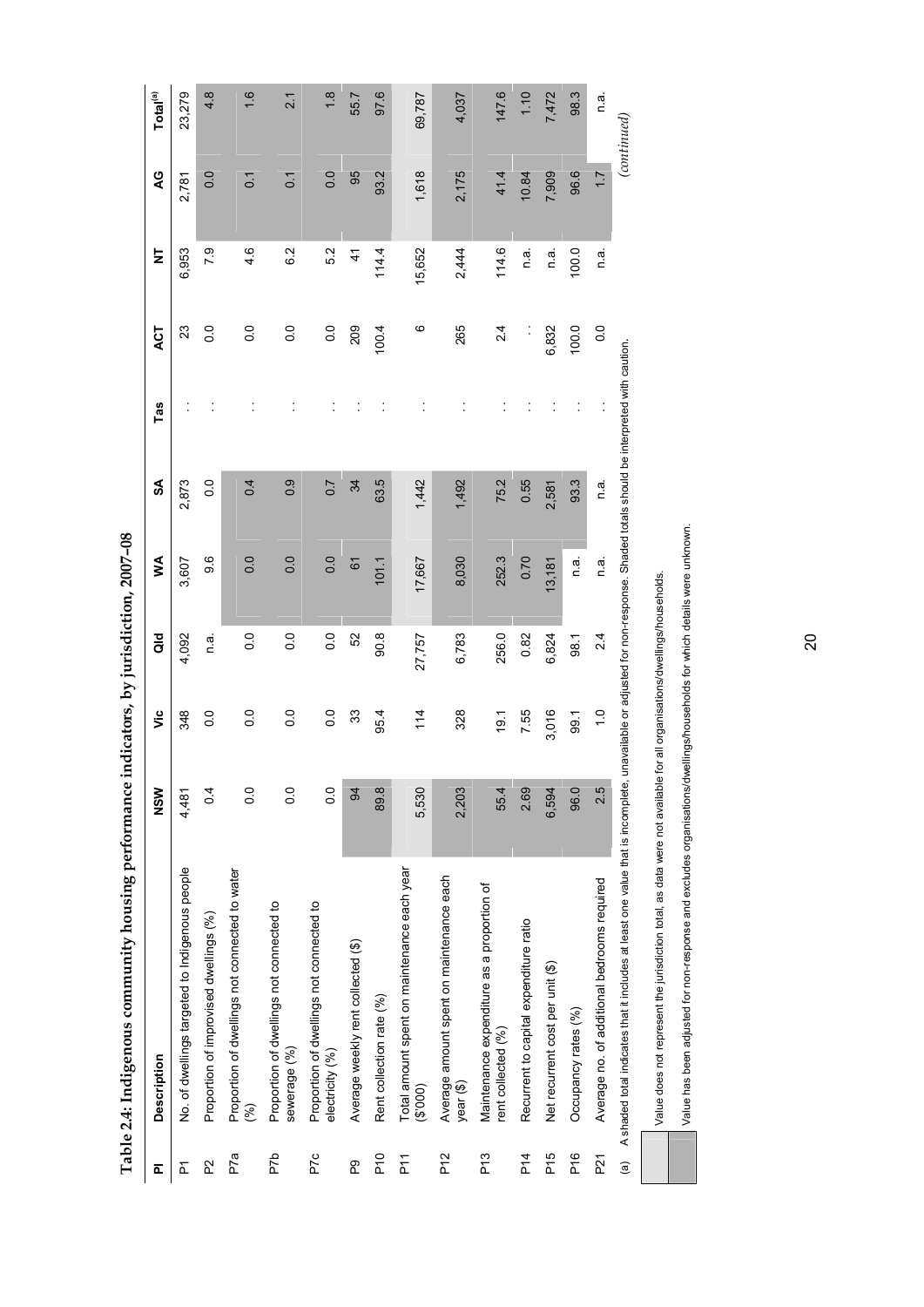| Total <sup>(a)</sup> | πā.                                                             | 487                                                  | 66.9                                                           | 10.9                                                                                      | 8.7                                                                                        | 79.7                                                                          |
|----------------------|-----------------------------------------------------------------|------------------------------------------------------|----------------------------------------------------------------|-------------------------------------------------------------------------------------------|--------------------------------------------------------------------------------------------|-------------------------------------------------------------------------------|
| Q                    | 10.2                                                            | 93                                                   | 66.7                                                           | 26.0                                                                                      | 16.7                                                                                       | 64.9                                                                          |
|                      |                                                                 |                                                      |                                                                |                                                                                           |                                                                                            |                                                                               |
| ż                    | n a                                                             | 72                                                   | 51.7                                                           | 2.7                                                                                       | $\frac{2}{9}$                                                                              | 68.8                                                                          |
| ACT                  | $\frac{0}{2}$                                                   |                                                      | 100.0                                                          | 100.0                                                                                     | $\overline{0}$                                                                             | 100.0                                                                         |
| Tas                  |                                                                 |                                                      |                                                                |                                                                                           |                                                                                            |                                                                               |
| S                    | n a                                                             | 4                                                    | 85.7                                                           | 80.0                                                                                      | 80.0                                                                                       | 83.3                                                                          |
| ≸                    | n a                                                             | $\dot{4}$                                            | 100.0                                                          | n a                                                                                       | n a.                                                                                       | rai<br>⊂                                                                      |
| ិ<br>ฮ               | 36.6                                                            | $\frac{6}{5}$                                        | 100.0                                                          | 21.4                                                                                      | 10.7                                                                                       | 67.5                                                                          |
| ئا                   | $\overline{0}$ .                                                |                                                      | $\frac{0}{2}$                                                  | 25.0                                                                                      | 66.7                                                                                       | 75.0                                                                          |
| NSM                  | 29.1                                                            | 249                                                  | 40.2                                                           | <b>P.S</b>                                                                                | 4.2                                                                                        | 96.1                                                                          |
| Description          | Proportion of Indigenous households that are<br>overcrowded (%) | No. of Indigenous community housing<br>organisations | Proportion of ICHOs that have a housing<br>management plan (%) | Proportion of Indigenous employees in ICHOs<br>who have completed accredited training (%) | Proportion of Indigenous employees in ICHOs<br>who are undertaking accredited training (%) | Proportion of people employed in housing<br>management who are Indigenous (%) |
| ō                    | P22                                                             | P25                                                  | P26                                                            | P28                                                                                       | P29                                                                                        | P30                                                                           |

Table 2.4 (continued): Indigenous community housing performance indicators by iurisdiction. 2007-08 **Table 2.4 (continued): Indigenous community housing performance indicators by jurisdiction, 2007–08** 

(a) A shaded total indicates that it includes at least one value that is incomplete, unavailable or adjusted for non-response. Shaded totals should be interpreted with caution. (a) A shaded total indicates that it includes at least one value that is incomplete, unavailable or adjusted for non-response. Shaded totals should be interpreted with caution.

Value has been adjusted for non-response and excludes organisations/dwellings/households for which details were unknown. Value has been adjusted for non-response and excludes organisations/dwellings/households for which details were unknown.

*Notes* 

| NSW     | ஜ               | based on the actual number of weeks that dwellings were tenanted, as some dwellings were not tenanted for 52 weeks.<br>This value was calculated                    |
|---------|-----------------|---------------------------------------------------------------------------------------------------------------------------------------------------------------------|
|         |                 |                                                                                                                                                                     |
|         | P <sub>16</sub> | Excludes 114 unternantable 'void' properties. Reasons for properties being 'void' range from derelict/awaiting demolition to disrepair/awaiting repair.             |
| as<br>O | Σ               | Source: Departmental administrative data.                                                                                                                           |
|         | P7a, P7b, P7c   | and Tenants Survey 2006-07.<br>Source: Property Condition                                                                                                           |
| ≸       | ဥ               | The number of households is estimated based on one household per dwelling, and assumes that all dwellings were occupied.                                            |
| S       | P10             | Includes only those ICHOs for which both rent collected and rent charged was known.                                                                                 |
|         | P <sub>13</sub> | Includes only those ICHOs for which both rent collected and maintenance expenditure was known.                                                                      |
|         | P14             | for which both recurrent and capital expenditure was known.<br>Includes only those ICHOs                                                                            |
|         | P21, P22        | to data quality issues.<br>Data are not reported due t                                                                                                              |
|         | P <sub>29</sub> | Denominator excludes ICHOs for which the number of Indigenous employees undertaking training was unknown.                                                           |
| Q       | P14             | Tas: Calculation excludes Australian Government-funded ICH in Tasmania from the numerator and denominator as Tasmania reported zero capital expenditure in 2007-08. |

21

Total P9 New South Wales' contribution to this total is based on the actual number of weeks that dwellings were tenanted, as some dwellings were not tenanted for 52 weeks.

ஜ

Total

New South Wales' contribution to this total is based on the actual number of weeks that dwellings were tenanted, as some dwellings were not tenanted for 52 weeks.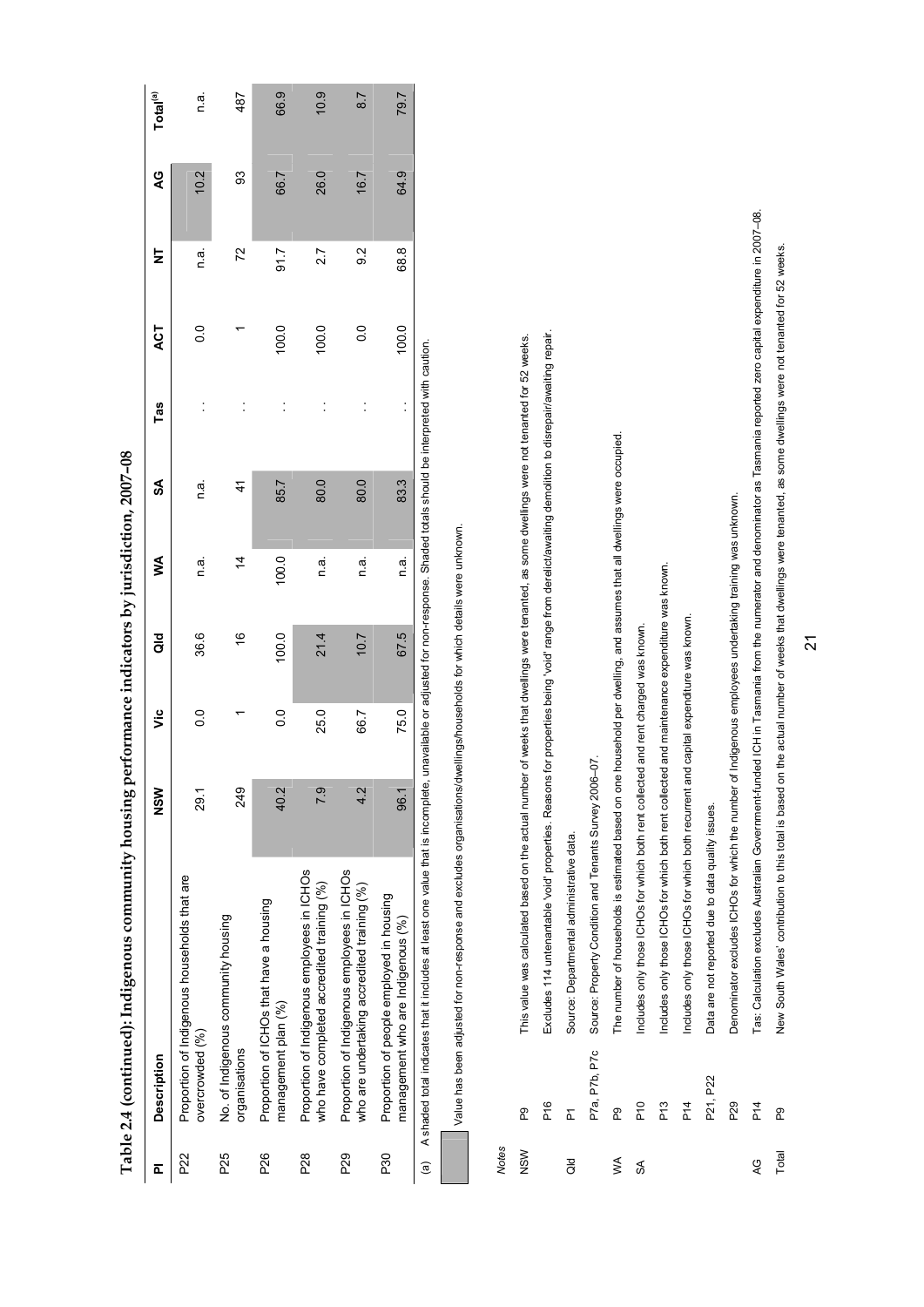- P10 Excludes some ICHOs in South Australia for which either rent collected or rent charged was unknown. Excludes some ICHOs in South Australia for which either rent collected or rent charged was unknown. P10
- P13 Excludes some ICHOs in South Australia for which either rent collected or maintenance expenditure was unknown. Excludes some ICHOs in South Australia for which either rent collected or maintenance expenditure was unknown.  $P13$
- Calculation excludes Australian Government-funded ICH in Tasmania and the Northern Territory from the numerator and denominator as Tasmania reported zero capital expenditure in<br>2007–08, and total recurrent costs is unavail P14 Calculation excludes Australian Government-funded ICH in Tasmania and the Northern Territory from the numerator and denominator as Tasmania reported zero capital expenditure in 2007–08, and total recurrent costs is unavailable for the Northern Territory. Excludes some ICHOs in South Australia for which either recurrent or capital expenditure was unknown.  $P14$
- Calculation excludes the Northern Territory from the numerator and denominator as net recurrent costs for 2007-08 is unavailable. P15 Calculation excludes the Northern Territory from the numerator and denominator as net recurrent costs for 2007–08 is unavailable. P<sub>15</sub>
- P16 Calculation excludes Western Australia from numerator and denominator as number of occupied dwellings is unknown. Calculation excludes Western Australia from numerator and denominator as number of occupied dwellings is unknown. P16
- Australian total not reported due to insufficient data for jurisdictions. P21, P22 Australian total not reported due to insufficient data for jurisdictions. P21, P22

*Source*: ICH collection 2007–08. Source: ICH collection 2007-08.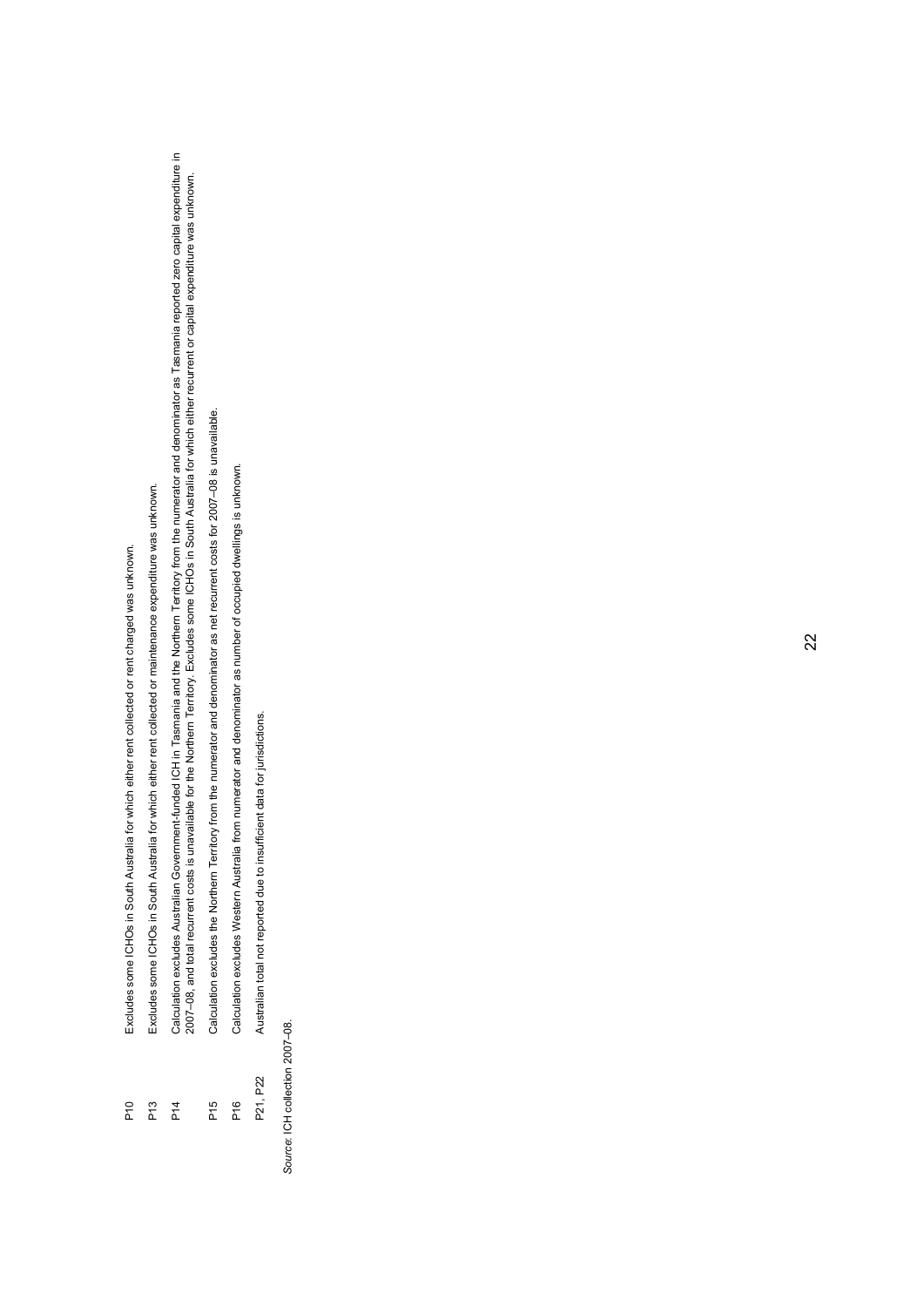| ᇎ               | <b>Description</b>                                                              | NSW           | ۶Ë               | $\overline{a}$   | ≸             | SA         | Tas             | 4CT | Ż | <b>Total</b>    |
|-----------------|---------------------------------------------------------------------------------|---------------|------------------|------------------|---------------|------------|-----------------|-----|---|-----------------|
| Σ               | No. of dwellings targeted to Indigenous people                                  | 4,169         | 1,024            | 3,051            | 2,308         | 1,879      | 347             |     |   | 12,778          |
| P.              | Average weekly rent collected (\$)                                              | 120           | 116              | 124              | 110           | 111        | 88              |     |   | 117             |
| $\frac{1}{2}$   | Rent collection rate                                                            | 96.8          | 89.2             | 99.6             | 104.3         | 103.7      | 99.8            |     |   | 99.0            |
| ۲T<br>م         | Total amount spent on maintenance each year (\$'000)                            | 12,326        | 2,146            | 10,612           | 9,192         | 6,411      | 783             |     |   | 41,470          |
| P <sub>12</sub> | Average amount spent on maintenance each year (\$)                              | 2,957         | 2,096            | 3,478            | 3,983         | 3,412      | 2,256           |     |   | 3,245           |
| P13             | Maintenance expenditure as a proportion of rent collected                       | 48.2          | 35.4             | 55.2             | 74.3          | 62.2       | 45.5            |     |   | 55.1            |
| P14             | Recurrent to capital expenditure ratio                                          | 5.20          | 0.60             | 2.73<br>8,139    | 43.04         | 368        | 4.20            |     |   | 4.13            |
| P15             | Net recurrent cost per unit (\$)                                                | 6,229         | 6,551            |                  | 10,726        | 11,224     | 6,504           |     |   | 8,265           |
| $P$ 16          | Occupancy rates                                                                 | 98.4          | 97.9             | 97.7             | 94.1          | 94.6       | 97.7            |     |   | 96.8            |
| hT              | Turnaround time (days)                                                          | $^{8}$        | $\frac{4}{4}$    | 34               | $\frac{1}{2}$ | $\ddot{t}$ | 45              |     |   | 35              |
| <b>P21</b>      | Average no. of additional bedrooms required                                     | $\frac{6}{1}$ | $\frac{1}{2}$    | 3.0              | 24            | 25         | $\overline{21}$ |     |   | 2.5             |
| P22             | (%)<br>Proportion of Indigenous households that are overcrowded                 | 3.1           | 4.9              | 11.3             | 7.8           | 65         | $\frac{0}{1}$   |     |   | 6.8             |
| P <sub>23</sub> | $\equiv$<br>Proportion of households paying more than 25% of income<br>rent (%) | 58            | $\overline{0}$ . | $0.\overline{2}$ | 4.5           | 2.7        | 7.7             |     |   | $3\overline{4}$ |
| P30             | Proportion of people employed in housing management who<br>are Indigenous (%)   | 74.5          | 75.0             | 9.6              | 7.9           | ن<br>E     | 100.0           |     |   | 13.4            |
|                 |                                                                                 |               |                  |                  |               |            |                 |     |   |                 |

Table 2.5: CSHA state owned and managed Indigenous housing performance indicators, by state and territory, 2007-08 **Table 2.5: CSHA state owned and managed Indigenous housing performance indicators, by state and territory, 2007–08** 

*Notes* 

Data may not be comparable with years before 2006–07, when P17 was clarified to include only those vacancy episodes classified as 'normal' for the entire period; and 2007–08, when the<br>definition was further refined to isol P17 Data may not be comparable with years before 2006–07, when P17 was clarified to include only those vacancy episodes classified as 'normal' for the entire period; and 2007–08, when the Payment arrangements for rent in some jurisdictions mean that rent collected over a 12-month period may be higher the rent charged over that period. All P10 Payment arrangements for rent in some jurisdictions mean that rent collected over a 12-month period may be higher the rent charged over that period. definition was further refined to isolate periods of major redevelopment. P<sub>10</sub> P17  $\overline{a}$ 

Data should be interpreted with caution, as the legal tenancy start date (date from which rent is paid) is used as the vacancy end date. In practice, tenants may sign tenancy agreements and<br>receive keys several days earlie receive keys several days earlier. Victoria identifies normal vacancies as those that require only standard maintenance procedures. Turnaround time varies from other published jurisdictional Vic P17 Data should be interpreted with caution, as the legal tenancy start date (date from which rent is paid) is used as the vacancy end date. In practice, tenants may sign tenancy agreements and data due to the inclusion of hard to let properties and separated vacancy episodes for dwellings that have undergone major redevelopment work. data due to the inclusion of hard to let properties and separated vacancy episodes for dwellings that have undergone major redevelopment work. P17  $\frac{1}{2}$ 

WA P17 Remoteness of many of the dwellings is a contributing factor to above average turnaround times. Remoteness of many of the dwellings is a contributing factor to above average turnaround times. **Frq**  $\leq$ 

May not represent national total due to data not being available for all jurisdictions. Total P10 May not represent national total due to data not being available for all jurisdictions. P10 Total

Sources: AIHW 2009c; AIHW analysis of SOMIH data repository 2007-08. *Sources*: AIHW 2009c; AIHW analysis of SOMIH data repository 2007–08.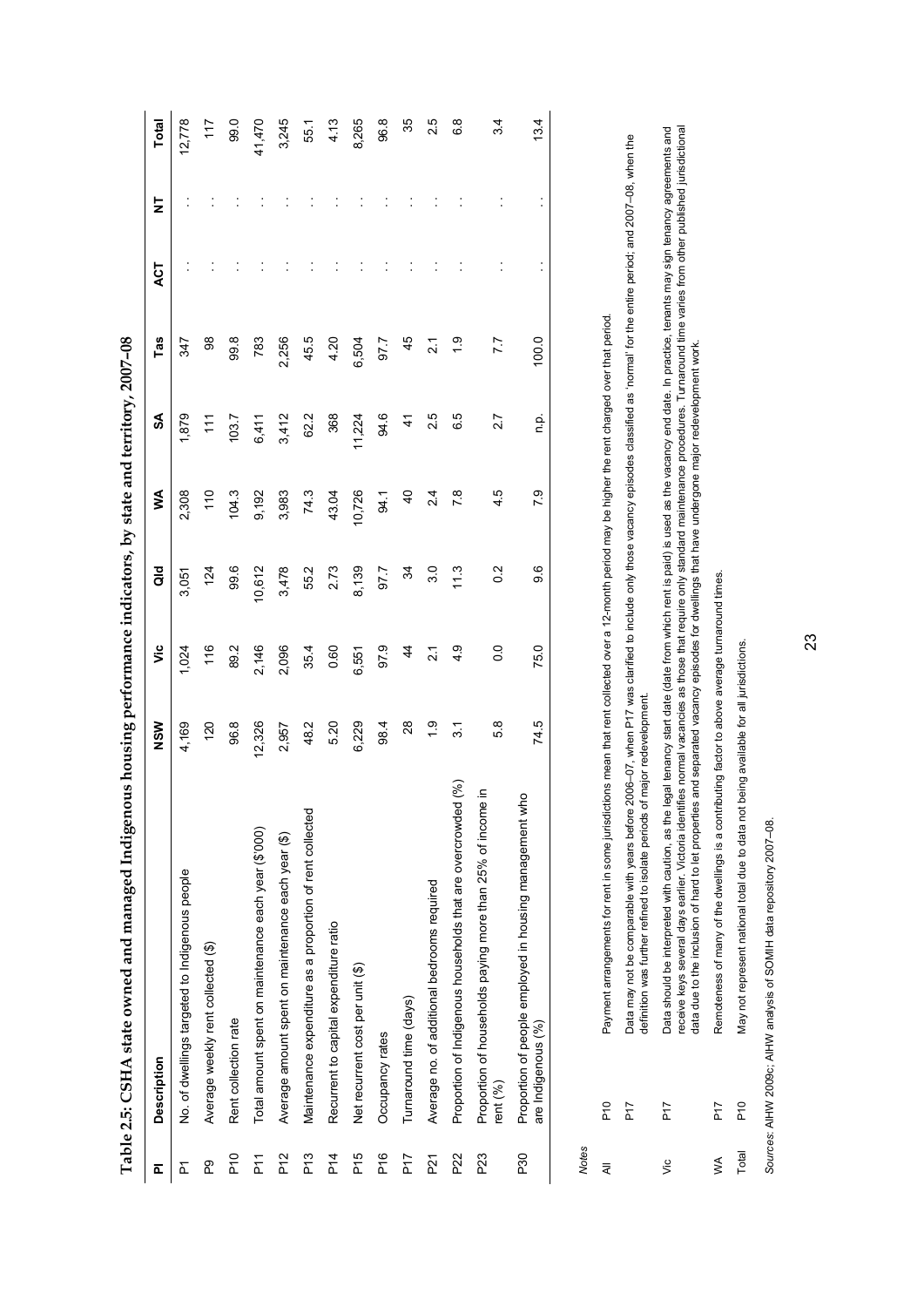# **2.4 Organisations**

# **P25 Number of Indigenous community housing organisations**

| Table 2.6: Number of Indigenous community housing organisations, by jurisdiction, 30 June 2008 |  |  |
|------------------------------------------------------------------------------------------------|--|--|
|                                                                                                |  |  |

|                            | Data<br>item                 | <b>NSW</b> | Vic | Qld        | <b>WA</b> | <b>SA</b> | Tas                  | <b>ACT</b> | NΤ | AG | Total |
|----------------------------|------------------------------|------------|-----|------------|-----------|-----------|----------------------|------------|----|----|-------|
|                            |                              |            |     | <b>ICH</b> |           |           |                      |            |    |    |       |
| Unfunded organisations     | $D19b -$<br>D <sub>19a</sub> | 127        | 0   | 0          | 0         | 15        | $\ddot{\phantom{a}}$ | 0          | 2  | 60 | 204   |
| Funded organisations       | D <sub>19a</sub>             | 122        | 1   | 16         | 14        | 26        | $\mathbf{r}$         |            | 70 | 33 | 283   |
| <b>Total organisations</b> | D <sub>19</sub> b            | 249        | 1   | 16         | 14        | 41        | $\ddot{\phantom{a}}$ |            | 72 | 93 | 487   |

*Notes* 

| All        |                   | Data within jurisdictions may not be comparable to previous years' due to a change in scope of the ICH collection in 2007–08, and<br>variations in the ICHOs that respond to the survey, or for which jurisdictions can provide data. Data may not be comparable across<br>jurisdictions because of considerable variation in the way ICH operates in each jurisdiction. Further, organisation and household<br>information may vary considerably because of the policy and program environment and the nature of the sector. |
|------------|-------------------|-------------------------------------------------------------------------------------------------------------------------------------------------------------------------------------------------------------------------------------------------------------------------------------------------------------------------------------------------------------------------------------------------------------------------------------------------------------------------------------------------------------------------------|
| <b>NSW</b> | D <sub>19a</sub>  | Data provided are for ICHOs that are actively registered with AHO as at June 2008. Nineteen of these ICHOs did<br>not manage properties as at June 2008. Incorporated organisations that identified housing as the key or one of the<br>main functions may register with the NSW AHO.                                                                                                                                                                                                                                         |
|            | D <sub>19</sub> b | This is the number of ICHOs verified through the Aboriginal Housing Office's Condition Assessment Survey of<br>dwellings in the Aboriginal community housing sector.                                                                                                                                                                                                                                                                                                                                                          |
| Qld        | D19a, D19b        | Local government reforms in March 2008 resulted in five councils being amalgamated into the Northern Peninsula<br>Area Council, and 14 councils being amalgamated into the Torres Strait Islander Regional Council, resulting in a<br>reduction of funded ICHOS from 34 to 16.                                                                                                                                                                                                                                                |
| <b>NT</b>  | D19a              | Funding provided to Aboriginal Development Foundation Association in 2007–08 relates to reimbursement for<br>costs incurred by the Aboriginal Development Foundation Association in delivering housing services for the period<br>1 July 2004 to 9 March 2005. Since March 2005, these services have been delivered by Yilli Rreung under a<br>service level agreement. The Aboriginal Development Foundation Association does not currently manage any<br>dwellings under the housing maintenance program.                   |
| AG         | D19a, D19b        | Vic: Data report funding status as indicated by 12 ICHOs that responded to the survey. Funding status for 10 non-<br>responding ICHOs was determined from the jurisdiction's own records.                                                                                                                                                                                                                                                                                                                                     |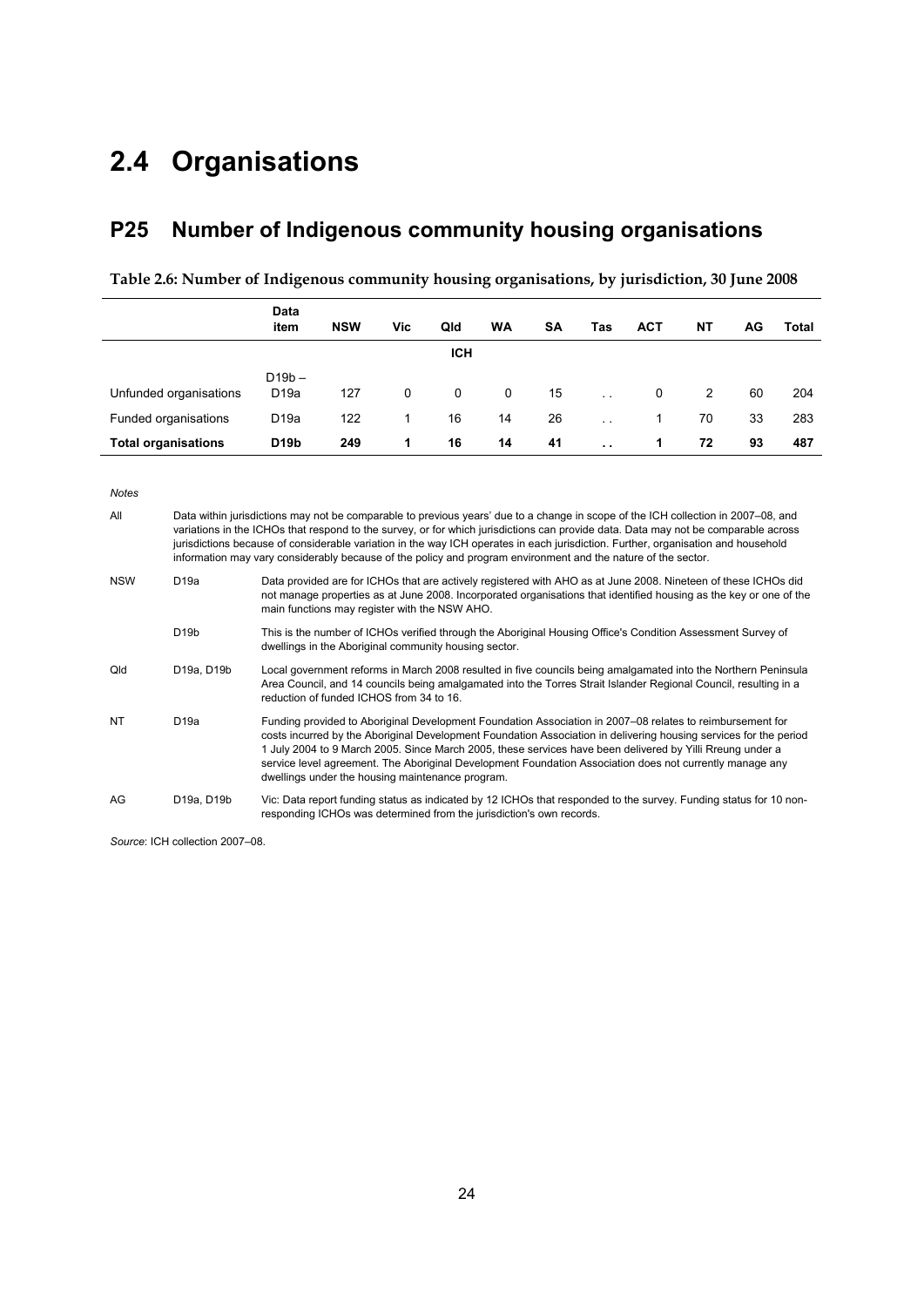# **P26 Proportion of ICHOs that have a housing management plan**

|                                                                         | Data<br>item/Pl | <b>NSW</b> | Vic         | Qld   | <b>WA</b>  | <b>SA</b> | Tas             | <b>ACT</b> | <b>NT</b> | AG.  | Total <sup>(a)</sup> |
|-------------------------------------------------------------------------|-----------------|------------|-------------|-------|------------|-----------|-----------------|------------|-----------|------|----------------------|
|                                                                         |                 |            |             |       | <b>ICH</b> |           |                 |            |           |      |                      |
| No. of ICHOs with<br>housing<br>management plan                         | D <sub>20</sub> | 49         | $\mathbf 0$ | 16    | 14         | 24        |                 | 1          | 66        | 12   | 182                  |
| Total no. of ICHOs<br>for which plan status<br>was known                | $D19b^{(b)}$    | 122        | 1           | 16    | 14         | 28        |                 | 1          | 72        | 18   | 272                  |
| Proportion of ICHOs<br>that have a housing<br>management plan<br>$(\%)$ | P <sub>26</sub> | 40.2       | 0.0         | 100.0 | 100.0      | 85.7      | $\cdot$ $\cdot$ | 100.0      | 91.7      | 66.7 | 66.9                 |

**Table 2.7: Number and proportion of Indigenous community housing organisations that have a housing management plan, by jurisdiction, 30 June 2008** 

(a) A shaded total indicates that it includes at least one value that is incomplete or unavailable. Shaded totals should be interpreted with caution. (b) Values reported may be less than D19b, as ICHOs for which plan status was unknown have been excluded.

Value does not represent the jurisdiction total, as data were not available for all organisations/dwellings/households.

#### *Notes*

| All        | Data within jurisdictions may not be comparable to previous years' due to a change in scope of the ICH collection in 2007–08, and<br>variations in the ICHOs that respond to the survey, or for which jurisdictions can provide data. Data may not be comparable across<br>jurisdictions because of considerable variation in the way ICH operates in each jurisdiction. Further, organisation and household<br>information may vary considerably because of the policy and program environment and the nature of the sector. |                                                                                                                                                                                                                                                                                                                                                                                                                                                                                      |  |  |  |  |  |  |
|------------|-------------------------------------------------------------------------------------------------------------------------------------------------------------------------------------------------------------------------------------------------------------------------------------------------------------------------------------------------------------------------------------------------------------------------------------------------------------------------------------------------------------------------------|--------------------------------------------------------------------------------------------------------------------------------------------------------------------------------------------------------------------------------------------------------------------------------------------------------------------------------------------------------------------------------------------------------------------------------------------------------------------------------------|--|--|--|--|--|--|
| <b>NSW</b> | D <sub>19</sub> b                                                                                                                                                                                                                                                                                                                                                                                                                                                                                                             | This is the number of ICHOs verified through the Aboriginal Housing Office's Condition Assessment Survey of<br>dwellings in the Aboriginal community housing sector.                                                                                                                                                                                                                                                                                                                 |  |  |  |  |  |  |
|            | D <sub>20</sub>                                                                                                                                                                                                                                                                                                                                                                                                                                                                                                               | The reported data refer to ICHOs with housing management plan that includes at least three of the five specified<br>components of the plan. The number of ICHOs that have components of the plan is: 58 for delivering housing<br>assistance, 40 for asset management plan, 63 for rent collection policies, and 57 for financial practices and<br>reporting systems that link resources to outcomes. The number of ICHOs that have all housing management plan<br>components is 31. |  |  |  |  |  |  |
| Qld        | D <sub>19</sub> b                                                                                                                                                                                                                                                                                                                                                                                                                                                                                                             | Local government reforms in March 2008 resulted in five councils being amalgamated into the Northern Peninsula<br>Area Council, and 14 councils being amalgamated into the Torres Strait Islander Regional Council, resulting in a<br>reduction of funded ICHOS from 34 to 16.                                                                                                                                                                                                       |  |  |  |  |  |  |
| AG         | D <sub>19</sub> b                                                                                                                                                                                                                                                                                                                                                                                                                                                                                                             | Vic: Data report funding status as indicated by 12 ICHOs that responded to the survey. Funding status for 10 non-<br>responding ICHOs was determined from the jurisdiction's own records.                                                                                                                                                                                                                                                                                            |  |  |  |  |  |  |
|            | D <sub>20</sub>                                                                                                                                                                                                                                                                                                                                                                                                                                                                                                               | Vic: Based on data for 12 out of 22 ICHOs that responded to the survey.                                                                                                                                                                                                                                                                                                                                                                                                              |  |  |  |  |  |  |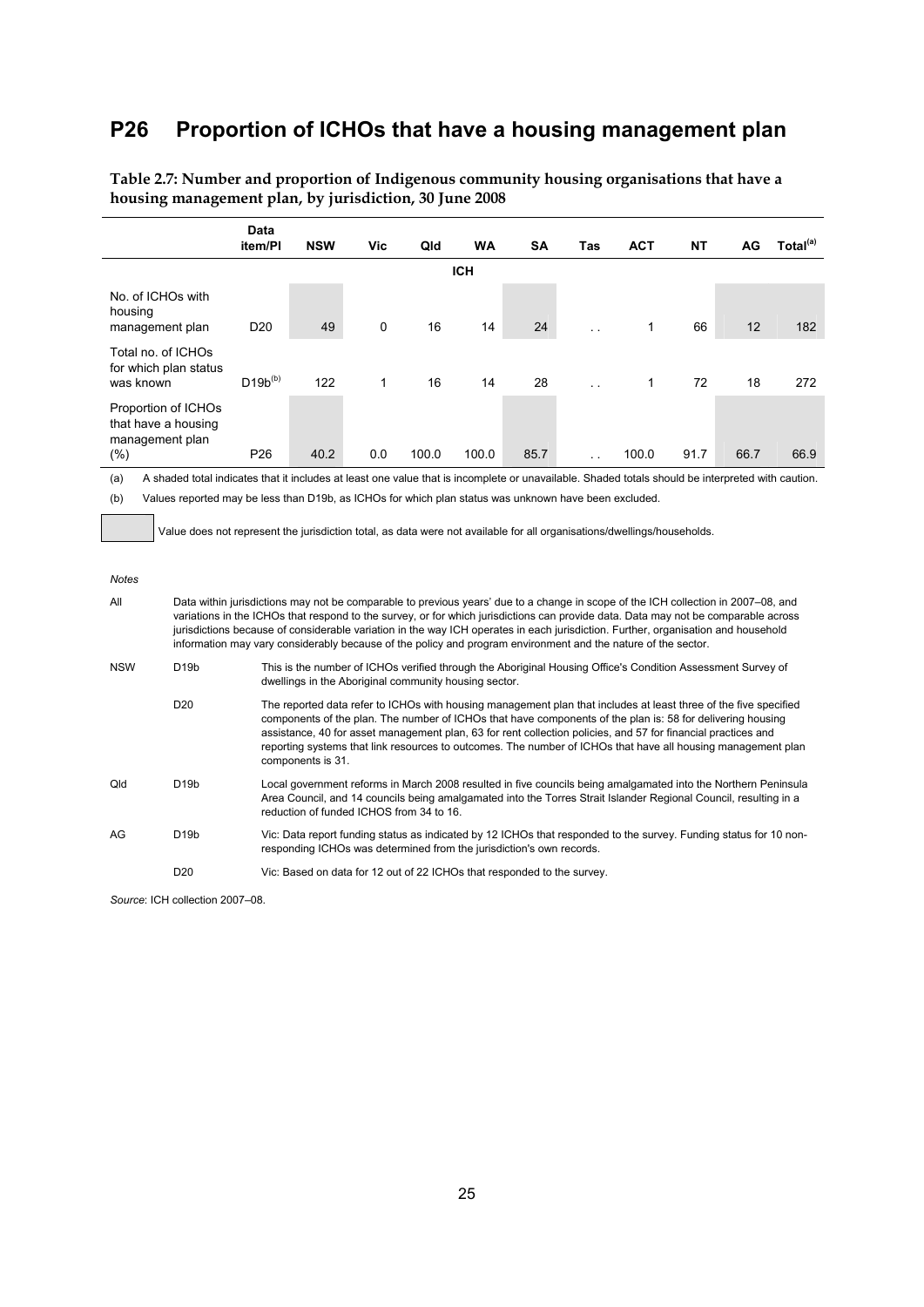## **P27 What jurisdictions are doing to assist ICHOs in developing and implementing housing management plans**

**Table 2.8: Whether policy or legislative requirements for the provision of assistance to ICHOs to develop and implement housing management plans are in place in jurisdictions** 

|                                                                                                                                                                              | <b>NSW</b> | Vic | Qld | WA | SΑ | ACT | AG <sup>(a)</sup> |
|------------------------------------------------------------------------------------------------------------------------------------------------------------------------------|------------|-----|-----|----|----|-----|-------------------|
| Whether policy or legislative requirements for<br>the provision of assistance to ICHOs to<br>develop and implement housing management<br>plans are in place in jurisdictions |            |     |     |    |    |     |                   |

(a) Not all selections may be applicable to all states within the Australian Government jurisdiction.

*Source*: ICH collection 2007-08.

#### **Table 2.9: Strategies jurisdictions have in place to assist ICHOs in developing and implementing housing management plans**

| <b>Strategies</b>                                                  | <b>NSW</b> | Vic                      | Qld                      | WA                       | <b>SA</b> | <b>ACT</b> | <b>NT</b> | AG <sup>(a)</sup> |
|--------------------------------------------------------------------|------------|--------------------------|--------------------------|--------------------------|-----------|------------|-----------|-------------------|
| Provision of training or funds for training                        | ✓          | $\checkmark$             | ✓                        | ✓                        |           |            |           |                   |
| Provision of support/advice to develop<br>housing management plans |            | ✓                        | ✓                        | $\checkmark$             |           |            |           |                   |
| <b>Incentives</b>                                                  |            |                          | ۰                        | $\overline{\phantom{0}}$ |           |            |           |                   |
| Developing model management plans                                  |            | ✓                        | $\overline{\phantom{a}}$ | $\overline{\phantom{a}}$ |           |            |           |                   |
| Provision of software                                              |            |                          |                          |                          |           |            |           |                   |
| Other (see below for details)                                      | ✓          | $\overline{\phantom{0}}$ | $\overline{\phantom{a}}$ | ✓                        |           |            |           |                   |

(a) Not all selections may be applicable to all states within the Australian Government jurisdiction.

*Other strategies* 

NSW Service improvement system and accreditation.

WA Provision of funding for development of housing management plans.

AG Qld: Tenancy management plans are included in the Yarrabah, Hopevale and Palm Island agreements the state government has with these communities. These strategies are in conjunction with the Pride of Place Project, Housing Construction and Site development and other employment/capacity initiatives.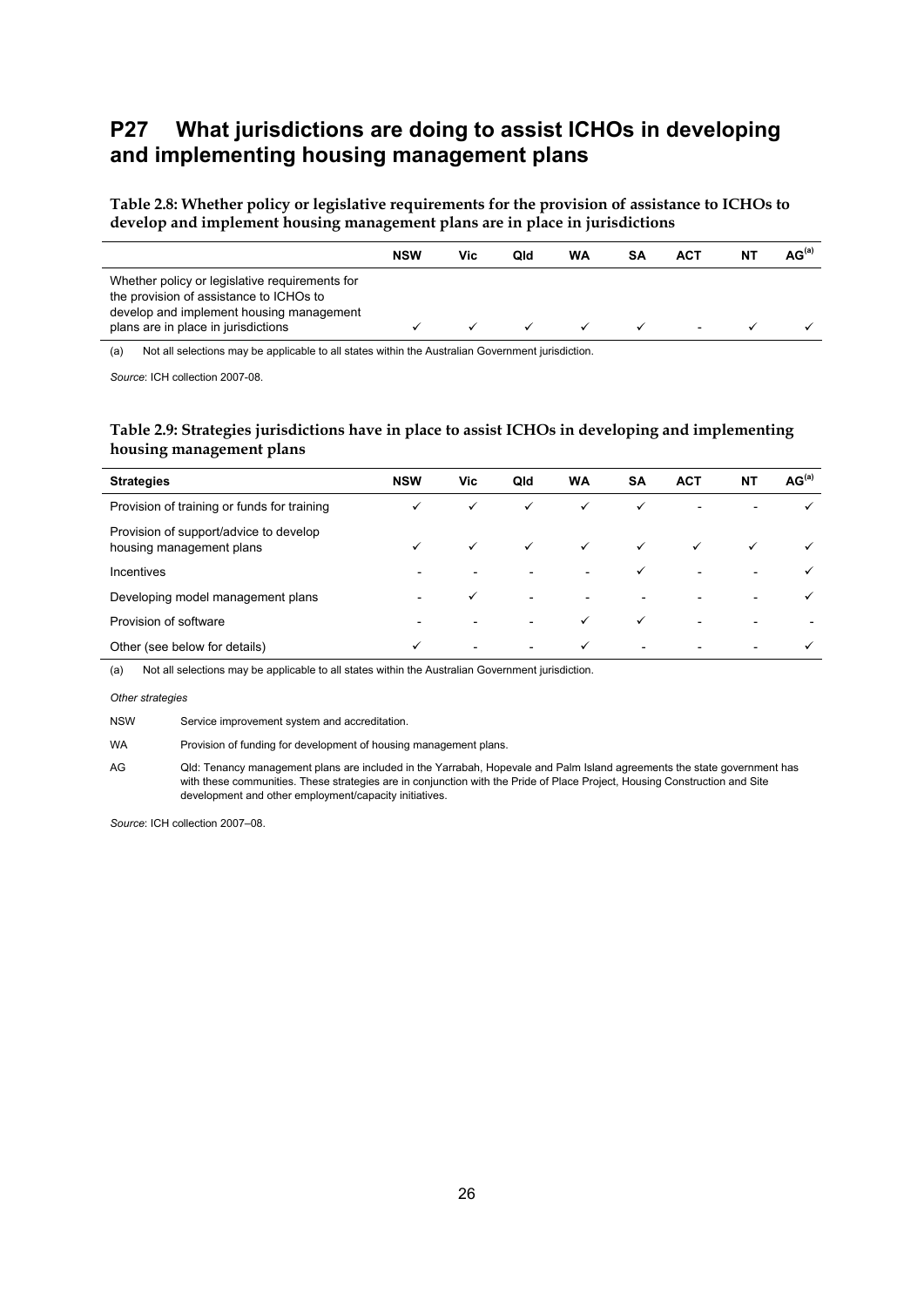## **P30 Proportion of people employed in housing management who are Indigenous**

|                                                      | Data<br>item/   |            |      |              |           |           |                      |                      |                      |               |                      |  |  |
|------------------------------------------------------|-----------------|------------|------|--------------|-----------|-----------|----------------------|----------------------|----------------------|---------------|----------------------|--|--|
|                                                      | PI              | <b>NSW</b> | Vic  | Qld          | <b>WA</b> | <b>SA</b> | <b>Tas</b>           | <b>ACT</b>           | <b>NT</b>            | AG            | Total <sup>(a)</sup> |  |  |
| <b>ICH</b>                                           |                 |            |      |              |           |           |                      |                      |                      |               |                      |  |  |
| No. of Indigenous<br>employees                       | D <sub>21</sub> | 623        | 12   | 56           | n.a.      | 10        | $\ddot{\phantom{1}}$ | 3                    | 337                  | 192           | 1,233                |  |  |
| Total no. of employees                               | D <sub>24</sub> | 648        | 16   | 83           | n.a.      | 12        | $\sim$               | 3                    | 490                  | 296           | 1,548                |  |  |
| Proportion of<br>employees who are<br>Indigenous (%) | P30             | 96.1       | 75.0 | 67.5         | n.a.      | 83.3      | $\ddot{\phantom{1}}$ | 100.0                | 68.8                 | 64.9          | 79.7                 |  |  |
|                                                      |                 |            |      | <b>SOMIH</b> |           |           |                      |                      |                      |               |                      |  |  |
| No. of Indigenous<br>employees                       | D <sub>21</sub> | 120        | 12   | 100          | 103       | n.p.      | 4                    | $\ddot{\phantom{0}}$ | $\cdot$ .            | $\sim$ $\sim$ | 339                  |  |  |
| Total no. of employees                               | D <sub>24</sub> | 161        | 16   | 1,047        | 1,309     | n.p.      | 4                    | $\ddot{\phantom{1}}$ | $\ddot{\phantom{1}}$ | $\sim$ $\sim$ | 2,537                |  |  |
| Proportion of<br>employees who are<br>Indigenous (%) | P30             | 74.5       | 75.0 | 9.6          | 7.9       | n.p.      | 100.0                | $\ddot{\phantom{0}}$ | $\cdot$ .            | $\sim$ $\sim$ | 13.4                 |  |  |

**Table 2.10: Number and proportion of people employed in housing management who are Indigenous, by jurisdiction, 30 June 2008** 

(a) A shaded total indicates that it includes at least one value that is incomplete or unavailable. Shaded totals should be interpreted with caution.

Value does not represent the jurisdiction total, as data were not available for all organisations/dwellings/households.

*Notes* 

**ICH** 

| All          | Data within jurisdictions may not be comparable to previous years' due to a change in scope of the ICH collection in 2007–08, and<br>variations in the ICHOs that respond to the survey, or for which jurisdictions can provide data. Data may not be comparable across<br>jurisdictions because of considerable variation in the way ICH operates in each jurisdiction. Further, organisation and household<br>information may vary considerably because of the policy and program environment and the nature of the sector. |                                                                                                                                                                                                                                                                                                                                                                                                                                                                                  |  |  |  |  |  |  |
|--------------|-------------------------------------------------------------------------------------------------------------------------------------------------------------------------------------------------------------------------------------------------------------------------------------------------------------------------------------------------------------------------------------------------------------------------------------------------------------------------------------------------------------------------------|----------------------------------------------------------------------------------------------------------------------------------------------------------------------------------------------------------------------------------------------------------------------------------------------------------------------------------------------------------------------------------------------------------------------------------------------------------------------------------|--|--|--|--|--|--|
| Qld          | D21, D24                                                                                                                                                                                                                                                                                                                                                                                                                                                                                                                      | Based on data provided by 14 of the 16 councils.                                                                                                                                                                                                                                                                                                                                                                                                                                 |  |  |  |  |  |  |
| <b>WA</b>    | D21, D24                                                                                                                                                                                                                                                                                                                                                                                                                                                                                                                      | ICHO data are not available at this stage.                                                                                                                                                                                                                                                                                                                                                                                                                                       |  |  |  |  |  |  |
| AG           | D21, D24                                                                                                                                                                                                                                                                                                                                                                                                                                                                                                                      | Vic: Based on data for 12 out of 22 ICHOs that responded to the survey. Data to be interpreted with caution, as<br>some organisations have reported overall employee numbers.                                                                                                                                                                                                                                                                                                    |  |  |  |  |  |  |
| <b>SOMIH</b> |                                                                                                                                                                                                                                                                                                                                                                                                                                                                                                                               |                                                                                                                                                                                                                                                                                                                                                                                                                                                                                  |  |  |  |  |  |  |
| <b>NSW</b>   | D21, D24                                                                                                                                                                                                                                                                                                                                                                                                                                                                                                                      | Includes 78 Indigenous workers employed under the Aboriginal Housing Office's Aboriginal Employment in<br>Construction Policy (CSHA funded). As the building and construction industry is based on subcontract and project-<br>based, employment these are all of varying lengths, and often for short periods.                                                                                                                                                                  |  |  |  |  |  |  |
| Vic          | D <sub>21</sub> , D <sub>24</sub>                                                                                                                                                                                                                                                                                                                                                                                                                                                                                             | As a part of a transition to independence process to achieve self-determination for Aboriginal Housing Victoria<br>(AHV), Victoria is in the process of transferring tenancy management functions of Indigenous-specific housing<br>stock to AHV. By 30 June 2008, the tenancy management for 348 properties had been transferred. These<br>dwellings are no longer classified as SOMIH but as state owned ICH. For this reason, data are not comparable<br>with previous years. |  |  |  |  |  |  |
| <b>WA</b>    | D21, D24                                                                                                                                                                                                                                                                                                                                                                                                                                                                                                                      | Data are not comparable with previous years' data or with those of other jurisdictions, as they relate to the whole of<br>the Department of Housing and Works. Staff whose duties include work on SOMIH are not separately identifiable<br>in 2007-08.                                                                                                                                                                                                                           |  |  |  |  |  |  |
| <b>SA</b>    | D21, D24                                                                                                                                                                                                                                                                                                                                                                                                                                                                                                                      | South Australia is no longer able to identify employees specifically involved in the planning, delivery and<br>management of state owned and managed Indigenous housing.                                                                                                                                                                                                                                                                                                         |  |  |  |  |  |  |

*Sources*: AIHW 2009c; ICH collection 2007–08.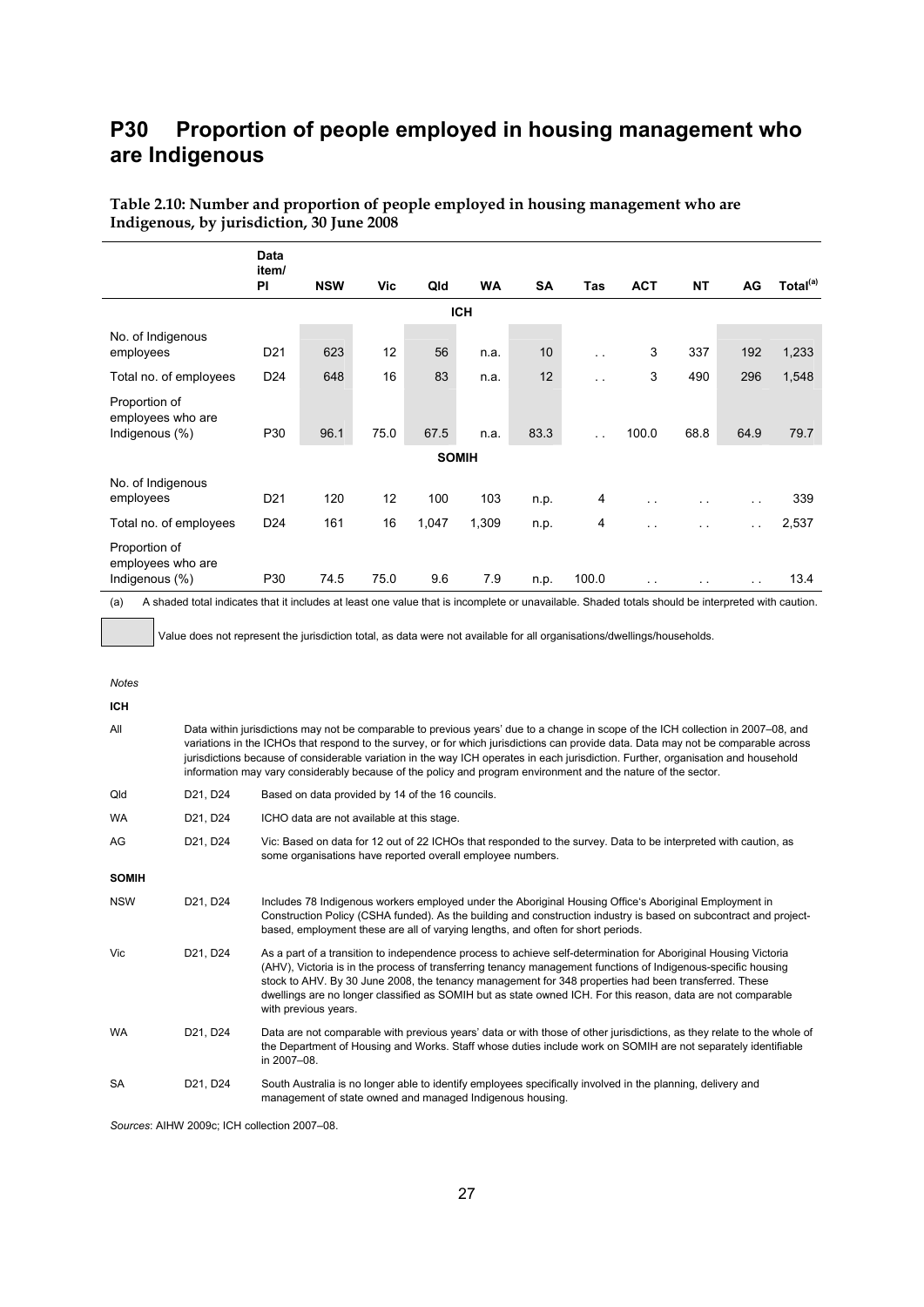## **P28/29 Proportion of Indigenous employees in ICHOs who have completed or are undertaking accredited training**

|                                                                                                | <b>Data</b><br>item/PI | <b>NSW</b> | Vic  | Qld  | <b>WA</b>  | <b>SA</b>      | Tas                  | <b>ACT</b> | <b>NT</b> | AG   | Total <sup>(a)</sup> |
|------------------------------------------------------------------------------------------------|------------------------|------------|------|------|------------|----------------|----------------------|------------|-----------|------|----------------------|
|                                                                                                |                        |            |      |      | <b>ICH</b> |                |                      |            |           |      |                      |
| No. of Indigenous<br>employees<br>completed training                                           | D <sub>22</sub>        | 49         | 3    | 12   | n.a.       | 8              |                      | 3          | 9         | 50   | 134                  |
| No. of Indigenous<br>employees<br>undertaking training                                         | D <sub>23</sub>        | 26         | 8    | 6    | n.a.       | $\overline{4}$ | $\ddotsc$            | 0          | 31        | 32   | 107                  |
| Total no. of<br>Indigenous<br>employees                                                        | D <sub>21</sub>        | 623        | 12   | 56   | n.a.       | 10             | $\ddot{\phantom{1}}$ | 3          | 337       | 192  | 1,233                |
| Proportion of<br>Indigenous<br>employees who<br>have completed<br>accredited training<br>(% )  | P <sub>28</sub>        | 7.9        | 25.0 | 21.4 | n.a.       | 80.0           |                      | 100.0      | 2.7       | 26.0 | 10.9                 |
| Proportion of<br>Indigenous<br>employees who are<br>undertaking<br>accredited training<br>(% ) | P <sub>29</sub>        | 4.2        | 66.7 | 10.7 | n.a.       | 80.0           | $\ddotsc$            | 0.0        | 9.2       | 16.7 | 8.7                  |

**Table 2.11: Number and proportion of Indigenous employees in Indigenous community housing organisations who have completed accredited training, by jurisdiction, 30 June 2008** 

(a) A shaded total indicates that it includes at least one value that is incomplete or unavailable. Shaded totals should be interpreted with caution.

Value does not represent the jurisdiction total, as data were not available for all organisations/dwellings/households.

#### *Notes*

| All       | Data within jurisdictions may not be comparable to previous years' due to a change in scope of the ICH collection in 2007–08, and<br>variations in the ICHOs that respond to the survey, or for which jurisdictions can provide data. Data may not be comparable across<br>jurisdictions because of considerable variation in the way ICH operates in each jurisdiction. Further, organisation and household<br>information may vary considerably because of the policy and program environment and the nature of the sector. |                                                                                                                 |  |  |  |  |  |  |
|-----------|-------------------------------------------------------------------------------------------------------------------------------------------------------------------------------------------------------------------------------------------------------------------------------------------------------------------------------------------------------------------------------------------------------------------------------------------------------------------------------------------------------------------------------|-----------------------------------------------------------------------------------------------------------------|--|--|--|--|--|--|
| Qld       | D21, D22.<br>D23                                                                                                                                                                                                                                                                                                                                                                                                                                                                                                              | Based on data provided by 14 of the 16 councils.                                                                |  |  |  |  |  |  |
| <b>WA</b> | D21, D22.<br>D <sub>23</sub>                                                                                                                                                                                                                                                                                                                                                                                                                                                                                                  | ICHO data are not available at this stage.                                                                      |  |  |  |  |  |  |
| <b>SA</b> | P <sub>29</sub>                                                                                                                                                                                                                                                                                                                                                                                                                                                                                                               | Denominator excludes ICHOs for which the number of Indigenous employees undertaking training was unknown.       |  |  |  |  |  |  |
| AG        | D21. D22.                                                                                                                                                                                                                                                                                                                                                                                                                                                                                                                     | Vic: Based on data for 12 out of 22 ICHOs that responded to the survey. Data to be interpreted with caution, as |  |  |  |  |  |  |

D<sub>23</sub> some organisations have reported overall employee numbers.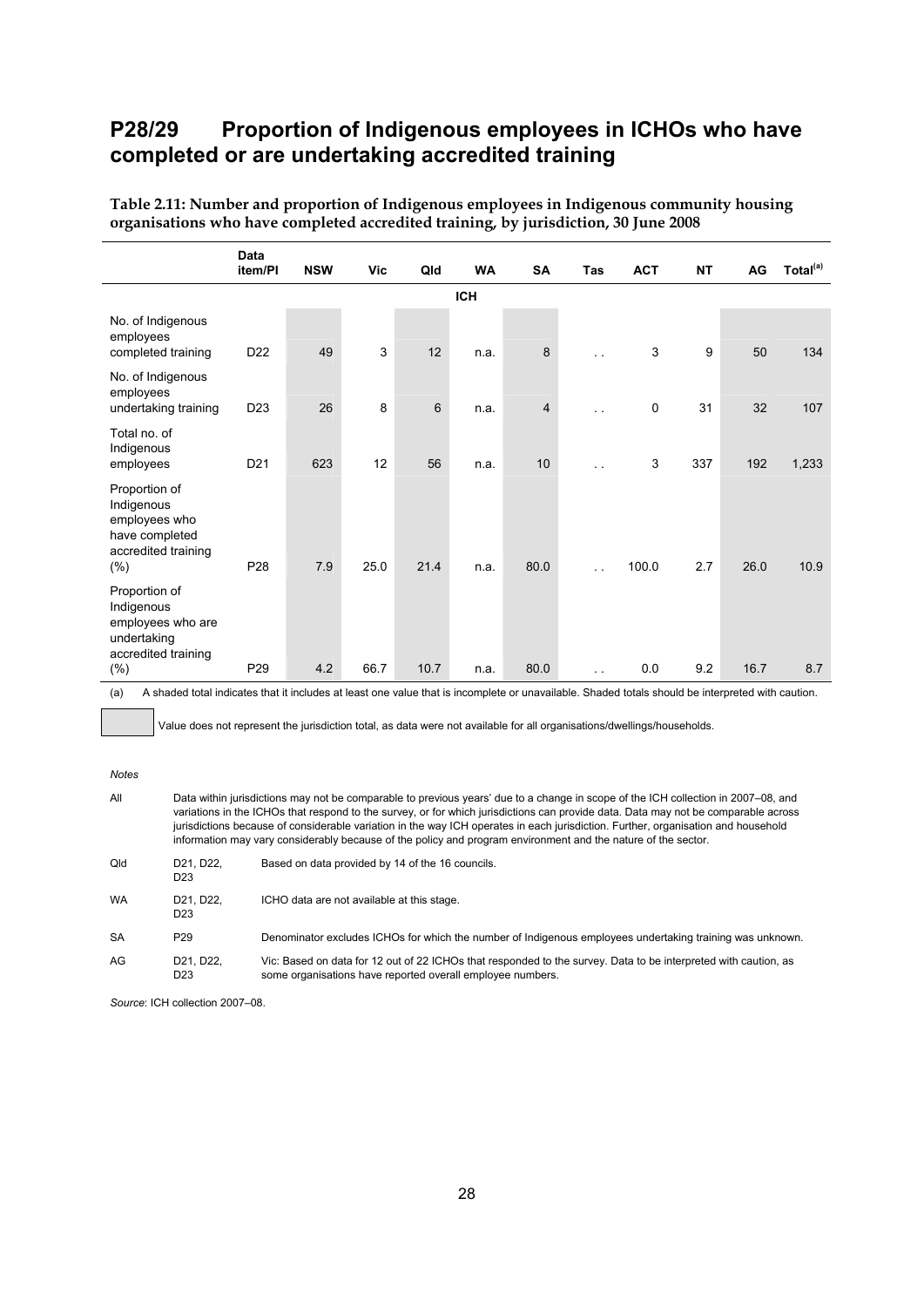## **P31 Strategies and outcomes to increase Indigenous employment in housing services**

| Criteria                                                          | <b>NSW</b> | Vic          | Qld          | <b>WA</b>    | <b>SA</b>    | Tas                  | <b>ACT</b>    | NT           | AG <sup>(a)</sup>    |  |  |  |
|-------------------------------------------------------------------|------------|--------------|--------------|--------------|--------------|----------------------|---------------|--------------|----------------------|--|--|--|
| <b>ICH</b>                                                        |            |              |              |              |              |                      |               |              |                      |  |  |  |
| Preferential tender process                                       | ✓          |              | ✓            | $\checkmark$ | $\checkmark$ | $\ddot{\phantom{1}}$ |               |              |                      |  |  |  |
| Minimum requirement for the<br>percentage of Indigenous employees |            |              | $\checkmark$ | $\checkmark$ |              | $\ddot{\phantom{0}}$ |               |              |                      |  |  |  |
| Employment and training<br>opportunities                          | ✓          | $\checkmark$ | $\checkmark$ | $\checkmark$ | ✓            | $\ddot{\phantom{a}}$ | ✓             | $\checkmark$ |                      |  |  |  |
| Other (see below for details)                                     |            | ✓            |              |              | ✓            | $\sim$               |               |              |                      |  |  |  |
|                                                                   |            |              | <b>SOMIH</b> |              |              |                      |               |              |                      |  |  |  |
| Preferential tender process                                       | ✓          | $\checkmark$ |              |              |              |                      |               |              |                      |  |  |  |
| Employment and training<br>opportunities                          | ✓          | $\checkmark$ | $\checkmark$ | $\checkmark$ | $\checkmark$ | $\checkmark$         | $\sim$        |              | $\ddot{\phantom{1}}$ |  |  |  |
| Other (see below for details)                                     | ✓          | $\checkmark$ | $\checkmark$ |              | ✓            |                      | $\sim$ $\sim$ |              | $\ddot{\phantom{1}}$ |  |  |  |

#### **Table 2.12: Strategies jurisdictions have in place to increase Indigenous employment**

(a) Not all selections may be applicable to all states within the Australian Government jurisdiction.

*Other strategies* 

Vic Indigenous employment opportunities are advertised via Indigenous networks, and Indigenous applicants are encouraged and supported.

SA Provides policy advice with regard to including local employment in building contracts.

**SOMIH** 

**ICH** 

- NSW Maintains a web-based list of eligible Indigenous contractors in various building- and construction-related areas.
- Vic Where possible, Indigenous employment opportunities are encouraged and supported.
- Qld Among the strategies the Department of Housing uses to increase Indigenous employment in SOMIH services are: • the application of the Department of Housing's Indigenous Workforce Strategy (2005–2010) and the Equity and Diversity Management Plan (2006–2009), which include a range of strategies and activities to increase employment at all levels of the organisation

• the Skilling Queenslanders for Work initiative, which assists those Queenslanders who are most disadvantaged in the labour market to achieve sustainable employment outcomes

• the Indigenous Employment Policy for Queensland Government Building and Civil Construction Projects (20% Policy).

SA • The Department for Families and Communities Aboriginal Employment Strategy is being introduced. Housing SA has begun developing its Aboriginal employment implementation plan, which will investigate the possibilities for training, traineeships, mentorships, recruitment and retention of Aboriginal and Torres Strait Islander peoples. • Housing SA works with the Department of Premier and Cabinet, Aboriginal Affairs and Reconciliation Division to improve the employment and training outcomes for local Indigenous labour in the Anangu Pitjantjatjara Yankunytjatjara Lands, through its

building program. The Department of Premier and Cabinet, The Department of Further Education, Employment, Science and Technology, and Housing SA agreed on the Aboriginal Employment Strategy to engage with local Indigenous candidates and help them participate in building work on offer by contracted builders, and trial all types of work opportunities before starting training programs that match their work preferences.

• More than 30 employment opportunities created as a result of partnerships with the private sector.

• More than 12 tenders awarded to contractors who employed and trained Indigenous Australians.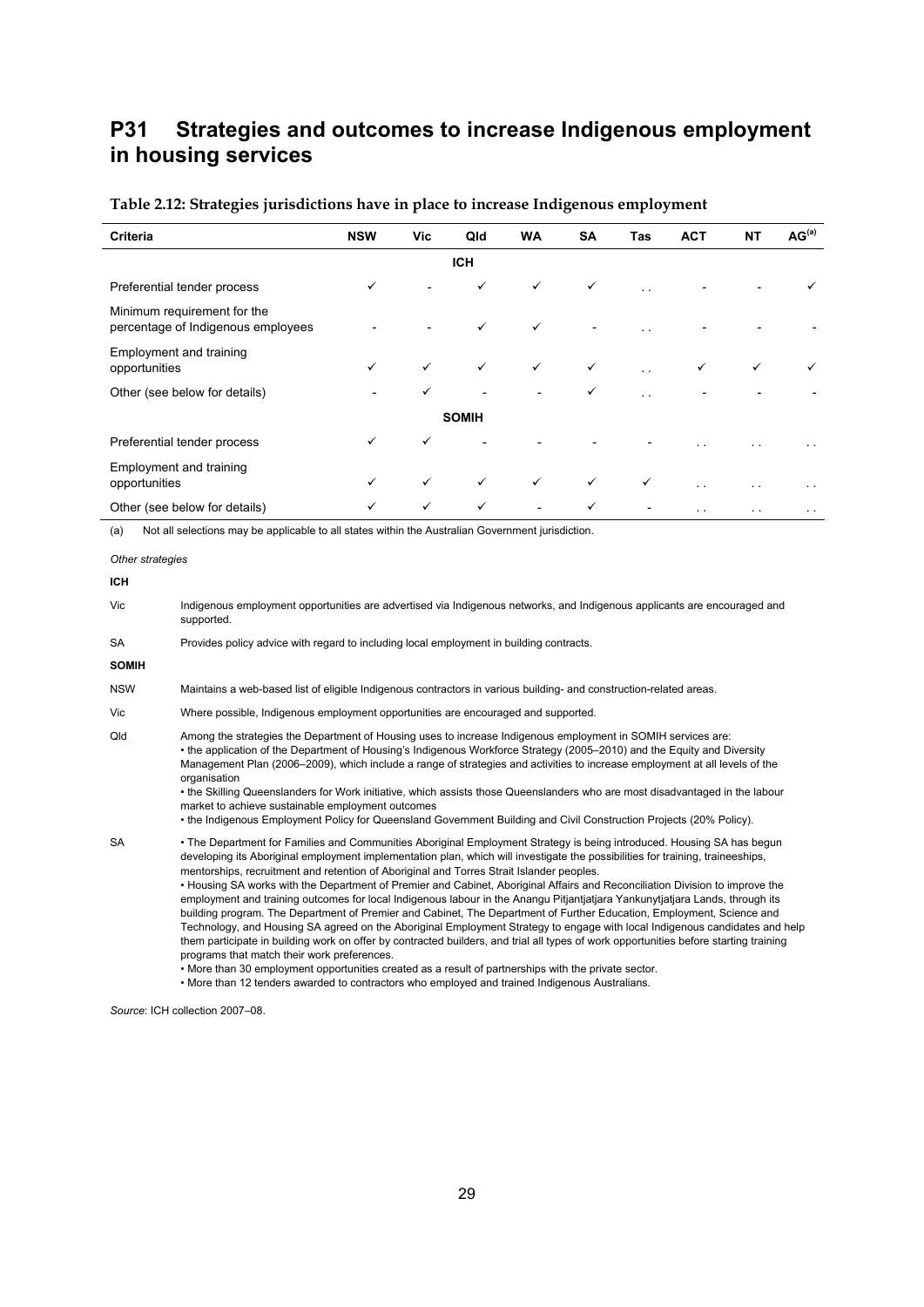## **P35 Proportion of clients satisfied with quality of the service provided**

**Table 2.13: Number and proportion of state owned and managed Indigenous housing tenants who were satisfied with the quality of service provided, by state and territory, March–April 2007** 

|                                                         | <b>NSW</b> | Vic | Qld | <b>WA</b> | <b>SA</b> | Tas | <b>ACT</b>           | ΝT                   | Total |  |  |  |
|---------------------------------------------------------|------------|-----|-----|-----------|-----------|-----|----------------------|----------------------|-------|--|--|--|
| <b>SOMIH</b>                                            |            |     |     |           |           |     |                      |                      |       |  |  |  |
| Sample size                                             | 386        | 98  | 203 | 214       | 254       | 98  | $\sim$ $\sim$        | $\sim$ $\sim$        | 1,253 |  |  |  |
| Percentage of tenants reporting overall satisfaction    |            |     |     |           |           |     |                      |                      |       |  |  |  |
| Very satisfied                                          | 15         | 15  | 34  | 15        | 12        | 15  | $\sim$ $\sim$        | $\sim$ $\sim$        | 19    |  |  |  |
| Satisfied                                               | 44         | 50  | 40  | 45        | 46        | 58  | $\sim$ $\sim$        | $\sim$ $\sim$        | 44    |  |  |  |
| Subtotal: Satisfied or very<br>satisfied <sup>(a)</sup> | 59         | 65  | 75  | 60        | 58        | 73  | $\sim$ $\sim$        | $\sim$ $\sim$        | 63    |  |  |  |
| Standard error (%)                                      | 2.5        | 4.8 | 3   | 3.3       | 3.1       | 4.5 | $\ddot{\phantom{0}}$ | $\ddot{\phantom{0}}$ | 1.4   |  |  |  |

(a) Due to rounding, totals may not equal sum of satisfied and very satisfied.

#### *Notes*

All Care should be taken in interpreting small differences in results, as data are subject to sampling error. The standard error is the measure of the expected variability of the value for the population being measured.

 These data are not comparable with the 2007 public housing data due to differences in survey sample design and the method used to collect the data.

The sample sizes reflect the number of unweighted valid responses.

*Source*: Roy Morgan Research 2008; AIHW 2008.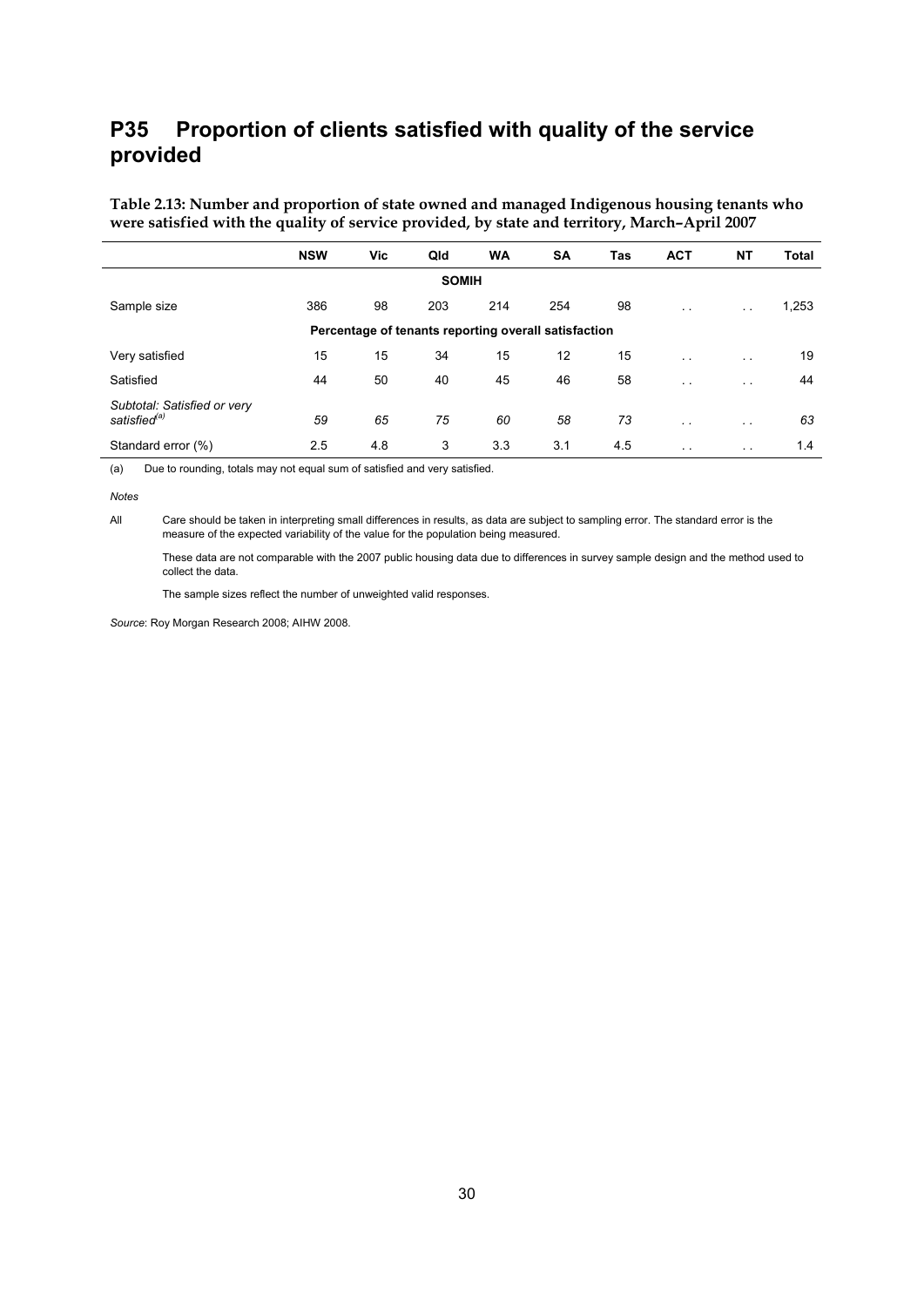# **2.5 Financial performance**

### **P10 Rent collection rate**

**Table 2.14: Rent collected, rent charged and rent collection rate for Indigenous community housing and state owned and managed Indigenous housing, by jurisdiction, 2007–08** 

|                                         | <b>Data</b><br>item/Pl | <b>NSW</b> | Vic   | Qld    | WA           | <b>SA</b> | Tas                  | <b>ACT</b> | <b>NT</b> | AG                   | Total <sup>(a)</sup> |
|-----------------------------------------|------------------------|------------|-------|--------|--------------|-----------|----------------------|------------|-----------|----------------------|----------------------|
|                                         |                        |            |       |        | <b>ICH</b>   |           |                      |            |           |                      |                      |
| Total rent<br>collected (\$'000)        | D7                     | 9,986      | 598   | 10,841 | 7,001        | 710       | $\ddot{\phantom{1}}$ | 250        | 13,661    | 3,911                | 46,958               |
| Total rent<br>charged $(\$'000)$        | D <sub>8</sub>         | 11,119     | 627   | 11,941 | 6,922        | 15,046    | $\ddotsc$            | 249        | 11,944    | 4,197                | 62,043               |
| Rent collection<br>rate $(\%)$          | P <sub>10</sub>        | 89.8       | 95.4  | 90.8   | 101.1        | 63.5      | $\ddot{\phantom{a}}$ | 100.4      | 114.4     | 93.2                 | 97.6                 |
|                                         |                        |            |       |        | <b>SOMIH</b> |           |                      |            |           |                      |                      |
| <b>Total rent</b><br>collected (\$'000) | D7                     | 25,574     | 6,058 | 19,231 | 12,371       | 10,304    | 1,722                |            |           | $\ddot{\phantom{1}}$ | 75,260               |
| Total rent<br>charged $(\$'000)$        | D <sub>8</sub>         | 26,423     | 6,794 | 19,312 | 11,860       | 9,938     | 1,725                | $\sim$     |           | $\sim$ $\sim$        | 76,052               |
| Rent collection<br>rate $(\%)$          | P <sub>10</sub>        | 96.8       | 89.2  | 99.6   | 104.3        | 103.7     | 99.8                 | . .        |           | $\sim$ $\sim$        | 99.0                 |

(a) A shaded total indicates that it includes at least one value that is incomplete or unavailable. Shaded totals should be interpreted with caution.

Value does not represent the jurisdiction total, as data were not available for all organisations/dwellings/households.

*Notes* 

**ICH** 

| All | Data within jurisdictions may not be comparable to previous years' due to a change in scope of the ICH collection in 2007–08, and  |
|-----|------------------------------------------------------------------------------------------------------------------------------------|
|     | variations in the ICHOs that respond to the survey, or for which jurisdictions can provide data. Data may not be comparable across |
|     | jurisdictions because of considerable variation in the way ICH operates in each jurisdiction. Further, organisation and household  |
|     | information may vary considerably because of the policy and program environment and the nature of the sector.                      |

NSW D7 The amount refers to rent collected from the dwellings managed by ICHOs that are actively registered with the Aboriginal Housing Office (AHO) as at 30 June 2008. It does not include the amount of rent collected by ICHOs that did not renew their registration with AHO. As a result of data quality, the data exclude information on 49 dwellings managed by one actively registered organisation.

D8 As a result of data quality issues, the data exclude information on 49 dwellings managed by one actively registered organisation.

SA D7 This value varies from the previous year due to communities moving in and out of the program, and since rent collected for the Anangu Pitjantjatjara Yankunytjatjara Lands is not included.

- D8 This value varies from the 2006-07 figures, since the 2006-07 figure does not include rent charged for the Anangu Pitjantjatjara Yankunytjatjara Lands.
- P10 Includes only those ICHOs for which both rent collected and rent charged was known.
- NT D7 This is a projected estimate for 2007–08. Exact figures are not provided at this time due to delays in end of financial year reports.
	- D8 This figure represents the sum of negotiated rent targets for ICHOs.
- AG D7 Vic: Based on data for 12 out of 22 ICHOs that responded to the survey.
	- D8 Vic: Based on data for 12 out of 22 ICHOs that responded to the survey. Includes one ICHO that was only partially (95.8%) funded by the Community Housing and Infrastructure Program.
- Total P10 Excludes some ICHOs in South Australia for which either rent collected or rent charged was unknown.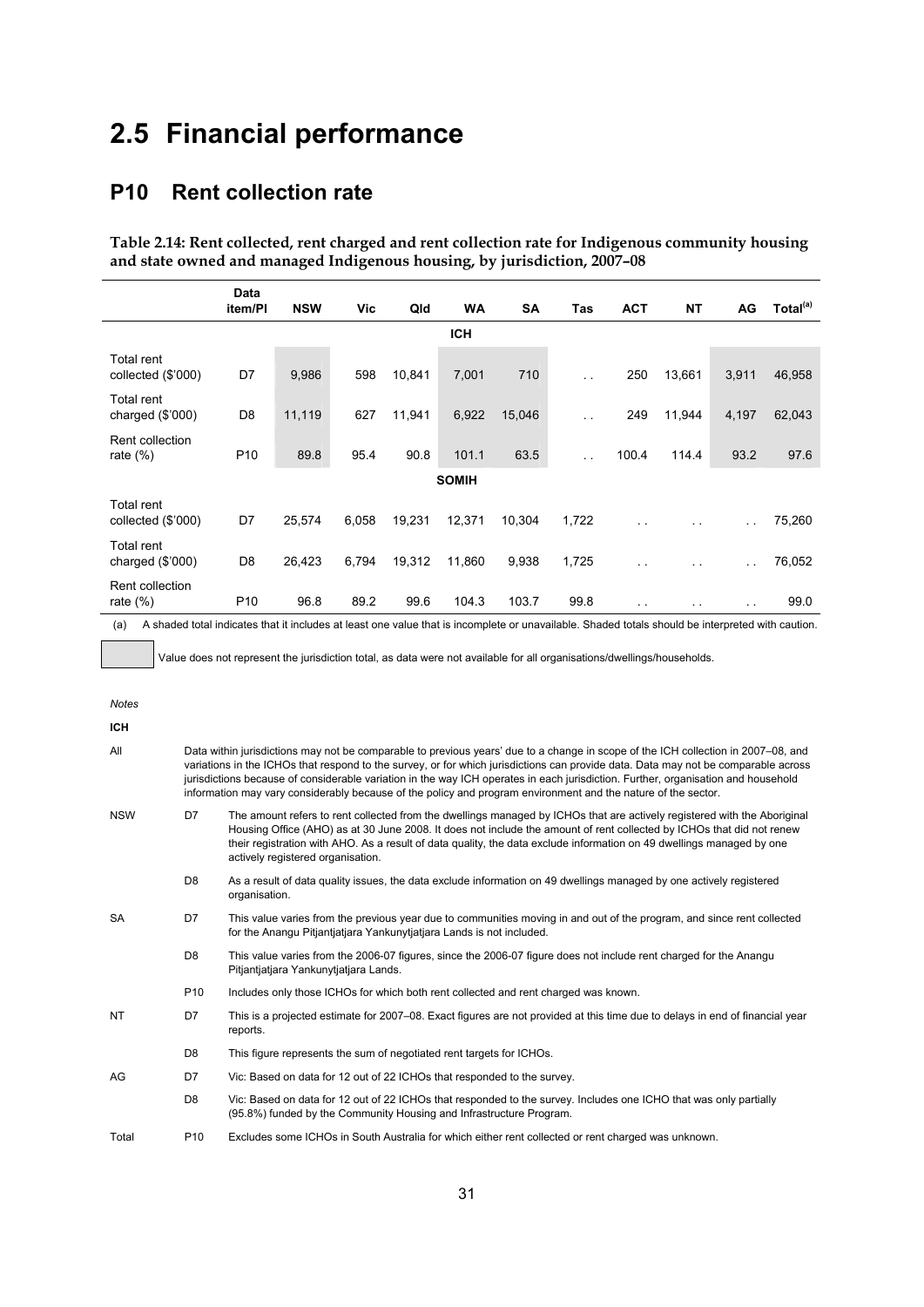#### **SOMIH**

| All   | D7                     | Data are not calculated via the data repository, but are supplied by jurisdictions.                                                                      |
|-------|------------------------|----------------------------------------------------------------------------------------------------------------------------------------------------------|
|       |                        | Due to rounding the national total may not equal the sum of jurisdictions' data items.                                                                   |
|       | P <sub>10</sub>        | Payment arrangements for rent in some jurisdictions mean that rent collected over a 12-month period may be higher than<br>rent charged over that period. |
| Total | D7.<br>P <sub>10</sub> | May not represent national total due to data not being available for all jurisdictions.                                                                  |

*Sources*: ICH collection 2007–08; AIHW analysis of SOMIH data repository 2007–08.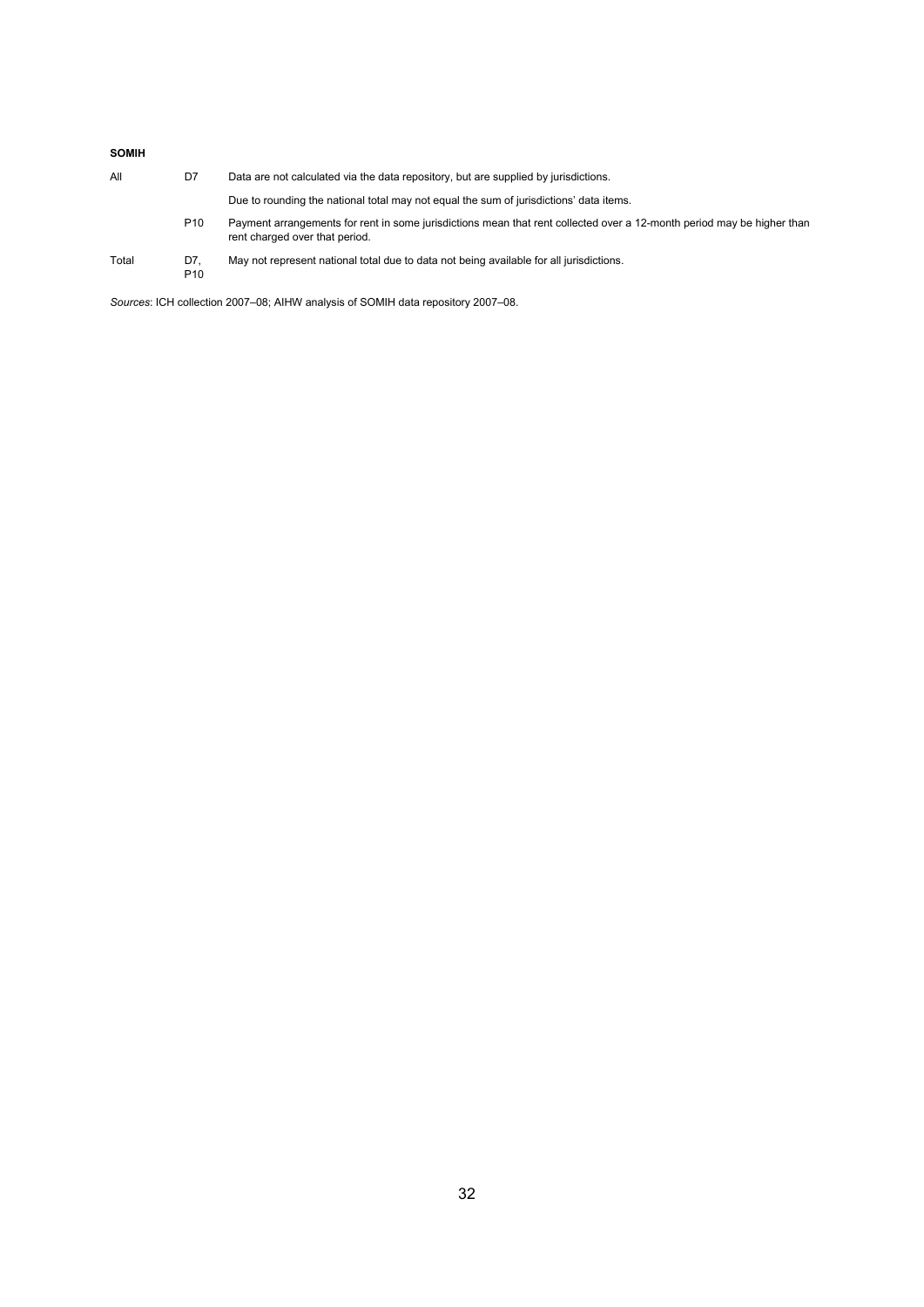### **P9 Average weekly rent collected**

|                                                                          | Data<br>item/PI | <b>NSW</b> | Vic   | Qld    | <b>WA</b>    | <b>SA</b> | Tas                  | <b>ACT</b>    | <b>NT</b>     | AG            | Total <sup>(a)</sup> |
|--------------------------------------------------------------------------|-----------------|------------|-------|--------|--------------|-----------|----------------------|---------------|---------------|---------------|----------------------|
|                                                                          |                 |            |       |        | <b>ICH</b>   |           |                      |               |               |               |                      |
| Total rent collected<br>(\$'000)                                         | D7              | 9,986      | 598   | 10,841 | 7,001        | 710       | $\sim$ $\sim$        | 250           | 13,661        | 3,911         | 46,958               |
| Number of<br>households for<br>which rent collected<br>is known for ICHO | $D6^{(b)}$      | 2,293      | 345   | 4,014  | 2,200        | 402       | $\ddotsc$            | 23            | 6,405         | 791           | 16,473               |
| Average weekly<br>rent collected (\$)                                    | P <sub>9</sub>  | 94         | 33    | 52     | 61           | 34        | $\ddot{\phantom{1}}$ | 209           | 41            | 95            | 55.7                 |
|                                                                          |                 |            |       |        | <b>SOMIH</b> |           |                      |               |               |               |                      |
| Total rent collected<br>(\$'000)                                         | D7              | 25,574     | 6,058 | 19,231 | 12,371       | 10,304    | 1,722                | $\sim$ $\sim$ |               | $\sim$ $\sim$ | 75,260               |
| Number of<br>households                                                  | D <sub>6</sub>  | 4,104      | 1,002 | 2,980  | 2,172        | 1,778     | 339                  | . .           | . .           | . .           | 12,375               |
| Average weekly<br>rent collected (\$)                                    | P <sub>9</sub>  | 120        | 116   | 124    | 110          | 111       | 98                   | $\sim$ $\sim$ | $\sim$ $\sim$ | $\sim$ $\sim$ | 117                  |

**Table 2.15: Average weekly rent collected for Indigenous community housing and state owned and managed Indigenous housing, by jurisdiction, 2007–08** 

(a) A shaded total indicates that it includes at least one value that is incomplete or unavailable. Shaded totals should be interpreted with caution.

(b) Values reported may be less than D6, as households in dwellings managed by ICHOs for which rent collected is unknown have been excluded.

Value does not represent the jurisdiction total, as data were not available for all organisations/dwellings/households.

| <b>Notes</b> |                                                                                                                                                                                                                                                                                                                                                                                                                                                                                                                                  |                                                                                                                                                                                                                                                                                                                                                                                 |  |  |  |  |  |
|--------------|----------------------------------------------------------------------------------------------------------------------------------------------------------------------------------------------------------------------------------------------------------------------------------------------------------------------------------------------------------------------------------------------------------------------------------------------------------------------------------------------------------------------------------|---------------------------------------------------------------------------------------------------------------------------------------------------------------------------------------------------------------------------------------------------------------------------------------------------------------------------------------------------------------------------------|--|--|--|--|--|
| <b>ICH</b>   |                                                                                                                                                                                                                                                                                                                                                                                                                                                                                                                                  |                                                                                                                                                                                                                                                                                                                                                                                 |  |  |  |  |  |
| All          | Data within jurisdictions may not be comparable to previous years' due to a change in scope of the ICH collection in 2007–08.<br>and variations in the ICHOs that respond to the survey, or for which jurisdictions can provide data. Data may not be<br>comparable across jurisdictions because of considerable variation in the way ICH operates in each jurisdiction. Further,<br>organisation and household information may vary considerably because of the policy and program environment and the nature<br>of the sector. |                                                                                                                                                                                                                                                                                                                                                                                 |  |  |  |  |  |
| <b>NSW</b>   | D <sub>6</sub>                                                                                                                                                                                                                                                                                                                                                                                                                                                                                                                   | D1a is used here instead, as D6 is unavailable. The number of households reported may be less than D1a, as<br>households for which rent collected is unknown have been excluded.                                                                                                                                                                                                |  |  |  |  |  |
|              | D6(D1a)                                                                                                                                                                                                                                                                                                                                                                                                                                                                                                                          | In New South Wales, data collection focuses on dwellings managed by actively registered organisations. Active<br>registration with the Aboriginal Housing Office (AHO) does not guarantee funding and does not equate to funded<br>ICHO <sub>s</sub>                                                                                                                            |  |  |  |  |  |
|              | D7                                                                                                                                                                                                                                                                                                                                                                                                                                                                                                                               | The amount refers to rent collected from the dwellings managed by ICHOs that are actively registered with AHO<br>as at 30 June 2008. It does not include the amount of rent collected by ICHOs that did not renew their<br>registration with AHO. As a result of data quality, the data exclude information on 49 dwellings managed by one<br>actively registered organisation. |  |  |  |  |  |
|              | P <sub>9</sub>                                                                                                                                                                                                                                                                                                                                                                                                                                                                                                                   | This value was calculated based on the actual number of weeks that dwellings were tenanted, as some<br>dwellings were not tenanted for 52 weeks.                                                                                                                                                                                                                                |  |  |  |  |  |
| Qld          | D <sub>6</sub>                                                                                                                                                                                                                                                                                                                                                                                                                                                                                                                   | Equals the total number of permanent dwellings minus the number of permanent dwellings that were vacant at<br>30 June 2008.                                                                                                                                                                                                                                                     |  |  |  |  |  |
| <b>WA</b>    | D <sub>6</sub>                                                                                                                                                                                                                                                                                                                                                                                                                                                                                                                   | Household level data are currently not available. Household level data are currently being input into the<br>Department of Housing and Works' Housing Management System for houses managed by funded ICHOs.<br>Completion of these data is dependent on ICHOs and is expected to be complete in 2009.                                                                           |  |  |  |  |  |

> P9 The number of households is estimated based on one household per dwelling, and assumes that all dwellings were occupied.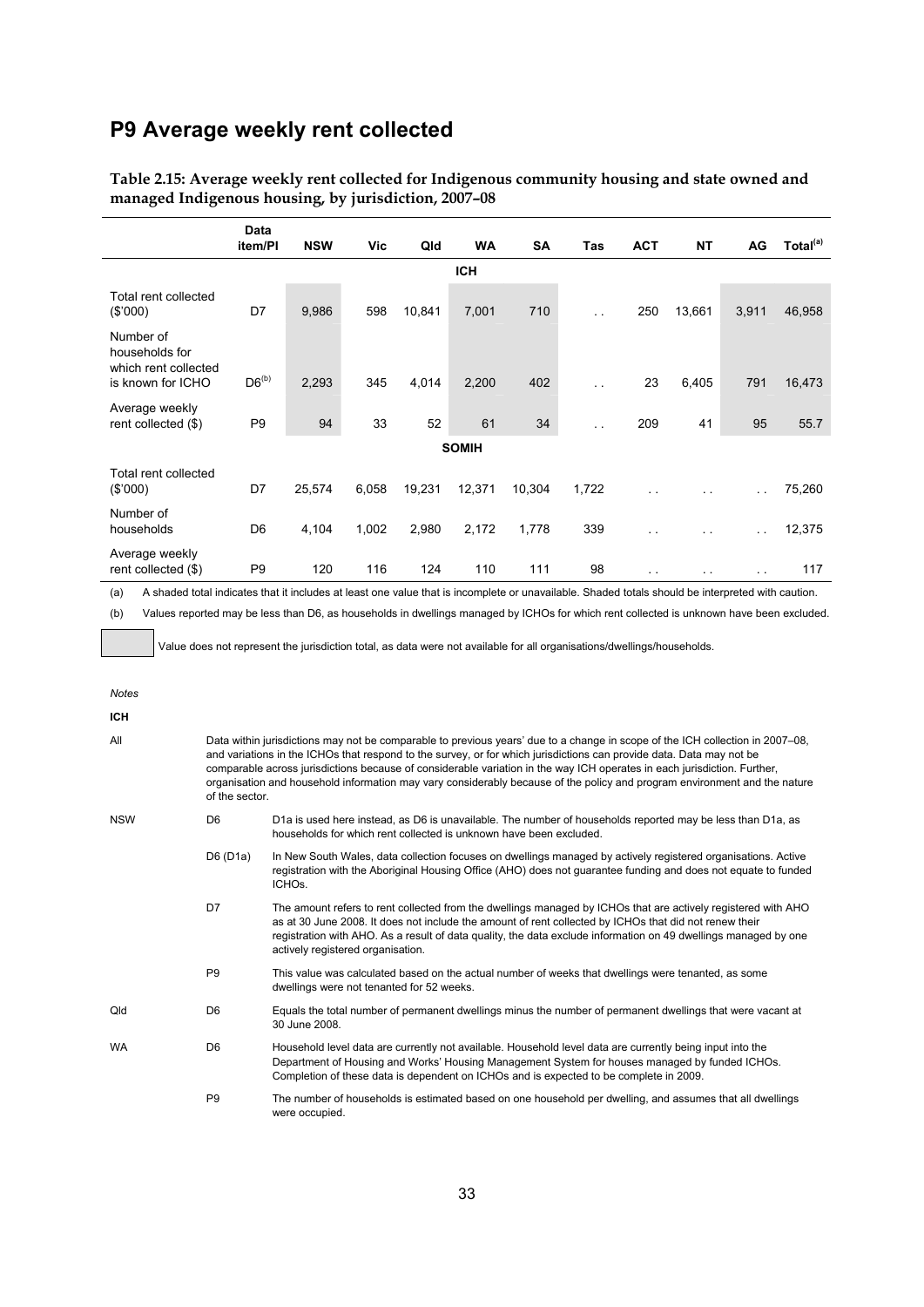| <b>SA</b>    | D7             | This value varies from the previous year due to communities moving in and out of the program, and since rent<br>collected for the Anangu Pitjantjatjara Yankunytjatjara Lands is not included.                                                                                                                                                                                                                                                                                   |
|--------------|----------------|----------------------------------------------------------------------------------------------------------------------------------------------------------------------------------------------------------------------------------------------------------------------------------------------------------------------------------------------------------------------------------------------------------------------------------------------------------------------------------|
| <b>NT</b>    | D <sub>6</sub> | The number of households is estimated based on one household per dwelling, and assumes that all dwellings<br>are occupied.                                                                                                                                                                                                                                                                                                                                                       |
|              | D7             | This is a projected estimate for 2007–08. Exact figures are not provided at this time due to delays in end of<br>financial year reports.                                                                                                                                                                                                                                                                                                                                         |
| AG           | D <sub>6</sub> | Vic: Based on data for 12 out of 22 ICHOs that responded to the survey (representing about 60% of the total<br>housing stock). A total of 26 occupied dwellings with an unknown number of households were assumed to<br>contain only one household.                                                                                                                                                                                                                              |
|              |                | Qld: 78 occupied dwellings with an unknown number of households were assumed to contain only one<br>household.                                                                                                                                                                                                                                                                                                                                                                   |
|              |                | Tas: 83 occupied dwellings with an unknown number of households were assumed to contain only one<br>household, and 19 dwellings of unknown occupancy status were assumed to be occupied and contain only one<br>household each.                                                                                                                                                                                                                                                  |
|              | D7             | Vic: Based on data for 12 out of 22 ICHOs that responded to the survey.                                                                                                                                                                                                                                                                                                                                                                                                          |
| Total        | P <sub>9</sub> | New South Wales' contribution to this total is based on the actual number of weeks that dwellings were tenanted<br>as some dwellings were not tenanted for 52 weeks.                                                                                                                                                                                                                                                                                                             |
| <b>SOMIH</b> |                |                                                                                                                                                                                                                                                                                                                                                                                                                                                                                  |
| All          | D6, D7         | Data are not calculated via the data repository, but are supplied by jurisdictions.                                                                                                                                                                                                                                                                                                                                                                                              |
|              | D6, D7         | Due to rounding the national total may not equal the sum of jurisdictions' data items.                                                                                                                                                                                                                                                                                                                                                                                           |
| Vic          | D <sub>6</sub> | As a part of a transition to independence process to achieve self-determination for Aboriginal Housing Victoria<br>(AHV), Victoria is in the process of transferring tenancy management functions of Indigenous-specific housing<br>stock to AHV. By 30 June 2008, the tenancy management for 348 properties had been transferred. These<br>dwellings are no longer classified as SOMIH but as state owned ICH. For this reason, data are not comparable<br>with previous years. |
| Total        | D6, D7         | May not represent national total due to data not being available for all jurisdictions.                                                                                                                                                                                                                                                                                                                                                                                          |

*Sources*: ICH collection 2007-08; AIHW 2009c; AIHW analysis of SOMIH data repository 2007–08.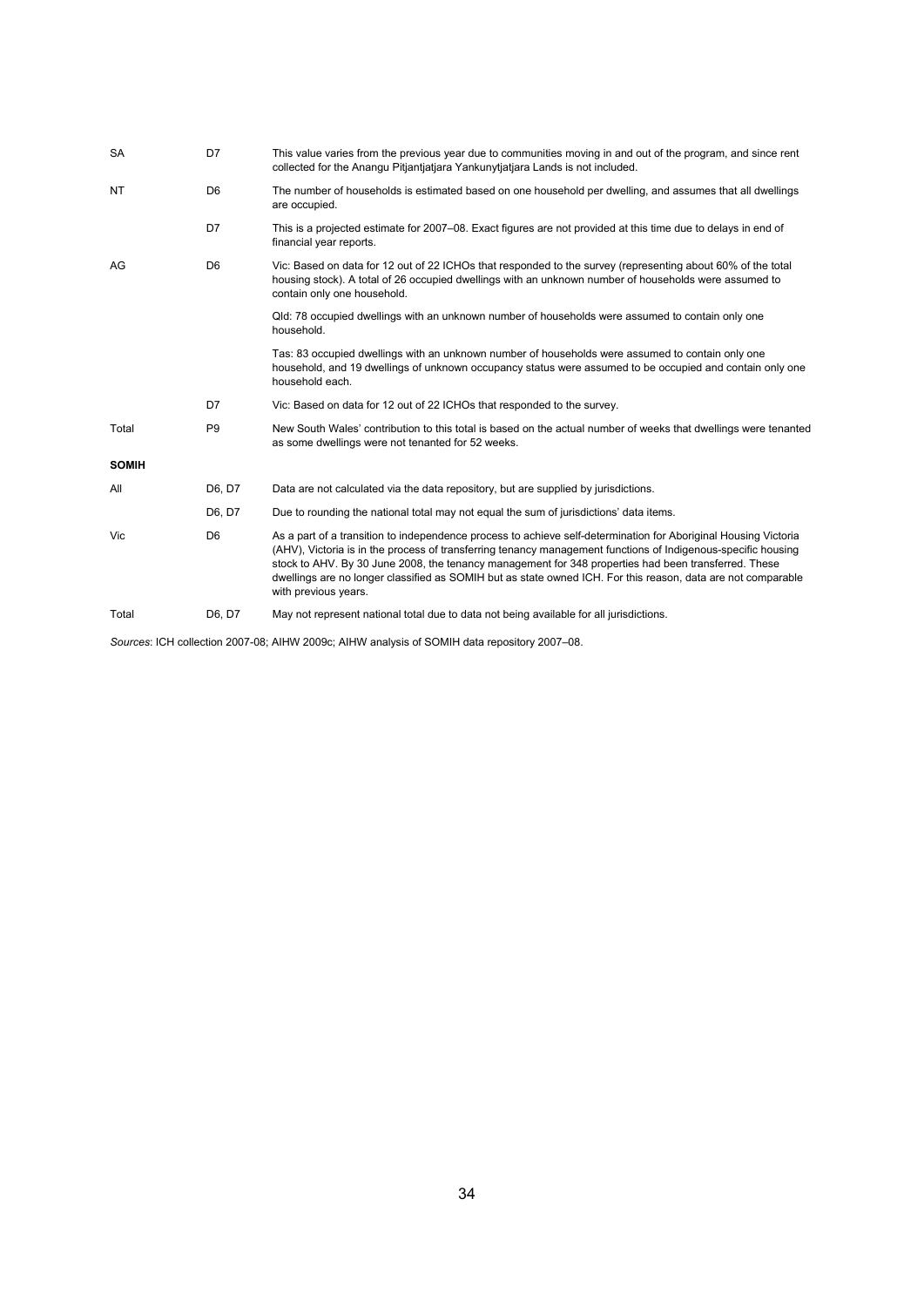### **P11/12 Total and average amount spent on maintenance each year**

|                                                                                       | Data<br>item/PI                                                                                                                                                                                                                | <b>NSW</b> | Vic   | Qld    | <b>WA</b>    | SA    | Tas   | <b>ACT</b> | <b>NT</b> | AG    | Total <sup>(a)</sup> |
|---------------------------------------------------------------------------------------|--------------------------------------------------------------------------------------------------------------------------------------------------------------------------------------------------------------------------------|------------|-------|--------|--------------|-------|-------|------------|-----------|-------|----------------------|
|                                                                                       |                                                                                                                                                                                                                                |            |       |        | <b>ICH</b>   |       |       |            |           |       |                      |
| Total amount<br>spent on<br>maintenance<br>(\$'000)                                   | D <sub>9</sub><br>(P11)                                                                                                                                                                                                        | 5,530      | 114   | 27,757 | 17,667       | 1,442 |       | 6          | 15,652    | 1,618 | 69,787               |
| Total no. of<br>dwellings for<br>which ICHO<br>maintenance<br>expenditure is<br>known | $\mathsf{D1b}^{(\mathsf{b})}$                                                                                                                                                                                                  | 2,510      | 348   | 4,092  | 2,200        | 967   |       | 23         | 6,405     | 744   | 17,289               |
| Average<br>amount spent<br>on maintenance                                             |                                                                                                                                                                                                                                |            |       |        |              |       |       |            |           |       |                      |
| $($ \$)                                                                               | P <sub>12</sub>                                                                                                                                                                                                                | 2,203      | 328   | 6,783  | 8,030        | 1,492 |       | 265        | 2,444     | 2,175 | 4,037                |
|                                                                                       |                                                                                                                                                                                                                                |            |       |        | <b>SOMIH</b> |       |       |            |           |       |                      |
| Total amount<br>spent on<br>maintenance<br>(\$'000)                                   | D <sub>9</sub><br>(P11)                                                                                                                                                                                                        | 12,326     | 2,146 | 10,612 | 9,192        | 6,411 | 783   |            |           |       | 41,470               |
| Total no. of<br>dwellings                                                             | D <sub>1</sub> b                                                                                                                                                                                                               | 4,169      | 1,024 | 3,051  | 2,308        | 1,879 | 347   |            |           |       | 12,778               |
| Average<br>amount spent<br>on maintenance                                             |                                                                                                                                                                                                                                |            |       |        |              |       |       |            |           |       |                      |
| $($ \$)                                                                               | P <sub>12</sub>                                                                                                                                                                                                                | 2,957      | 2,096 | 3,478  | 3,983        | 3,412 | 2,256 |            |           |       | 3,245                |
| (a)                                                                                   | mothics dividends to the technical part of the back and clience in a statement at tech and technical technical technical technical technical technical technical technical technical technical technical technical technical t |            |       |        |              |       |       |            |           |       |                      |

**Table 2.16: Total and average amount spent on maintenance for Indigenous community housing and state owned and managed Indigenous housing each year, by jurisdiction, 2007–08** 

(a) A shaded total indicates that it includes at least one value that is incomplete or unavailable. Shaded totals should be interpreted with caution.

(b) Values reported may be less than D1b, as dwellings managed by ICHOs for which total spent on maintenance is unknown have been excluded.

Value does not represent the jurisdiction total, as data were not available for all organisations/dwellings/households.

| <b>Notes</b> |                  |                                                                                                                                                                                                                                                                                                                                                                                                                                                                                                                |
|--------------|------------------|----------------------------------------------------------------------------------------------------------------------------------------------------------------------------------------------------------------------------------------------------------------------------------------------------------------------------------------------------------------------------------------------------------------------------------------------------------------------------------------------------------------|
| <b>ICH</b>   |                  |                                                                                                                                                                                                                                                                                                                                                                                                                                                                                                                |
| All          | of the sector.   | Data within jurisdictions may not be comparable to previous years' due to a change in scope of the ICH collection in 2007–08,<br>and variations in the ICHOs that respond to the survey, or for which jurisdictions can provide data. Data may not be<br>comparable across jurisdictions because of considerable variation in the way ICH operates in each jurisdiction. Further,<br>organisation and household information may vary considerably because of the policy and program environment and the nature |
| <b>NSW</b>   | D <sub>1</sub> b | The number of permanent dwellings managed by actively and non-actively registered organisations reported is<br>sourced from a Condition Assessment Survey of New South Wales Aboriginal community housing sector in 2007,<br>which was subsequently updated.                                                                                                                                                                                                                                                   |
|              | D <sub>9</sub>   | This consists of grants provided to the ICHOs by the Aboriginal Housing Office through the Repair and<br>Maintenance Program. ICHO maintenance is not included.                                                                                                                                                                                                                                                                                                                                                |
| <b>SA</b>    | D <sub>1</sub> b | This value varies from the previous year due to communities moving in and out of the program. Current dwelling<br>counts were not available for all communities. In these cases, historical dwelling information held by the jurisdiction<br>has been used instead. Dwellings with unknown dwelling status were assumed to be permanent.                                                                                                                                                                       |
|              | D <sub>9</sub>   | Some communities with large maintenance expenditures moved out of the program outside normal trends. Total<br>includes emergency funding provided by the Office for Aboriginal Housing that can not be directly apportioned to<br>individual communities.                                                                                                                                                                                                                                                      |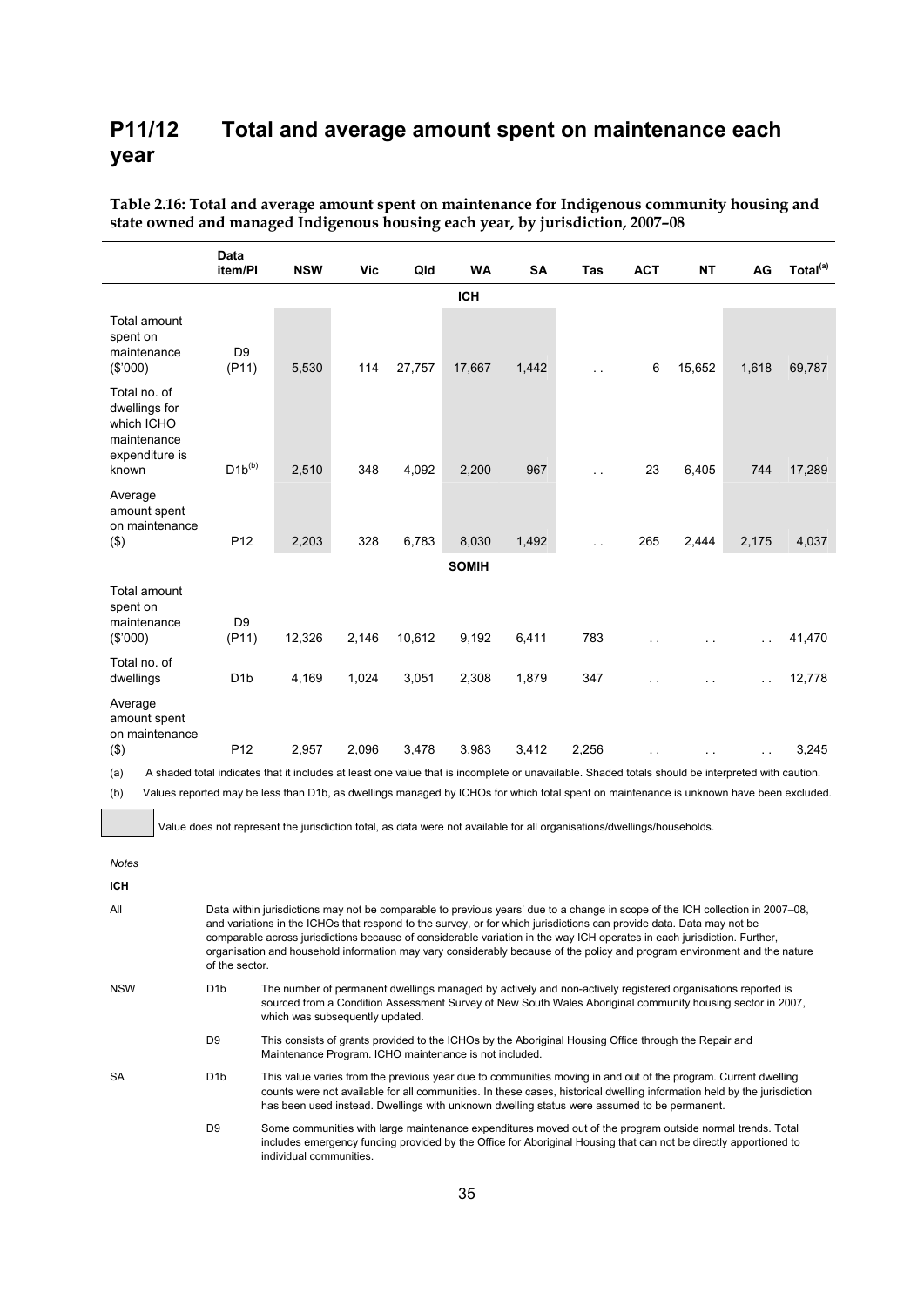| NT           | D <sub>9</sub>   | Figure represents total 2007–08 maintenance funding provided to ICHOs. Amounts are GST exclusive.                                                                                                                                                                                                                                                                                                                                                                                |
|--------------|------------------|----------------------------------------------------------------------------------------------------------------------------------------------------------------------------------------------------------------------------------------------------------------------------------------------------------------------------------------------------------------------------------------------------------------------------------------------------------------------------------|
| AG           | D <sub>1</sub> b | Vic: Data include dwelling counts reported by 12 ICHOs that responded to the survey (representing about 60% of<br>the total housing stock). Data for 10 non-responding ICHOs were sourced from the jurisdiction's own records. A<br>total of 278 dwellings of unknown dwelling status were assumed to be permanent.                                                                                                                                                              |
|              |                  | Qld: 1,725 dwellings of unknown dwelling status were assumed to be permanent.                                                                                                                                                                                                                                                                                                                                                                                                    |
|              | D <sub>9</sub>   | Vic: Based on data for 12 out of 22 ICHOs that responded to the survey.                                                                                                                                                                                                                                                                                                                                                                                                          |
| <b>SOMIH</b> |                  |                                                                                                                                                                                                                                                                                                                                                                                                                                                                                  |
| Vic.         | D <sub>1</sub> b | As a part of a transition to independence process to achieve self-determination for Aboriginal Housing Victoria<br>(AHV), Victoria is in the process of transferring tenancy management functions of Indigenous-specific housing<br>stock to AHV. By 30 June 2008, the tenancy management for 348 properties had been transferred. These<br>dwellings are no longer classified as SOMIH but as state owned ICH. For this reason, data are not comparable<br>with previous years. |

*Sources*: ICH collection 2007–08; AIHW 2009c; AIHW analysis of SOMIH data repository 2007–08.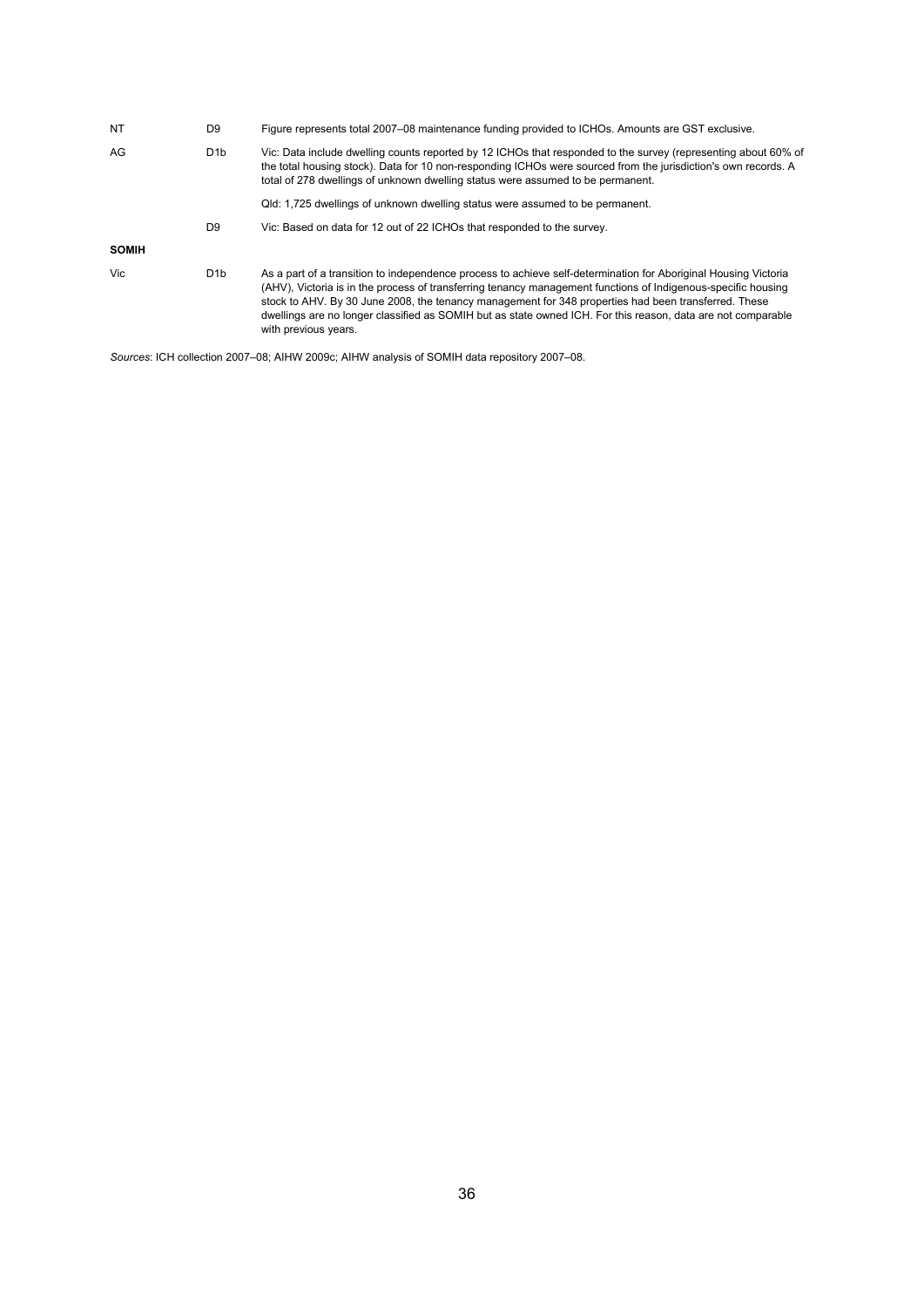### **P13 Maintenance expenditure as a proportion of rent collected**

|                                                                      | <b>Data</b><br>item |            |       |        |              |           |            |               |           |               |                      |
|----------------------------------------------------------------------|---------------------|------------|-------|--------|--------------|-----------|------------|---------------|-----------|---------------|----------------------|
|                                                                      | /PI                 | <b>NSW</b> | Vic   | Qld    | <b>WA</b>    | <b>SA</b> | <b>Tas</b> | <b>ACT</b>    | <b>NT</b> | AG            | Total <sup>(a)</sup> |
|                                                                      |                     |            |       |        | <b>ICH</b>   |           |            |               |           |               |                      |
| Total amount spent<br>on maintenance<br>(\$'000)                     | D <sub>9</sub>      | 5,530      | 114   | 27,757 | 17,667       | 1,442     | $\ddotsc$  | 6             | 15,652    | 1,618         | 69,787               |
| Total rent collected<br>(\$'000)                                     | D7                  | 9,986      | 598   | 10,841 | 7,001        | 710       | . .        | 250           | 13,661    | 3,911         | 46,958               |
| Maintenance<br>expenditure as<br>proportion of rent<br>collected (%) | P <sub>13</sub>     | 55.4       | 19.1  | 256.0  | 252.3        | 75.2      | $\ddotsc$  | 2.4           | 114.6     | 41.4          | 147.6                |
|                                                                      |                     |            |       |        | <b>SOMIH</b> |           |            |               |           |               |                      |
| Total amount spent<br>on maintenance<br>(\$'000)                     | D <sub>9</sub>      | 12,326     | 2,146 | 10,612 | 9,192        | 6,411     | 783        | $\ddotsc$     |           |               | 41,470               |
| Total rent collected<br>(\$'000)                                     | D7                  | 25,574     | 6,058 | 19,231 | 12,371       | 10,304    | 1,722      |               |           |               | 75,260               |
| Maintenance<br>expenditure as<br>proportion of rent<br>collected (%) | P <sub>13</sub>     | 48.2       | 35.4  | 55.2   | 74.3         | 62.2      | 45.5       | $\sim$ $\sim$ | . .       | $\sim$ $\sim$ | 55.1                 |

**Table 2.17: Maintenance expenditure, rent collected and maintenance expenditure as a proportion of rent collected for Indigenous community housing and state owned and managed Indigenous housing, by jurisdiction, 2007–08** 

(a) A shaded total indicates that it includes at least one value that is incomplete or unavailable. Shaded totals should be interpreted with caution.

Value does not represent the jurisdiction total, as data were not available for all organisations/dwellings/households.

| <b>Notes</b> |                 |                                                                                                                                                                                                                                                                                                                                                                                                                                                                                                                |
|--------------|-----------------|----------------------------------------------------------------------------------------------------------------------------------------------------------------------------------------------------------------------------------------------------------------------------------------------------------------------------------------------------------------------------------------------------------------------------------------------------------------------------------------------------------------|
| <b>ICH</b>   |                 |                                                                                                                                                                                                                                                                                                                                                                                                                                                                                                                |
| All          | of the sector.  | Data within jurisdictions may not be comparable to previous years' due to a change in scope of the ICH collection in 2007–08,<br>and variations in the ICHOs that respond to the survey, or for which jurisdictions can provide data. Data may not be<br>comparable across jurisdictions because of considerable variation in the way ICH operates in each jurisdiction. Further,<br>organisation and household information may vary considerably because of the policy and program environment and the nature |
| <b>NSW</b>   | D7              | The amount refers to rent collected from the dwellings managed by ICHOs that are actively registered with the<br>Aboriginal Housing Office (AHO) as at 30 June 2008. It does not include the amount of rent collected by ICHOs<br>that did not renew their registration with AHO. As a result of data quality, the data exclude information on 49<br>dwellings managed by one actively registered organisation.                                                                                                |
|              | D <sub>9</sub>  | This consists of grants provided to the ICHOs by the AHO through the Repair and Maintenance Program. ICHO<br>maintenance is not included.                                                                                                                                                                                                                                                                                                                                                                      |
| <b>SA</b>    | D7              | This value varies from the previous year due to communities moving in and out of the program, and since rent<br>collected for the Anangu Pitjantjatjara Yankunytjatjara Lands is not included.                                                                                                                                                                                                                                                                                                                 |
|              | D <sub>9</sub>  | Some communities with large maintenance expenditures moved out of the program outside normal trends. Total<br>includes emergency funding provided by the Office for Aboriginal Housing that can not be directly apportioned to<br>individual communities.                                                                                                                                                                                                                                                      |
|              | P <sub>13</sub> | Includes only those ICHOs for which both rent collected and maintenance expenditure was known.                                                                                                                                                                                                                                                                                                                                                                                                                 |
| <b>NT</b>    | D7              | This is a projected estimate for 2007–08. Exact figures are not provided at this time due to delays in end of<br>financial year reports.                                                                                                                                                                                                                                                                                                                                                                       |
|              | D <sub>9</sub>  | Figure represents total 2007–08 maintenance funding provided to ICHOs. Amounts are GST exclusive.                                                                                                                                                                                                                                                                                                                                                                                                              |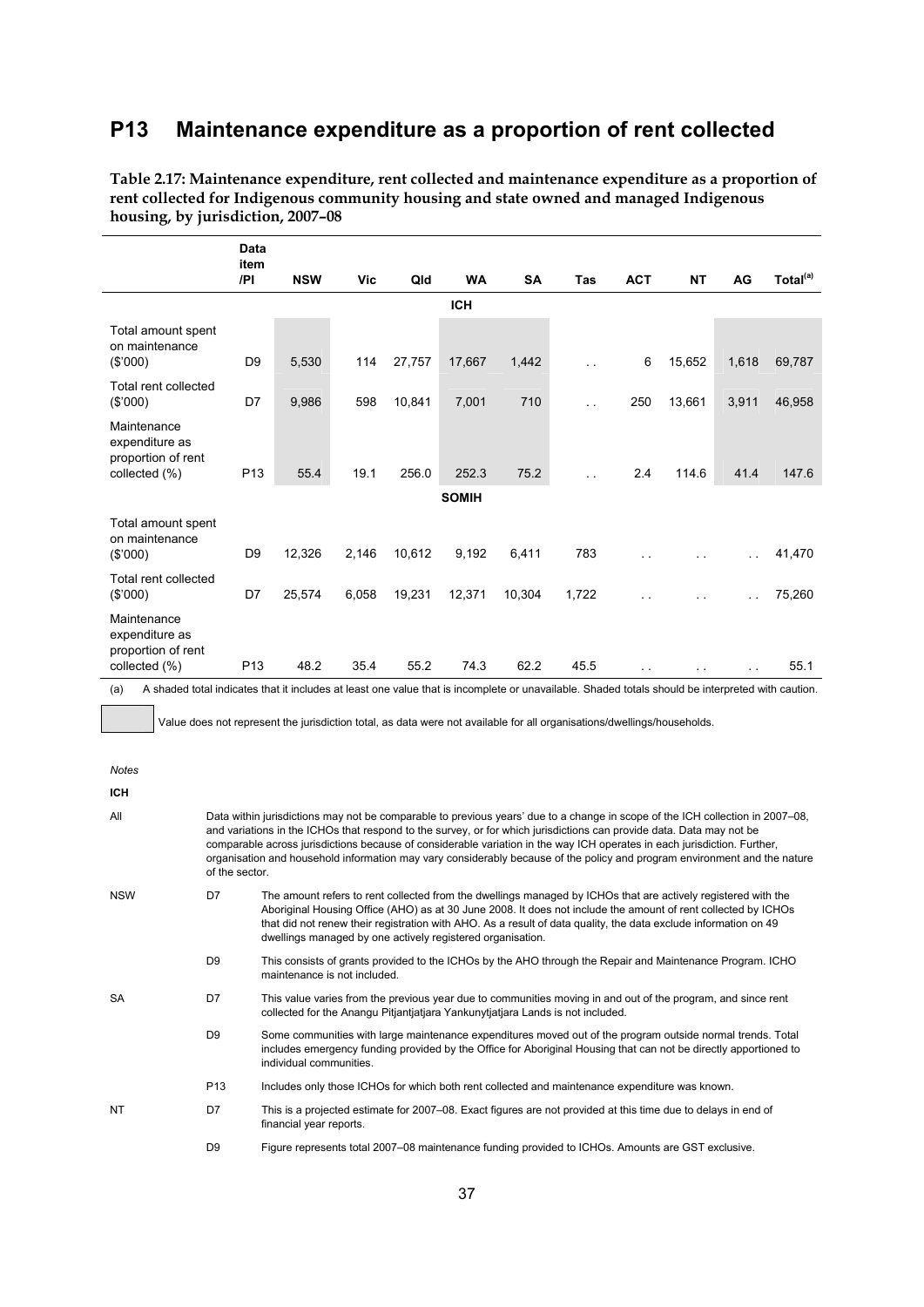| AG           | D7. D9          | Vic: Based on data for 12 out of 22 ICHOs that responded to the survey.                                        |
|--------------|-----------------|----------------------------------------------------------------------------------------------------------------|
| Total        | P <sub>13</sub> | Excludes some ICHOs in South Australia for which either rent collected or maintenance expenditure was unknown. |
| <b>SOMIH</b> |                 |                                                                                                                |
| All          | D7              | Data are not calculated via the data repository, but are supplied by jurisdictions.                            |
|              | D7              | Due to rounding the national total may not equal the sum of jurisdictions' data items.                         |
| Total        | D7              | May not represent national total due to data not being available for all jurisdictions.                        |
|              |                 |                                                                                                                |

*Sources*: ICH collection 2007–08; AIHW analysis of SOMIH data repository 2007–08.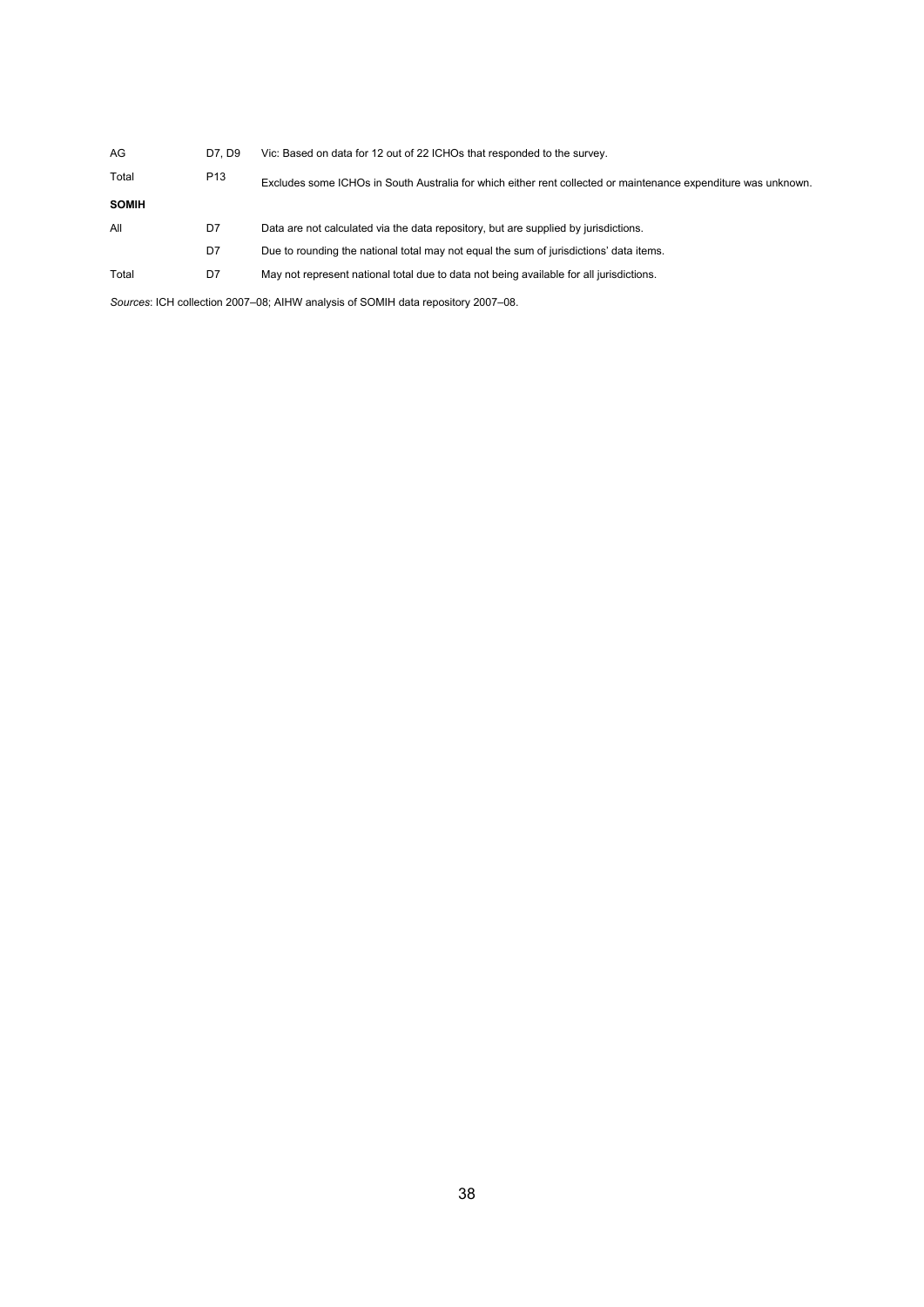### **P14 Recurrent to capital expenditure ratio**

|                                                 | <b>Data</b><br>item/PI | <b>NSW</b> | Vic    | Qld     | <b>WA</b>    | <b>SA</b> | Tas                  | <b>ACT</b>           | <b>NT</b>     | AG                   | Total <sup>(a)</sup> |
|-------------------------------------------------|------------------------|------------|--------|---------|--------------|-----------|----------------------|----------------------|---------------|----------------------|----------------------|
|                                                 |                        |            |        |         | <b>ICH</b>   |           |                      |                      |               |                      |                      |
| Total<br>recurrent<br>expenditure<br>(\$'000)   | D11a                   | 38,566     | 1,049  | 27,924  | 28,999       | 2,701     | $\sim$               | 157                  | n.a.          | 5,919                | 105,315              |
| <b>Total capital</b><br>expenditure<br>(\$000)  | D <sub>10</sub>        | 14,363     | 139    | 33,958  | 41,443       | 5,562     | $\ddot{\phantom{1}}$ | $\mathbf 0$          | 38,620        | 525                  | 134,610              |
| Recurrent to<br>capital<br>expenditure<br>ratio | P <sub>14</sub>        | 2.69       | 7.55   | 0.82    | 0.70         | 0.55      |                      | $\ddot{\phantom{1}}$ | n.a.          | 10.84                | 1.10                 |
|                                                 |                        |            |        |         | <b>SOMIH</b> |           |                      |                      |               |                      |                      |
| Total<br>recurrent<br>expenditure<br>(\$'000)   | D11a                   | 71,921     | 11,726 | 104,462 | 121,414      | 25,285    | 2,920                |                      |               | $\sim$ $\sim$        | 337,728              |
| <b>Total capital</b><br>expenditure<br>(\$'000) | D <sub>10</sub>        | 13,841     | 19,420 | 38,197  | 2,821        | 6,870     | 696                  |                      |               | $\ddot{\phantom{a}}$ | 81,845               |
| Recurrent to<br>capital<br>expenditure<br>ratio | P <sub>14</sub>        | 5.20       | 0.60   | 2.73    | 43.04        | 3.68      | 4.20                 | . .                  | $\sim$ $\sim$ | $\sim$ $\sim$        | 4.13                 |

**Table 2.18: Recurrent and capital expenditure and recurrent to capital expenditure ratio for Indigenous community housing and state owned and managed Indigenous housing, by jurisdiction, 2007–08** 

(a) A shaded total indicates that it includes at least one value that is incomplete or unavailable. Shaded totals should be interpreted with caution.

Value does not represent the jurisdiction total, as data were not available for all organisations/dwellings/households.

Value has been adjusted for non-response and excludes jurisdictions for which details were unknown.

*Notes* 

| <b>ICH</b> |                         |                                                                                                                                                                                                                                                                                                                                                                                                                                                                                                                |
|------------|-------------------------|----------------------------------------------------------------------------------------------------------------------------------------------------------------------------------------------------------------------------------------------------------------------------------------------------------------------------------------------------------------------------------------------------------------------------------------------------------------------------------------------------------------|
| All        | of the sector.          | Data within jurisdictions may not be comparable to previous years' due to a change in scope of the ICH collection in 2007–08,<br>and variations in the ICHOs that respond to the survey, or for which jurisdictions can provide data. Data may not be<br>comparable across jurisdictions because of considerable variation in the way ICH operates in each jurisdiction. Further,<br>organisation and household information may vary considerably because of the policy and program environment and the nature |
| <b>NSW</b> | D <sub>10</sub>         | This is only capital expenditure that the Aboriginal Housing Office (AHO) spent on the housing sector. Capital<br>expenditure by Indigenous housing organisations is not included.                                                                                                                                                                                                                                                                                                                             |
|            | D11a                    | Includes only recurrent expenses incurred by AHO through employee-related and other project expenses, such as<br>Sector Support and Resourcing, Healthy Indigenous Housing Initiative, Tenants Initiative, Resourcing Community<br>Organisations. ICHO recurrent expenses are not included.                                                                                                                                                                                                                    |
| Qld        | D11a                    | Councils are currently unable to separate the recurrent costs associated with housing services from those<br>associated with the other services they provide. The amount reported here is the cost of maintenance services<br>provided by the Queensland Government, plus staff and related administrative costs associated with the Healthy<br>Indigenous Housing Initiative.                                                                                                                                 |
| <b>SA</b>  | D <sub>10</sub><br>D11a | Total includes emergency funding provided by the Office for Aboriginal Housing that can not be directly<br>apportioned to individual communities.                                                                                                                                                                                                                                                                                                                                                              |
|            | P <sub>14</sub>         | Includes only those ICHOs for which both recurrent and capital expenditure was known.                                                                                                                                                                                                                                                                                                                                                                                                                          |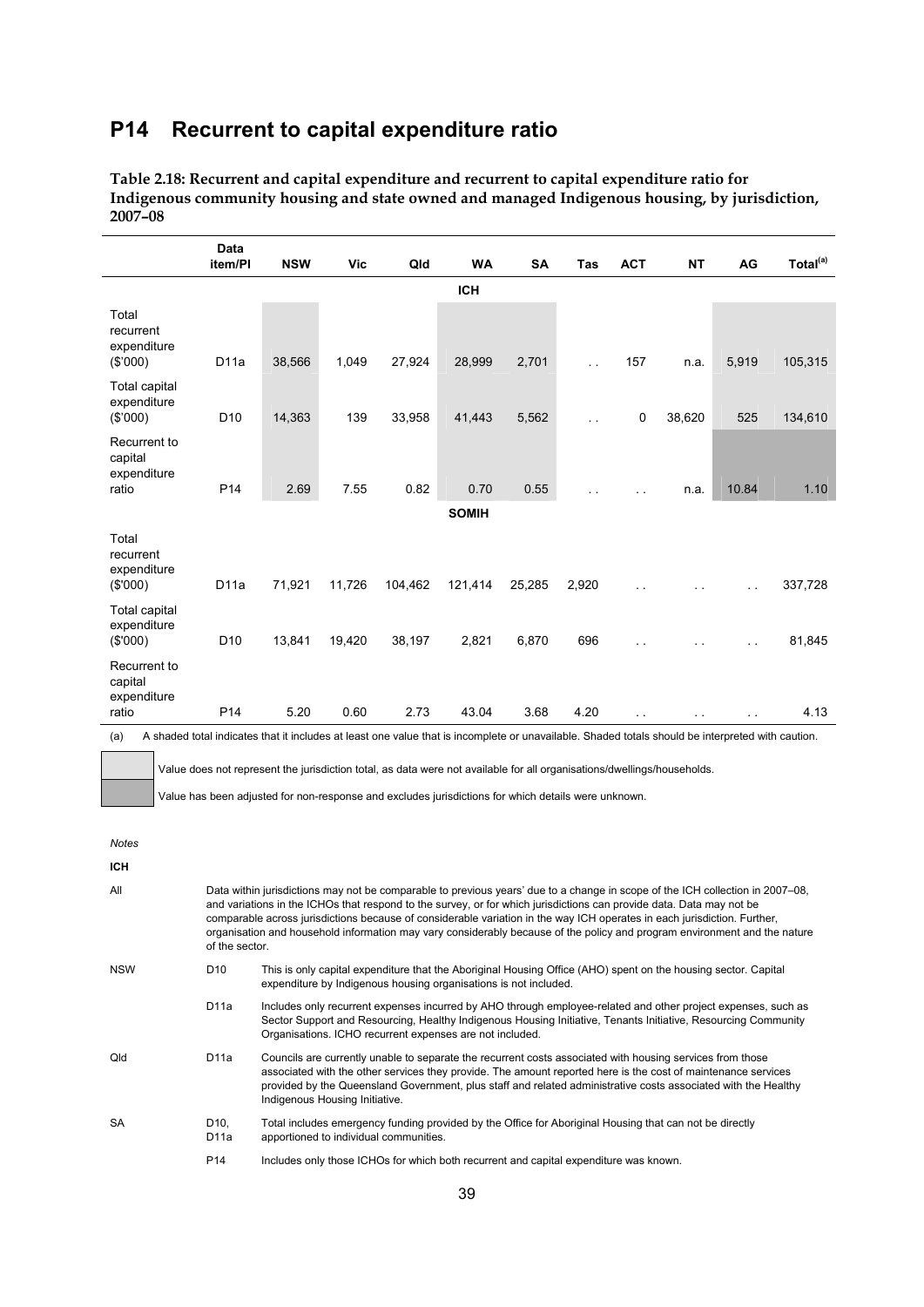| <b>ACT</b>   | D11a                    | Information on non-cash expenses is not included in total recurrent expenses, as the organisation is a multi-service<br>provider and non-cash expenses are not separated out specifically in relation to community housing.                                                                                                                                                         |
|--------------|-------------------------|-------------------------------------------------------------------------------------------------------------------------------------------------------------------------------------------------------------------------------------------------------------------------------------------------------------------------------------------------------------------------------------|
| AG           | D <sub>10</sub><br>D11a | Vic: Based on data for 12 out of 22 ICHOs that responded to the survey.                                                                                                                                                                                                                                                                                                             |
|              | D11a                    | Qld: One or more amounts included in this total are subject to final audit.                                                                                                                                                                                                                                                                                                         |
|              | P <sub>14</sub>         | Tas: Calculation excludes Australian Government-funded ICH in Tasmania from the numerator and denominator<br>as Tasmania reported zero capital expenditure in 2007–08.                                                                                                                                                                                                              |
| Total        | P <sub>14</sub>         | Calculation excludes Australian Government-funded ICH in Tasmania and the Northern Territory from the<br>numerator and denominator as Tasmania reported zero capital expenditure in 2007–08, and total recurrent<br>expenditure is unavailable for the Northern Territory. Excludes some ICHOs in South Australia for which either<br>recurrent or capital expenditure was unknown. |
| <b>SOMIH</b> |                         |                                                                                                                                                                                                                                                                                                                                                                                     |
| All          | D11a                    | Data are not calculated via the data repository, but are supplied by jurisdictions.                                                                                                                                                                                                                                                                                                 |
|              | D11a                    | Due to rounding the national total may not equal the sum of jurisdictions' data items.                                                                                                                                                                                                                                                                                              |
| <b>WA</b>    | D11a                    | Data should be interpreted with caution, as they include the costs for dwellings leased to other organisations that<br>are excluded in the total number of dwellings.                                                                                                                                                                                                               |

*Sources*: ICH collection 2007–08; AIHW analysis of SOMIH data repository 2007–08.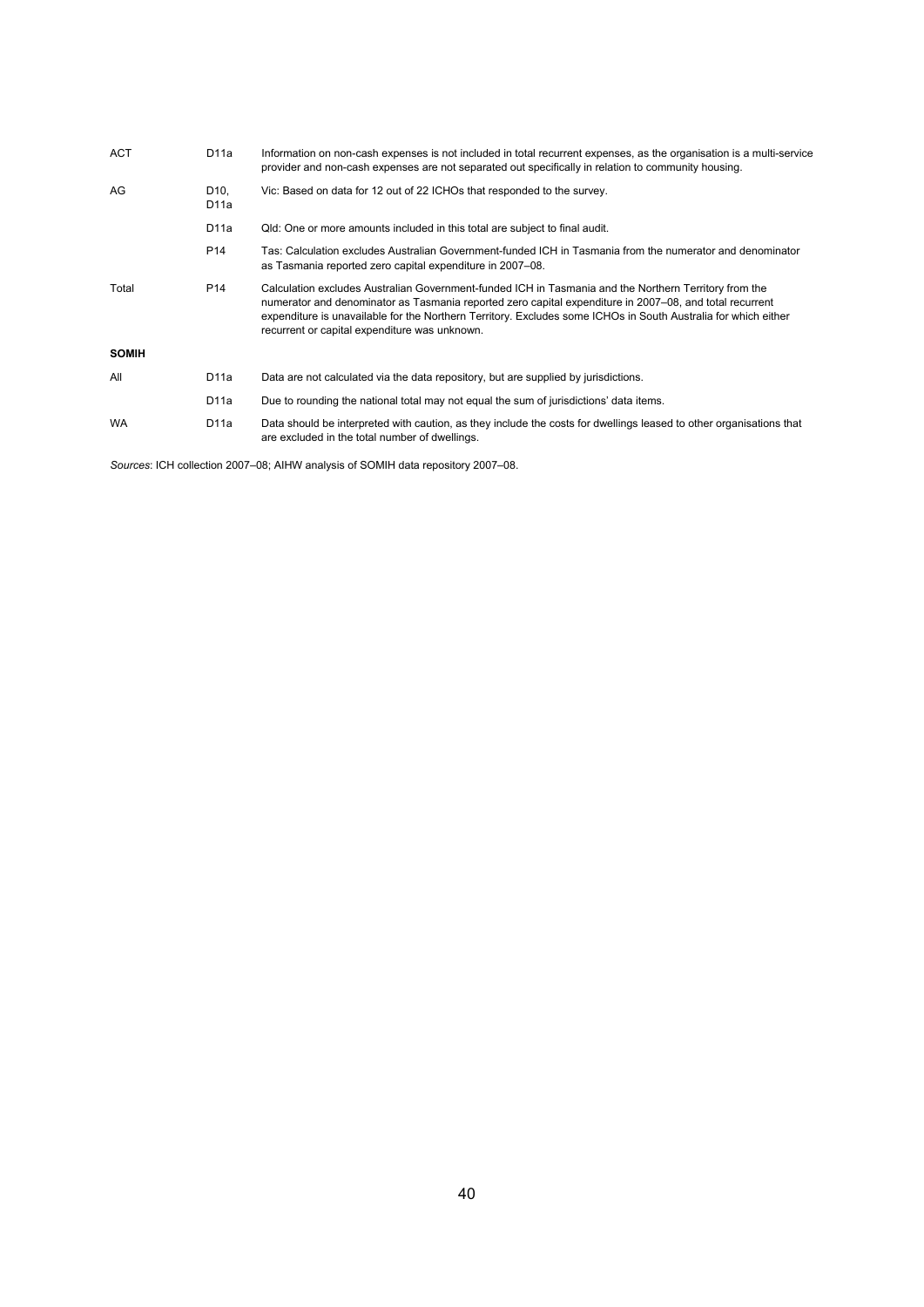### **P15 Net recurrent cost per unit**

|                                                                    | Data<br>item/PI                                                                                                                                       | <b>NSW</b> | <b>Vic</b> | Qld    | <b>WA</b>    | <b>SA</b> | Tas                  | <b>ACT</b>           | <b>NT</b> | AG            | Total <sup>(a)</sup> |
|--------------------------------------------------------------------|-------------------------------------------------------------------------------------------------------------------------------------------------------|------------|------------|--------|--------------|-----------|----------------------|----------------------|-----------|---------------|----------------------|
|                                                                    |                                                                                                                                                       |            |            |        | <b>ICH</b>   |           |                      |                      |           |               |                      |
| Net recurrent<br>cost (\$'000)                                     | D <sub>11</sub> b                                                                                                                                     | 29,416     | 1,049      | 27,924 | 28,999       | 2,501     | $\ddot{\phantom{1}}$ | 157                  | n.a.      | 5,702         | 95,749               |
| No. of<br>dwellings for<br>which ICHO<br>net recurrent<br>costs is |                                                                                                                                                       |            |            |        |              |           |                      |                      |           |               |                      |
| known                                                              | $D1b^{(b)}$                                                                                                                                           | 4,461      | 348        | 4,092  | 2,200        | 969       | . .                  | 23                   | 6,405     | 721           | 19,219               |
| Net recurrent<br>cost per unit<br>$($ \$)                          | P <sub>15</sub>                                                                                                                                       | 6,594      | 3,016      | 6,824  | 13,181       | 2,581     | $\sim$ .             | 6,832                | n.a.      | 7,909         | 7,472                |
|                                                                    |                                                                                                                                                       |            |            |        | <b>SOMIH</b> |           |                      |                      |           |               |                      |
| Net recurrent                                                      |                                                                                                                                                       |            |            |        |              |           |                      |                      |           |               |                      |
| cost (\$'000)                                                      | D <sub>1</sub> 1b                                                                                                                                     | 25,968     | 6,708      | 24,833 | 24,756       | 21,090    | 2,257                | . .                  |           | $\sim$ $\sim$ | 105,612              |
| No. of<br>dwellings                                                | D <sub>1</sub> b                                                                                                                                      | 4,169      | 1,024      | 3,051  | 2,308        | 1,879     | 347                  |                      |           |               | 12,778               |
| Net recurrent<br>cost per unit                                     |                                                                                                                                                       |            |            |        |              |           |                      |                      |           |               |                      |
| (3)<br>$\ell = 1$                                                  | P <sub>15</sub><br>A shadrad taid baileata dhat it baileata at lagat agus cuideadha in agusalata agusadhaha. Obadhad tatala shaddha batasanatad coith | 6,229      | 6,551      | 8,139  | 10,726       | 11,224    | 6,504                | $\ddot{\phantom{1}}$ |           | $\ddotsc$     | 8,265                |

**Table 2.19: Net recurrent cost per unit for Indigenous community housing and state owned and managed Indigenous housing, by jurisdiction, 2007–08** 

(a) A shaded total indicates that it includes at least one value that is incomplete or unavailable. Shaded totals should be interpreted with caution.

(b) Values reported may be less than D1b, as dwellings managed by ICHOs for which net recurrent cost is not known have been excluded.

Value does not represent the jurisdiction total, as data were not available for all organisations/dwellings/households.

Value has been adjusted for non-response and excludes jurisdictions for which details were unknown.

#### *Notes*

| <b>ICH</b> |                   |                                                                                                                                                                                                                                                                                                                                                                                                                                                                                                                |
|------------|-------------------|----------------------------------------------------------------------------------------------------------------------------------------------------------------------------------------------------------------------------------------------------------------------------------------------------------------------------------------------------------------------------------------------------------------------------------------------------------------------------------------------------------------|
| All        | of the sector.    | Data within jurisdictions may not be comparable to previous years' due to a change in scope of the ICH collection in 2007–08.<br>and variations in the ICHOs that respond to the survey, or for which jurisdictions can provide data. Data may not be<br>comparable across jurisdictions because of considerable variation in the way ICH operates in each jurisdiction. Further,<br>organisation and household information may vary considerably because of the policy and program environment and the nature |
| <b>NSW</b> | D <sub>1</sub> b  | The number of permanent dwellings managed by actively and non-actively registered organisations reported is<br>sourced from a Condition Assessment Survey of New South Wales Aboriginal community housing sector in 2007,<br>which was subsequently updated.                                                                                                                                                                                                                                                   |
|            | D <sub>11</sub> b | Net recurrent expenses incurred by the Aboriginal Housing Office in relation to the Aboriginal community housing<br>sector. ICHO net recurrent expenses are not included.                                                                                                                                                                                                                                                                                                                                      |
| Qld        | D <sub>1</sub> 1b | Councils are currently unable to separate the recurrent costs associated with housing services from those<br>associated with the other services they provide. The amount reported here is the cost of maintenance services<br>provided by the Queensland Government, plus staff and related administrative costs associated with the Healthy<br>Indigenous Housing Initiative.                                                                                                                                 |
| <b>WA</b>  | D <sub>1</sub> 1b | Total recurrent cost is reported here, as data on exclusions are not held, with the exception of grants and<br>subsidies, which were the principal method of payment for maintenance services to housing.                                                                                                                                                                                                                                                                                                      |
| SA         | D <sub>1</sub> b  | This value varies from the previous year due to communities moving in and out of the program. Current dwelling<br>counts were not available for all communities. In these cases, historical dwelling information held by the jurisdiction                                                                                                                                                                                                                                                                      |

has been used instead. Dwellings with unknown dwelling status were assumed to be permanent.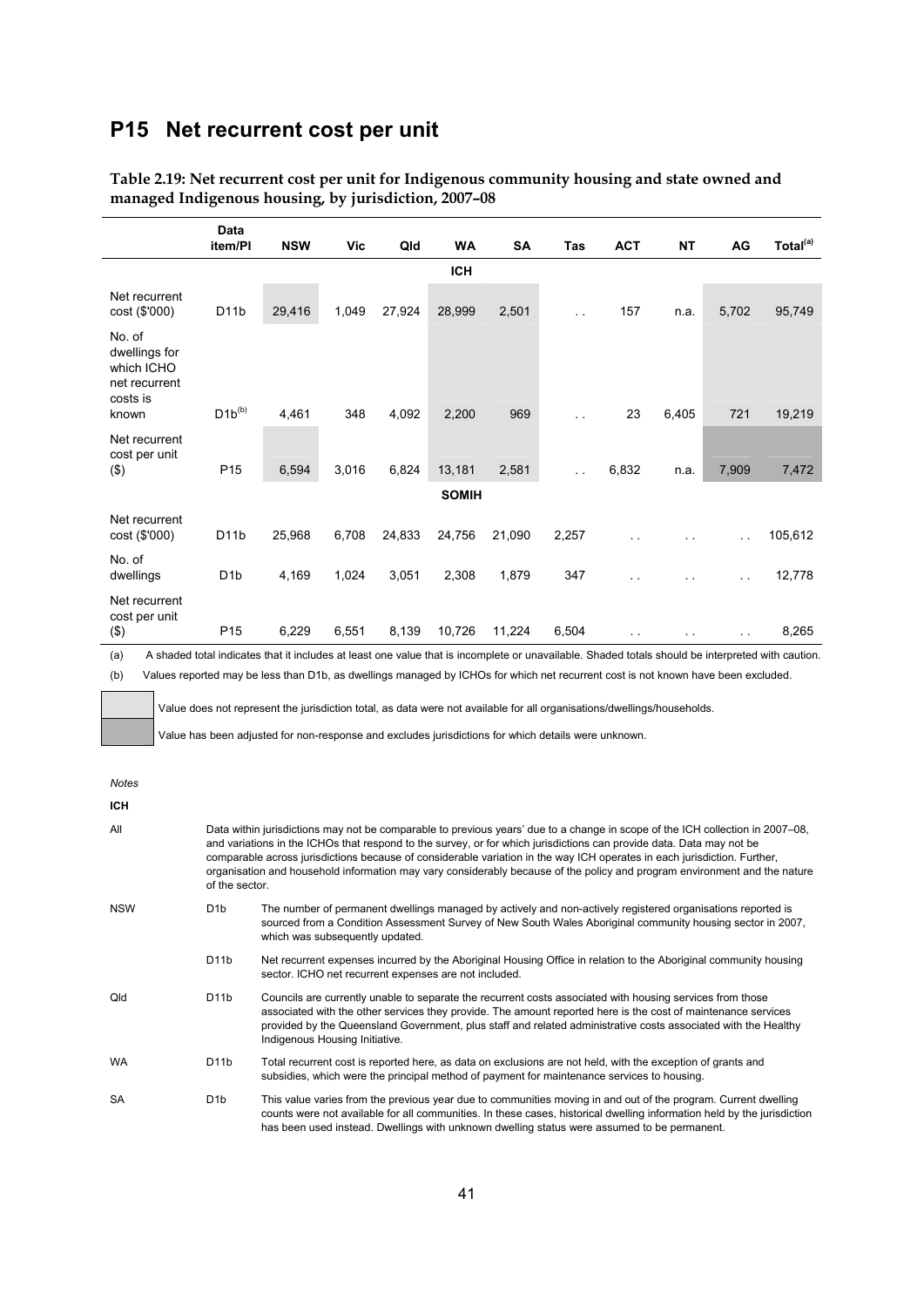| SA           | D <sub>1</sub> 1b | Total includes emergency funding provided by Office for Aboriginal Housing that can not be directly apportioned to<br>individual communities.                                                                                                                                                                                                                                                                                                                                    |
|--------------|-------------------|----------------------------------------------------------------------------------------------------------------------------------------------------------------------------------------------------------------------------------------------------------------------------------------------------------------------------------------------------------------------------------------------------------------------------------------------------------------------------------|
| AG           | D <sub>1</sub> b  | Vic: Data include dwelling counts reported by 12 ICHOs that responded to the survey (representing about 60% of<br>the total housing stock). Data for 10 non-responding ICHOs were sourced from the jurisdiction's own records. A<br>total of 278 dwellings of unknown dwelling status were assumed to be permanent.                                                                                                                                                              |
|              |                   | Qld: 1,725 dwellings of unknown dwelling status were assumed to be permanent.                                                                                                                                                                                                                                                                                                                                                                                                    |
|              | D <sub>1</sub> 1b | Vic: Based on data for 12 out of 22 ICHOs that responded to the survey.                                                                                                                                                                                                                                                                                                                                                                                                          |
|              |                   | Qld: One or more amounts included in this total are subject to final audit.                                                                                                                                                                                                                                                                                                                                                                                                      |
| Total        | P <sub>15</sub>   | Calculation excludes the Northern Territory from the numerator and denominator as net recurrent costs for 2007–<br>08 is unavailable.                                                                                                                                                                                                                                                                                                                                            |
| <b>SOMIH</b> |                   |                                                                                                                                                                                                                                                                                                                                                                                                                                                                                  |
| Vic          | D <sub>1</sub> b  | As a part of a transition to independence process to achieve self-determination for Aboriginal Housing Victoria<br>(AHV), Victoria is in the process of transferring tenancy management functions of Indigenous-specific housing<br>stock to AHV. By 30 June 2008, the tenancy management for 348 properties had been transferred. These<br>dwellings are no longer classified as SOMIH but as state owned ICH. For this reason, data are not comparable<br>with previous years. |

*Sources*: ICH collection 2007–08; AIHW 2009c; AIHW analysis of SOMIH data repository 2007–08.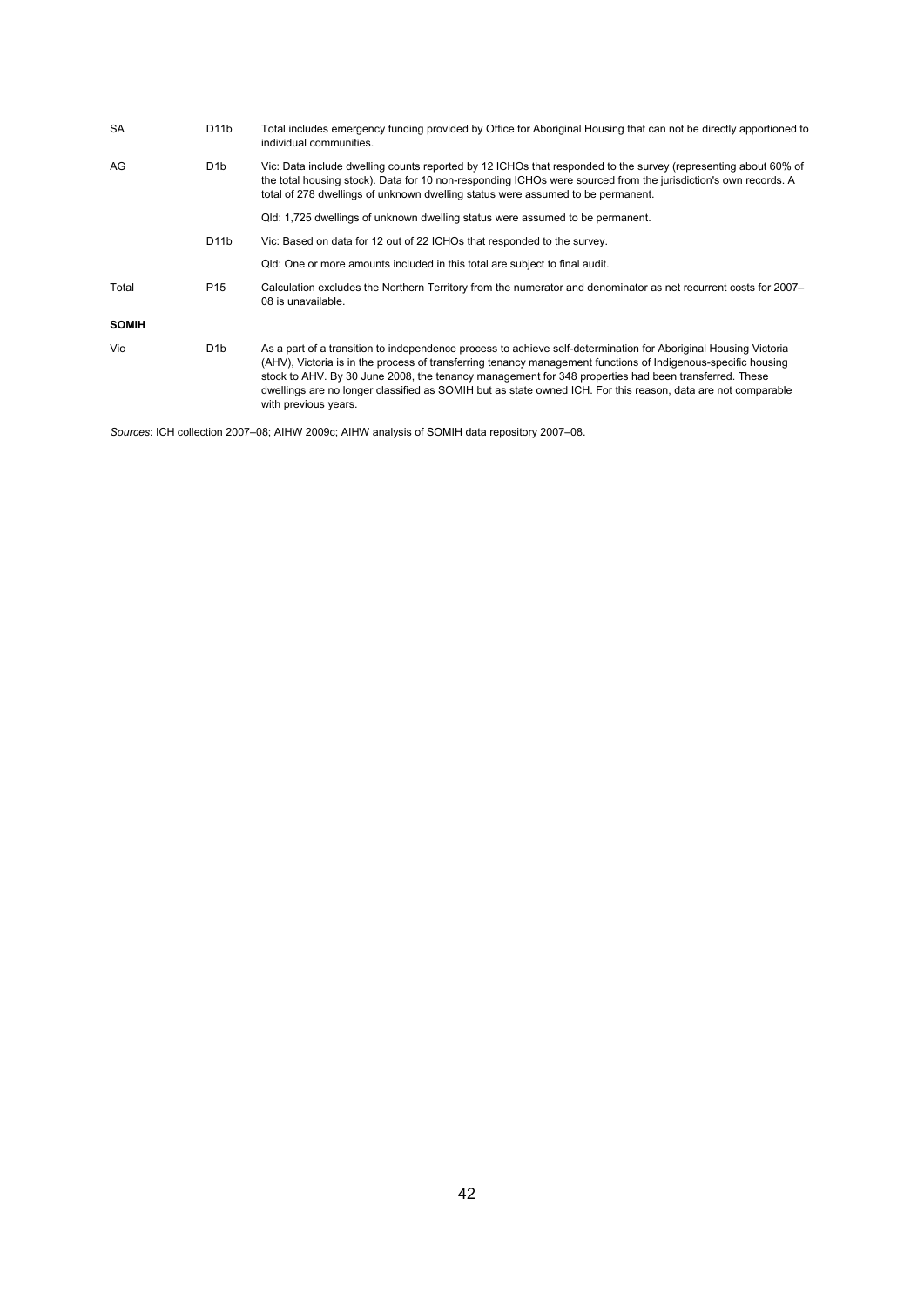# **2.6 Dwellings**

# **P1 Total number of dwellings targeted to Indigenous people**

**Table 2.20: Total number of Indigenous community housing and state owned and managed Indigenous housing dwellings, by jurisdiction, 30 June 2008** 

|                           | Data                                                                                                                                                                                                                                                                    |                                                                                                                                                                                                                                                                                                                                                                                                                                                                                  |                                         |       |       |       |     |            |       |       |                      |
|---------------------------|-------------------------------------------------------------------------------------------------------------------------------------------------------------------------------------------------------------------------------------------------------------------------|----------------------------------------------------------------------------------------------------------------------------------------------------------------------------------------------------------------------------------------------------------------------------------------------------------------------------------------------------------------------------------------------------------------------------------------------------------------------------------|-----------------------------------------|-------|-------|-------|-----|------------|-------|-------|----------------------|
|                           | item/PI                                                                                                                                                                                                                                                                 | <b>NSW</b>                                                                                                                                                                                                                                                                                                                                                                                                                                                                       | Vic                                     | Qld   | WA    | SΑ    | Tas | <b>ACT</b> | NΤ    | AG    | Total <sup>(a)</sup> |
| No. of ICH                | $D1b +$                                                                                                                                                                                                                                                                 |                                                                                                                                                                                                                                                                                                                                                                                                                                                                                  |                                         |       |       |       |     |            |       |       |                      |
| dwellings                 | D <sub>2</sub>                                                                                                                                                                                                                                                          | 4,481                                                                                                                                                                                                                                                                                                                                                                                                                                                                            | 348                                     | 4,092 | 3,607 | 994   |     | 23         | 6,953 | 2,781 | 23,279               |
| No. of SOMIH<br>dwellings | D <sub>1</sub> b                                                                                                                                                                                                                                                        | 4,169                                                                                                                                                                                                                                                                                                                                                                                                                                                                            | 1,024<br>3,051<br>2,308<br>1,879<br>347 |       |       |       |     |            |       |       | 12,778               |
| <b>Total</b>              | <b>P1</b>                                                                                                                                                                                                                                                               | 8,650                                                                                                                                                                                                                                                                                                                                                                                                                                                                            | 1,372                                   | 7,143 | 5,915 | 2,873 | 347 | 23         | 6,953 | 2,781 | 36,057               |
| (a)                       |                                                                                                                                                                                                                                                                         | A shaded total indicates that it includes at least one value that is incomplete or unavailable. Shaded totals should be interpreted with caution.                                                                                                                                                                                                                                                                                                                                |                                         |       |       |       |     |            |       |       |                      |
|                           |                                                                                                                                                                                                                                                                         |                                                                                                                                                                                                                                                                                                                                                                                                                                                                                  |                                         |       |       |       |     |            |       |       |                      |
|                           |                                                                                                                                                                                                                                                                         | Value does not represent the jurisdiction total, as data were not available for all organisations/dwellings/households.                                                                                                                                                                                                                                                                                                                                                          |                                         |       |       |       |     |            |       |       |                      |
| Notes                     |                                                                                                                                                                                                                                                                         |                                                                                                                                                                                                                                                                                                                                                                                                                                                                                  |                                         |       |       |       |     |            |       |       |                      |
| <b>ICH</b>                |                                                                                                                                                                                                                                                                         |                                                                                                                                                                                                                                                                                                                                                                                                                                                                                  |                                         |       |       |       |     |            |       |       |                      |
| All                       |                                                                                                                                                                                                                                                                         | Data within jurisdictions may not be comparable to previous years' due to a change in scope of the ICH collection in 2007–08.                                                                                                                                                                                                                                                                                                                                                    |                                         |       |       |       |     |            |       |       |                      |
|                           |                                                                                                                                                                                                                                                                         | and variations in the ICHOs that respond to the survey, or for which jurisdictions can provide data. Data may not be                                                                                                                                                                                                                                                                                                                                                             |                                         |       |       |       |     |            |       |       |                      |
|                           | comparable across jurisdictions because of considerable variation in the way ICH operates in each jurisdiction. Further,<br>organisation and household information may vary considerably because of the policy and program environment and the nature<br>of the sector. |                                                                                                                                                                                                                                                                                                                                                                                                                                                                                  |                                         |       |       |       |     |            |       |       |                      |
| <b>NSW</b>                | D <sub>1</sub> b                                                                                                                                                                                                                                                        | The number of permanent dwellings managed by actively and non-actively registered organisations reported is                                                                                                                                                                                                                                                                                                                                                                      |                                         |       |       |       |     |            |       |       |                      |
|                           |                                                                                                                                                                                                                                                                         | sourced from a Condition Assessment Survey of New South Wales Aboriginal community housing sector in 2007,<br>which was subsequently updated.                                                                                                                                                                                                                                                                                                                                    |                                         |       |       |       |     |            |       |       |                      |
|                           | D <sub>2</sub>                                                                                                                                                                                                                                                          | This number should be interpreted with caution, as there may be data quality concerns that result from non-clarity<br>of what an improvised dwelling is on the part of ICHOs that completed Aboriginal Housing Office registration forms.                                                                                                                                                                                                                                        |                                         |       |       |       |     |            |       |       |                      |
| Qld                       | <b>P1</b>                                                                                                                                                                                                                                                               | Source: Departmental administrative data.                                                                                                                                                                                                                                                                                                                                                                                                                                        |                                         |       |       |       |     |            |       |       |                      |
| SA                        | D <sub>1</sub> b                                                                                                                                                                                                                                                        | This value varies from the previous year due to communities moving in and out of the program. Current dwelling<br>counts were not available for all communities. In these cases, historical dwelling information held by the jurisdiction<br>has been used instead. Dwellings with unknown dwelling status were assumed to be permanent.                                                                                                                                         |                                         |       |       |       |     |            |       |       |                      |
| AG                        | D <sub>1</sub> b                                                                                                                                                                                                                                                        | Vic: Data include dwelling counts reported by 12 ICHOs that responded to the survey (representing about 60% of<br>the total housing stock). Data for 10 non-responding ICHOs were sourced from the jurisdiction's own records. A<br>total of 278 dwellings of unknown dwelling status were assumed to be permanent.                                                                                                                                                              |                                         |       |       |       |     |            |       |       |                      |
|                           |                                                                                                                                                                                                                                                                         |                                                                                                                                                                                                                                                                                                                                                                                                                                                                                  |                                         |       |       |       |     |            |       |       |                      |
|                           | D <sub>2</sub>                                                                                                                                                                                                                                                          | Qld: 1,725 dwellings of unknown dwelling status were assumed to be permanent.<br>Vic: Based on data for 12 out of 22 ICHOs that responded to the survey (representing about 60% of the total<br>housing stock).                                                                                                                                                                                                                                                                  |                                         |       |       |       |     |            |       |       |                      |
| <b>SOMIH</b>              |                                                                                                                                                                                                                                                                         |                                                                                                                                                                                                                                                                                                                                                                                                                                                                                  |                                         |       |       |       |     |            |       |       |                      |
| Vic                       | D <sub>1</sub> b                                                                                                                                                                                                                                                        | As a part of a transition to independence process to achieve self-determination for Aboriginal Housing Victoria<br>(AHV), Victoria is in the process of transferring tenancy management functions of Indigenous-specific housing<br>stock to AHV. By 30 June 2008, the tenancy management for 348 properties had been transferred. These<br>dwellings are no longer classified as SOMIH but as state owned ICH. For this reason, data are not comparable<br>with previous years. |                                         |       |       |       |     |            |       |       |                      |

*Sources*: ICH collection 2007–08; AIHW 2009c.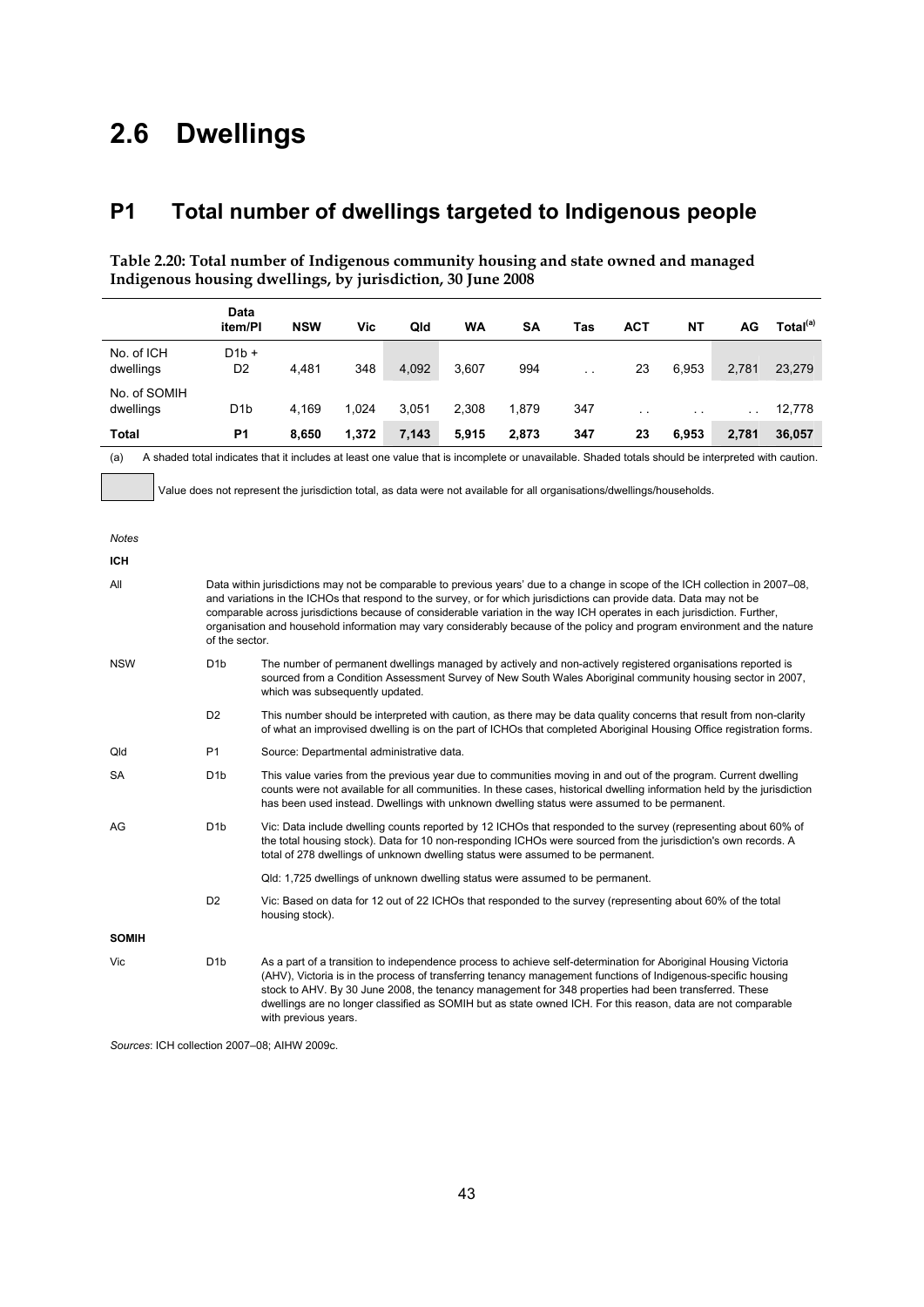# **P2 Proportion of improvised dwellings**

|                                   | <b>Data</b><br>item/PI                                                                                                                                                                                                                                                                                                                                       | <b>NSW</b>                                                                                                                                                                                                                                                                                                                                                                                                                                                                                                                    | Vic | QLD  | <b>WA</b>  | <b>SA</b> | Tas | <b>ACT</b> | <b>NT</b> | AG          | Total <sup>(a)</sup> |
|-----------------------------------|--------------------------------------------------------------------------------------------------------------------------------------------------------------------------------------------------------------------------------------------------------------------------------------------------------------------------------------------------------------|-------------------------------------------------------------------------------------------------------------------------------------------------------------------------------------------------------------------------------------------------------------------------------------------------------------------------------------------------------------------------------------------------------------------------------------------------------------------------------------------------------------------------------|-----|------|------------|-----------|-----|------------|-----------|-------------|----------------------|
|                                   |                                                                                                                                                                                                                                                                                                                                                              |                                                                                                                                                                                                                                                                                                                                                                                                                                                                                                                               |     |      | <b>ICH</b> |           |     |            |           |             |                      |
| No. of improvised<br>dwellings    | D <sub>2</sub>                                                                                                                                                                                                                                                                                                                                               | 20                                                                                                                                                                                                                                                                                                                                                                                                                                                                                                                            | 0   | n.a. | 347        | $\pmb{0}$ |     | 0          | 548       | $\mathbf 0$ | 915                  |
| Total no. of<br>dwellings         | $D1b +$<br>D <sub>2</sub>                                                                                                                                                                                                                                                                                                                                    | 4,481                                                                                                                                                                                                                                                                                                                                                                                                                                                                                                                         | 348 | 4092 | 3,607      | 994       |     | 23         | 6,953     | 2,781       | 22,364               |
| Proportion of<br>improvised       |                                                                                                                                                                                                                                                                                                                                                              |                                                                                                                                                                                                                                                                                                                                                                                                                                                                                                                               |     |      |            |           |     |            |           |             |                      |
| dwellings (%)                     | P <sub>2</sub>                                                                                                                                                                                                                                                                                                                                               | 0.4                                                                                                                                                                                                                                                                                                                                                                                                                                                                                                                           | 0.0 | n.a. | 9.6        | 0.0       |     | 0.0        | 7.9       | 0.0         | 4.8                  |
| (a)<br><b>Notes</b><br><b>ICH</b> |                                                                                                                                                                                                                                                                                                                                                              | A shaded total indicates that it includes at least one value that is incomplete or unavailable. Shaded totals should be interpreted with caution.<br>Value does not represent the jurisdiction total, as data were not available for all organisations/dwellings/households.                                                                                                                                                                                                                                                  |     |      |            |           |     |            |           |             |                      |
| All                               |                                                                                                                                                                                                                                                                                                                                                              | Data within jurisdictions may not be comparable to previous years' due to a change in scope of the ICH collection in 2007–08,<br>and variations in the ICHOs that respond to the survey, or for which jurisdictions can provide data. Data may not be comparable<br>across jurisdictions because of considerable variation in the way ICH operates in each jurisdiction. Further, organisation and<br>household information may vary considerably because of the policy and program environment and the nature of the sector. |     |      |            |           |     |            |           |             |                      |
| <b>NSW</b>                        | D <sub>1</sub> b                                                                                                                                                                                                                                                                                                                                             | The number of permanent dwellings managed by actively and non-actively registered organisations reported is<br>sourced from a Condition Assessment Survey of New South Wales Aboriginal community housing sector in 2007,<br>which was subsequently updated.                                                                                                                                                                                                                                                                  |     |      |            |           |     |            |           |             |                      |
|                                   | D <sub>2</sub>                                                                                                                                                                                                                                                                                                                                               | This number should be interpreted with caution, as there may be data quality concerns that result from non-clarity of<br>what an improvised dwelling is on the part of ICHOs that completed Aboriginal Housing Office registration forms.                                                                                                                                                                                                                                                                                     |     |      |            |           |     |            |           |             |                      |
| <b>SA</b>                         | D <sub>1</sub> b<br>This value varies from the previous year due to communities moving in and out of the program. Current dwelling<br>counts were not available for all communities. In these cases, historical dwelling information held by the jurisdiction<br>has been used instead. Dwellings with unknown dwelling status were assumed to be permanent. |                                                                                                                                                                                                                                                                                                                                                                                                                                                                                                                               |     |      |            |           |     |            |           |             |                      |
| AG                                | D <sub>1</sub> b                                                                                                                                                                                                                                                                                                                                             | Vic: Data include dwelling counts reported by 12 ICHOs that responded to the survey (representing about 60% of the<br>total housing stock). Data for 10 non-responding ICHOs were sourced from the jurisdiction's own records. A total of<br>278 dwellings of unknown dwelling status were assumed to be permanent.                                                                                                                                                                                                           |     |      |            |           |     |            |           |             |                      |
|                                   |                                                                                                                                                                                                                                                                                                                                                              | Qld: 1,725 dwellings of unknown dwelling status were assumed to be permanent.                                                                                                                                                                                                                                                                                                                                                                                                                                                 |     |      |            |           |     |            |           |             |                      |

**Table 2.21: Number and proportion of Indigenous community housing improvised dwellings, by jurisdiction, 30 June 2008** 

D2 Vic: Based on data for 12 out of 22 ICHOs that responded to the survey (representing about 60% of the total housing stock).

*Source*: ICH collection 2007–08.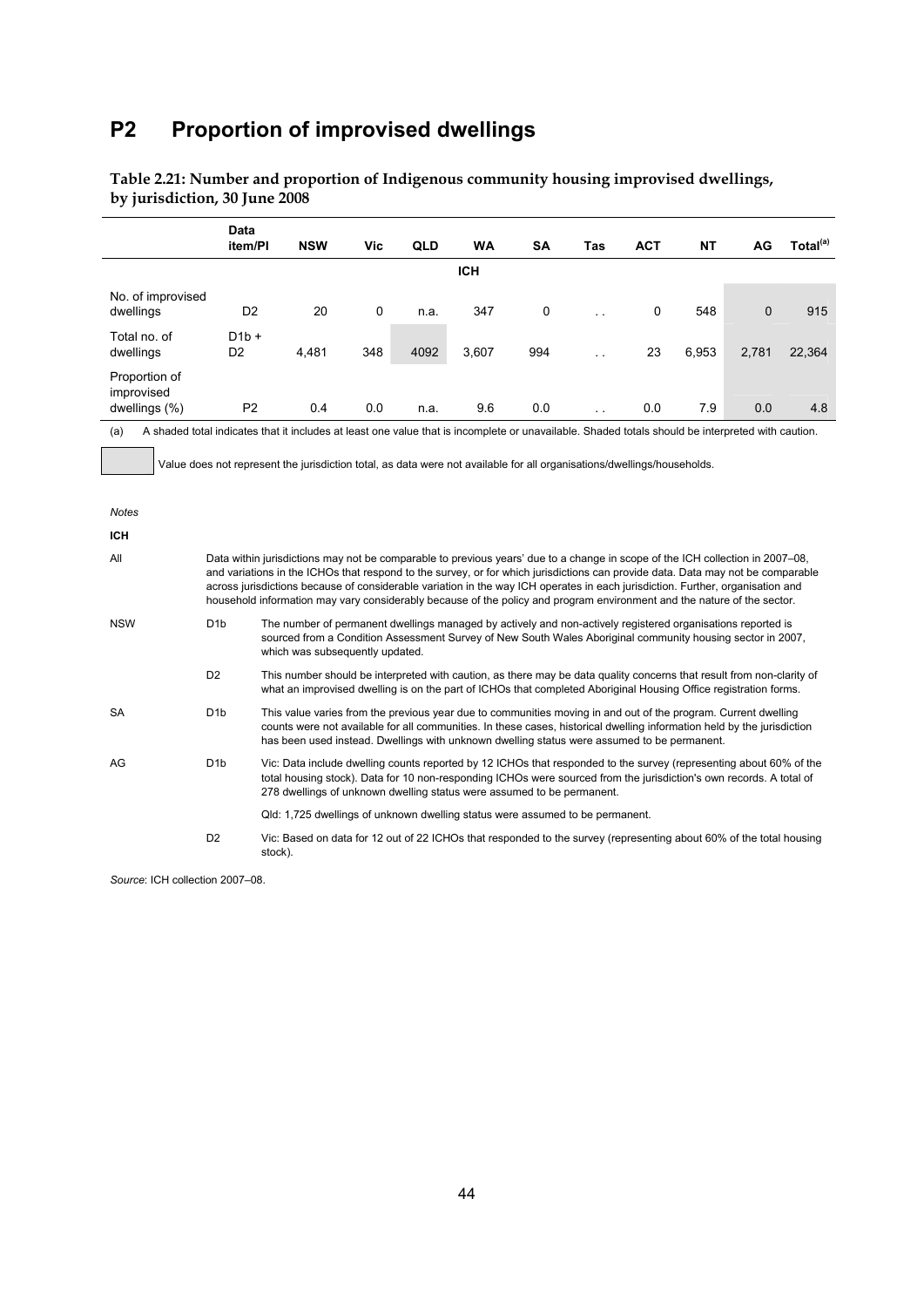### **P3 Proportion of dwellings needing major repairs**

|                                                      | <b>NSW/ACT</b> | Vic  | Qld          | WA    | <b>SA</b> | Tas  | NΤ    | <b>Total</b> |
|------------------------------------------------------|----------------|------|--------------|-------|-----------|------|-------|--------------|
|                                                      |                |      | <b>CHINS</b> |       |           |      |       |              |
| No. of dwellings needing<br>major repairs            | 783            | 116  | 1,639        | 967   | 209       | 41   | 1,356 | 5,111        |
| Total no. of dwellings <sup>(a)</sup>                | 4,176          | 469  | 6,230        | 3,462 | 935       | 134  | 6.448 | 21,854       |
| Proportion of dwellings<br>needing major repairs (%) | 18.8           | 24.7 | 26.3         | 27.9  | 22.4      | 30.6 | 21.0  | 23.4         |

### **Table 2.22: Number and proportion of permanent dwellings managed by Indigenous housing organisations needing major repairs, by state and territory, 2006**

(a) Includes 'Dwelling condition not stated'.

*Notes* 

All Data are sourced for 2006 and may not be comparable with other data in this report which reports for 2007–08.

NSW/ACT New South Wales and the Australian Capital Territory are grouped due to small numbers.

*Source*: ABS 2007a.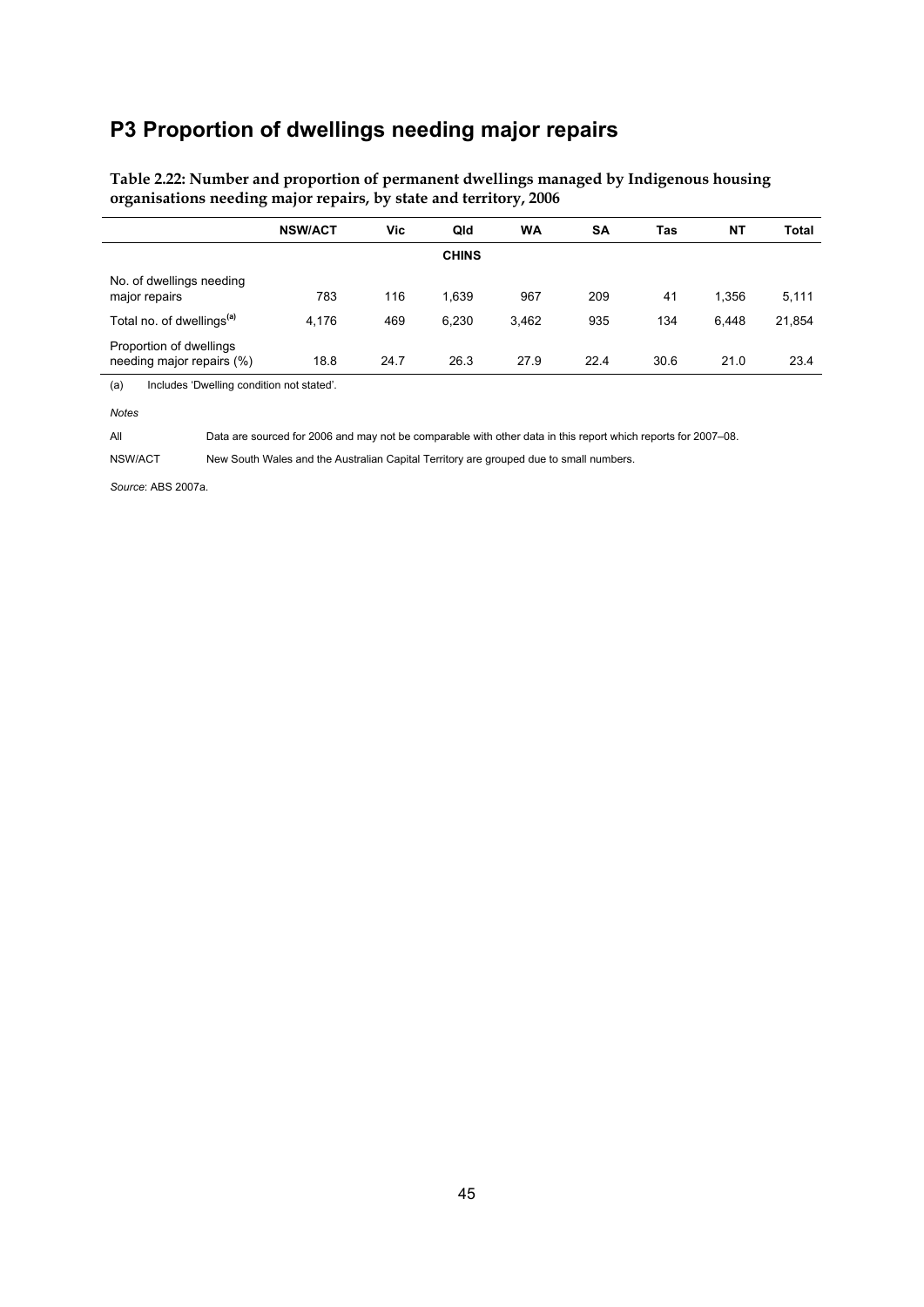### **P4 Proportion of dwellings needing replacement**

| <b>Dwellings</b>                                   | <b>NSW/ACT</b> | Vic | Qld          | <b>WA</b> | <b>SA</b> | Tas | NΤ    | <b>Total</b> |
|----------------------------------------------------|----------------|-----|--------------|-----------|-----------|-----|-------|--------------|
|                                                    |                |     | <b>CHINS</b> |           |           |     |       |              |
| No. of dwellings needing<br>replacement            | 112            | 21  | 367          | 349       | 54        | 0   | 660   | 1,563        |
| Total no. of dwellings <sup>(a)</sup>              | 4,176          | 469 | 6,230        | 3,462     | 935       | 134 | 6,448 | 21,854       |
| Proportion of dwellings<br>needing replacement (%) | 2.7            | 4.5 | 5.9          | 10.1      | 5.8       | 0   | 10.2  | 7.2          |

**Table 2.23: Number and proportion of permanent dwellings managed by Indigenous housing organisations needing replacement, by state and territory, 2006** 

(a) Includes 'Dwelling condition not stated'.

*Notes* 

All Data are sourced for 2006 and may not be comparable with other data in this report which reports for 2007–08.

NSW/ACT New South Wales and the Australian Capital Territory are grouped due to small numbers.

*Source*: ABS 2007a.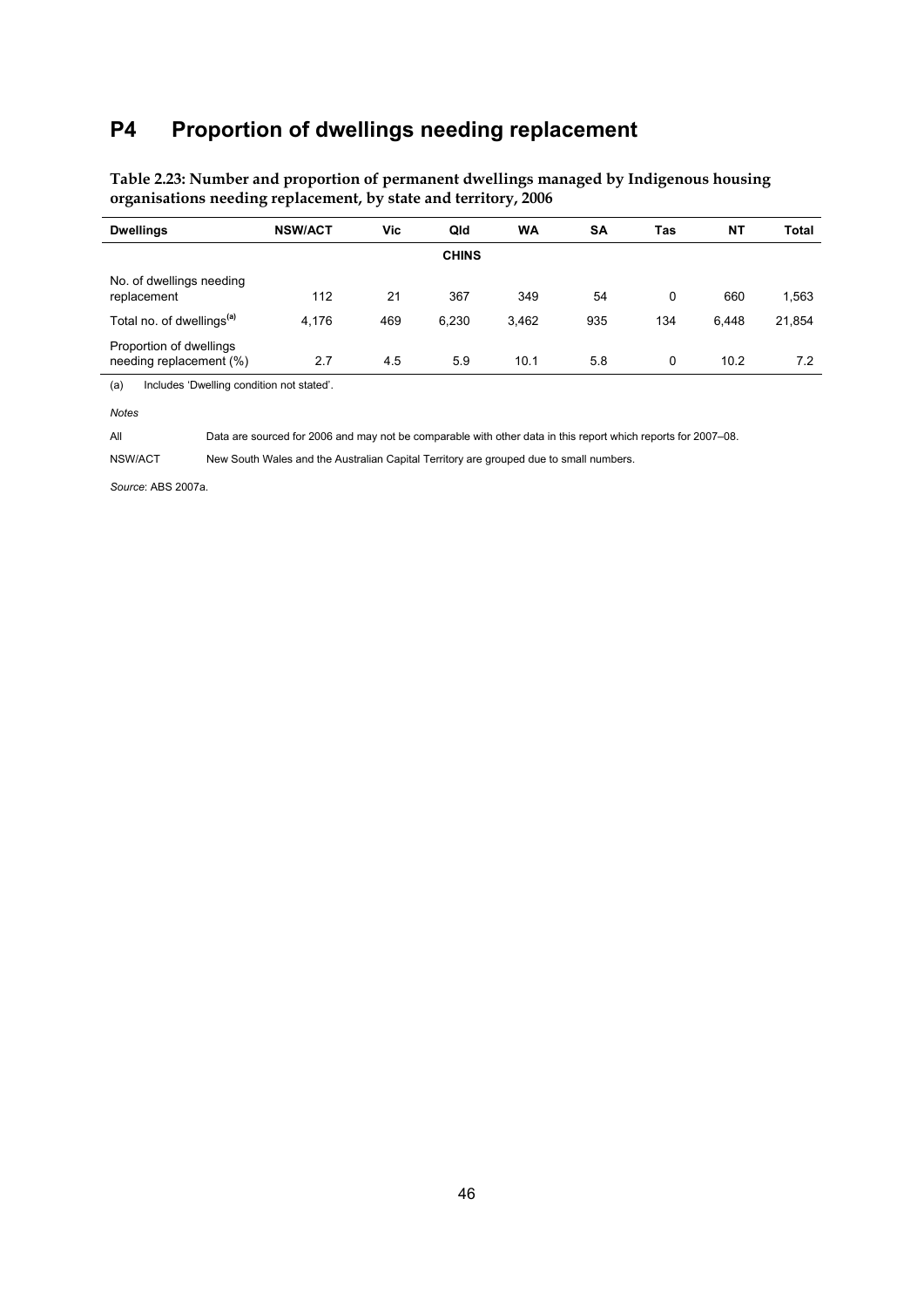## **P5 Mechanisms to ensure that new houses and major upgrades meet national minimum standards**

#### **Table 2.24: Whether or not new houses and upgrades are required to meet national standards**

|                                     | <b>NSW</b> | Vic | Qld | <b>WA</b> | SA | <b>ACT</b> | NT | AG <sup>(a)</sup> |
|-------------------------------------|------------|-----|-----|-----------|----|------------|----|-------------------|
| Required to meet national standards |            |     |     |           |    |            |    |                   |

(a) Not all selections may be applicable to all states within the Australian Government jurisdiction.

*Notes* 

AG Qld: Relevant state/local council building standards are adhered to as per normal building inspections. No specific requirement has been included into the Community Housing and Infrastructure Program funding agreements to ensure the

National Framework for the Design, Construction and Maintenance of Indigenous Housing is adhered to.

*Source*: ICH collection 2007–08.

#### **Table 2.25: Mechanisms in place to ensure compliance with relevant standards**

|                                                                                                    | <b>NSW</b> | Vic          | Qld          | <b>WA</b>    | <b>SA</b>    | <b>ACT</b> | <b>NT</b> | AG <sup>(a)</sup> |
|----------------------------------------------------------------------------------------------------|------------|--------------|--------------|--------------|--------------|------------|-----------|-------------------|
| Design and construction of new<br>properties undertaken in<br>accordance with relevant<br>standard | ✓          | $\checkmark$ | $\checkmark$ | $\checkmark$ | $\checkmark$ |            | ✓         |                   |
| Acquisition of properties<br>approved in accordance with<br>relevant standard                      | ✓          | ✓            | $\checkmark$ |              |              |            |           |                   |
| Maintenance standards set in<br>accordance with relevant<br>standard                               | ✓          | ✓            | $\checkmark$ | ۰.           |              |            |           |                   |
| Upgrades done in accordance<br>with relevant standard                                              |            | $\checkmark$ | ✓            |              | ✓            | ✓          | ✓         |                   |
| Other (see below for details)                                                                      |            |              |              |              | ✓            |            |           |                   |

(a) Not all selections may be applicable to all states within the Australian Government jurisdiction.

*Other Mechanisms* 

Qld Program support officers approve all pre-construction plans to ensure proposed new dwellings and major upgrades conform to all standards before work begins. SA Accommodation standards include the Minister's Specification on designated Aboriginal Lands, National Indigenous Housing Guide and the Building Code of Australia.

AG Qld: Relevant state/local council building standards as per normal building inspections.

*Source*: ICH collection 2007–08.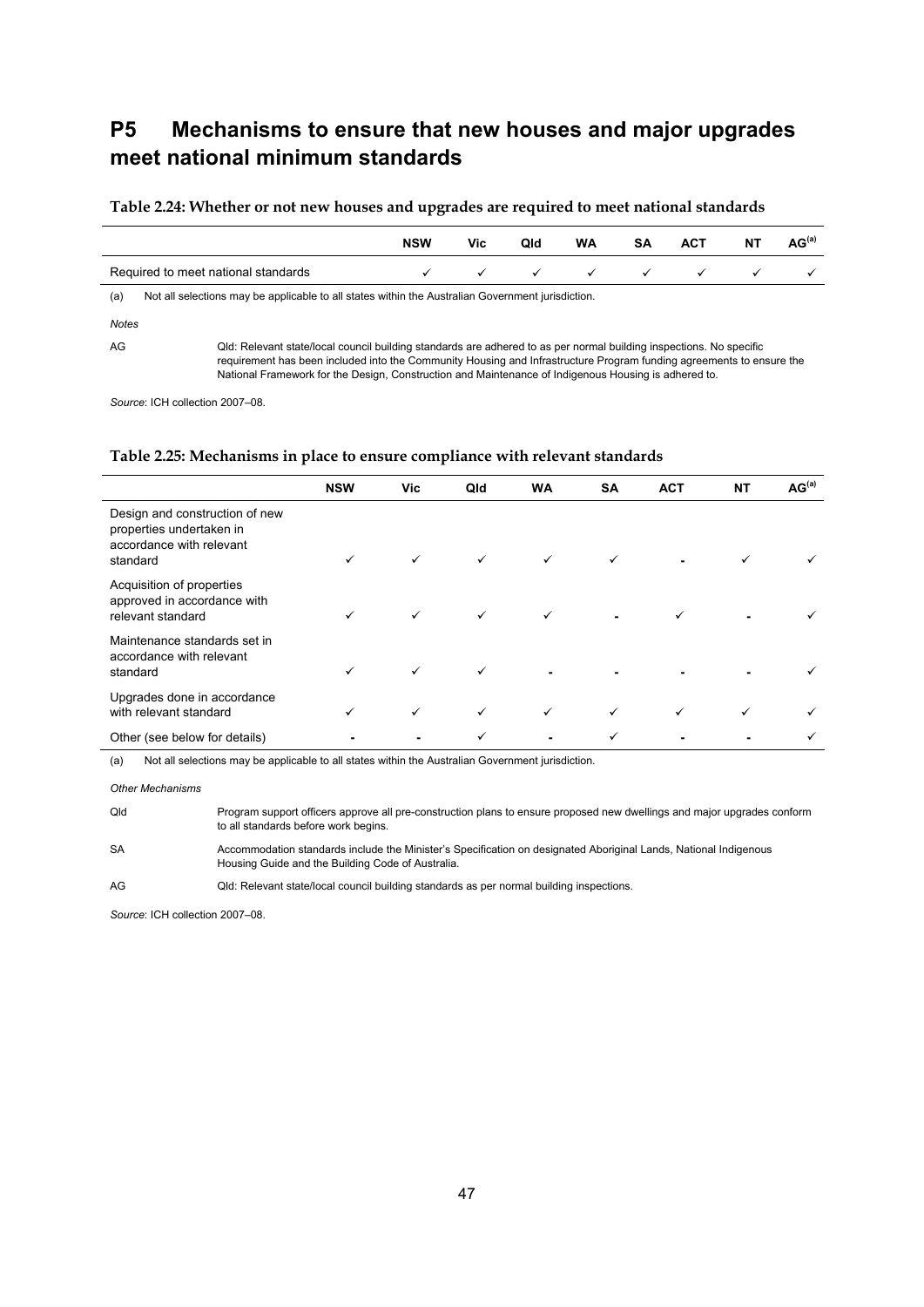### **P6 Proportion of communities not connected to a) water, b) sewerage, c) electricity**

|                                  | <b>NSW/ACT</b> | Vic/Tas                                     | Qld | <b>WA</b> | SA  | <b>NT</b> | <b>Total</b> |  |  |  |  |
|----------------------------------|----------------|---------------------------------------------|-----|-----------|-----|-----------|--------------|--|--|--|--|
| <b>CHINS</b>                     |                |                                             |     |           |     |           |              |  |  |  |  |
| No. of communities not connected |                |                                             |     |           |     |           |              |  |  |  |  |
| Water                            | 0              | 0                                           | 0   |           | 1   | 7         | 9            |  |  |  |  |
| Sewerage                         | 2              | 0                                           | 5   | 8         | 3   | 7         | 23           |  |  |  |  |
| Electricity                      | 0              | 0                                           | 5   | 5         | 2   | 20        | 34           |  |  |  |  |
| Total no. of<br>communities      | 57             | 3                                           | 124 | 271       | 91  | 641       | 1,187        |  |  |  |  |
|                                  |                | Proportion of communities not connected (%) |     |           |     |           |              |  |  |  |  |
| Water                            | 0              | 0                                           | 0   | 0.4       | 1.1 | 1.1       | 0.8          |  |  |  |  |
| Sewerage                         | 3.5            | 0                                           | 4   | 3         | 3.3 | 1.1       | 1.9          |  |  |  |  |
| Electricity                      | 0              | 0                                           | 4   | 1.8       | 2.2 | 3.1       | 2.9          |  |  |  |  |

**Table 2.26: Number and proportion of discrete Indigenous communities not connected to an organised supply of water, sewerage and electricity, by state and territory, 2006** 

#### *Notes*

NSW/ACT New South Wales and the Australian Capital Territory are grouped due to small numbers.

Vic/Tas Victoria and Tasmania are grouped due to small numbers.

*Source*: ABS 2007a.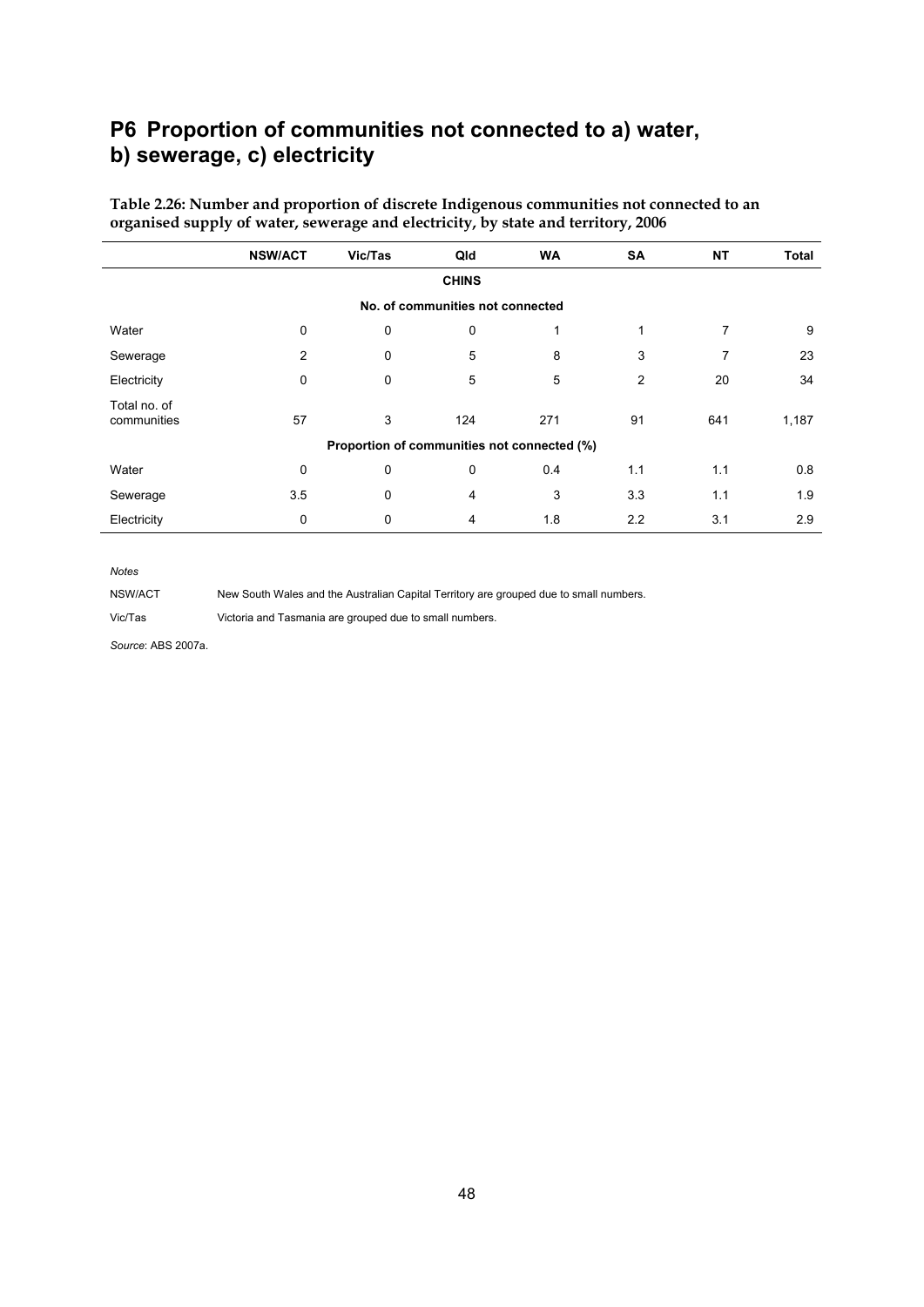## **P7 Proportion of dwellings not connected to a) water, b) sewerage, c) electricity**

**Table 2.27: Number and proportion of Indigenous community housing dwellings not connected to an organised system for water, sewerage or electricity, by jurisdiction, 30 June 2008** 

|                                                                                                                                                                                                                                                                                                                                                                                                                                                                                                                                         | Data<br>item/PI                                                                                                         | <b>NSW</b>                            | Vic | Qld   | WA                                                                                                                                                                                                                                                                                                                            | SΑ             | Tas           | АСТ        | NΤ    | AG           | Total <sup>(a)</sup> |
|-----------------------------------------------------------------------------------------------------------------------------------------------------------------------------------------------------------------------------------------------------------------------------------------------------------------------------------------------------------------------------------------------------------------------------------------------------------------------------------------------------------------------------------------|-------------------------------------------------------------------------------------------------------------------------|---------------------------------------|-----|-------|-------------------------------------------------------------------------------------------------------------------------------------------------------------------------------------------------------------------------------------------------------------------------------------------------------------------------------|----------------|---------------|------------|-------|--------------|----------------------|
|                                                                                                                                                                                                                                                                                                                                                                                                                                                                                                                                         |                                                                                                                         |                                       |     |       | <b>ICH</b>                                                                                                                                                                                                                                                                                                                    |                |               |            |       |              |                      |
|                                                                                                                                                                                                                                                                                                                                                                                                                                                                                                                                         |                                                                                                                         |                                       |     |       | No. of dwellings not connected                                                                                                                                                                                                                                                                                                |                |               |            |       |              |                      |
| Water                                                                                                                                                                                                                                                                                                                                                                                                                                                                                                                                   | D3                                                                                                                      | 0                                     | 0   | 0     | $\mathbf{0}$                                                                                                                                                                                                                                                                                                                  | $\overline{2}$ | i.            | 0          | 292   | $\mathbf{1}$ | 295                  |
| Sewerage                                                                                                                                                                                                                                                                                                                                                                                                                                                                                                                                | D4                                                                                                                      | 0                                     | 0   | 0     | 0                                                                                                                                                                                                                                                                                                                             | 5              |               | 0          | 396   | 1            | 402                  |
| Electricity                                                                                                                                                                                                                                                                                                                                                                                                                                                                                                                             | D <sub>5</sub>                                                                                                          | 0                                     | 0   | 0     | 0                                                                                                                                                                                                                                                                                                                             | 4              |               | 0          | 334   | 0            | 338                  |
| Total no. of<br>dwellings for<br>which<br>connection                                                                                                                                                                                                                                                                                                                                                                                                                                                                                    | $D1b^{(b)}$                                                                                                             |                                       |     |       |                                                                                                                                                                                                                                                                                                                               |                |               |            |       |              |                      |
| status is known                                                                                                                                                                                                                                                                                                                                                                                                                                                                                                                         |                                                                                                                         | 4,461                                 | 348 | 4,092 | 2,200                                                                                                                                                                                                                                                                                                                         | 557            |               | 23         | 6,405 | 778          | 18,864               |
| Water                                                                                                                                                                                                                                                                                                                                                                                                                                                                                                                                   | P7a                                                                                                                     |                                       | 0.0 | 0.0   | Proportion of dwellings not connected (%)<br>0.0                                                                                                                                                                                                                                                                              | 0.4            |               |            | 4.6   | 0.1          | 1.6                  |
| Sewerage                                                                                                                                                                                                                                                                                                                                                                                                                                                                                                                                | P7b                                                                                                                     | 0.0<br>0.0                            | 0.0 | 0.0   | 0.0                                                                                                                                                                                                                                                                                                                           | 0.9            | $\sim$ $\sim$ | 0.0<br>0.0 | 6.2   | 0.1          | 2.1                  |
| Electricity                                                                                                                                                                                                                                                                                                                                                                                                                                                                                                                             | P7c                                                                                                                     | 0.0                                   | 0.0 | 0.0   | 0.0                                                                                                                                                                                                                                                                                                                           | 0.7            |               | 0.0        | 5.2   | 0.0          | 1.8                  |
| (a)                                                                                                                                                                                                                                                                                                                                                                                                                                                                                                                                     |                                                                                                                         |                                       |     |       |                                                                                                                                                                                                                                                                                                                               |                |               |            |       |              |                      |
| A shaded total indicates that it includes at least one value that is incomplete or unavailable. Shaded totals should be interpreted with caution.<br>Values may be less than D1b as dwellings for which connection status is unknown are excluded.<br>(b)                                                                                                                                                                                                                                                                               |                                                                                                                         |                                       |     |       |                                                                                                                                                                                                                                                                                                                               |                |               |            |       |              |                      |
|                                                                                                                                                                                                                                                                                                                                                                                                                                                                                                                                         | Value does not represent the jurisdiction total, as data were not available for all organisations/dwellings/households. |                                       |     |       |                                                                                                                                                                                                                                                                                                                               |                |               |            |       |              |                      |
| <b>Notes</b>                                                                                                                                                                                                                                                                                                                                                                                                                                                                                                                            |                                                                                                                         |                                       |     |       |                                                                                                                                                                                                                                                                                                                               |                |               |            |       |              |                      |
| Data within jurisdictions may not be comparable to previous years' due to a change in scope of the ICH collection in 2007–08,<br>All<br>and variations in the ICHOs that respond to the survey, or for which jurisdictions can provide data. Data may not be<br>comparable across jurisdictions because of considerable variation in the way ICH operates in each jurisdiction. Further,<br>organisation and household information may vary considerably because of the policy and program environment and the nature<br>of the sector. |                                                                                                                         |                                       |     |       |                                                                                                                                                                                                                                                                                                                               |                |               |            |       |              |                      |
| <b>NSW</b>                                                                                                                                                                                                                                                                                                                                                                                                                                                                                                                              | D <sub>1</sub> b                                                                                                        | 2007, which was subsequently updated. |     |       | The number of permanent dwellings managed by actively and non-actively registered organisations reported<br>is sourced from a Condition Assessment Survey of New South Wales Aboriginal community housing sector in                                                                                                           |                |               |            |       |              |                      |
|                                                                                                                                                                                                                                                                                                                                                                                                                                                                                                                                         | D <sub>3</sub> , D <sub>5</sub>                                                                                         | New South Wales.                      |     |       | This is consistent with the Community Housing and Infrastructure Needs Survey 2006 data for                                                                                                                                                                                                                                   |                |               |            |       |              |                      |
|                                                                                                                                                                                                                                                                                                                                                                                                                                                                                                                                         | D <sub>4</sub>                                                                                                          | New South Wales.                      |     |       | This is approximately consistent with the Community Housing and Infrastructure Needs Survey 2006 data for                                                                                                                                                                                                                     |                |               |            |       |              |                      |
| Qld                                                                                                                                                                                                                                                                                                                                                                                                                                                                                                                                     | P7a, P7b,<br>P7c                                                                                                        |                                       |     |       | Source: Property Condition and Tenants Survey 2006-07.                                                                                                                                                                                                                                                                        |                |               |            |       |              |                      |
| <b>WA</b>                                                                                                                                                                                                                                                                                                                                                                                                                                                                                                                               | D3, D4, D5                                                                                                              | be lacking connections.               |     |       | Data are not available for every dwelling in the state. No dwellings managed by funded ICHOs are known to                                                                                                                                                                                                                     |                |               |            |       |              |                      |
| SA                                                                                                                                                                                                                                                                                                                                                                                                                                                                                                                                      | D <sub>1</sub> b                                                                                                        | permanent.                            |     |       | This value varies from the previous year due to communities moving in and out of the program. Current<br>dwelling counts were not available for all communities. In these cases, historical dwelling information held by<br>the jurisdiction has been used instead. Dwellings with unknown dwelling status were assumed to be |                |               |            |       |              |                      |
| ΝT                                                                                                                                                                                                                                                                                                                                                                                                                                                                                                                                      | D3, D4, D5                                                                                                              |                                       |     |       | Based on the 2004–05 Indigenous Community Housing Survey.                                                                                                                                                                                                                                                                     |                |               |            |       |              |                      |
| AG                                                                                                                                                                                                                                                                                                                                                                                                                                                                                                                                      | D1b                                                                                                                     |                                       |     |       | Vic: Data include dwelling counts reported by 12 ICHOs that responded to the survey (representing about 60%)<br>of the total housing stock). Data for 10 non-responding ICHOs were sourced from the jurisdiction's own<br>records. A total of 278 dwellings of unknown dwelling status were assumed to be permanent.          |                |               |            |       |              |                      |
|                                                                                                                                                                                                                                                                                                                                                                                                                                                                                                                                         |                                                                                                                         |                                       |     |       | Qld: 1,725 dwellings of unknown dwelling status were assumed to be permanent.                                                                                                                                                                                                                                                 |                |               |            |       |              |                      |
|                                                                                                                                                                                                                                                                                                                                                                                                                                                                                                                                         | D3, D4, D5                                                                                                              | housing stock).                       |     |       | Vic: Based on data for 12 out of 22 ICHOs that responded to the survey (representing about 60% of the total                                                                                                                                                                                                                   |                |               |            |       |              |                      |

*Source*: ICH collection 2007–08.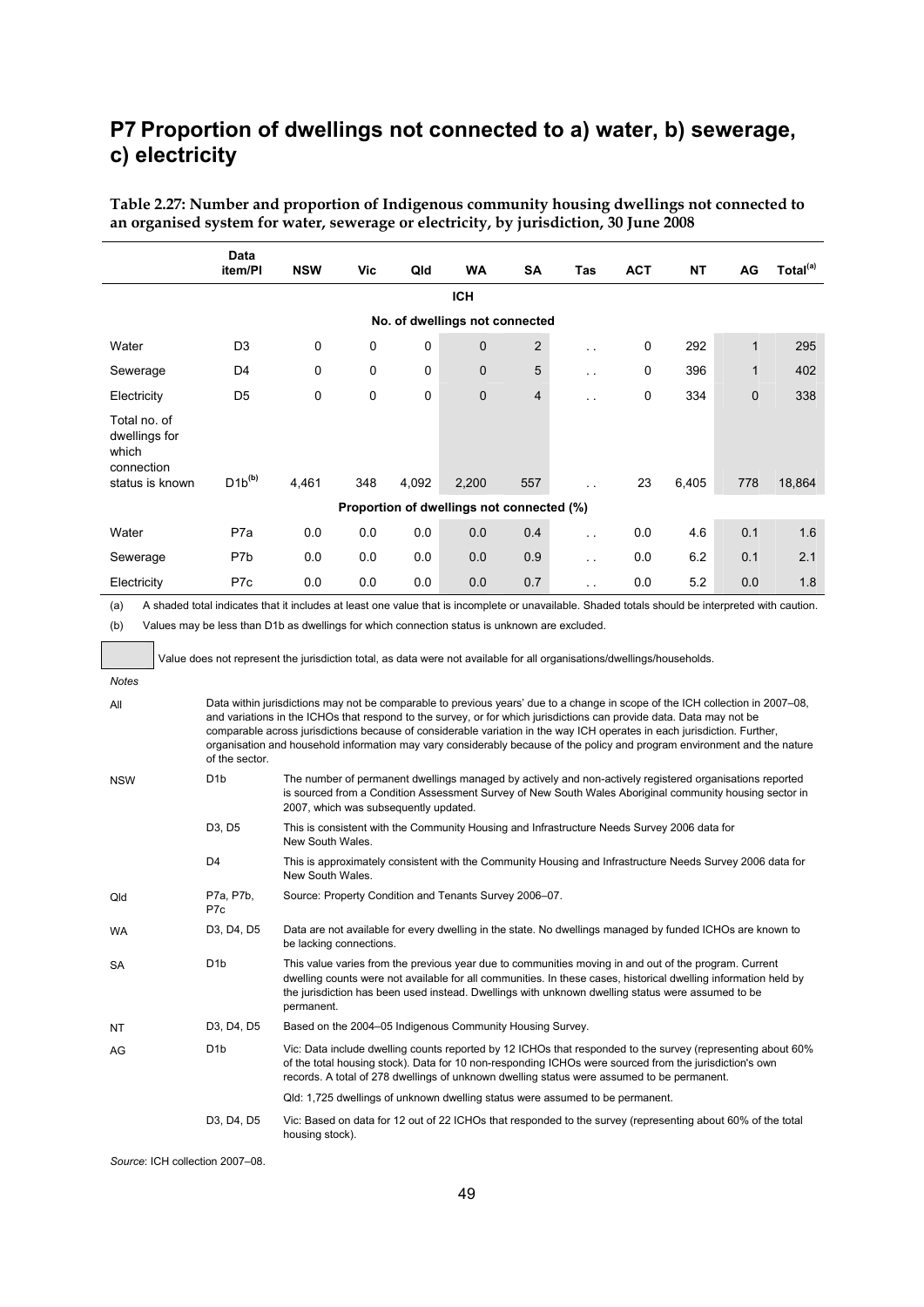### **P8 Proportion of dwellings meeting the 11 critical Fixing Houses for Better Health healthy living practices**

|                                                    |                      | <b>Healthy living practices score</b> |                    |                  |             |                        |                      |
|----------------------------------------------------|----------------------|---------------------------------------|--------------------|------------------|-------------|------------------------|----------------------|
| <b>Healthy living practices area</b>               | $<$ 25%<br><b>OK</b> | 25%–<br><50% OK                       | $50% -$<br><75% OK | 75%–<br><100% OK | 100%<br>OK. | <b>Not</b><br>assessed | Total <sup>(b)</sup> |
|                                                    |                      | Survey fix 1 <sup>(a)</sup>           |                    |                  |             |                        |                      |
| 1.1 Power, water, waste connected                  | 0.0                  | 0.3                                   | 2.3                | 31.3             | 66.1        | 0.0                    | 100.0                |
| 1.2 Safety: electrical system safe                 | 3.0                  | 15.7                                  | 33.9               | 36.4             | 11.0        | 0.0                    | 100.0                |
| 1.3 Safety: gas supply safe                        | 11.4                 | 0.0                                   | 0.0                | 0.0              | 12.7        | 75.9                   | 100.0                |
| 1.4 Safety: structure/access to house              | 0.7                  | 9.1                                   | 32.3               | 25.4             | 32.4        | 0.0                    | 100.0                |
| 1.6 Safety: fire egress                            | 36.6                 | 18.4                                  | 14.2               | 10.0             | 3.8         | 17.0                   | 100.0                |
| 2.1 Shower working                                 | 2.8                  | 8.1                                   | 26.1               | 27.4             | 35.3        | 0.2                    | 100.0                |
| 2.2 Washing children                               | 42.4                 | 0.9                                   | 4.0                | 4.1              | 48.3        | 0.2                    | 100.0                |
| 3.1 Laundry services                               | 2.8                  | 7.2                                   | 19.8               | 43.9             | 26.2        | 0.1                    | 100.0                |
| 4.1 Flush toilet working                           | 2.4                  | 5.4                                   | 10.9               | 24.4             | 56.9        | 0.1                    | 100.0                |
| 4.2 Waste removal from all other areas             | 2.5                  | 11.8                                  | 29.0               | 43.6             | 13.0        | 0.0                    | 100.0                |
| 5.1 Store and prepare and cook food                | 2.7                  | 15.1                                  | 48.2               | 30.1             | 3.6         | 0.2                    | 100.0                |
| Overall critical healthy living<br>practices score | 41.3                 | 38.5                                  | 19.2               | 1.0              | 0.0         | 0.0                    | 100.0                |
|                                                    |                      | Survey fix 2 <sup>(a)</sup>           |                    |                  |             |                        |                      |
| 1.1 Power, water, waste connected                  | 0.0                  | 0.1                                   | 0.7                | 10.6             | 88.7        | 0.0                    | 100.0                |
| 1.2 Safety: electrical system safe                 | 0.3                  | 1.1                                   | 4.9                | 25.0             | 68.6        | 0.0                    | 100.0                |
| 1.3 Safety: gas supply safe                        | 6.6                  | 0.0                                   | 0.0                | 0.0              | 18.2        | 75.2                   | 100.0                |
| 1.4 Safety: structure/access to house              | 0.3                  | 2.7                                   | 16.7               | 26.2             | 54.0        | 0.0                    | 100.0                |
| 1.6 Safety: fire egress                            | 16.4                 | 7.3                                   | 23.5               | 18.6             | 17.2        | 16.9                   | 100.0                |
| 2.1 Shower working                                 | 0.8                  | 1.3                                   | 6.5                | 13.5             | 77.7        | 0.2                    | 100.0                |
| 2.2 Washing children                               | 21.1                 | 0.2                                   | 1.3                | 2.6              | 74.6        | 0.1                    | 100.0                |
| 3.1 Laundry services                               | 1.0                  | 1.3                                   | 3.5                | 31.8             | 62.3        | 0.1                    | 100.0                |
| 4.1 Flush toilet working                           | 0.7                  | 0.9                                   | 3.1                | 8.3              | 87.0        | 0.0                    | 100.0                |
| 4.2 Waste removal from all other areas             | 0.7                  | 3.6                                   | 16.1               | 36.5             | 43.1        | 0.0                    | 100.0                |
| 5.1 Store and prepare and cook food                | 1.0                  | 6.4                                   | 36.5               | 45.7             | 10.3        | 0.1                    | 100.0                |
| Overall critical healthy living<br>practices score | 5.2                  | 21.1                                  | 47.5               | 23.5             | 2.7         | 0.0                    | 100.0                |

**Table 2.28: Proportion of dwellings in the Fixing Houses for Better Health program that support the 11 critical healthy living practices at Survey fix 1 and Survey fix 2(a), 1999–2005** 

(a) A survey and fix is conducted on each house to determine whether the health hardware and other features of that house are functioning (FHBH Survey Fix 1). The non-functioning elements of the house are then fixed, either on the spot or shortly after the initial survey and over a six to 12 month period before the Second Survey fix. Houses are then surveyed again (FHBH Survey Fix 2) to assess the functioning of all items and urgent items are fixed.

(b) Totals may not add to 100% due to rounding.

*Note:* The calculation of some healthy living practices has been refined over time. For example, a new relevant data item has been introduced or the data have been recorded using more detailed categories. Where data items were not collected or the categories could not be mapped to the current categories, dwellings were included in the 'not assessed' group.

*Source:* AIHW 2007.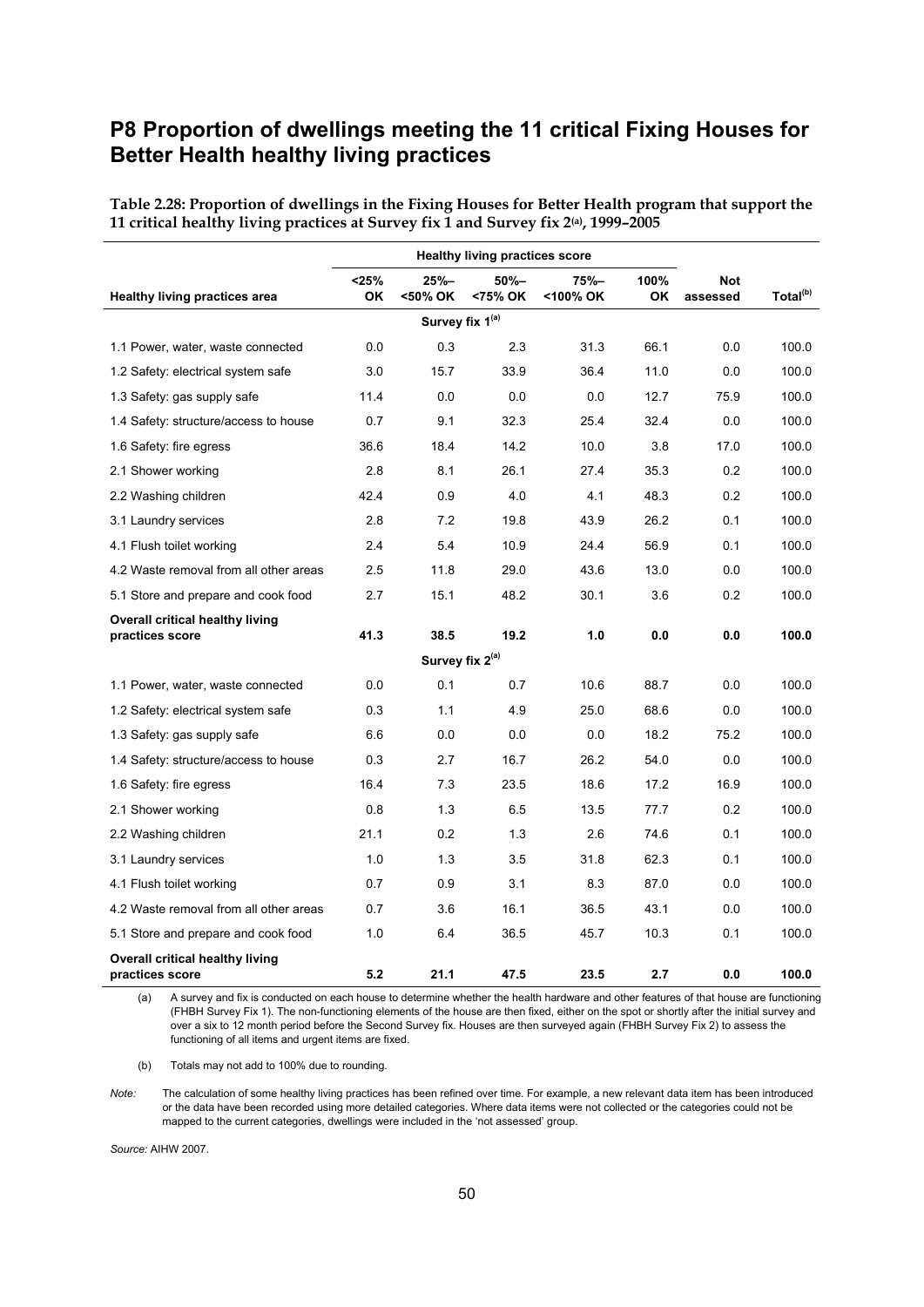### **P16 Occupancy rates**

|                                                            | Data<br>item/Pl  | <b>NSW</b> | Vic   | Qld   | <b>WA</b>    | SA    | Tas                  | <b>ACT</b> | <b>NT</b> | AG                   | Total <sup>(a)</sup> |
|------------------------------------------------------------|------------------|------------|-------|-------|--------------|-------|----------------------|------------|-----------|----------------------|----------------------|
|                                                            |                  |            |       |       | <b>ICH</b>   |       |                      |            |           |                      |                      |
| No. of occupied<br>dwellings                               | D <sub>12</sub>  | 2,299      | 345   | 4,014 | n.a.         | 738   | $\ddot{\phantom{1}}$ | 23         | 6,405     | 849                  | 14,673               |
| Total no. of<br>dwellings for which<br>occupancy status is |                  |            |       |       |              |       |                      |            |           |                      |                      |
| known                                                      | $D1b^{(b)}$      | 2,394      | 348   | 4,092 | 3,260        | 791   | $\ddot{\phantom{1}}$ | 23         | 6,405     | 879                  | 18,192               |
| Occupancy rate (%)                                         | P <sub>16</sub>  | 96.0       | 99.1  | 98.1  | n.a.         | 93.3  | $\sim$ $\sim$        | 100.0      | 100.0     | 96.6                 | 98.3                 |
|                                                            |                  |            |       |       | <b>SOMIH</b> |       |                      |            |           |                      |                      |
| Number occupied<br>dwellings                               | D <sub>12</sub>  | 4,104      | 1,002 | 2,980 | 2,171        | 1,778 | 339                  | . .        | $\sim$    | $\ddot{\phantom{a}}$ | 12,374               |
| Total no. of<br>dwellings                                  | D <sub>1</sub> b | 4,169      | 1,024 | 3,051 | 2,308        | 1,879 | 347                  | . .        | $\sim$    | $\ddot{\phantom{1}}$ | 12,778               |
| Occupancy rate (%)                                         | P <sub>16</sub>  | 98.4       | 97.9  | 97.7  | 94.1         | 94.6  | 97.7                 | . .        | . .       | $\ddotsc$            | 96.8                 |

### **Table 2.29: Occupancy rate for Indigenous community housing and state owned and managed Indigenous housing, by jurisdiction, 30 June 2008**

(a) A shaded total indicates that it includes at least one value that is incomplete or unavailable. Shaded totals should be interpreted with caution.

(b) Values reported may be less than D1b, as dwellings for which occupancy status was not known are excluded.

Value does not represent the jurisdiction total, as data were not available for all organisations/dwellings/households.

Value has been adjusted for non-response and excludes jurisdictions for which details were unknown.

| <b>ICH</b> |                  |                                                                                                                                                                                                                                                                                                                                                                                                                                                                                                                                  |  |  |  |  |  |  |  |  |
|------------|------------------|----------------------------------------------------------------------------------------------------------------------------------------------------------------------------------------------------------------------------------------------------------------------------------------------------------------------------------------------------------------------------------------------------------------------------------------------------------------------------------------------------------------------------------|--|--|--|--|--|--|--|--|
| All        |                  | Data within jurisdictions may not be comparable to previous years' due to a change in scope of the ICH collection in 2007–08,<br>and variations in the ICHOs that respond to the survey, or for which jurisdictions can provide data. Data may not be<br>comparable across jurisdictions because of considerable variation in the way ICH operates in each jurisdiction. Further,<br>organisation and household information may vary considerably because of the policy and program environment and the nature<br>of the sector. |  |  |  |  |  |  |  |  |
| <b>NSW</b> | D <sub>1</sub> b | The number of permanent dwellings managed by actively and non-actively registered organisations reported is<br>sourced from a Condition Assessment Survey of New South Wales Aboriginal community housing sector in 2007,<br>which was subsequently updated.                                                                                                                                                                                                                                                                     |  |  |  |  |  |  |  |  |
|            | D <sub>12</sub>  | Refers only to the dwellings managed by the ICHOs that renewed registration with Aboriginal Housing Office as at<br>June 2008. Does not include data for the total number of dwellings in the sector.                                                                                                                                                                                                                                                                                                                            |  |  |  |  |  |  |  |  |
|            | P <sub>16</sub>  | Excludes 114 untenantable 'void' properties. Reasons for properties being 'void' range from derelict/awaiting<br>demolition to disrepair/awaiting repair.                                                                                                                                                                                                                                                                                                                                                                        |  |  |  |  |  |  |  |  |
| <b>WA</b>  | D <sub>12</sub>  | Household level data are currently not available. Household level data are currently being input into the<br>Department of Housing and Works' Housing Management System for houses managed by funded ICHOs.<br>Completion of these data is dependent on ICHOs and is expected to be complete in 2009.                                                                                                                                                                                                                            |  |  |  |  |  |  |  |  |
| <b>SA</b>  | D <sub>1</sub> b | This value varies from the previous year due to communities moving in and out of the program. Current dwelling<br>counts were not available for all communities. In these cases, historical dwelling information held by the jurisdiction<br>has been used instead. Dwellings with unknown dwelling status were assumed to be permanent.                                                                                                                                                                                         |  |  |  |  |  |  |  |  |

NT D12 The number of occupied dwellings is based on the assumption that all dwellings are occupied.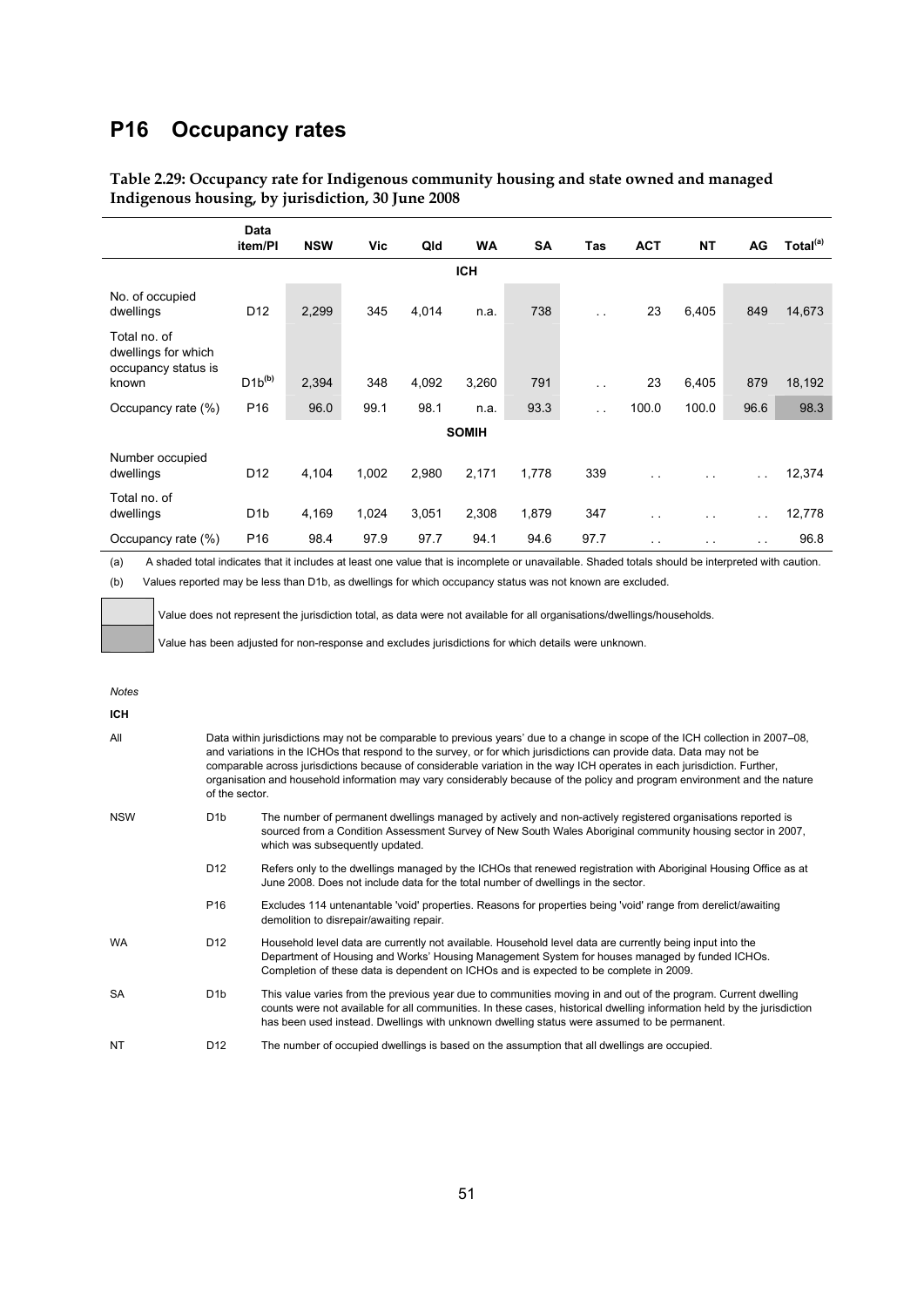| D <sub>1</sub> b | Vic: Data include dwelling counts reported by 12 ICHOs that responded to the survey (representing about 60% of<br>the total housing stock). Data for 10 non-responding ICHOs were sourced from the jurisdiction's own records. A<br>total of 278 dwellings of unknown dwelling status were assumed to be permanent.                                                                                                                                                              |
|------------------|----------------------------------------------------------------------------------------------------------------------------------------------------------------------------------------------------------------------------------------------------------------------------------------------------------------------------------------------------------------------------------------------------------------------------------------------------------------------------------|
|                  | Qld: 1,725 dwellings of unknown dwelling status were assumed to be permanent.                                                                                                                                                                                                                                                                                                                                                                                                    |
| D <sub>12</sub>  | Vic: Based on data for 12 out of 22 ICHOs that responded to the survey (representing about 60% of the total<br>housing stock).                                                                                                                                                                                                                                                                                                                                                   |
|                  | Tas: 19 permanent dwellings of unknown occupancy status were assumed to be occupied.                                                                                                                                                                                                                                                                                                                                                                                             |
| P <sub>16</sub>  | Calculation excludes Western Australia from numerator and denominator as number of occupied dwellings is<br>unknown.                                                                                                                                                                                                                                                                                                                                                             |
|                  |                                                                                                                                                                                                                                                                                                                                                                                                                                                                                  |
| D <sub>1</sub> b | As a part of a transition to independence process to achieve self-determination for Aboriginal Housing Victoria<br>(AHV), Victoria is in the process of transferring tenancy management functions of Indigenous-specific housing<br>stock to AHV. By 30 June 2008, the tenancy management for 348 properties had been transferred. These<br>dwellings are no longer classified as SOMIH but as state owned ICH. For this reason, data are not comparable<br>with previous years. |
|                  |                                                                                                                                                                                                                                                                                                                                                                                                                                                                                  |

*Sources*: ICH collection 2007–08; AIHW 2009c.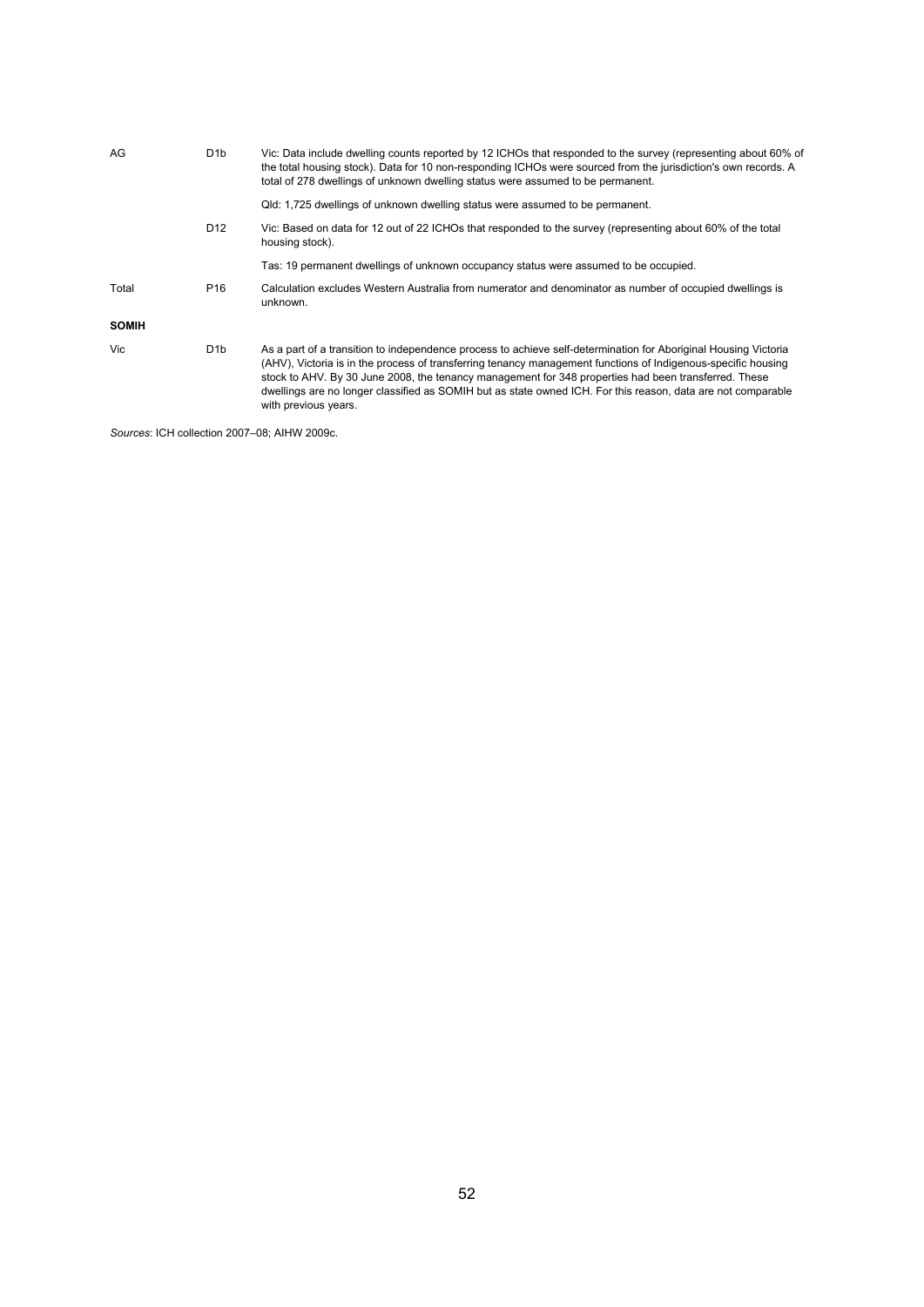## **P17 Turnaround time**

**Table 2.30: Turnaround time for state owned and managed Indigenous housing dwellings, by jurisdiction, 2007-08** 

|                                             | Data                     |                                                                                                                                                                                                                                                                                                                                                                                                                                                                                                                                                        |            |        |              |       |       |                      |    |     |        |  |
|---------------------------------------------|--------------------------|--------------------------------------------------------------------------------------------------------------------------------------------------------------------------------------------------------------------------------------------------------------------------------------------------------------------------------------------------------------------------------------------------------------------------------------------------------------------------------------------------------------------------------------------------------|------------|--------|--------------|-------|-------|----------------------|----|-----|--------|--|
|                                             | item/PI                  | <b>NSW</b>                                                                                                                                                                                                                                                                                                                                                                                                                                                                                                                                             | <b>Vic</b> | Qld    | WA           | SA    | Tas   | <b>ACT</b>           | NΤ | AG  | Total  |  |
|                                             |                          |                                                                                                                                                                                                                                                                                                                                                                                                                                                                                                                                                        |            |        | <b>SOMIH</b> |       |       |                      |    |     |        |  |
| Total days<br>that dwellings<br>were vacant | SOMIH<br>TT <sub>1</sub> | 13,764                                                                                                                                                                                                                                                                                                                                                                                                                                                                                                                                                 | 1,817      | 12,758 | 15,829       | 6,076 | 1,897 |                      |    |     | 52,141 |  |
| Total vacancy<br>episodes                   | SOMIH<br>TT <sub>2</sub> | 488                                                                                                                                                                                                                                                                                                                                                                                                                                                                                                                                                    | 41         | 373    | 394          | 149   | 42    |                      |    | . . | 1,487  |  |
| Average<br>turnaround<br>time (days)        | P <sub>17</sub>          | 28                                                                                                                                                                                                                                                                                                                                                                                                                                                                                                                                                     | 44         | 34     | 40           | 41    | 45    | $\ddot{\phantom{1}}$ |    | . . | 35     |  |
| <b>Notes</b>                                |                          |                                                                                                                                                                                                                                                                                                                                                                                                                                                                                                                                                        |            |        |              |       |       |                      |    |     |        |  |
| All                                         | P <sub>17</sub>          | Data may not be comparable with years before 2006–07, when P17 was clarified to include only those vacancy<br>episodes classified as 'normal' for the entire period; and 2007–08, when the definition was further refined to isolate<br>periods of major redevelopment.                                                                                                                                                                                                                                                                                |            |        |              |       |       |                      |    |     |        |  |
| Vic                                         | P <sub>17</sub>          | Data should be interpreted with caution, as the legal tenancy start date (date from which rent is paid) is used as the<br>vacancy end date. In practice tenants may sign tenancy agreements and receive keys several days earlier. Victoria<br>identifies normal vacancies as those that require only standard maintenance procedures. Turnaround time varies<br>from other published jurisdictional data due to the inclusion of hard to let properties and separated vacancy<br>episodes for dwellings that have undergone major redevelopment work. |            |        |              |       |       |                      |    |     |        |  |

WA P17 Remoteness of many of the dwellings is a contributing factor to above average turnaround times.

*Source*: AIHW 2009c.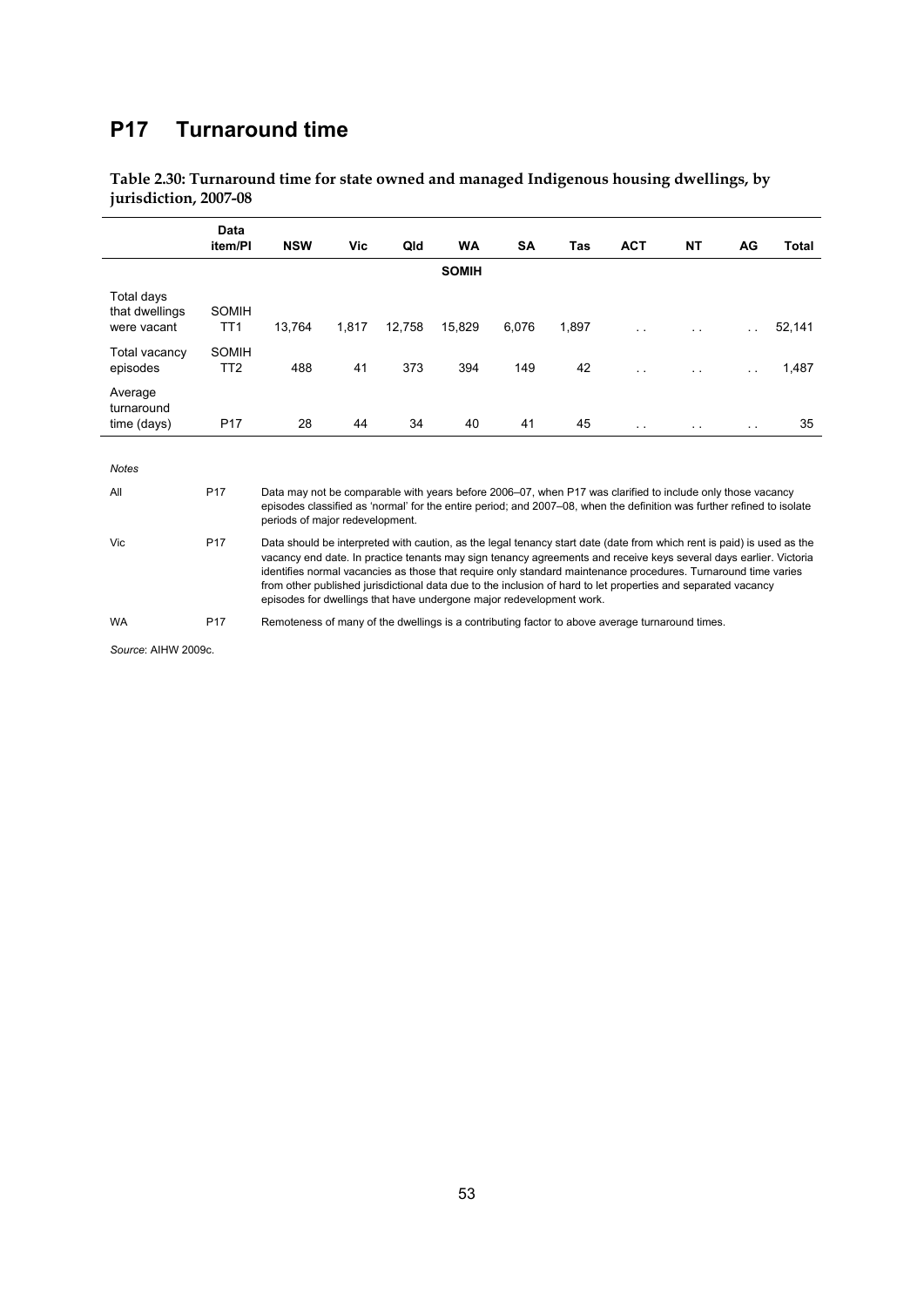# **2.7 Households**

### **P18 Proportion of Indigenous households by tenure type**

**Table 2.31: Number and proportion of Indigenous households, by tenure type, state and territory, 2006** 

|                                                       | <b>NSW/ACT</b> | Vic    | Qld    | <b>WA</b>                               | <b>SA</b> | Tas   | <b>NT</b> | Australia <sup>(a)</sup> |  |  |  |
|-------------------------------------------------------|----------------|--------|--------|-----------------------------------------|-----------|-------|-----------|--------------------------|--|--|--|
|                                                       | <b>Census</b>  |        |        |                                         |           |       |           |                          |  |  |  |
|                                                       |                |        |        | No. of Indigenous households            |           |       |           |                          |  |  |  |
| Home owner/purchaser <sup>(b)</sup>                   | 21,476         | 5,669  | 14,669 | 5,583                                   | 3,373     | 4,173 | 2,048     | 56,990                   |  |  |  |
| Private and other renter <sup>(c)</sup>               | 19,418         | 4,498  | 17,301 | 4,639                                   | 2,432     | 2,099 | 1,735     | 52,125                   |  |  |  |
| Renter state/territory<br>housing                     | 12,529         | 2,771  | 7,518  | 4,756                                   | 2,872     | 1,319 | 1,625     | 33,404                   |  |  |  |
| Renter Indigenous/<br>mainstream community<br>housing | 2,850          | 349    | 4,161  | 2,066                                   | 645       | 73    | 4,700     | 14,879                   |  |  |  |
| Other/not stated <sup>(d)</sup>                       |                |        |        |                                         |           |       |           |                          |  |  |  |
|                                                       | 2.784          | 867    | 2,289  | 1.335                                   | 629       | 257   | 1.090     | 9,261                    |  |  |  |
| <b>Total</b>                                          | 59,057         | 14,154 | 45,938 | 18,379                                  | 9,951     | 7,921 | 11,198    | 166,659                  |  |  |  |
|                                                       |                |        |        | Proportion of Indigenous households (%) |           |       |           |                          |  |  |  |
| Home owner/purchaser <sup>(b)</sup>                   | 36.4           | 40.1   | 31.9   | 30.4                                    | 33.9      | 52.7  | 18.3      | 34.2                     |  |  |  |
| Private and other renter <sup>(c)</sup>               | 32.9           | 31.8   | 37.7   | 25.2                                    | 24.4      | 26.5  | 15.5      | 31.3                     |  |  |  |
| Renter state/territory<br>housing                     | 21.2           | 19.6   | 16.4   | 25.9                                    | 28.9      | 16.7  | 14.5      | 20.0                     |  |  |  |
| Renter Indigenous/<br>mainstream community            | 4.8            | 2.5    | 9.1    | 11.2                                    | 6.5       | 0.9   | 42.0      | 8.9                      |  |  |  |
| housing                                               |                |        |        |                                         |           |       |           |                          |  |  |  |
| Other/not stated <sup>(d)</sup>                       | 4.7            | 6.1    | 5.0    | 7.3                                     | 6.3       | 3.2   | 9.7       | 5.6                      |  |  |  |
| <b>Total</b>                                          | 100.0          | 100.0  | 100.0  | 100.0                                   | 100.0     | 100.0 | 100.0     | 100.0                    |  |  |  |

(a) Totals may not add due to rounding.

(b) Includes dwellings being purchased under a rent/buy scheme.

(c) Comprises dwellings being rented from a real estate agent; a parent/other relative or other person; a person not in the same household; a residential park (includes caravan parks and marinas); an employer; and other landlord type and landlord type not stated.

(d) Includes dwellings being occupied under a life tenure scheme.

*Source*: ABS 2007b.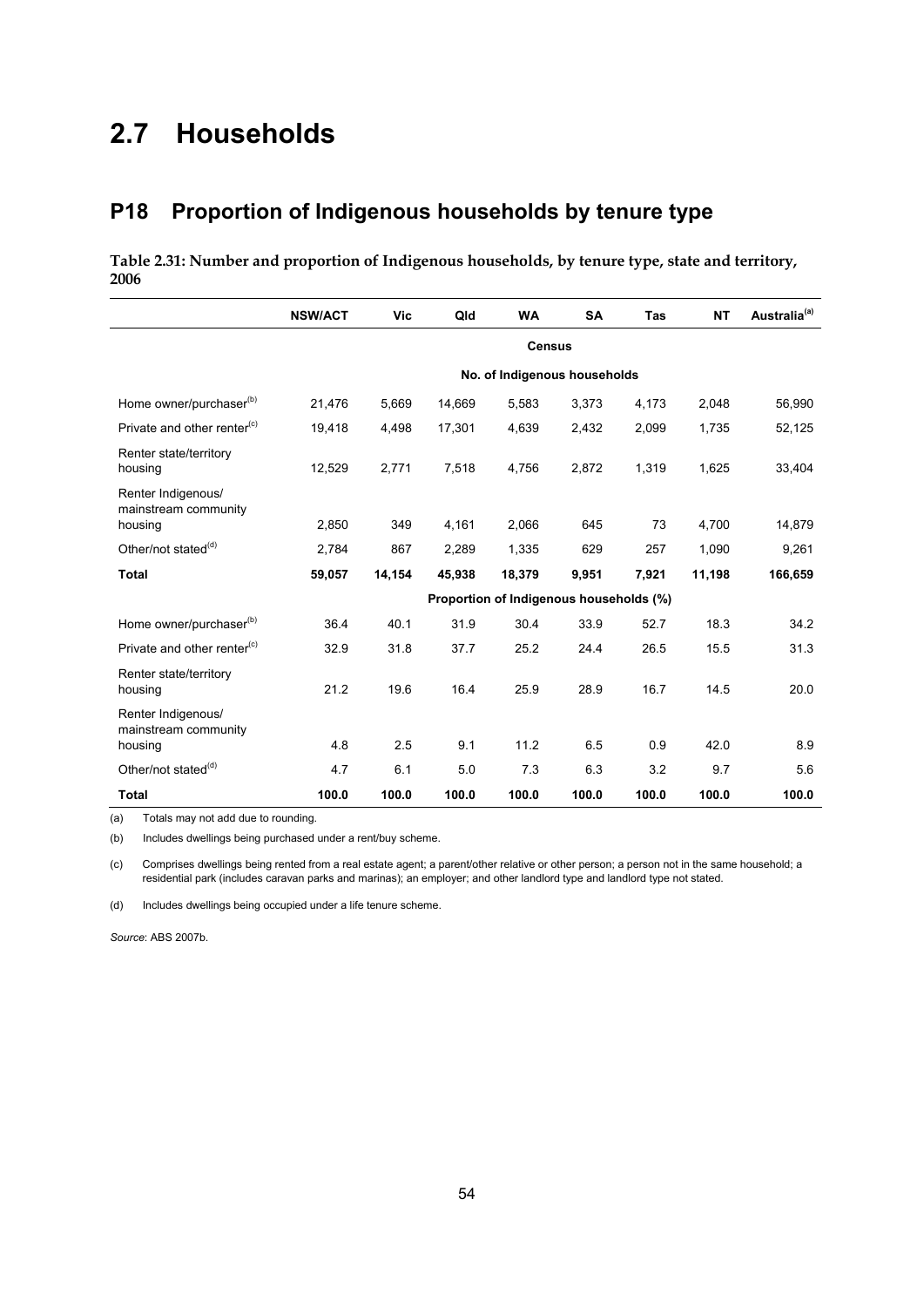# **P19 Proportion of households accessing mainstream housing services that are Indigenous**

|                                        | label            | <b>NSW</b> | Vic     | Qld                                     | WA     | SΑ     | Tas    | <b>ACT</b> | <b>NT</b> | Total   |  |  |  |
|----------------------------------------|------------------|------------|---------|-----------------------------------------|--------|--------|--------|------------|-----------|---------|--|--|--|
|                                        |                  |            |         | No. of Indigenous households            |        |        |        |            |           |         |  |  |  |
| Public housing                         | PH <sub>1</sub>  | 9,800      | 1,379   | 3,742                                   | 4,751  | 1,421  | 750    | 260        | 1,850     | 23,953  |  |  |  |
| Community<br>housing                   | CH <sub>1</sub>  | 935        | 499     | 615                                     | 151    | 59     | 10     | 29         | n.a.      | 2,298   |  |  |  |
| Commonwealth<br><b>Rent Assistance</b> | CRA1             | 12,541     | 2,372   | 10,321                                  | 2,454  | 1,581  | 1,136  | 133        | 927       | 31,473  |  |  |  |
| Total no. of households                |                  |            |         |                                         |        |        |        |            |           |         |  |  |  |
| Public housing                         | PH <sub>2</sub>  | 118,839    | 62,964  | 50,243                                  | 30,299 | 41,625 | 11,492 | 10,642     | 5,032     | 331,136 |  |  |  |
| Community<br>housing                   | CH <sub>2</sub>  | 16,325     | 5,154   | 5,284                                   | 3,449  | 4,370  | 387    | 698        | n.a.      | 35,667  |  |  |  |
| Commonwealth<br><b>Rent Assistance</b> | CRA <sub>2</sub> | 326,525    | 210,740 | 226,673                                 | 75,311 | 69,996 | 24,882 | 7,495      | 4,895     | 946,641 |  |  |  |
|                                        |                  |            |         | Proportion of Indigenous households (%) |        |        |        |            |           |         |  |  |  |
| Public housing                         | PH <sub>3</sub>  | 8.2        | 2.2     | 7.4                                     | 15.7   | 3.4    | 6.5    | 2.4        | 36.8      | 7.2     |  |  |  |
| Community<br>housing                   | CH <sub>3</sub>  | 5.7        | 9.7     | 11.6                                    | 4.4    | 1.4    | 2.6    | 4.2        | n.a.      | 6.4     |  |  |  |
| Commonwealth<br><b>Rent Assistance</b> | CRA3             | 3.8        | 1.1     | 4.6                                     | 3.3    | 2.3    | 4.6    | 1.8        | 18.9      | 3.3     |  |  |  |

**Table 2.32: Number and proportion of Indigenous households accessing mainstream housing services, by state and territory, 30 June 2008** 

| <b>Notes</b> |                     |                                                                                                                                                                                                                                                                                                                                                                                                                  |
|--------------|---------------------|------------------------------------------------------------------------------------------------------------------------------------------------------------------------------------------------------------------------------------------------------------------------------------------------------------------------------------------------------------------------------------------------------------------|
| All          | CRA1, CRA2,<br>CRA3 | Data are number of income units receiving Commonwealth Rent Assistance (CRA). Income units are<br>classified as Indigenous if either partner self-identifies as an Aboriginal or Torres Strait Islander.                                                                                                                                                                                                         |
|              |                     | Includes only income units entitled to a daily rate of CRA under the Social Security Act 1991 or with<br>Family Tax Benefit as at 6 June 2008. Income units are analogous to family units except that non-<br>dependent children and other adults are treated as separate income units. A child is regarded as<br>dependent on an adult only if the adult receives Family Tax Benefit for the care of the child. |
| <b>NSW</b>   | PH <sub>1</sub>     | Data are not comparable with other jurisdictions' data as they are not calculated via the data repository,<br>but are based on the 2006 Census of Population and Housing, adjusted for Census under-counting of<br>public housing households.                                                                                                                                                                    |
| <b>Vic</b>   | PH <sub>2</sub>     | The number of households in public housing decreased in 2007–08, compared with 2006–07, due to<br>upgrade and redevelopment activity and policy decisions to focus social housing growth on the<br>community housing sector.                                                                                                                                                                                     |
|              | CH <sub>1</sub>     | Indigenous households generally access long-term accommodation through the General Rental Program<br>of housing managed by Aboriginal Housing Victoria. Some Indigenous households may be unreported, as<br>data are reliant on Indigenous self-identification. Better identification and information capture has led to an<br>increase in this figure.                                                          |
| Qld          | PH <sub>1</sub>     | Data should be interpreted with caution, as Indigenous status is self-identified.                                                                                                                                                                                                                                                                                                                                |
| <b>SA</b>    | PH <sub>1</sub>     | Data should be interpreted with caution, as Indigenous information is self-identified and not mandatory.                                                                                                                                                                                                                                                                                                         |
| <b>WA</b>    | CH <sub>2</sub>     | Significant data quality issues have affected these data items.                                                                                                                                                                                                                                                                                                                                                  |
| <b>ACT</b>   | PH <sub>1</sub>     | Data should be interpreted with caution, as Indigenous information is self-identified and not mandatory.                                                                                                                                                                                                                                                                                                         |

*Sources*: AIHW 2009a; 2009b; SCRGSP 2009.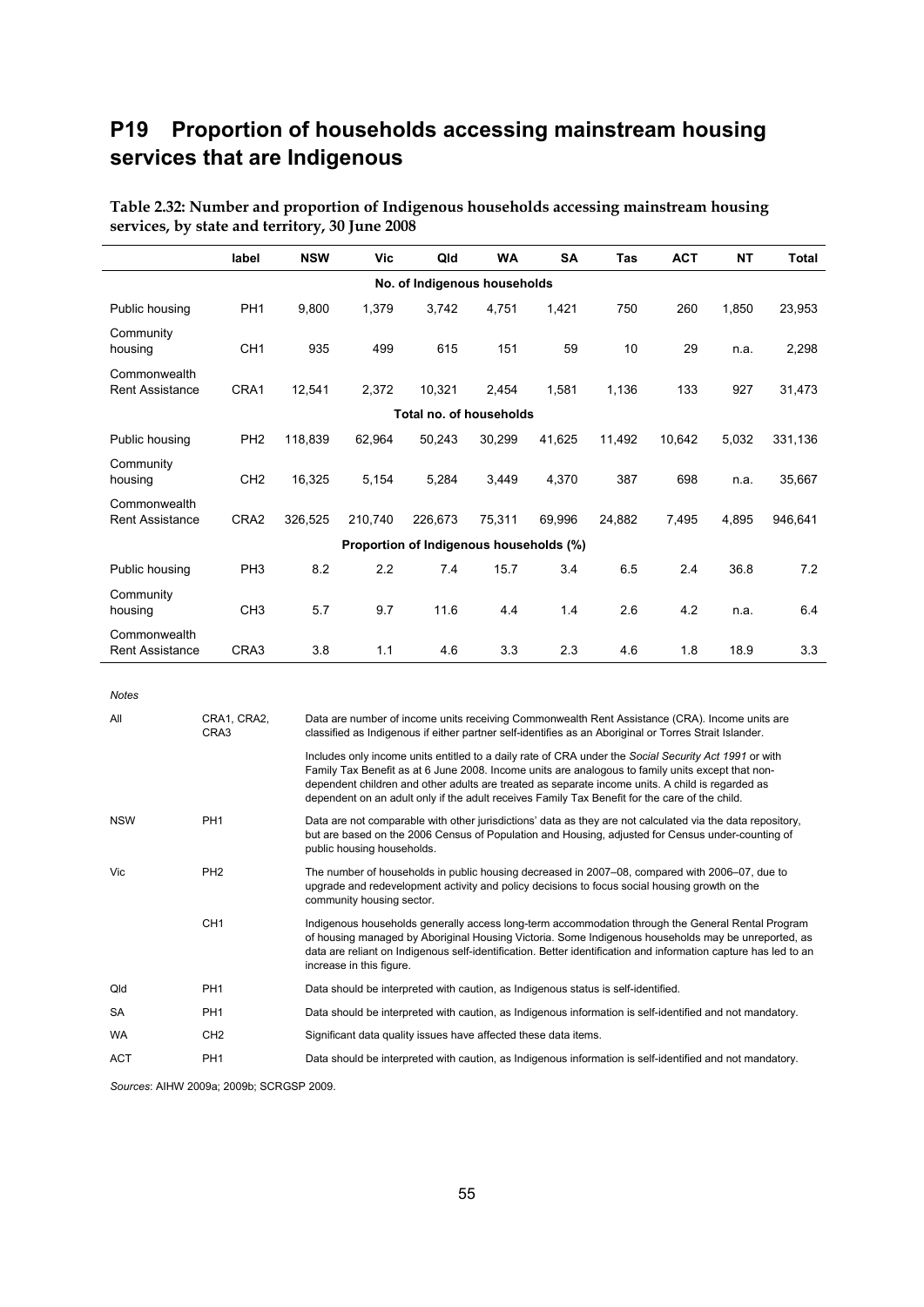# **P20 Proportion of Indigenous people who are homeless**

|                                       | <b>NSW</b> | Vic    | Qld     | <b>WA</b> | <b>SA</b>                     | <b>Tas</b>                                             | <b>ACT</b> | <b>NT</b> | <b>Australia</b> |
|---------------------------------------|------------|--------|---------|-----------|-------------------------------|--------------------------------------------------------|------------|-----------|------------------|
|                                       |            |        |         |           | <b>Counting the homeless</b>  |                                                        |            |           |                  |
|                                       |            |        |         |           | No. of persons <sup>(a)</sup> |                                                        |            |           |                  |
| No conventional<br>accommodation      | 275        | 58     | 528     | 450       | 166                           | 25                                                     | 3          | 1,004     | 2,509            |
| Secondary<br>homelessness             | 1,480      | 642    | 1,164   | 851       | 611                           | 171                                                    | 130        | 389       | 5,438            |
| SAAP <sup>(b)</sup><br>accommodation  | 1,005      | 537    | 686     | 539       | 485                           | 94                                                     | 102        | 215       | 3,663            |
| Friends and<br>relatives              | 475        | 105    | 478     | 312       | 126                           | 77                                                     | 28         | 174       | 1,775            |
| Boarding house                        | 206        | 77     | 456     | 195       | 81                            | 11                                                     | 16         | 259       | 1,301            |
| <b>Total homeless</b>                 | 1,961      | 777    | 2,148   | 1,496     | 858                           | 207                                                    | 149        | 1,652     | 9,248            |
| <b>Total Indigenous</b><br>population | 145,806    | 31,617 | 135,438 | 64,303    | 26,850                        | 17,540                                                 | 4,027      | 57,610    | 483,191          |
|                                       |            |        |         |           |                               | Proportion of Indigenous population (%) <sup>(a)</sup> |            |           |                  |
| No conventional<br>accommodation      | 0.2        | 0.2    | 0.4     | 0.7       | 0.6                           | 0.1                                                    | 0.1        | 1.7       | 0.5              |
| Secondary<br>homelessness             | 1.0        | 2.0    | 0.9     | 1.3       | 2.3                           | 1.0                                                    | 3.2        | 0.7       | 1.1              |
| SAAP <sup>(b)</sup><br>accommodation  | 0.7        | 1.7    | 0.5     | 0.8       | 1.8                           | 0.5                                                    | 2.5        | 0.4       | 0.8              |
| Friends and<br>relatives              | 0.3        | 0.3    | 0.4     | 0.5       | 0.5                           | 0.4                                                    | 0.7        | 0.3       | 0.4              |
| Boarding house                        | 0.1        | 0.2    | 0.3     | 0.3       | 0.3                           | 0.1                                                    | 0.4        | 0.4       | 0.3              |
| <b>Total homeless</b>                 | 1.3        | 2.5    | 1.6     | 2.3       | 3.2                           | 1.2                                                    | 3.7        | 2.9       | 1.9              |

**Table 2.33: Number and proportion of Indigenous people who were homeless, by category, by state and territory, 2006** 

(a) Data exclude cases with missing Indigenous status.

(b) Supported Accommodation Assistance Program

*Sources*: Chamberlain & Mackenzie 2009a, b, c, d, e, f, g, h.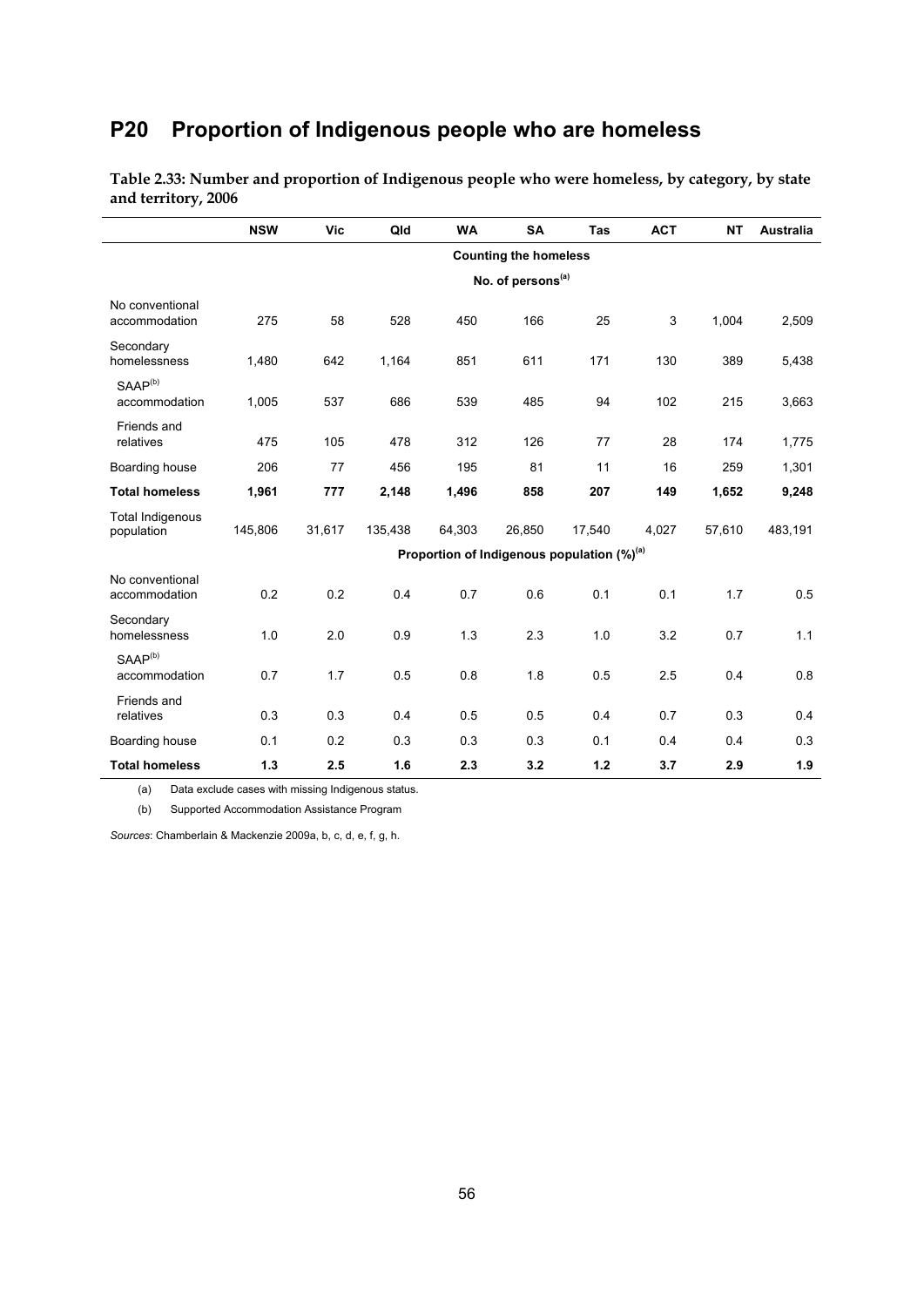### **P22 Proportion of Indigenous households that are overcrowded**

|                                                                                                                                                          | <b>Data</b><br>item/PI | <b>NSW</b> | <b>Vic</b> | Qld   | <b>WA</b>    | <b>SA</b> | Tas                  | <b>ACT</b>  | <b>NT</b> | AG   | Total <sup>(a)</sup> |
|----------------------------------------------------------------------------------------------------------------------------------------------------------|------------------------|------------|------------|-------|--------------|-----------|----------------------|-------------|-----------|------|----------------------|
|                                                                                                                                                          |                        |            |            |       | <b>ICH</b>   |           |                      |             |           |      |                      |
| No. of<br>overcrowded<br>households                                                                                                                      | D <sub>13</sub>        | 1,300      | 0          | 1,438 | n.a.         | n.a.      | $\ddot{\phantom{a}}$ | $\mathbf 0$ | n.a.      | 64   | n.a.                 |
| Total no. of<br>households for<br>which household<br>groups and<br>dwelling details are<br>known                                                         | D <sub>16</sub>        | 4,461      | 296        | 3,933 | n.a.         | n.a.      | i.                   | 23          | 0         | 629  | 9,342                |
| Proportion of<br>households that<br>are overcrowded<br>(%)                                                                                               | P <sub>22</sub>        | 29.1       | 0.0        | 36.6  | n.a.         | n.a.      | . .                  | 0.0         | n.a.      | 10.2 | n.a.                 |
|                                                                                                                                                          |                        |            |            |       | <b>SOMIH</b> |           |                      |             |           |      |                      |
| No. of<br>overcrowded<br>households                                                                                                                      | D <sub>13</sub>        | 106        | 40         | 336   | 170          | 116       | 6                    |             |           |      | 774                  |
| Total no. of<br>households for<br>which household<br>groups and<br>dwelling details are<br>known                                                         | D <sub>16</sub>        | 3,375      | 815        | 2,980 | 2,172        | 1,778     | 320                  |             |           |      | 11,440               |
| Proportion of<br>households that<br>are overcrowded                                                                                                      |                        |            |            |       |              |           |                      |             |           |      |                      |
| $(\% )$                                                                                                                                                  | P <sub>22</sub>        | 3.1        | 4.9        | 11.3  | 7.8          | 6.5       | 1.9                  |             |           |      | 6.8                  |
| A shaded total indicates that it includes at least one value that is incomplete or unavailable. Shaded totals should be interpreted with caution.<br>(a) |                        |            |            |       |              |           |                      |             |           |      |                      |

**Table 2.34: Number and proportion of overcrowded Indigenous community housing households, by jurisdiction, 30 June 2008** 

(a) A shaded total indicates that it includes at least one value that is incomplete or unavailable. Shaded totals should be interpreted with caution.

Value does not represent the jurisdiction total, as data were not available for all organisations/dwellings/households.

*Notes*  **ICH**  All Data within jurisdictions may not be comparable to previous years' due to a change in scope of the ICH collection in 2007–08, and variations in the ICHOs that respond to the survey, or for which jurisdictions can provide data. Data may not be comparable across jurisdictions because of considerable variation in the way ICH operates in each jurisdiction. Further, organisation and household information may vary considerably because of the policy and program environment and the nature of the sector. NSW D13 This is approximate only and refers to all dwellings managed by actively registered and non-actively registered organisations. D16 D1b is used here instead as D16 is for actively registered organisations only. This assumes one household per dwelling. D1b The number of permanent dwellings managed by actively and non-actively registered organisations reported is sourced from a Condition Assessment Survey of New South Wales Aboriginal community housing sector in 2007, which was subsequently updated. Qld D13 Source: Property Condition and Tenants Survey 2006–07. Uses proxy occupancy standard. D16 Source: Property Condition and Tenants Survey 2006-07. WA D13 Household level data are currently not available. Population density = 4.93 persons per house. Household level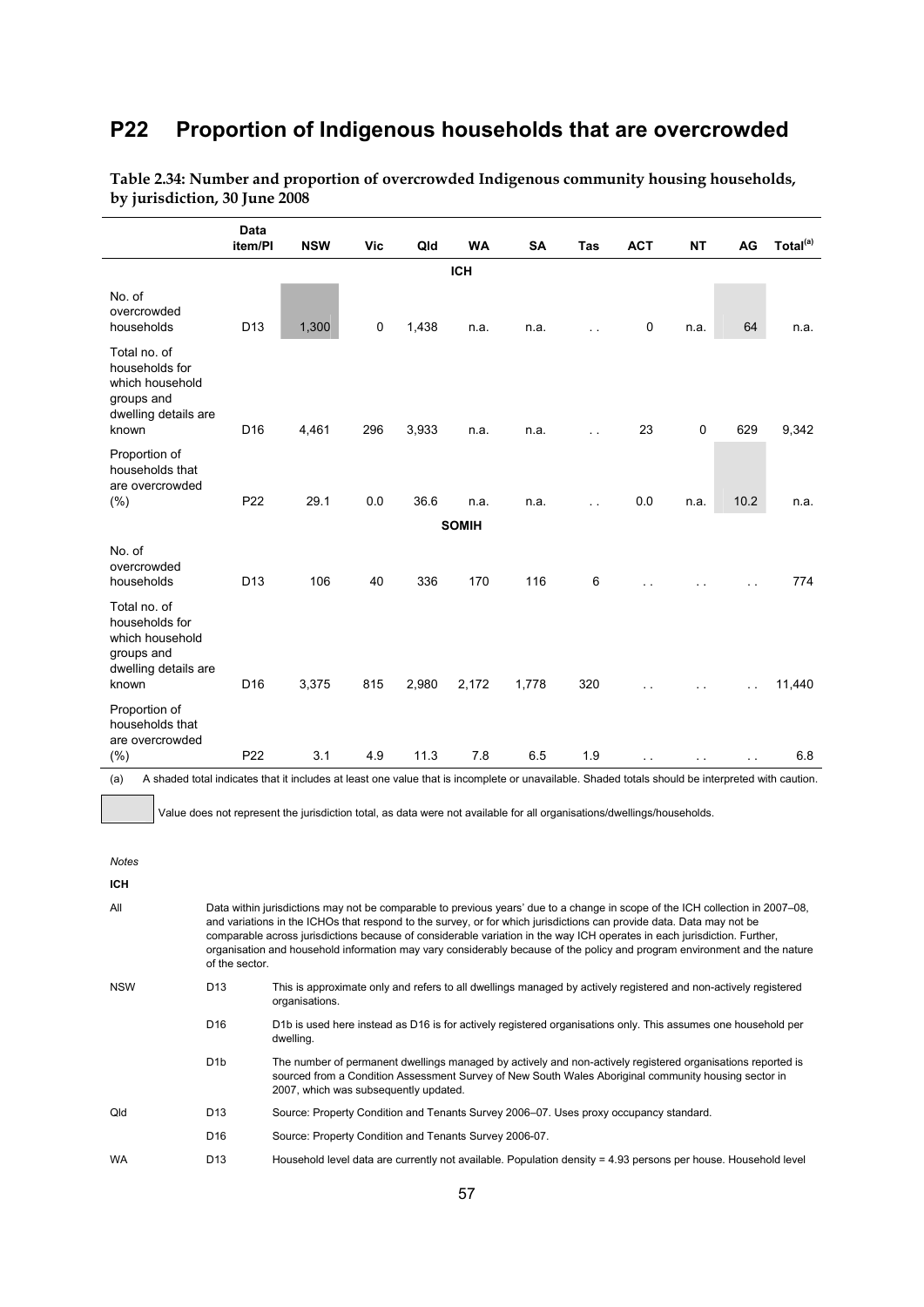|              |                              | data are currently being input into the Department of Housing and Works' Housing Management System for<br>houses managed by funded ICHOs. Completion of these data is dependent on ICHOs and is expected to be<br>complete in 2009.                                                                   |
|--------------|------------------------------|-------------------------------------------------------------------------------------------------------------------------------------------------------------------------------------------------------------------------------------------------------------------------------------------------------|
|              | D <sub>16</sub>              | Household level data are currently not available. Household level data are currently being input into the<br>Department of Housing and Works' Housing Management System for houses managed by funded ICHOs.<br>Completion of these data is dependent on ICHOs and is expected to be complete in 2009. |
| <b>SA</b>    | D13, D16,<br>P <sub>22</sub> | Data are not reported due to data quality issues.                                                                                                                                                                                                                                                     |
| <b>ACT</b>   | D <sub>13</sub>              | It was estimated that up to one-third of dwellings may have additional household members who regularly stay in<br>the dwelling on a temporary basis over the course of the year. There were 310 households on the waiting list for<br>housing as at 31 December 2007.                                 |
| NT           | D13, D16                     | Information not available at this time. Will be available in future years, following the implementation of the<br>Northern Territory's Remote Public Housing Management Framework.                                                                                                                    |
| AG           | D <sub>13</sub>              | Vic: Based on data for 12 out of 22 ICHOs that responded to the survey (representing about 60% of the total<br>housing stock). Data should be interpreted with caution due to data quality issues.                                                                                                    |
|              |                              | Tas: Estimate based on number of known occupants in the household.                                                                                                                                                                                                                                    |
|              | D <sub>16</sub>              | Vic: Based on data for 12 out of 22 ICHOs that responded to the survey (representing about 60% of the total<br>housing stock).                                                                                                                                                                        |
| Total        | D13, P22                     | Australian total not reported due to insufficient data for jurisdictions.                                                                                                                                                                                                                             |
| <b>SOMIH</b> |                              |                                                                                                                                                                                                                                                                                                       |
| All          | D <sub>13</sub>              | Jurisdictions exclude various types of households. For this reason, comparisons between jurisdictions' data<br>should be made with caution. See the SOMIH national data report for details (AIHW 2009c).                                                                                              |

*Sources*: ICH collection 2007–08; AIHW 2009c.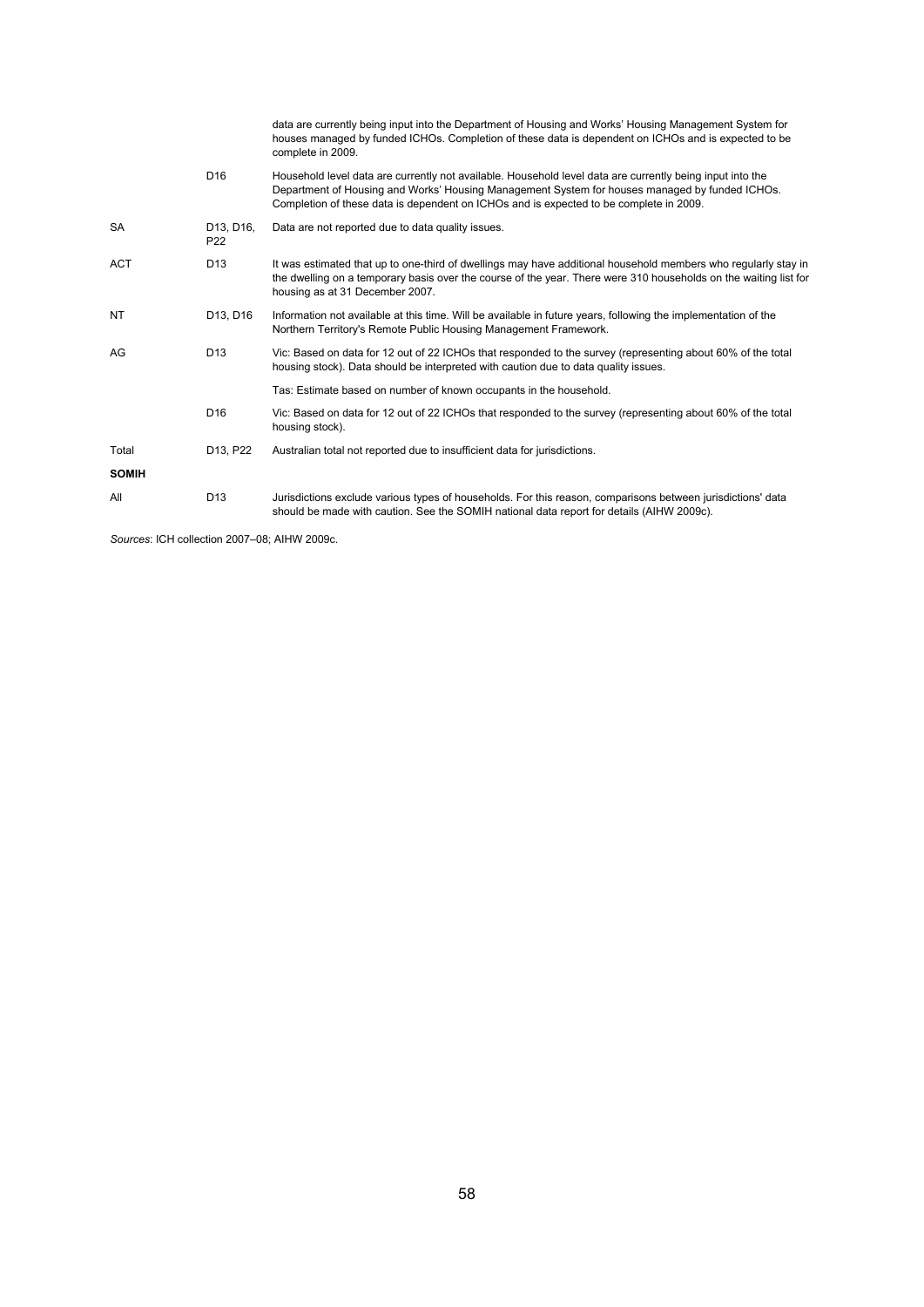### **P21 Average number of additional bedrooms required**

|                                                      | <b>Data</b><br>item/PI | <b>NSW</b> | <b>Vic</b> | Qld   | <b>WA</b>    | SA   | Tas           | <b>ACT</b>           | <b>NT</b>            | AG        | Total <sup>(a)</sup> |
|------------------------------------------------------|------------------------|------------|------------|-------|--------------|------|---------------|----------------------|----------------------|-----------|----------------------|
|                                                      |                        |            |            |       |              |      |               |                      |                      |           |                      |
|                                                      |                        |            |            |       | <b>ICH</b>   |      |               |                      |                      |           |                      |
| Total no. of<br>bedrooms<br>required                 | D <sub>15</sub>        | 3,585      | 14         | 4,565 | n.a.         | n.a. | $\sim$ $\sim$ | 0                    | 12,36<br>2           | 171       | n.a.                 |
| No. of<br>households<br>requiring extra<br>bedrooms  | D <sub>14</sub>        | 1,450      | 14         | 1,905 | n.a.         | n.a. | $\sim$        | $\mathsf 0$          | n.a.                 | 99        | n.a                  |
| Average no. of<br>additional<br>bedrooms<br>required | P21                    | 2.5        | 1.0        | 2.4   | n.a.         | n.a. | $\sim$ $\sim$ | 0.0                  | n.a.                 | 1.7       | n.a                  |
|                                                      |                        |            |            |       |              |      |               |                      |                      |           |                      |
|                                                      |                        |            |            |       | <b>SOMIH</b> |      |               |                      |                      |           |                      |
| Total no. of<br>bedrooms<br>required                 | D <sub>15</sub>        | 563        | 190        | 1,343 | 780          | 505  | 52            |                      |                      | $\ddotsc$ | 3,433                |
| No. of<br>households<br>requiring extra<br>bedrooms  | D <sub>14</sub>        | 300        | 91         | 453   | 321          | 199  | 25            |                      |                      | $\ddotsc$ | 1,389                |
| Average no. of<br>additional<br>bedrooms             |                        |            |            |       |              |      |               |                      |                      |           |                      |
| required                                             | P21                    | 1.9        | 2.1        | 3.0   | 2.4          | 2.5  | 2.1           | $\ddot{\phantom{a}}$ | $\ddot{\phantom{a}}$ | $\ddotsc$ | 2.5                  |

**Table 2.35: Total and average number of additional bedrooms required for Indigenous community housing and state owned and managed Indigenous housing, by jurisdiction, 30 June 2008** 

(a) A shaded total indicates that it includes at least one value that is incomplete or unavailable. Shaded totals should be interpreted with caution.

Value does not represent the jurisdiction total, as data were not available for all organisations/dwellings/households.

Value has been adjusted for non-response and excludes organisations/dwellings/households for which details were unknown.

*Notes* 

| <b>ICH</b> |                 |                                                                                                                                                                                                                                                                                                                                                                                                                                                                                                                |
|------------|-----------------|----------------------------------------------------------------------------------------------------------------------------------------------------------------------------------------------------------------------------------------------------------------------------------------------------------------------------------------------------------------------------------------------------------------------------------------------------------------------------------------------------------------|
| All        | of the sector.  | Data within jurisdictions may not be comparable to previous years' due to a change in scope of the ICH collection in 2007–08,<br>and variations in the ICHOs that respond to the survey, or for which jurisdictions can provide data. Data may not be<br>comparable across jurisdictions because of considerable variation in the way ICH operates in each jurisdiction. Further,<br>organisation and household information may vary considerably because of the policy and program environment and the nature |
| <b>NSW</b> | D <sub>14</sub> | Data are an approximate only, and this is an extrapolation for all the dwellings in the Aboriginal community<br>sector.                                                                                                                                                                                                                                                                                                                                                                                        |
|            | D <sub>15</sub> | The number of additional bedrooms required by households living in houses that are managed by<br>organisations that are actively registered as at 30 June 2008 is 2,017. The additional bedrooms reguired by<br>households living in houses that are managed by ICHOs that are not actively registered (1,568) was derived<br>by extrapolation and both total about 3,585 bedrooms.                                                                                                                            |
| Qld        | D <sub>14</sub> | Source: Property Condition and Tenants Survey 2006-07. Based on public housing bedroom entitlement<br>(similar to Canadian occupancy standard).                                                                                                                                                                                                                                                                                                                                                                |
|            | D <sub>15</sub> | Source: Property Condition and Tenants Survey 2006–07. Uses proxy occupancy standard.                                                                                                                                                                                                                                                                                                                                                                                                                          |
| <b>WA</b>  | D14, D15        | Household level data are currently not available. Household level data are currently being input into the<br>Department of Housing and Works' Housing Management System for houses managed by funded ICHOs.<br>Completion of these data is dependent on ICHOs and is expected to be complete in 2009.                                                                                                                                                                                                          |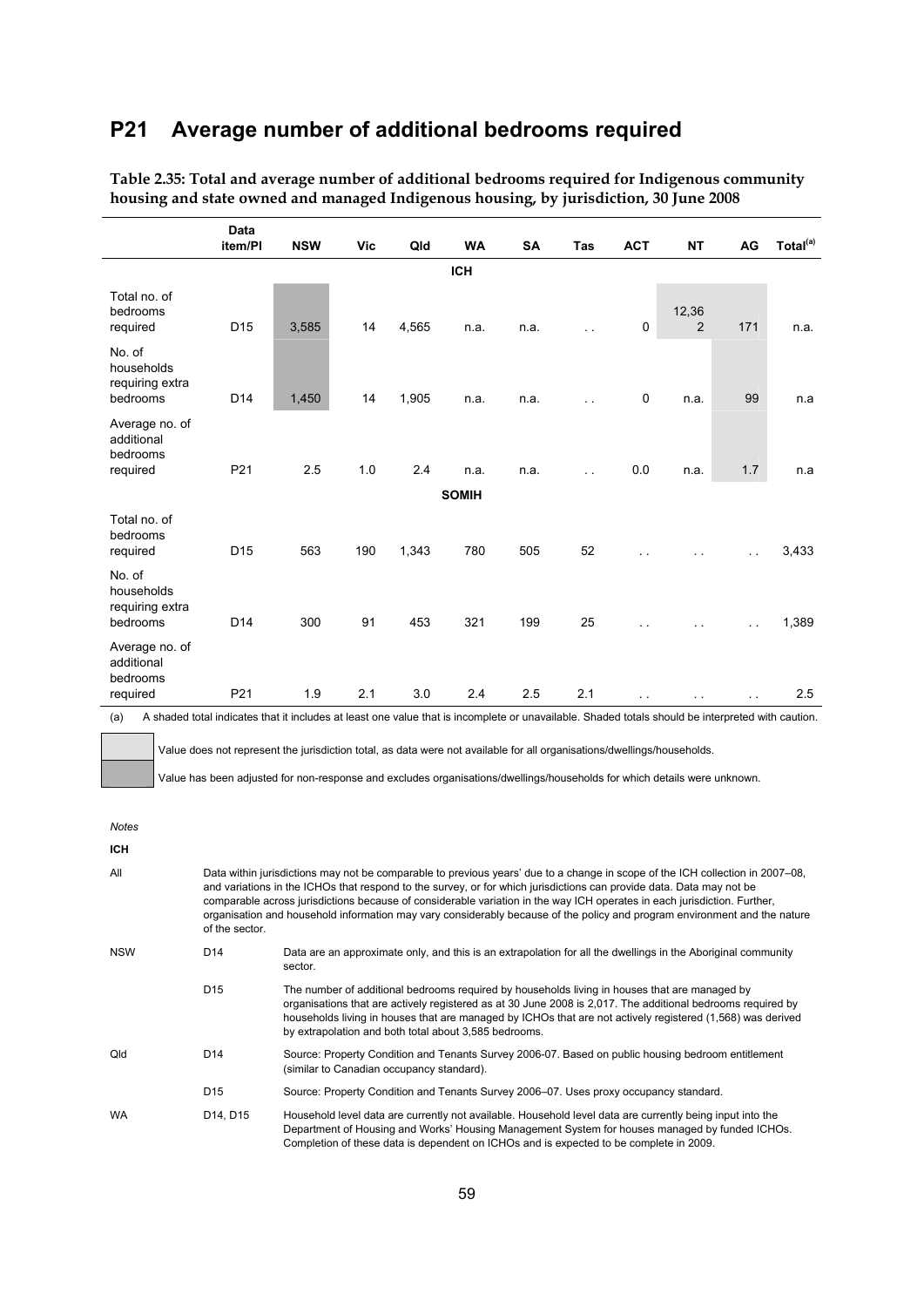| <b>SA</b>    | D14, D15,<br>P <sub>21</sub> | Data are not reported due to data quality issues.                                                                                                                                                                                                                                                                                                                                                                                                                                                                   |
|--------------|------------------------------|---------------------------------------------------------------------------------------------------------------------------------------------------------------------------------------------------------------------------------------------------------------------------------------------------------------------------------------------------------------------------------------------------------------------------------------------------------------------------------------------------------------------|
| <b>NT</b>    | D <sub>14</sub>              | Information not available at this time. Will be available in future years, following the implementation of the<br>Northern Territory's Remote Public Housing Management Framework.                                                                                                                                                                                                                                                                                                                                  |
|              | D <sub>15</sub>              | This figure is calculated using an occupancy rate of two people per bedroom. The needs measurement model<br>is based on population counts for all major communities as determined by the Grants Commission annually,<br>for local governing bodies. Outstations'/minor communities' population figures are based on the last survey<br>conducted by the Aboriginal and Torres Strait Islander Commission. Excludes major urban town centres:<br>Darwin, Katherine, Palmerston, Tennant Creek, Nhulunbuy, Batchelor. |
| AG           | D <sub>14</sub>              | Tas: Estimate based on number of known occupants in the household.                                                                                                                                                                                                                                                                                                                                                                                                                                                  |
|              | D14, D15                     | Vic: Based on data for 12 out of 22 ICHOs that responded to the survey (representing about 60% of the total<br>housing stock). Data should be interpreted with caution due to data quality issues.                                                                                                                                                                                                                                                                                                                  |
|              | D <sub>15</sub>              | Qld: 1,600 bedrooms were excluded from this total, as this quantified unmet demand based on waiting lists<br>rather than overcrowding for usual residents.                                                                                                                                                                                                                                                                                                                                                          |
| Total        | D14, D15,<br>P <sub>21</sub> | Australian total not reported due to insufficient data for jurisdictions.                                                                                                                                                                                                                                                                                                                                                                                                                                           |
| <b>SOMIH</b> |                              |                                                                                                                                                                                                                                                                                                                                                                                                                                                                                                                     |
| All          | D <sub>14</sub>              | Jurisdictions exclude various types of households. For this reason, comparisons between jurisdictions' data<br>should be made with caution. See SOMIH national data report for details (AIHW 2009c).                                                                                                                                                                                                                                                                                                                |
|              |                              | Uses one or more bedrooms as overcrowded, and can not be compared to previous years.                                                                                                                                                                                                                                                                                                                                                                                                                                |

*Sources*: ICH collection 2007–08; AIHW analysis of SOMIH data repository 2007–08.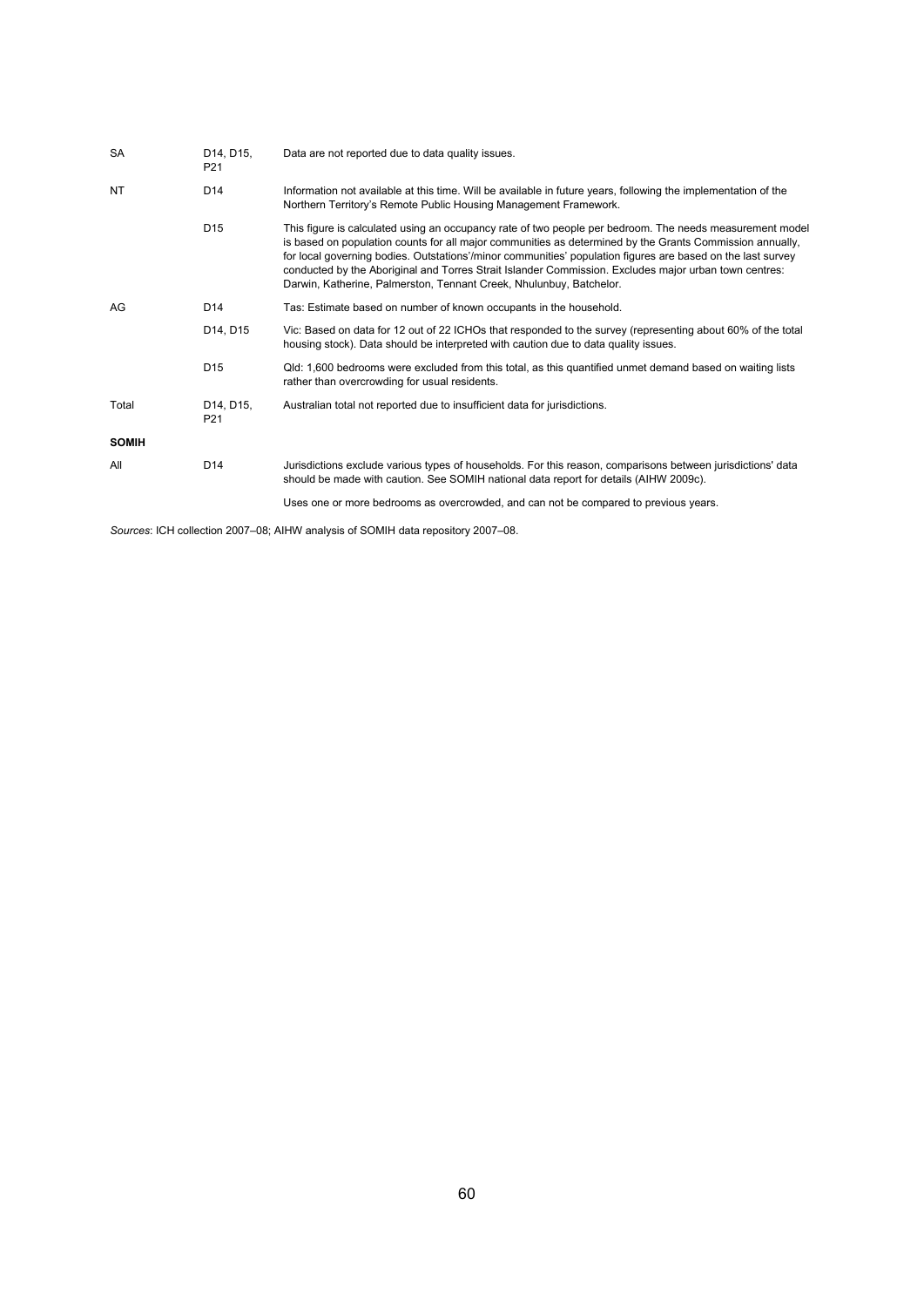### **P23 Proportion of households paying more than 25% of income in rent**

|                                                                               | Data<br>item/PI                              | <b>NSW</b>                                                                                                                                                                                                                                                                                                                                                                                                                                                                       | Vic                                                                                                                                                                                                                        | Qld   | WA           | SΑ    | Tas | ACT                  | NT        | AG     | Total  |  |  |
|-------------------------------------------------------------------------------|----------------------------------------------|----------------------------------------------------------------------------------------------------------------------------------------------------------------------------------------------------------------------------------------------------------------------------------------------------------------------------------------------------------------------------------------------------------------------------------------------------------------------------------|----------------------------------------------------------------------------------------------------------------------------------------------------------------------------------------------------------------------------|-------|--------------|-------|-----|----------------------|-----------|--------|--------|--|--|
|                                                                               |                                              |                                                                                                                                                                                                                                                                                                                                                                                                                                                                                  |                                                                                                                                                                                                                            |       | <b>SOMIH</b> |       |     |                      |           |        |        |  |  |
| No. of<br>households<br>paying more<br>than $25%$ of<br>income in rent        | SOMIH<br>$S12 +$<br>SOMIH<br>S <sub>13</sub> | 238                                                                                                                                                                                                                                                                                                                                                                                                                                                                              | 0                                                                                                                                                                                                                          | 6     | 98           | 48    | 26  | i.                   | $\sim$    |        | 416    |  |  |
| Total no. of<br>households                                                    | D <sub>6</sub>                               | 4,104                                                                                                                                                                                                                                                                                                                                                                                                                                                                            | 1,002                                                                                                                                                                                                                      | 2,980 | 2,172        | 1,778 | 339 |                      |           |        | 12,375 |  |  |
| Proportion of<br>households<br>paying more<br>than $25%$ of<br>income in rent |                                              |                                                                                                                                                                                                                                                                                                                                                                                                                                                                                  |                                                                                                                                                                                                                            |       |              |       |     |                      |           |        |        |  |  |
| $(\%)$                                                                        | P <sub>23</sub>                              | 5.8                                                                                                                                                                                                                                                                                                                                                                                                                                                                              | 0.0                                                                                                                                                                                                                        | 0.2   | 4.5          | 2.7   | 7.7 | $\ddot{\phantom{0}}$ | $\ddotsc$ | $\sim$ | 3.4    |  |  |
| Notes                                                                         |                                              |                                                                                                                                                                                                                                                                                                                                                                                                                                                                                  |                                                                                                                                                                                                                            |       |              |       |     |                      |           |        |        |  |  |
| All                                                                           | D <sub>6</sub>                               | Data are not calculated via the data repository but are supplied by jurisdictions.                                                                                                                                                                                                                                                                                                                                                                                               |                                                                                                                                                                                                                            |       |              |       |     |                      |           |        |        |  |  |
|                                                                               |                                              | Due to rounding the national total may not equal the sum of jurisdictions' data items.                                                                                                                                                                                                                                                                                                                                                                                           |                                                                                                                                                                                                                            |       |              |       |     |                      |           |        |        |  |  |
|                                                                               | SOMIH S12,<br>SOMIH S13                      |                                                                                                                                                                                                                                                                                                                                                                                                                                                                                  | Amounts of up to, but excluding 0.5% above the cut-off for a category are to be included in that category. For<br>example, if rent charged/income $x$ 100 = 20.4, then it is counted in the 'paying 20% or less' category. |       |              |       |     |                      |           |        |        |  |  |
|                                                                               |                                              | Excludes households where either assessable income or rent charged is zero.                                                                                                                                                                                                                                                                                                                                                                                                      |                                                                                                                                                                                                                            |       |              |       |     |                      |           |        |        |  |  |
| <b>NSW</b>                                                                    | SOMIH S12                                    | Since 2005–06, and with the introduction of the Reshaping Public Housing (RPH) policy, moderate income<br>renters are charged 25–30% of their income as rent. Some SOMIH tenants are eligible to receive<br>Commonwealth Rent Assistance (CRA), and the CRA component of their income is assessed at 100% for rent.                                                                                                                                                              |                                                                                                                                                                                                                            |       |              |       |     |                      |           |        |        |  |  |
|                                                                               | SOMIH S13                                    | Data supplied by jurisdiction. No rebated tenant pays more than 30% of income as rent.                                                                                                                                                                                                                                                                                                                                                                                           |                                                                                                                                                                                                                            |       |              |       |     |                      |           |        |        |  |  |
| Vic                                                                           | D6, SOMIH<br>S12, SOMIH<br>S <sub>13</sub>   | As a part of a transition to independence process to achieve self-determination for Aboriginal Housing Victoria<br>(AHV), Victoria is in the process of transferring tenancy management functions of Indigenous-specific housing<br>stock to AHV. By 30 June 2008, the tenancy management for 348 properties had been transferred. These<br>dwellings are no longer classified as SOMIH but as state owned ICH. For this reason, data are not comparable<br>with previous years. |                                                                                                                                                                                                                            |       |              |       |     |                      |           |        |        |  |  |
|                                                                               | SOMIH S12,<br>SOMIH S13                      |                                                                                                                                                                                                                                                                                                                                                                                                                                                                                  | No household is charged more than 25% of assessable income for rent. Households in these categories are the<br>result of rent and/or income details having not been updated, or of minor policy variations.                |       |              |       |     |                      |           |        |        |  |  |
| Qld                                                                           | SOMIH S12,<br>SOMIH S13                      |                                                                                                                                                                                                                                                                                                                                                                                                                                                                                  | No household is charged more than 25% of assessable income for rent. Non-zero numbers in these categories<br>are the result of tenants not providing updated income details to the Department of Housing.                  |       |              |       |     |                      |           |        |        |  |  |
| WA                                                                            | SOMIH S12,<br>SOMIH S13                      | Data are based upon gross income (not assessable income).                                                                                                                                                                                                                                                                                                                                                                                                                        |                                                                                                                                                                                                                            |       |              |       |     |                      |           |        |        |  |  |
|                                                                               |                                              | No household is charged more than 25% of assessable income for rent. Households in these categories are the<br>result of rent and/or income details having not been updated, or of minor policy variations.                                                                                                                                                                                                                                                                      |                                                                                                                                                                                                                            |       |              |       |     |                      |           |        |        |  |  |
| SA                                                                            | SOMIH S12,<br>SOMIH S13                      | No household is charged more than 25% of assessable income for rent. Households in these categories are the<br>result of rent and/or income details having not been updated, or of minor policy variations.                                                                                                                                                                                                                                                                      |                                                                                                                                                                                                                            |       |              |       |     |                      |           |        |        |  |  |
| Total                                                                         | D <sub>6</sub>                               | May not represent national total due to data not being available for all jurisdictions.                                                                                                                                                                                                                                                                                                                                                                                          |                                                                                                                                                                                                                            |       |              |       |     |                      |           |        |        |  |  |

**Table 2.36: Number and proportion of state owned and managed Indigenous housing households paying more than 25% of income in rent, by jurisdiction, 30 June 2008** 

*Source*: AIHW 2009c.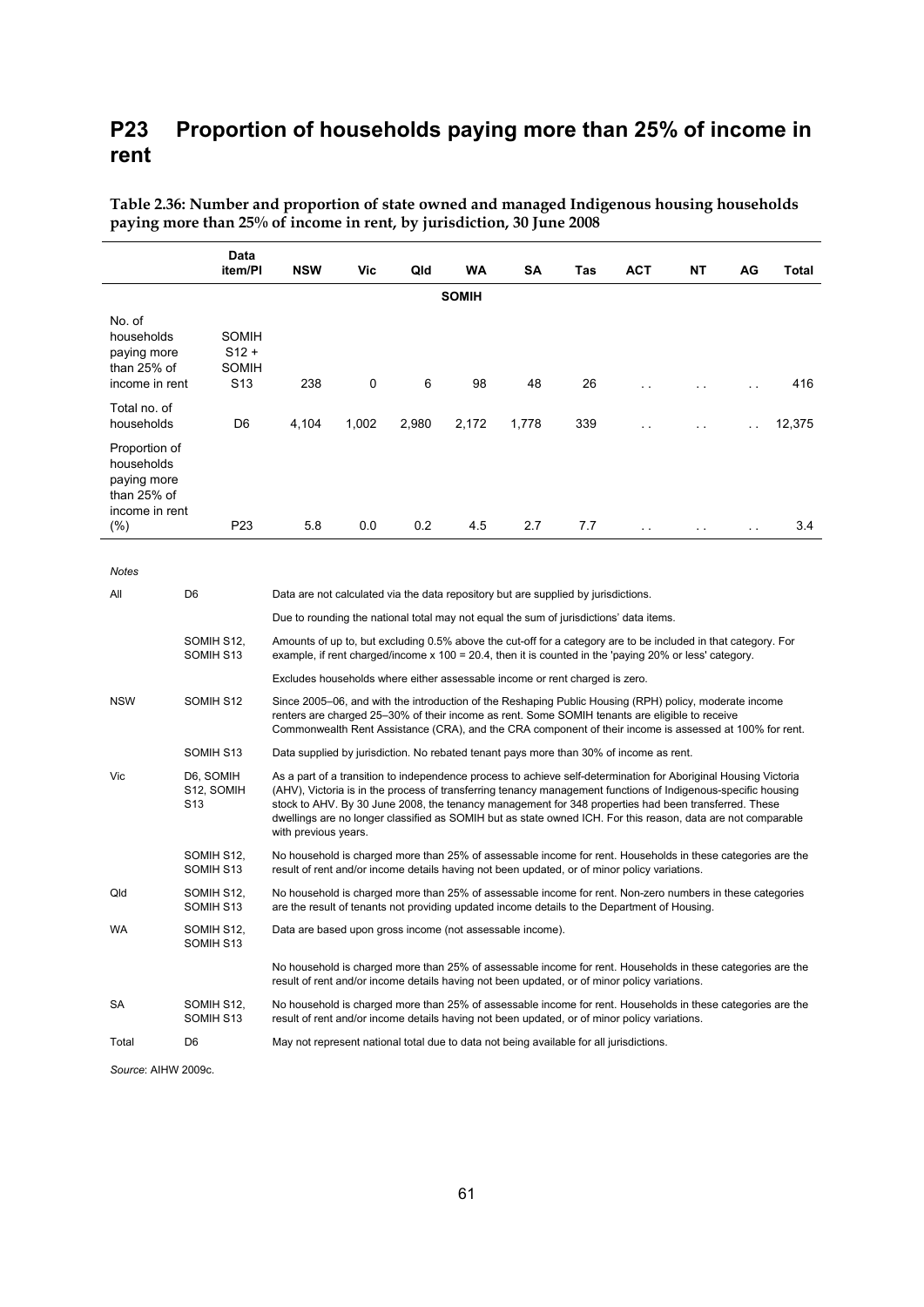## **P24 Allocation of resources on the basis of need**

| <b>Criteria</b>                  | <b>NSW</b> | <b>Vic</b>   | Qld                      | <b>WA</b>                | <b>SA</b>                | <b>Tas</b>           | <b>ACT</b>           | <b>NT</b>      | AG <sup>(a)</sup>    |
|----------------------------------|------------|--------------|--------------------------|--------------------------|--------------------------|----------------------|----------------------|----------------|----------------------|
|                                  |            |              | <b>ICH</b>               |                          |                          |                      |                      |                |                      |
| Overcrowding                     | ✓          | ✓            | ✓                        | $\checkmark$             | $\checkmark$             |                      | ✓                    | ✓              |                      |
| Affordability                    | ✓          | ✓            | ✓                        | $\overline{\phantom{a}}$ | $\checkmark$             |                      |                      |                | ✓                    |
| Dwelling condition               | ✓          | $\checkmark$ | $\overline{\phantom{a}}$ | $\checkmark$             | $\checkmark$             |                      |                      | ✓              | ✓                    |
| Homelessness                     |            | ✓            | ✓                        | $\overline{\phantom{a}}$ | $\checkmark$             | $\ddot{\phantom{1}}$ |                      | ✓              | ✓                    |
| Housing demand                   | ✓          | $\checkmark$ | ✓                        | $\checkmark$             | $\checkmark$             | $\sim$               |                      |                | ✓                    |
| Housing supply                   | ✓          | $\checkmark$ | ✓                        | $\overline{\phantom{a}}$ | ✓                        | . .                  |                      |                | ✓                    |
| Connection to essential services |            | ✓            | ✓                        | $\checkmark$             | $\checkmark$             | . .                  |                      |                | ✓                    |
| Emerging need                    | ✓          | ✓            | ✓                        | $\overline{\phantom{a}}$ | $\checkmark$             | . .                  |                      | $\overline{a}$ | ✓                    |
| Other (see below for details)    | ✓          | $\checkmark$ |                          |                          | ✓                        |                      |                      |                |                      |
|                                  |            |              | <b>SOMIH</b>             |                          |                          |                      |                      |                |                      |
| Overcrowding                     | ✓          | ✓            | ✓                        |                          |                          |                      |                      |                |                      |
| Affordability                    | ✓          | $\checkmark$ | ✓                        | $\checkmark$             | $\overline{\phantom{0}}$ |                      |                      |                | $\ddot{\phantom{0}}$ |
| Dwelling condition               | ✓          | $\checkmark$ | $\overline{\phantom{a}}$ | ✓                        | $\overline{\phantom{a}}$ | ✓                    | $\ddot{\phantom{1}}$ | . .            | г.                   |
| Homelessness                     |            | ✓            | ✓                        | $\checkmark$             | $\checkmark$             |                      |                      |                | г.                   |
| Housing demand                   | ✓          | $\checkmark$ | ✓                        | $\checkmark$             | $\checkmark$             | ✓                    | . .                  |                | $\ddot{\phantom{1}}$ |
| Housing supply                   | ✓          | $\checkmark$ | ✓                        | $\checkmark$             | $\overline{\phantom{a}}$ | ✓                    |                      |                | г.                   |
| Connection to essential services |            | ✓            | $\overline{\phantom{a}}$ |                          |                          |                      | . .                  | . .            | $\ddot{\phantom{1}}$ |
| Emerging need                    | ✓          | $\checkmark$ | ✓                        |                          |                          |                      |                      |                | . .                  |
| Other (see below for details)    |            | ✓            | ✓                        |                          |                          | ✓                    | . .                  | . .            | $\ddot{\phantom{1}}$ |

### **Table 2.37: Criteria used by jurisdictions to allocate capital funding for Indigenous housing**

(a) Not all selections may be applicable to all states within the Australian Government jurisdiction.

| Other criteria |
|----------------|
|                |

| ICH.         |                                                                                                                                                                                           |
|--------------|-------------------------------------------------------------------------------------------------------------------------------------------------------------------------------------------|
| <b>NSW</b>   | ICHOs must be registered with the Aboriginal Housing Office to be eligible to receive funding.                                                                                            |
| Vic          | Other factors, such as Aboriginal Housing Victoria and regional priorities, state government policies, market conditions and<br>local knowledge are also taken into account.              |
| <b>SA</b>    | Remoteness indicators, governance and financial management, eligibility criteria to program, investment strategy, economic<br>benefits, and market pressures are also taken into account. |
| <b>SOMIH</b> |                                                                                                                                                                                           |
| Vic          | Other factors, such as Aboriginal Housing Victoria and regional priorities, state government policies, market conditions and<br>local knowledge are also taken into account.              |
| Qld          | Capital works planning is informed by local issues affecting housing in specific regions.                                                                                                 |
| Tas          | Housing median price is also taken into account.                                                                                                                                          |

*Source*: ICH collection 2007–08.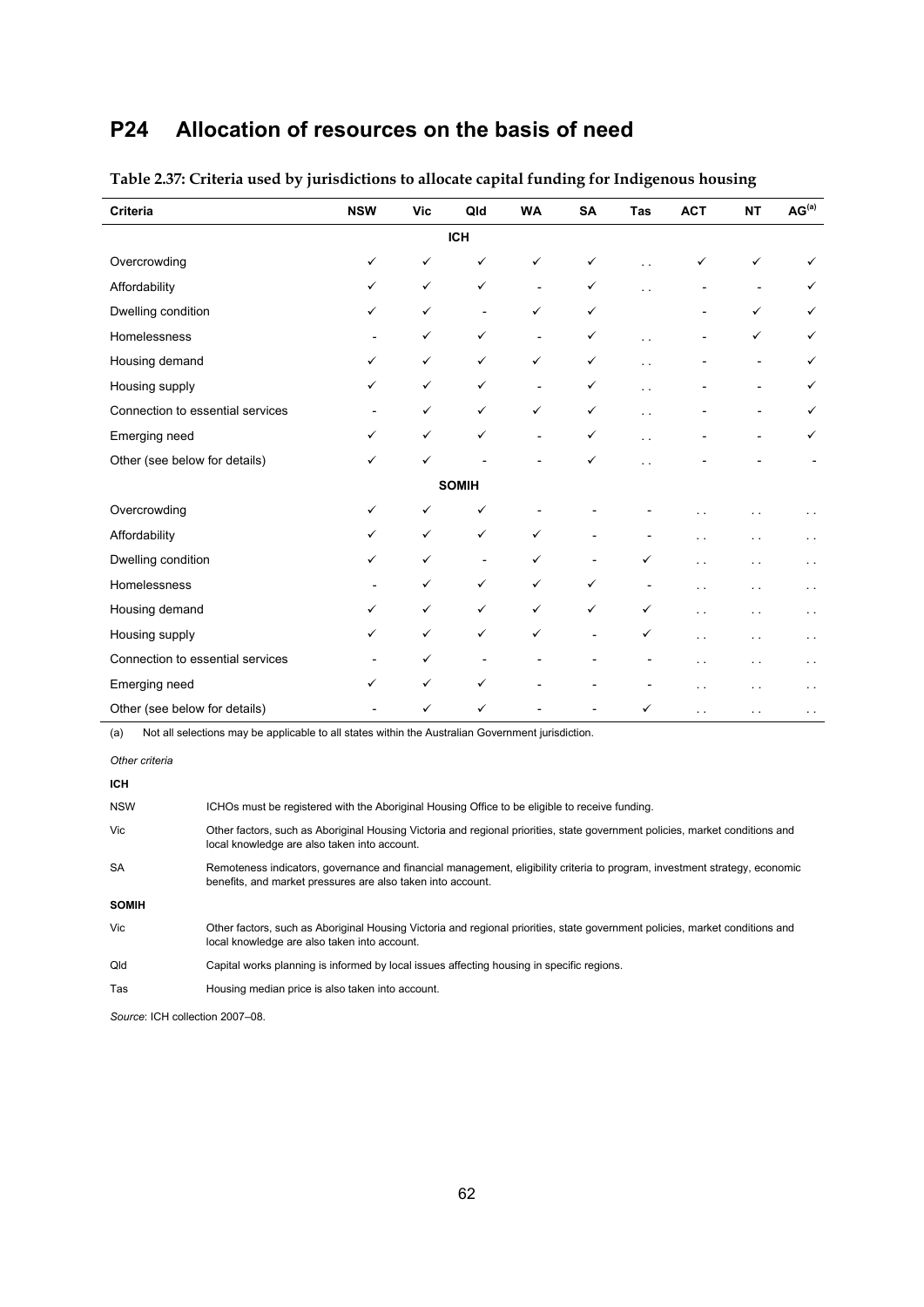| Criteria                                                                                                              | <b>NSW</b>   | <b>Vic</b> | Qld          | <b>WA</b> | <b>SA</b>      | Tas    | <b>ACT</b> | <b>NT</b> | AG <sup>(a)</sup> |
|-----------------------------------------------------------------------------------------------------------------------|--------------|------------|--------------|-----------|----------------|--------|------------|-----------|-------------------|
|                                                                                                                       |              |            | <b>ICH</b>   |           |                |        |            |           |                   |
| Eligibility                                                                                                           |              |            |              |           |                |        |            |           |                   |
| Indigenous status                                                                                                     | ✓            | ✓          |              | ✓         | ✓              |        | ✓          | ✓         |                   |
| Low income                                                                                                            | ✓            | ✓          |              |           |                |        |            |           | ✓                 |
| Aged over 45 years                                                                                                    | $\checkmark$ |            |              |           |                |        |            |           | ✓                 |
| Other (see below for details)                                                                                         | ✓            |            |              |           | ✓              | $\sim$ |            | ✓         | ✓                 |
| Allocation                                                                                                            |              |            |              |           |                |        |            |           |                   |
| Wait turn                                                                                                             | ✓            | ✓          | ✓            | ✓         | ✓              | $\sim$ | ✓          | ✓         | ✓                 |
| Location preference                                                                                                   | ✓            | ✓          |              | ✓         | $\centerdot$   |        |            |           |                   |
| Greatest need                                                                                                         | ✓            | ✓          | ✓            | ✓         | ✓              |        | ✓          |           | ✓                 |
| Other (see below for details)                                                                                         | ✓            |            | ✓            |           | ✓              |        |            |           |                   |
|                                                                                                                       |              |            | <b>SOMIH</b> |           |                |        |            |           |                   |
| Eligibility                                                                                                           |              |            |              |           |                |        |            |           |                   |
| Indigenous status                                                                                                     | $\checkmark$ | ✓          | ✓            | ✓         | ✓              | ✓      |            |           |                   |
| Low income                                                                                                            | ✓            | ✓          | ✓            | ✓         | ✓              | ✓      |            |           |                   |
| Aged over 45 years                                                                                                    | ✓            |            |              |           |                |        |            |           | $\sim$            |
| Other (see below for details)                                                                                         | ✓            | ✓          |              |           | ✓              |        |            |           | $\sim$            |
| Allocation                                                                                                            |              |            |              |           |                |        |            |           |                   |
| Wait turn                                                                                                             | ✓            | ✓          | ✓            | ✓         | ✓              |        |            |           | $\ddotsc$         |
| Location preference                                                                                                   | ✓            | ✓          |              | ✓         | ✓              | ✓      |            |           | $\ddotsc$         |
| Greatest need                                                                                                         | ✓            | ✓          | ✓            | ✓         | ✓              | ✓      |            |           | $\sim$            |
| Other (see below for details)                                                                                         | ✓            |            |              |           | $\overline{a}$ | ✓      | . .        |           |                   |
| Not all selections may be applicable to all states within the Australian Government jurisdiction.<br>(a)              |              |            |              |           |                |        |            |           |                   |
| Other criteria                                                                                                        |              |            |              |           |                |        |            |           |                   |
| ICH-Eligibility                                                                                                       |              |            |              |           |                |        |            |           |                   |
| <b>NSW</b><br>Family composition (for example, single parent), family circumstances (for example, domestic violence). |              |            |              |           |                |        |            |           |                   |
| SА<br>Community membership.                                                                                           |              |            |              |           |                |        |            |           |                   |

### **Table 2.38: Criteria used by jurisdictions to allocate Indigenous housing to tenants**

| <b>NSW</b>            | Family composition (for example, single parent), family circumstances (for example, domestic violence).                                                                                                                                                                             |
|-----------------------|-------------------------------------------------------------------------------------------------------------------------------------------------------------------------------------------------------------------------------------------------------------------------------------|
| <b>SA</b>             | Community membership.                                                                                                                                                                                                                                                               |
| <b>NT</b>             | Residential history.                                                                                                                                                                                                                                                                |
| AG                    | Vic: Safety (family violence and child abuse), age (Youth housing)                                                                                                                                                                                                                  |
|                       | Qld: Each individual organisation has its own policies, and these may differ. These are decisions the board of an<br>organisation would normally make.                                                                                                                              |
| <b>ICH-Allocation</b> |                                                                                                                                                                                                                                                                                     |
| <b>NSW</b>            | Households/families with special needs (for example, members with disability), family circumstances (for example,<br>domestic violence).                                                                                                                                            |
| Qld                   | As a condition of funding under the Housing Act 2003, all councils are required to maintain an allocations policy. The<br>Housing Regulations 2003 outline generic criteria for developing allocations policies; however specific allocations<br>policies vary between communities. |
| <b>SA</b>             | ICHOs have different allocation policies to each other.                                                                                                                                                                                                                             |
|                       |                                                                                                                                                                                                                                                                                     |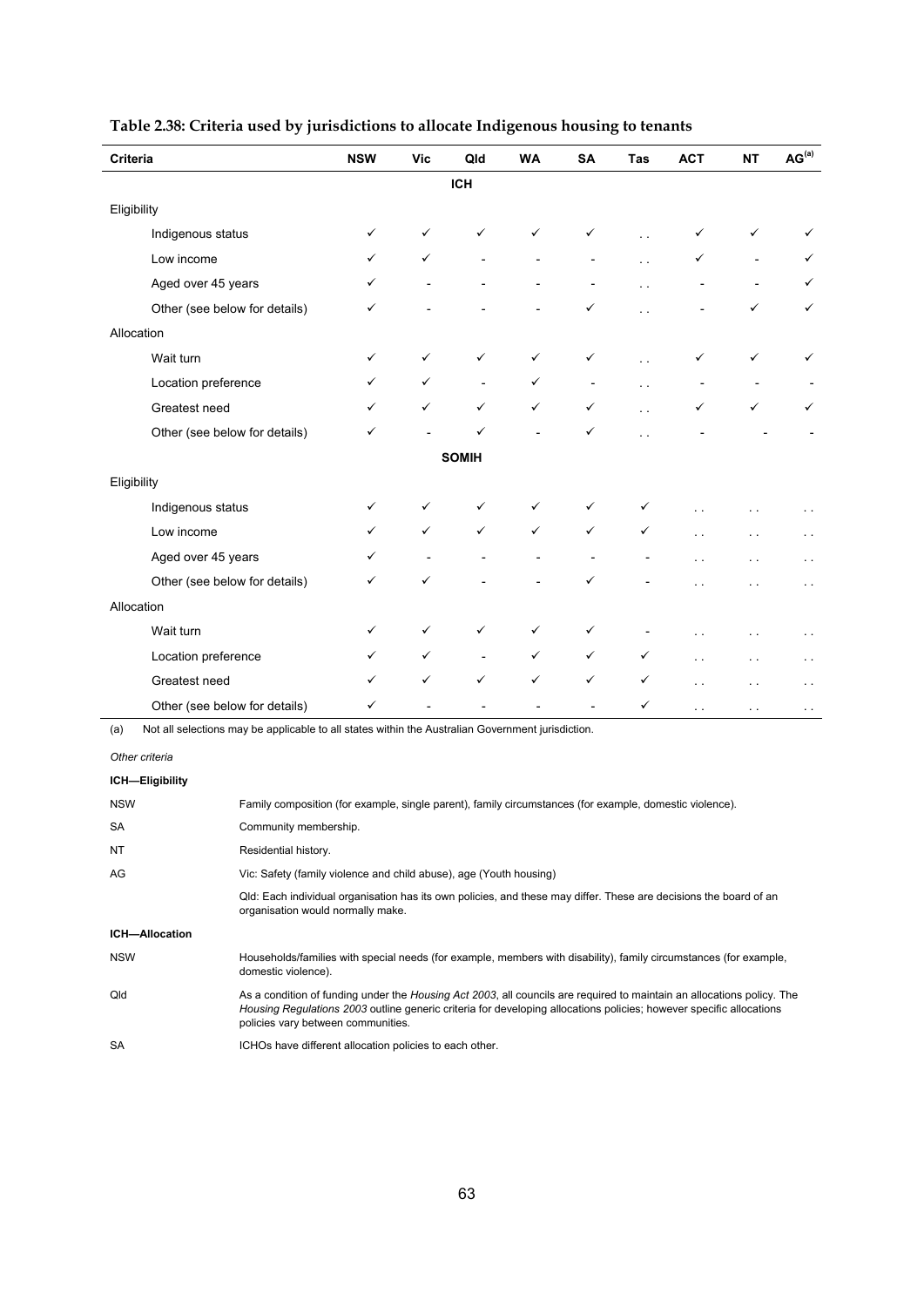| SOMIH-Eligibility |                                                                                                                                                                                         |
|-------------------|-----------------------------------------------------------------------------------------------------------------------------------------------------------------------------------------|
| <b>NSW</b>        | Family composition (for example, single parent), family circumstances (for example, domestic violence), special needs.                                                                  |
| Vic               | Eligibility criteria to be met in relation to assets.                                                                                                                                   |
| <b>SA</b>         | Applicant must be a resident of South Australia, must be in receipt of independent income, and does not, except in<br>special circumstances, hold ownership in residential property.    |
| SOMIH-Allocation  |                                                                                                                                                                                         |
| <b>NSW</b>        | Households/families with special needs (for example, members with disability), family circumstances (for example,<br>domestic violence).                                                |
| Tas               | Aboriginal Housing Services Tasmania has a framework within its quidelines that allows for allocations based on<br>cultural reasons that may not be reflected in public housing policy. |

*Source*: ICH collection 2007–08.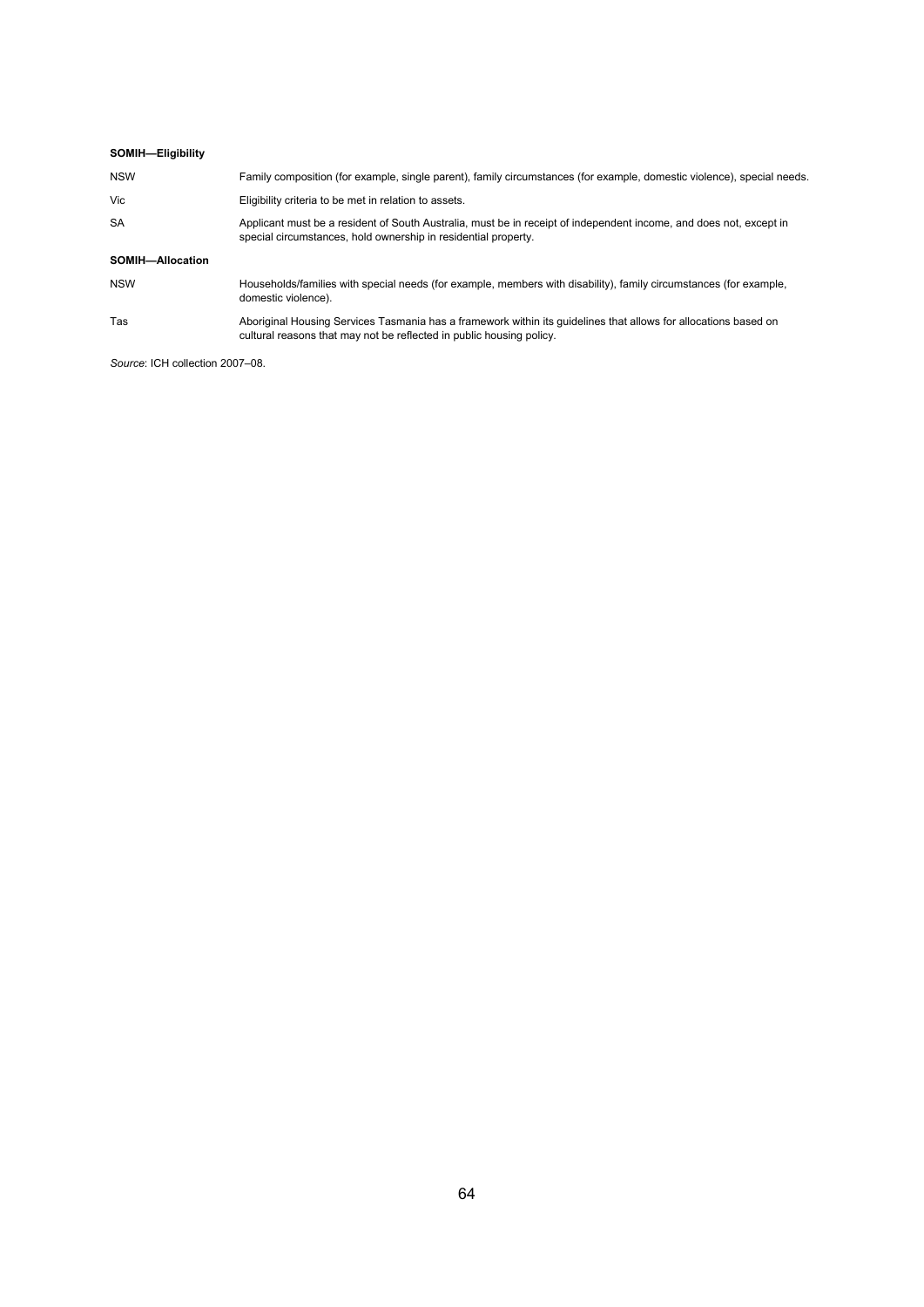### **P34 Proportion of clients whose needs were met in relation to the a) amenity, b) location of their dwelling**

**Table 2.39: Number and proportion of state owned and managed Indigenous housing tenants whose needs were met in relation to the amenity of their dwelling, by state and territory, March–April 2007** 

|                                                                             | <b>NSW</b>                                                                                         | Vic | Qld | <b>WA</b> | <b>SA</b> | Tas | <b>ACT</b>           | NΤ                   | Total |  |  |  |
|-----------------------------------------------------------------------------|----------------------------------------------------------------------------------------------------|-----|-----|-----------|-----------|-----|----------------------|----------------------|-------|--|--|--|
| Sample size                                                                 | 387                                                                                                | 98  | 204 | 216       | 254       | 100 | г.                   | $\ddot{\phantom{a}}$ | 1,259 |  |  |  |
| No. tenants who said this amenity aspect is important and meets their needs |                                                                                                    |     |     |           |           |     |                      |                      |       |  |  |  |
| Size of dwelling                                                            | 284                                                                                                | 95  | 227 | 168       | 125       | 25  | $\ddot{\phantom{a}}$ | i.                   | 924   |  |  |  |
| Modifications for special needs                                             | 99                                                                                                 | 18  | 53  | 39        | 44        | 10  | $\ddot{\phantom{a}}$ | $\ddot{\phantom{a}}$ | 263   |  |  |  |
| Ease of access and entry                                                    | 296                                                                                                | 84  | 236 | 202       | 132       | 26  | $\sim$               | i.                   | 975   |  |  |  |
| Car parking                                                                 | 251                                                                                                | 80  | 191 | 178       | 123       | 25  | $\sim$ $\sim$        | $\ddot{\phantom{a}}$ | 848   |  |  |  |
| Yard space and fencing                                                      | 263                                                                                                | 86  | 213 | 161       | 115       | 24  | $\ddot{\phantom{a}}$ | $\sim$               | 862   |  |  |  |
| Privacy of home                                                             | 315                                                                                                | 100 | 226 | 181       | 136       | 29  | $\ddot{\phantom{a}}$ | $\sim$ $\sim$        | 987   |  |  |  |
| Safety/security of home                                                     | 275                                                                                                | 97  | 247 | 173       | 116       | 25  | $\sim$               | $\ddot{\phantom{a}}$ | 932   |  |  |  |
|                                                                             | No. tenants who said this amenity aspect is important<br>and gave a valid answer to needs question |     |     |           |           |     |                      |                      |       |  |  |  |
| Size of dwelling                                                            | 373                                                                                                | 118 | 267 | 227       | 163       | 31  | $\sim$ $\sim$        | $\sim$               | 1,179 |  |  |  |
| Modifications for special needs                                             | 153                                                                                                | 36  | 74  | 58        | 68        | 14  | $\sim$ $\sim$        | $\sim$ .             | 401   |  |  |  |
| Ease of access and entry                                                    | 354                                                                                                | 105 | 261 | 221       | 150       | 32  | $\ddot{\phantom{a}}$ | $\ddot{\phantom{a}}$ | 1,122 |  |  |  |
| Car parking                                                                 | 314                                                                                                | 101 | 243 | 213       | 143       | 30  | $\sim$ $\sim$        | $\sim$               | 1,044 |  |  |  |
| Yard space and fencing                                                      | 387                                                                                                | 120 | 280 | 230       | 161       | 32  | $\sim$ $\sim$        | $\sim$               | 1,210 |  |  |  |
| Privacy of home                                                             | 389                                                                                                | 117 | 277 | 231       | 168       | 34  | $\sim$               | $\sim$               | 1,217 |  |  |  |
| Safety/security of home                                                     | 397                                                                                                | 122 | 284 | 237       | 172       | 33  | $\sim$ $\sim$        | $\sim$ $\sim$        | 1,245 |  |  |  |
|                                                                             | Proportion of tenants (%)                                                                          |     |     |           |           |     |                      |                      |       |  |  |  |
| Size of dwelling                                                            | 76                                                                                                 | 81  | 85  | 74        | 77        | 81  | $\sim$               | i.                   | 78    |  |  |  |
| Modifications for special needs                                             | 65                                                                                                 | 50  | 72  | 67        | 65        | 71  | $\ddot{\phantom{a}}$ | i.                   | 66    |  |  |  |
| Ease of access and entry                                                    | 84                                                                                                 | 80  | 90  | 91        | 88        | 81  | $\ddot{\phantom{a}}$ | $\sim$               | 87    |  |  |  |
| Car parking                                                                 | 80                                                                                                 | 79  | 79  | 84        | 86        | 83  | $\sim$ $\sim$        | $\ddot{\phantom{0}}$ | 81    |  |  |  |
| Yard space and fencing                                                      | 68                                                                                                 | 72  | 76  | 70        | 71        | 75  | $\sim$ $\sim$        | $\ddot{\phantom{a}}$ | 71    |  |  |  |
| Privacy of home                                                             | 81                                                                                                 | 85  | 82  | 78        | 81        | 85  | $\ddotsc$            | $\ddot{\phantom{1}}$ | 81    |  |  |  |
| Safety/security of home                                                     | 69                                                                                                 | 80  | 87  | 73        | 67        | 76  | $\ddot{\phantom{a}}$ | . .                  | 75    |  |  |  |
| Average                                                                     | 75                                                                                                 | 78  | 83  | 78        | 77        | 80  | $\sim$ $\sim$        | . .                  | 78    |  |  |  |

*Sources*: Roy Morgan Research 2008; AIHW 2009c.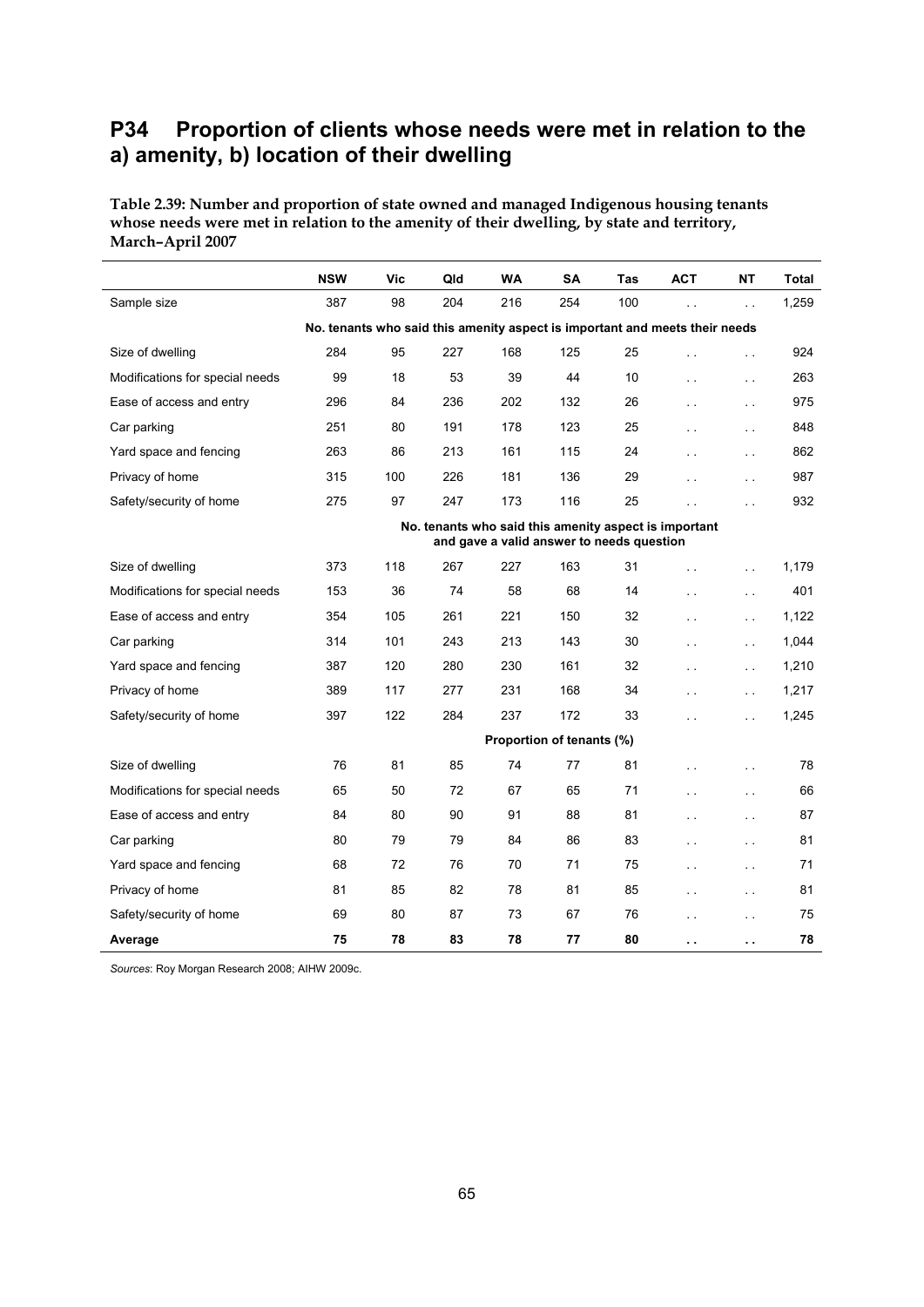**Table 2.40: Number and proportion of state owned and managed Indigenous housing tenants whose needs were met in relation to the location of their dwelling, by state and territory, March–April 2007** 

|                                                   | <b>NSW</b>                                                                                          | Vic | Qld | <b>WA</b> | SΑ  | Tas | ACT                  | NΤ                   | Total |  |  |  |
|---------------------------------------------------|-----------------------------------------------------------------------------------------------------|-----|-----|-----------|-----|-----|----------------------|----------------------|-------|--|--|--|
| Sample size                                       | 387                                                                                                 | 98  | 204 | 216       | 254 | 100 |                      | $\ddot{\phantom{a}}$ | 1,259 |  |  |  |
|                                                   | No. tenants who said this location aspect is important and meets their needs                        |     |     |           |     |     |                      |                      |       |  |  |  |
| Shops and banking                                 | 308                                                                                                 | 93  | 221 | 173       | 123 | 27  | i.                   | $\sim$               | 945   |  |  |  |
| Public transport                                  | 283                                                                                                 | 95  | 172 | 126       | 128 | 26  | ù,                   | $\sim$ $\sim$        | 830   |  |  |  |
| Parks and recreational facilities                 | 270                                                                                                 | 81  | 153 | 134       | 99  | 17  | i.                   | $\sim$ $\sim$        | 754   |  |  |  |
| Emergency services, medical<br>services/hospitals | 299                                                                                                 | 86  | 213 | 176       | 133 | 26  | . .                  | $\sim$ $\sim$        | 932   |  |  |  |
| Child care facilities                             | 120                                                                                                 | 42  | 59  | 61        | 42  | 7   | ùч                   | $\sim$ $\sim$        | 331   |  |  |  |
| Educational/training facilities                   | 250                                                                                                 | 72  | 173 | 147       | 93  | 15  | $\ddot{\phantom{0}}$ | $\sim$ $\sim$        | 750   |  |  |  |
| Employment/place of work                          | 179                                                                                                 | 65  | 143 | 93        | 68  | 14  | . .                  | $\sim$ $\sim$        | 561   |  |  |  |
| Community and support services                    | 258                                                                                                 | 74  | 148 | 114       | 92  | 14  | i.                   | $\sim$ $\sim$        | 700   |  |  |  |
| Family and friends                                | 278                                                                                                 | 91  | 196 | 155       | 113 | 24  | i.                   | $\sim$ $\sim$        | 857   |  |  |  |
| Safety/security of neighbourhood                  | 291                                                                                                 | 109 | 252 | 205       | 143 | 29  | i.                   | $\ddot{\phantom{a}}$ | 1,029 |  |  |  |
|                                                   | No. tenants who said this location aspect is important<br>and gave a valid answer to needs question |     |     |           |     |     |                      |                      |       |  |  |  |
| Shops and banking                                 | 337                                                                                                 | 101 | 230 | 195       | 139 | 29  | ù,                   | $\sim$ $\sim$        | 1,032 |  |  |  |
| Public transport                                  | 303                                                                                                 | 100 | 182 | 146       | 134 | 28  | $\sim$               | $\sim$ $\sim$        | 893   |  |  |  |
| Parks and recreational facilities                 | 302                                                                                                 | 86  | 166 | 161       | 105 | 20  | i.                   | $\ddot{\phantom{a}}$ | 840   |  |  |  |
| Emergency services, medical                       |                                                                                                     |     |     |           |     |     |                      |                      |       |  |  |  |
| services/hospitals                                | 339                                                                                                 | 104 | 240 | 209       | 148 | 30  | $\ddot{\phantom{0}}$ | $\sim$ $\sim$        | 1,069 |  |  |  |
| Child care facilities                             | 137                                                                                                 | 48  | 69  | 73        | 52  | 8   | $\sim$               | $\sim$ $\sim$        | 387   |  |  |  |
| Educational/training facilities                   | 276                                                                                                 | 76  | 188 | 160       | 103 | 16  | . .                  | $\sim$ $\sim$        | 819   |  |  |  |
| Employment/place of work                          | 211                                                                                                 | 69  | 155 | 117       | 76  | 15  | ù,                   | $\sim$ $\sim$        | 643   |  |  |  |
| Community and support services                    | 286                                                                                                 | 85  | 160 | 134       | 103 | 15  | $\mathbf{r}$         | $\sim$ $\sim$        | 783   |  |  |  |
| Family and friends                                | 327                                                                                                 | 97  | 216 | 172       | 132 | 28  | . .                  | $\sim$ $\sim$        | 972   |  |  |  |
| Safety/security of neighbourhood                  | 394                                                                                                 | 118 | 282 | 236       | 168 | 33  | . .                  | $\sim$ $\sim$        | 1,230 |  |  |  |
|                                                   | Proportion of tenants (%)                                                                           |     |     |           |     |     |                      |                      |       |  |  |  |
| Shops and banking                                 | 91                                                                                                  | 92  | 96  | 89        | 88  | 93  | μ.                   |                      | 92    |  |  |  |
| Public transport                                  | 93                                                                                                  | 95  | 95  | 86        | 96  | 93  | . .                  | $\sim$               | 93    |  |  |  |
| Parks and recreational facilities                 | 89                                                                                                  | 94  | 92  | 83        | 94  | 85  | i.                   | $\sim$ $\sim$        | 90    |  |  |  |
| Emergency services, medical<br>services/hospitals | 88                                                                                                  | 83  | 89  | 84        | 90  | 87  | ù,                   | $\sim$ $\sim$        | 87    |  |  |  |
| Child care facilities                             | 88                                                                                                  | 88  | 86  | 84        | 81  | 88  | $\sim$               | $\sim$ .             | 86    |  |  |  |
| Educational/training facilities                   | 91                                                                                                  | 95  | 92  | 92        | 90  | 94  | . .                  | $\sim$ $\sim$        | 92    |  |  |  |
| Employment/place of work                          | 85                                                                                                  | 94  | 92  | 79        | 89  | 93  | ù,                   | $\sim$ $\sim$        | 87    |  |  |  |
| Community and support services                    | 90                                                                                                  | 87  | 93  | 85        | 89  | 93  | $\sim$               | $\sim$ $\sim$        | 89    |  |  |  |
| Family and friends                                | 85                                                                                                  | 94  | 91  | 90        | 86  | 86  |                      | $\sim$ $\sim$        | 88    |  |  |  |
| Safety/security of neighbourhood                  | 74                                                                                                  | 92  | 89  | 87        | 85  | 88  | . .                  | $\sim$               | 84    |  |  |  |
| Average                                           | 87                                                                                                  | 91  | 92  | 86        | 89  | 90  |                      |                      | 89    |  |  |  |

*Sources*: Roy Morgan Research 2008, AIHW 2009c.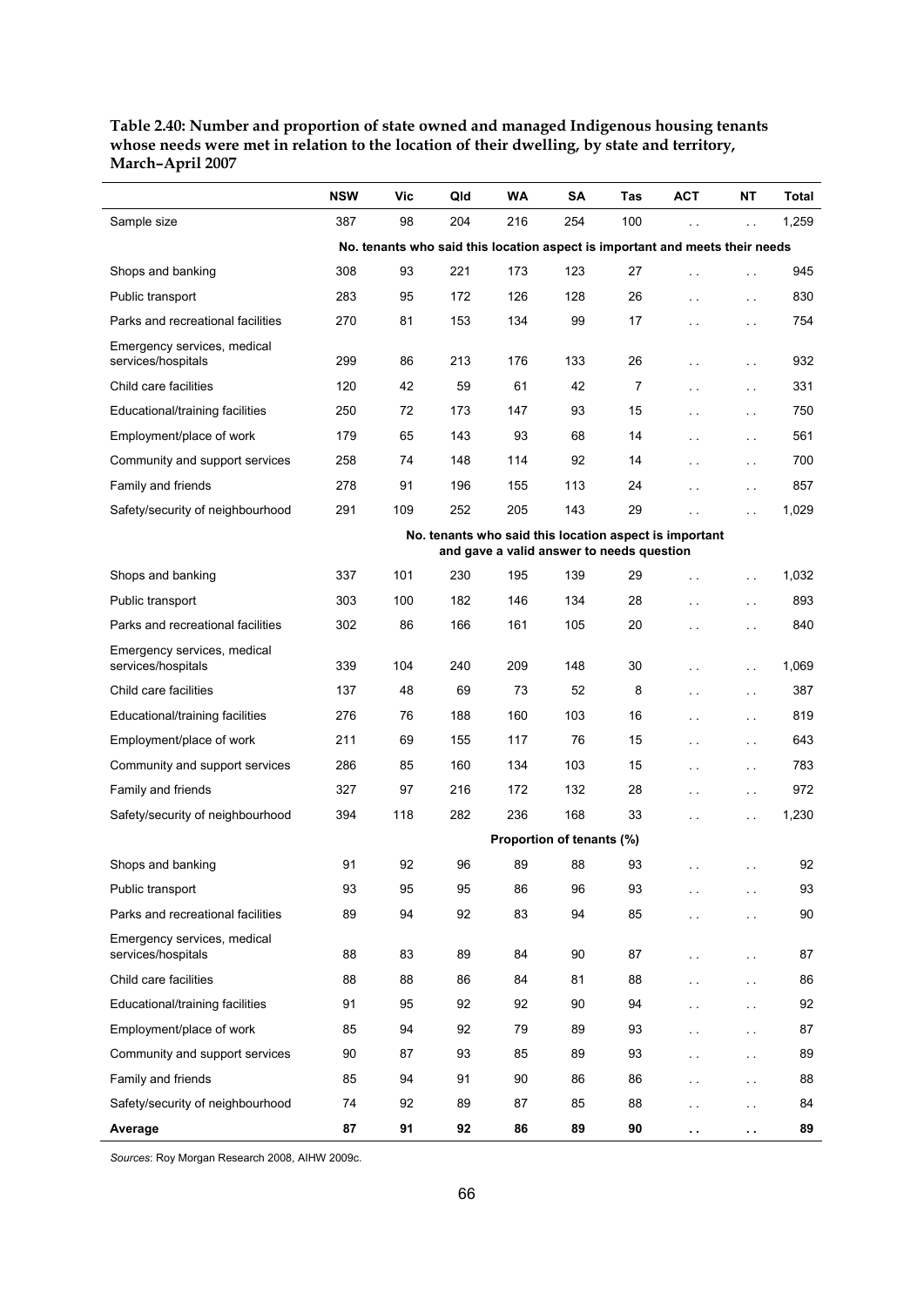# **2.8 Planning and service delivery**

# **P32 Mechanisms for Indigenous input to planning, decision-making and delivery of services**

**Table 2.41: Strategies jurisdictions have in place to ensure Indigenous input into housing programs and decision-making is facilitated** 

|                                                                  | <b>NSW</b> | Vic          | Qld                      | WA           | SA           | Tas                  | <b>ACT</b>    | NT | AG <sup>(a)</sup> |
|------------------------------------------------------------------|------------|--------------|--------------------------|--------------|--------------|----------------------|---------------|----|-------------------|
|                                                                  |            |              | <b>ICH</b>               |              |              |                      |               |    |                   |
| Representation on boards                                         | ✓          | ✓            |                          | $\checkmark$ |              |                      |               | ✓  |                   |
| Negotiation tables                                               |            | $\checkmark$ | $\checkmark$             |              |              |                      |               |    |                   |
| Consultation with community<br>members and regional stakeholders |            | $\checkmark$ | $\checkmark$             | $\checkmark$ | $\checkmark$ |                      | ✓             | ✓  |                   |
| Engagement in service planning,<br>decision-making and delivery  | ✓          | $\checkmark$ | $\checkmark$             | $\checkmark$ | $\checkmark$ |                      |               |    |                   |
| Other (see below for details)                                    |            |              |                          |              | ✓            | $\ddot{\phantom{1}}$ |               |    |                   |
|                                                                  |            |              | <b>SOMIH</b>             |              |              |                      |               |    |                   |
| Representation on boards                                         |            | ✓            |                          |              |              | ✓                    |               |    |                   |
| Negotiation tables                                               |            |              | $\checkmark$             |              |              |                      |               |    |                   |
| Consultation with community<br>members and regional stakeholders |            | $\checkmark$ | $\checkmark$             | $\checkmark$ |              | ✓                    |               |    |                   |
| Engagement in service planning,<br>decision-making and delivery  | ✓          | $\checkmark$ | $\overline{\phantom{a}}$ | $\checkmark$ |              | ✓                    | $\sim$ $\sim$ |    | $\sim$ $\sim$     |
| Other (see below for details)                                    |            |              |                          |              | $\checkmark$ | ✓                    |               |    | $\sim$ $\sim$     |

(a) Not all selections may be applicable to all states within the Australian Government jurisdiction.

*Other strategies* 

| <b>ICH</b>   |                                                                                                                                                              |
|--------------|--------------------------------------------------------------------------------------------------------------------------------------------------------------|
| <b>SA</b>    | Housing SA representation at community meetings by invitation.                                                                                               |
| <b>SOMIH</b> |                                                                                                                                                              |
| Qld          | Tenant groups.                                                                                                                                               |
| <b>SA</b>    | Aboriginal Housing Policy Reference Group. Assessment of all policy for the effects on customer base by Indigenous staff<br>and experts.                     |
| Tas          | The three community-elected tenancy allocation panels provide advice and direction on policy and planning, as well as the<br>program operational quidelines. |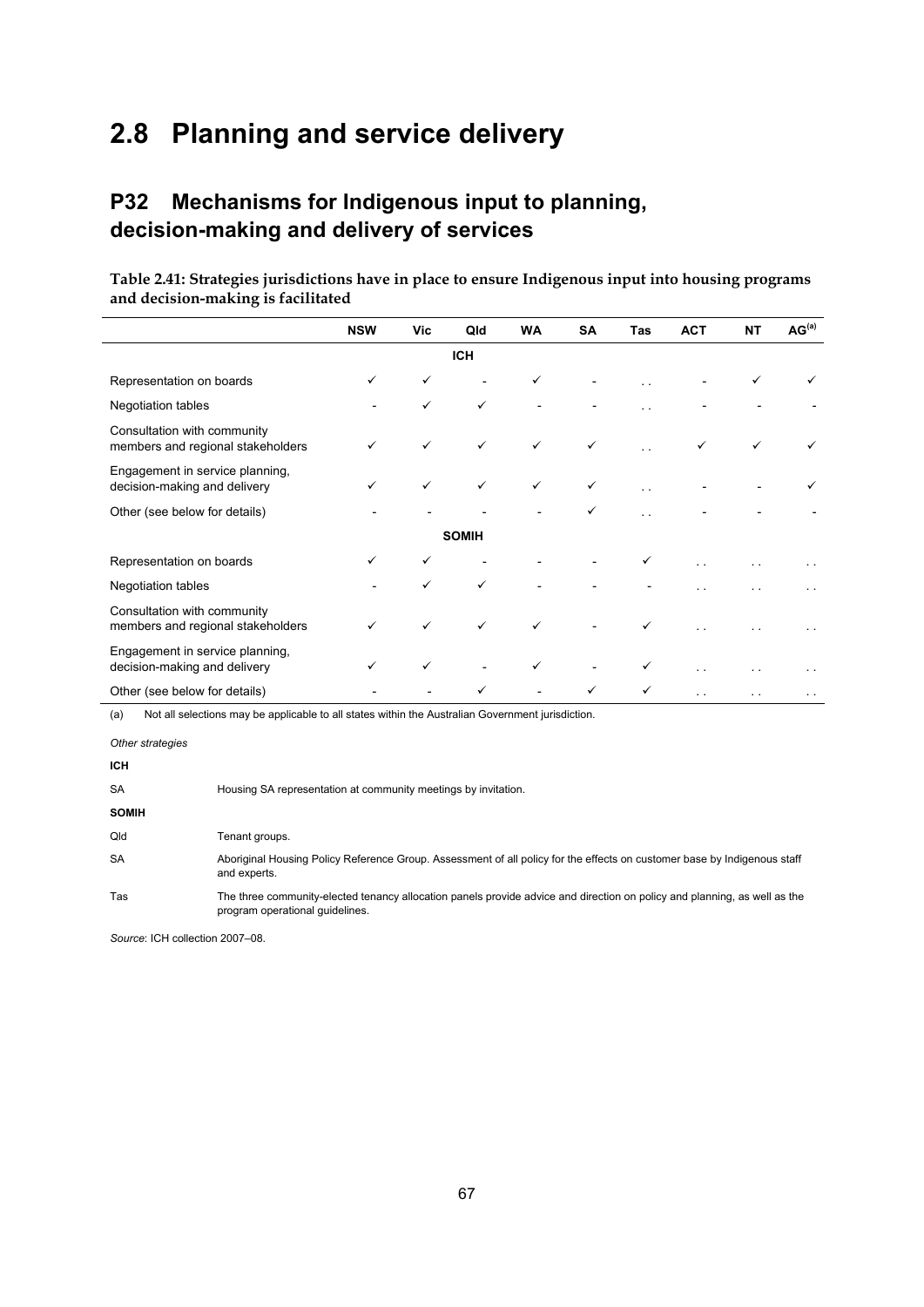| Table 2.42: How Indigenous input feeds into planning processes |
|----------------------------------------------------------------|
|                                                                |

|                               | <b>NSW</b>   | Vic          | Qld                      | <b>WA</b>                | SA                       | <b>Tas</b>           | <b>ACT</b>               | <b>NT</b>            | AG <sup>(a)</sup> |
|-------------------------------|--------------|--------------|--------------------------|--------------------------|--------------------------|----------------------|--------------------------|----------------------|-------------------|
|                               |              |              | <b>ICH</b>               |                          |                          |                      |                          |                      |                   |
| Representation on boards      | $\checkmark$ | ✓            |                          |                          |                          |                      | $\overline{\phantom{0}}$ | ✓                    | ✓                 |
| Negotiation tables            |              | $\checkmark$ | $\checkmark$             | $\overline{\phantom{0}}$ |                          | . .                  |                          |                      |                   |
| Planning committees           | $\checkmark$ | $\checkmark$ | $\overline{a}$           |                          | ۰                        | $\ddot{\phantom{0}}$ |                          |                      | ✓                 |
| Community forums              | $\checkmark$ | $\checkmark$ | $\overline{a}$           |                          |                          |                      | ✓                        | ✓                    | ✓                 |
| Other (see below for details) | ✓            |              | ✓                        | $\checkmark$             | $\checkmark$             | $\ddot{\phantom{1}}$ |                          |                      | ✓                 |
|                               |              |              | <b>SOMIH</b>             |                          |                          |                      |                          |                      |                   |
| Representation on boards      | $\checkmark$ | $\checkmark$ |                          |                          | $\checkmark$             | $\checkmark$         |                          |                      |                   |
| Negotiation tables            |              | $\checkmark$ | $\checkmark$             | $\overline{\phantom{a}}$ | $\checkmark$             |                      | $\sim$                   | $\ddot{\phantom{1}}$ | $\sim$ $\sim$     |
| Planning committees           | $\checkmark$ | $\checkmark$ | $\overline{\phantom{a}}$ | ✓                        | $\overline{\phantom{a}}$ | $\checkmark$         | $\sim$ $\sim$            |                      | $\sim$ $\sim$     |
| Community forums              | ✓            | $\checkmark$ | $\overline{\phantom{a}}$ | $\checkmark$             | $\checkmark$             | $\checkmark$         | $\sim$ $\sim$            |                      | $\sim$ $\sim$     |
| Other (see below for details) | ✓            |              |                          |                          | $\checkmark$             | $\checkmark$         | $\sim$ $\sim$            | $\ddot{\phantom{1}}$ | $\sim$ $\sim$     |

(a) Not all selections may be applicable to all states within the Australian Government jurisdiction.

**ICH** 

| יישו         |                                                                                                                                                                |
|--------------|----------------------------------------------------------------------------------------------------------------------------------------------------------------|
| <b>NSW</b>   | Workshops with Aboriginal community housing providers; surveys administered to Aboriginal community housing providers.                                         |
| Qld          | Housing improvement plans are developed in close consultation with individual councils to ensure the plans best reflect the<br>unique needs of each community. |
| <b>WA</b>    | Regional coordinators make direct engagement with community members.                                                                                           |
| <b>SA</b>    | Assets consultations and standards forum                                                                                                                       |
| AG           | Vic, Tas: Encouragement of ICHO networking at regional, state and national levels.                                                                             |
| <b>SOMIH</b> |                                                                                                                                                                |
| <b>NSW</b>   | Satisfaction survey of tenants, through the National Social Housing Survey for SOMIH.                                                                          |
| <b>SA</b>    | Customer advisory committees.                                                                                                                                  |
| Tas          | The three community-elected tenancy allocation panels provide advice and direction on policy and planning, as well as the<br>program operational quidelines.   |

*Other methods*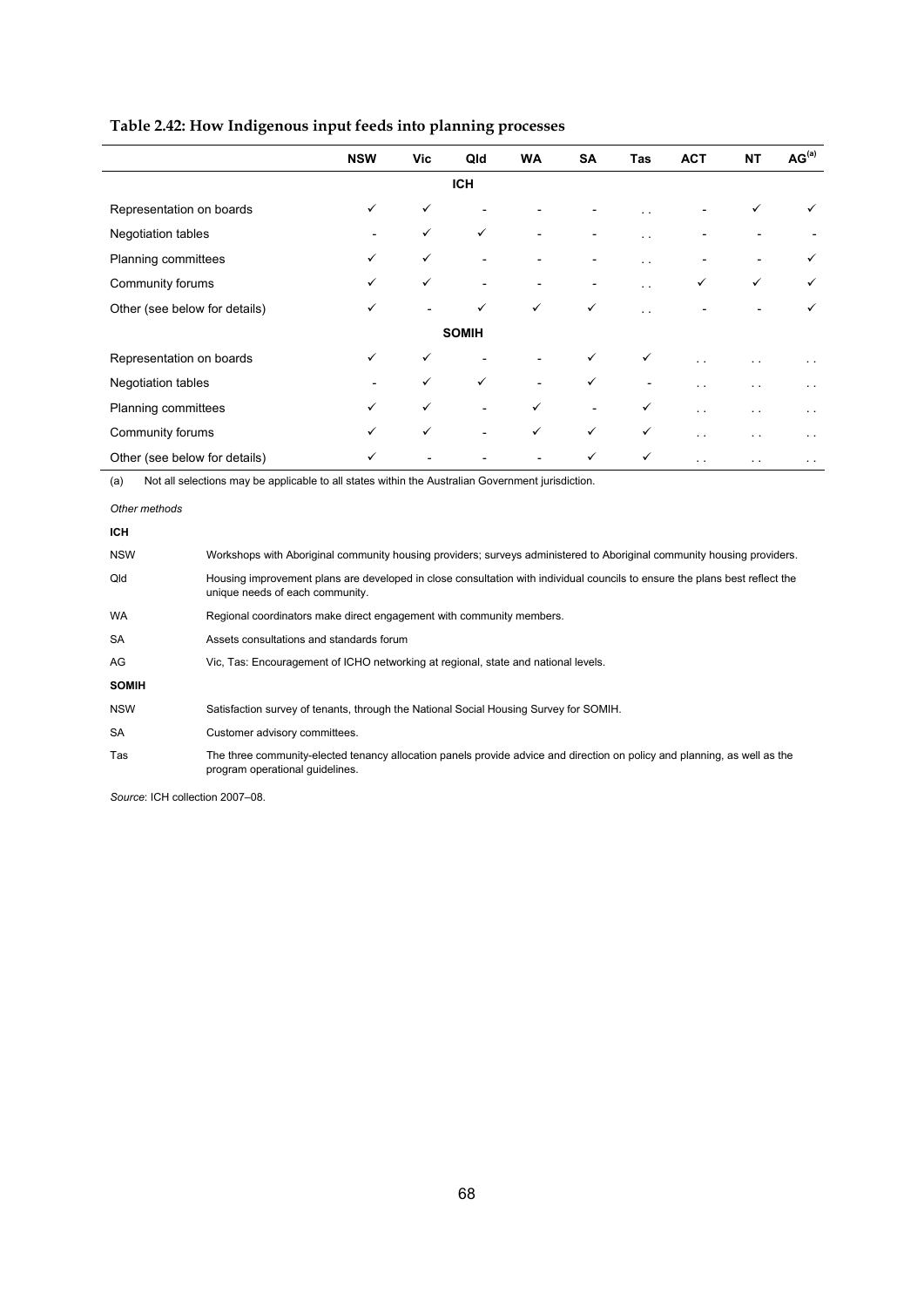#### **Table 2.43: How Indigenous input feeds into service delivery processes**

|                                          | <b>NSW</b> | <b>Vic</b>   | Qld                          | <b>WA</b>    | SA                       | Tas                  | <b>ACT</b>   | <b>NT</b> | AG <sup>(a)</sup>    |
|------------------------------------------|------------|--------------|------------------------------|--------------|--------------------------|----------------------|--------------|-----------|----------------------|
|                                          |            |              | <b>ICH</b>                   |              |                          |                      |              |           |                      |
| Representation on boards                 | ✓          | $\checkmark$ |                              |              |                          |                      |              | ✓         | ✓                    |
| Negotiation tables                       |            | $\checkmark$ | $\checkmark$                 |              |                          | $\sim$ $\sim$        |              |           |                      |
| Planning committees                      | ✓          | $\checkmark$ |                              |              | $\checkmark$             |                      |              | ✓         | ✓                    |
| Employment and training<br>opportunities | ✓          | $\checkmark$ | $\overline{\phantom{0}}$     |              | $\checkmark$             | . .                  | $\checkmark$ | ✓         | $\checkmark$         |
| Workshops                                | ✓          | $\checkmark$ | $\qquad \qquad \blacksquare$ |              |                          | $\ddot{\phantom{0}}$ |              | ✓         | ✓                    |
| Other (see below for details)            |            |              | $\checkmark$                 | $\checkmark$ | $\checkmark$             | . .                  |              |           | ✓                    |
|                                          |            |              | <b>SOMIH</b>                 |              |                          |                      |              |           |                      |
| Representation on boards                 | ✓          | $\checkmark$ |                              |              | $\checkmark$             | ✓                    |              |           | $\ddot{\phantom{1}}$ |
| Negotiation tables                       |            | $\checkmark$ | $\overline{a}$               |              |                          |                      |              |           | $\ddot{\phantom{1}}$ |
| Planning committees                      | ✓          | ✓            | $\overline{a}$               |              |                          | ✓                    |              |           | $\ddot{\phantom{1}}$ |
| Employment and training<br>opportunities | ✓          | $\checkmark$ |                              | $\checkmark$ |                          |                      |              |           | $\ddot{\phantom{1}}$ |
| Workshops                                | ✓          | $\checkmark$ | $\overline{\phantom{a}}$     |              | $\overline{\phantom{0}}$ |                      |              | . .       | $\ddot{\phantom{1}}$ |
| Other (see below for details)            |            |              | ✓                            | $\checkmark$ | $\checkmark$             | $\checkmark$         | . .          | . .       | $\sim$ $\sim$        |

(a) Not all selections may be applicable to all states within the Australian Government jurisdiction.

*Other methods*  **ICH**  Qld Where tenancy management services are provided by the Department of Housing, a community-based tenant advisory group is established to help the department in decision-making on tenancy matters. WA Community consultation; regional coordinators make direct engagement with community members. SA Housing SA representation at community meetings by invitation. Community development officers engage ICHOs for input on required changes. AG Qld: Service delivery is mostly submission driven. Larger joint infrastructure projects, which the Australian Government Department of Families, Housing, Community Services and Indigenous Affairs has with the Queensland Government include community consultation in the service delivery. **SOMIH**  Qld Tenant groups provide input into service delivery planning by the client services and community and public housing areas of the Department of Housing. The results of consultation and negotiation tables are also input into departmental service delivery planning. WA Satisfaction survey of tenants, through the National Social Housing Survey for SOMIH. SA Customer advisory committees, and Aboriginal housing policy reference group, which includes an assessment of operational policy and process. Tas The three community-elected tenancy allocation panels provide advice and direction on policy and planning, as well as the program operational guidelines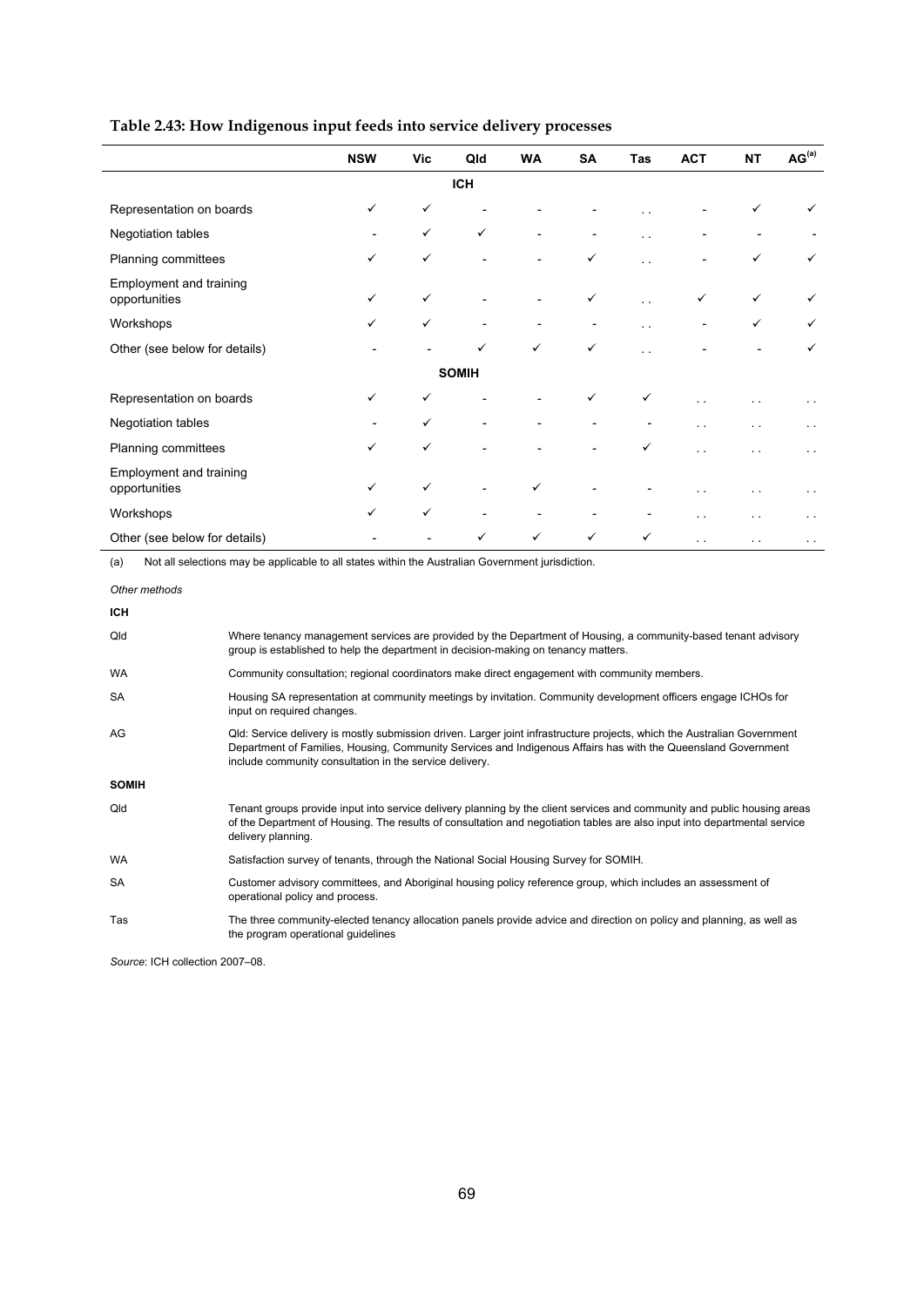# **P33 Coordination of housing and other services that seek to improve the health and wellbeing of Indigenous people**

|                                                                                                                                        | <b>NSW</b> | Vic          | Qld               | <b>WA</b>    | <b>SA</b>    | Tas | <b>ACT</b> | <b>NT</b> | AG <sup>(a)</sup> |
|----------------------------------------------------------------------------------------------------------------------------------------|------------|--------------|-------------------|--------------|--------------|-----|------------|-----------|-------------------|
|                                                                                                                                        |            |              | <b>ICH</b>        |              |              |     |            |           |                   |
| Memorandum of understanding/<br>agreements with other government<br>agencies and service providers to<br>avoid duplication of services |            |              |                   | $\checkmark$ | ✓            |     |            |           |                   |
| Representation on<br>committees/reference groups                                                                                       | ✓          | $\checkmark$ | ✓                 |              |              |     |            |           |                   |
| Policy frameworks                                                                                                                      | ✓          | $\checkmark$ |                   |              |              |     |            |           |                   |
| Collaboration and partnerships with<br>government and non-government<br>agencies                                                       | ✓          | ✓            | ✓<br><b>SOMIH</b> | $\checkmark$ | ✓            |     |            |           |                   |
| Memorandum of understanding/<br>agreements with other government<br>agencies and service providers to<br>avoid duplication of services |            |              |                   |              |              |     |            |           |                   |
| Representation on<br>committees/reference groups                                                                                       |            |              |                   | $\checkmark$ | $\checkmark$ |     |            |           |                   |
| Policy frameworks                                                                                                                      | ✓          | $\checkmark$ | ✓                 | $\checkmark$ | $\checkmark$ | ✓   |            |           |                   |
| Collaboration and partnerships with<br>government and non-government<br>agencies                                                       | ✓          | ✓            |                   | $\checkmark$ | ✓            |     |            |           |                   |

**Table 2.44: How Indigenous housing is coordinated with other services** 

(a) Not all selections may be applicable to all states within the Australian Government jurisdiction.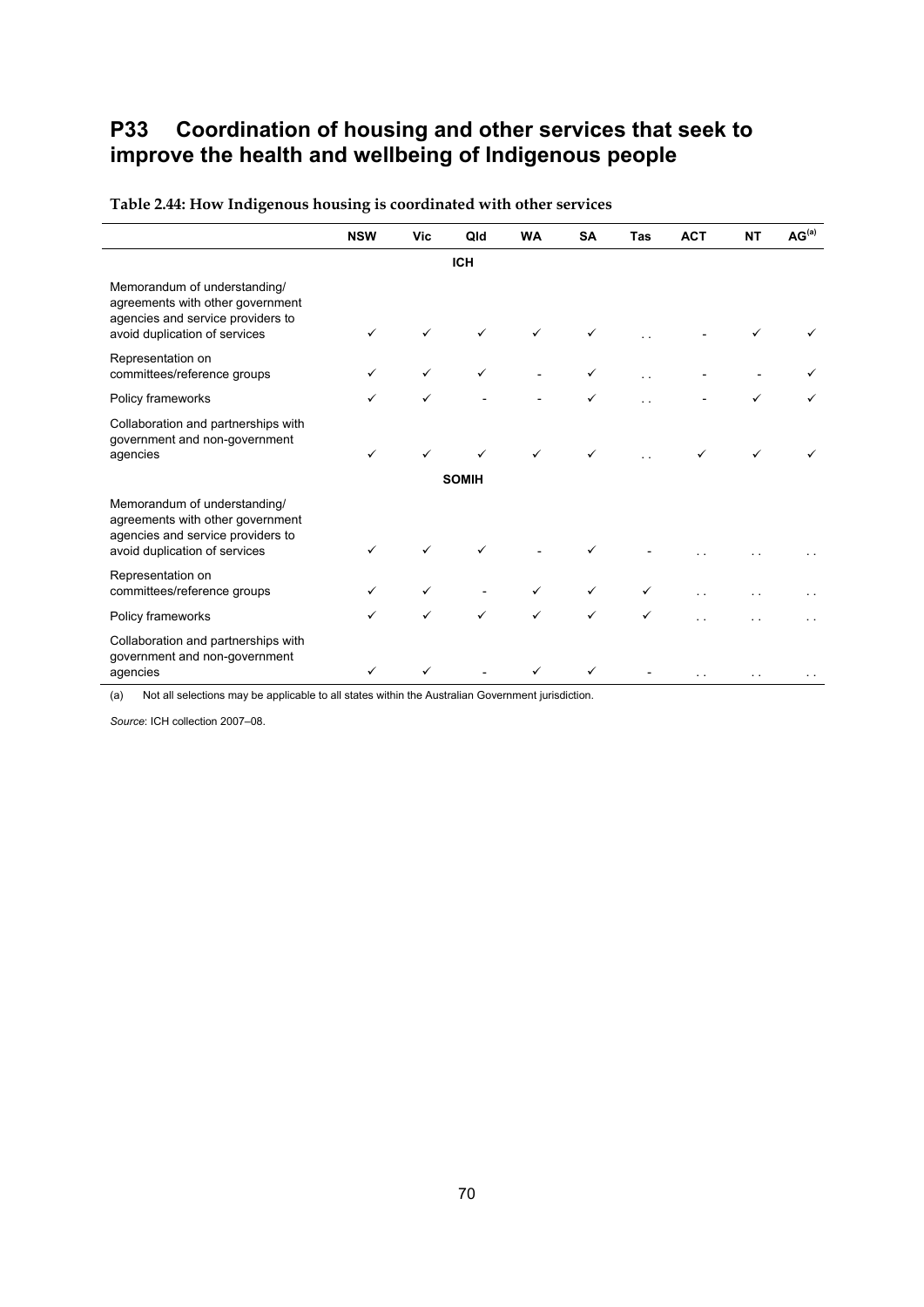#### **Table 2.45: Initiatives**

| Jurisdiction | Initiatives/new projects                                                              | Assessment/evidence of outcomes                                                                                                                                                                                                                                                                                                                                                                                                                                                                                                                                                                                                                                                                                                                        |
|--------------|---------------------------------------------------------------------------------------|--------------------------------------------------------------------------------------------------------------------------------------------------------------------------------------------------------------------------------------------------------------------------------------------------------------------------------------------------------------------------------------------------------------------------------------------------------------------------------------------------------------------------------------------------------------------------------------------------------------------------------------------------------------------------------------------------------------------------------------------------------|
| <b>ICH</b>   |                                                                                       |                                                                                                                                                                                                                                                                                                                                                                                                                                                                                                                                                                                                                                                                                                                                                        |
| <b>NSW</b>   | Housing management reviews                                                            | Most of 170 ICHOs have been reviewed and scored as high<br>performing, medium performing or low performing.                                                                                                                                                                                                                                                                                                                                                                                                                                                                                                                                                                                                                                            |
|              | Sector Strengthening Strategy                                                         | Strategy completed after consultations with Aboriginal community<br>housing providers.                                                                                                                                                                                                                                                                                                                                                                                                                                                                                                                                                                                                                                                                 |
|              | NSW Standards for Governance and<br>Management of Aboriginal Housing                  | The standards set a benchmark for the delivery of Indigenous<br>housing services, and will be used as the measure to assess ICHOs'<br>performance for an accreditation process.                                                                                                                                                                                                                                                                                                                                                                                                                                                                                                                                                                        |
|              | Aggregated management services for<br>Aboriginal community housing providers          | Implementation of a model constitution developed for governance of<br>new aggregated housing management services.                                                                                                                                                                                                                                                                                                                                                                                                                                                                                                                                                                                                                                      |
|              |                                                                                       | Development of a model headlease for under-performing providers<br>to headlease their properties to a regional management service.                                                                                                                                                                                                                                                                                                                                                                                                                                                                                                                                                                                                                     |
|              |                                                                                       | Consultations held to progress the establishment of additional<br>aggregated Aboriginal management services.                                                                                                                                                                                                                                                                                                                                                                                                                                                                                                                                                                                                                                           |
|              | AHO/Indigenous Business Australia<br>Home Ownership Scheme                            | Scheme reviewed, and six properties were purchased by tenants in<br>2007-08.                                                                                                                                                                                                                                                                                                                                                                                                                                                                                                                                                                                                                                                                           |
|              | Licensing of Copyright Agreement for<br>Housing Our Mob Every Where (HOME)<br>program | Developed and implemented a license of copyright agreement for<br>the Certificate IV Community Services (Social Housing) (HOME<br>program) to organisations in other jurisdictions. The program trains<br>staff and helps to build capacity of organisations in housing<br>management.                                                                                                                                                                                                                                                                                                                                                                                                                                                                 |
| Qld          | Off Communities Investment Project                                                    | During 2007-08, 47 households from Palm Island, Yarrabah,<br>Cherbourg and Mona Mona communities were housed in their<br>regional area of choice, consistent with the project intent. At 30<br>June 2008, 46 properties at a value of \$15.2 million were purchased<br>under this project.                                                                                                                                                                                                                                                                                                                                                                                                                                                             |
|              |                                                                                       | The majority of Aboriginal and Torres Strait Islander Deed of Grant<br>in Trust communities are located in remote areas, where access to<br>improved housing, health, employment and educational<br>opportunities is limited. The Department of Communities (Note: the<br>Department of Housing, through machinery of government changes,<br>was amalgamated with several other government departments to<br>form the Department of Communities on 26 March 2009) is<br>delivering an accelerated program to house people listed on the<br>social housing register, who live on Indigenous communities and<br>wish to relocate off the community to areas with improved access to<br>housing, employment opportunities, education and health services. |
| SА           | Implement Industry Standards<br>Framework                                             | All communities were assessed via a six-monthly performance<br>report, and specific areas of improvement were identified in line with<br>the Housing Standards Framework: corporate governance, financial<br>management, tenancy management, housing asset management<br>and service delivery. Office for Aboriginal Housing (OAH) officers<br>assisted communities in identified areas of improvement. Modelling<br>of a new public-like housing system was done, with officers based<br>on the Anangu Pitjantjatjara Yankunytjatjara Lands.                                                                                                                                                                                                          |
|              |                                                                                       | The OAH was working with state and territories with regard to the<br>Australian Government's proposed Indigenous Management<br>Improvement System, which was based on a Housing Industry<br>Standards Framework. This strategy was not supported by the<br>housing ministers, resulting in work being suspended on a national<br>standards framework for Indigenous community housing.                                                                                                                                                                                                                                                                                                                                                                 |

*(continued)*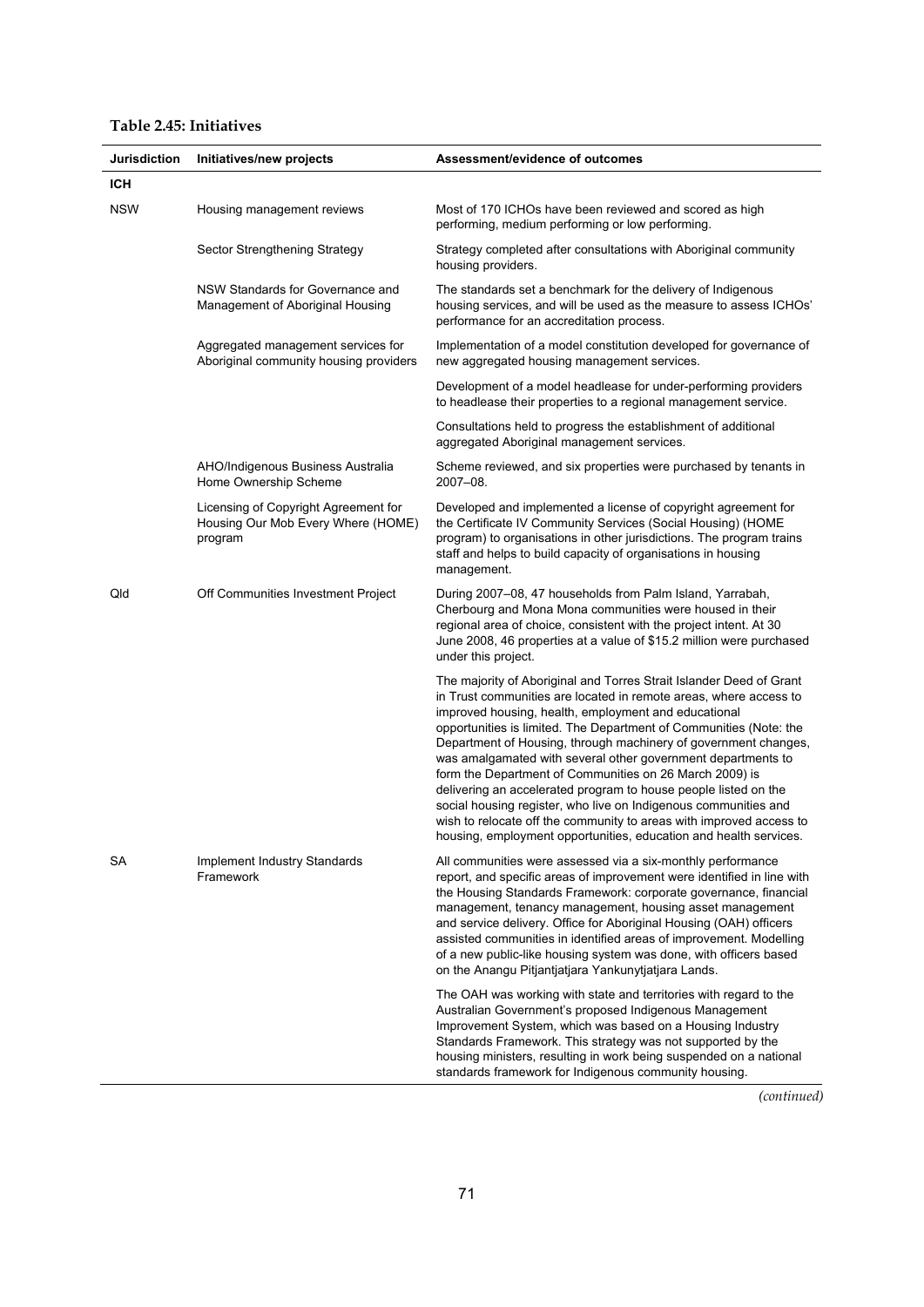| Jurisdiction      | Initiatives/new projects                                                                 | Assessment/evidence of outcomes                                                                                                                                                                                                                                                                                                                                                                                                                                                                                                                                                                                                                                                                                                                                                                                                                                                                                              |
|-------------------|------------------------------------------------------------------------------------------|------------------------------------------------------------------------------------------------------------------------------------------------------------------------------------------------------------------------------------------------------------------------------------------------------------------------------------------------------------------------------------------------------------------------------------------------------------------------------------------------------------------------------------------------------------------------------------------------------------------------------------------------------------------------------------------------------------------------------------------------------------------------------------------------------------------------------------------------------------------------------------------------------------------------------|
| ICH (continued)   |                                                                                          |                                                                                                                                                                                                                                                                                                                                                                                                                                                                                                                                                                                                                                                                                                                                                                                                                                                                                                                              |
| SА<br>(continued) | Interim strategy and ICHOs agreement                                                     | OAH adopted an interim strategy tackling five housing standards:<br>governance, financial management, tenancy management, housing<br>asset management and service delivery. There was direct<br>involvement by OAH Officers with delivery of housing services to<br>three ICHOs (Point Pearce, Oak Valley, Anangu Pitjantjatjara<br>Yankunytjatjara Lands) to ensure funds were delivered into the<br>community, and for health and safety benefits.                                                                                                                                                                                                                                                                                                                                                                                                                                                                         |
|                   | Repairs and Maintenance Blitz, based<br>on Fixing Houses for Better Health<br>principles | The OAH agreed with two communities to survey and do repairs and<br>maintenance at Point Pearce and Oak Valley. The objective of this<br>project was to improve the lifecycle of housing and increase health<br>and safety of housing for tenants. Forty-seven houses were fixed in<br>Point Pearce, and 14 in Oak Valley. The outcome of this work will<br>also improve future maintenance procedures and rent compliance of<br>tenants due to the increased quality of living.                                                                                                                                                                                                                                                                                                                                                                                                                                             |
|                   | Strategic partnerships, connecting<br>community and governments                          | OAH led the development of integrated planning and service<br>provision partnership agreements between the three tiers of<br>government (Australian, state and local) and communities, including<br>the Ceduna and Port Augusta regions. Agreements aim to improve<br>housing, safety and wellbeing for mobile and transient Indigenous<br>South Australians. The formal partnership was agreed upon and<br>implemented in Ceduna and there was continued provision of the<br>Transitional Accommodation Centres in Ceduna and Port Augusta.                                                                                                                                                                                                                                                                                                                                                                                 |
|                   |                                                                                          | The partnership between government and the communities will work<br>in tackling priority service support and related community issues for<br>Anangu and remote Aboriginal people visiting and/or coming to their<br>regional centres.                                                                                                                                                                                                                                                                                                                                                                                                                                                                                                                                                                                                                                                                                        |
|                   |                                                                                          | The development and implementation of the Adelaide Metropolitan<br>Rapid Response Model for Anangu and cross border Aboriginal<br>people visiting the Adelaide metropolitan area includes practical<br>assistance to return home, referral and liaison with metropolitan<br>agencies and remote communities. The Metropolitan Rapid<br>Response Model has been operational since November 2007, and<br>includes service framework, operational guidelines/protocols, and<br>inter-agency and lead agency communication protocols.                                                                                                                                                                                                                                                                                                                                                                                            |
|                   | Anangu Pitjantjatjara Yankunytjatjara<br>Housing memorandum of understanding             | In December 2007, the Anangu Pitjantjatjara Yankunytjatjara<br>Executive Board and the Department for Families and Communities<br>-OAH entered into a memorandum of understanding. This provided<br>a preliminary framework for the transition of community-managed<br>housing on the Anangu Pitjantjatjara Yankunytjatjara Lands to state<br>management. The agreement gave priority to:<br>• auditing properties and households to provide a first baseline of<br>data for asset and housing management planning<br>• establishing a new approach to the management and delivery of<br>existing and new housing<br>• connecting the delivery and management of housing services with<br>complementary activities and services present on the lands<br>• working with communities, governments, providers and employers<br>to actively generate local employment opportunities in asset and<br>housing management activity. |

# **Table 2.45 (continued): Initiatives**

*(continued)*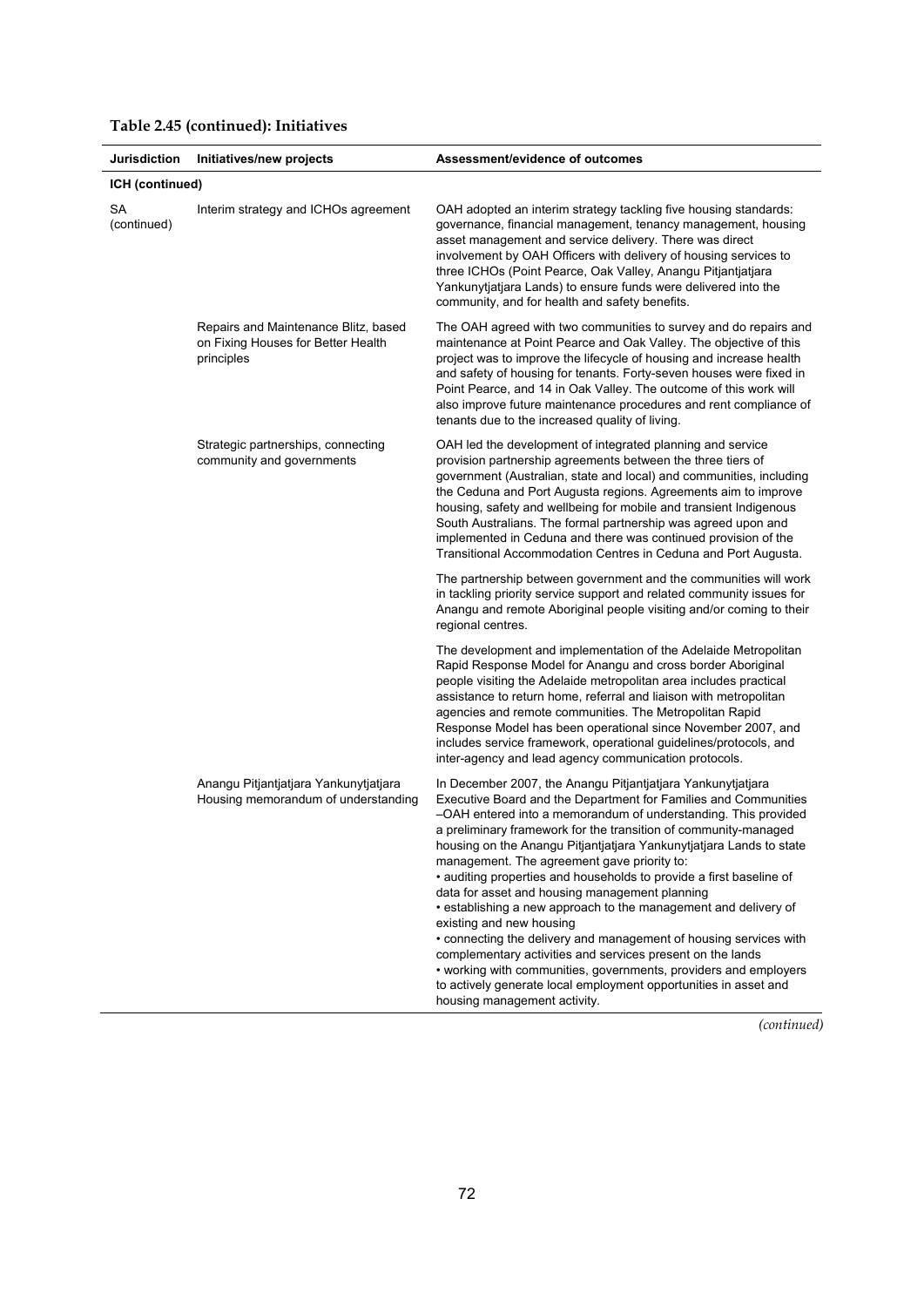| Jurisdiction             | Initiatives/new projects                                                                | Assessment/evidence of outcomes                                                                                                                                                                                                                                                                                                                                                                                                                                                                                                                                                                                                                                                                                                                                                                                                                                                                                                                                |
|--------------------------|-----------------------------------------------------------------------------------------|----------------------------------------------------------------------------------------------------------------------------------------------------------------------------------------------------------------------------------------------------------------------------------------------------------------------------------------------------------------------------------------------------------------------------------------------------------------------------------------------------------------------------------------------------------------------------------------------------------------------------------------------------------------------------------------------------------------------------------------------------------------------------------------------------------------------------------------------------------------------------------------------------------------------------------------------------------------|
| ICH (continued)          |                                                                                         |                                                                                                                                                                                                                                                                                                                                                                                                                                                                                                                                                                                                                                                                                                                                                                                                                                                                                                                                                                |
| <b>SA</b><br>(continued) | Anangu Pitjantjatjara Yankunytjatjara<br>Housing memorandum of understanding            | Since February 2008:<br>• two Housing SA officers have been based on the Anangu                                                                                                                                                                                                                                                                                                                                                                                                                                                                                                                                                                                                                                                                                                                                                                                                                                                                                |
|                          | (continued)                                                                             | Pitjantjatjara Yankunytjatjara Lands<br>• an electronic data capture device has been designed and trialled to<br>support the collection and storage of data for the property and<br>tenancy audit<br>• housing management infrastructure and delivery arrangements<br>have been modelled and costed<br>• a cyclical and responsive repairs and maintenance program is in<br>development<br>• a remote area emergency procurement response has been<br>approved and emergency maintenance services are being delivered<br>• a septic waste management system intervention has been funded<br>by the Australian Government. This intervention will deliver more<br>than 40 replacement tanks. A new septic pump truck will also be<br>procured with this funding<br>• an integrated construction and employment concept paper has<br>been produced in partnership with the Department for Families and<br>Communities Procurement and Aboriginal Asset Services. |
|                          |                                                                                         | The implementation of the housing model and housing management<br>system is dependent on successful negotiations with the Australian<br>Government.                                                                                                                                                                                                                                                                                                                                                                                                                                                                                                                                                                                                                                                                                                                                                                                                            |
|                          | Safe Tracks-Transitional<br>Accommodation Program, Ceduna and<br>Port Augusta centres   | OAH has developed case work practices to improve client<br>outcomes. Best practice approaches have been a priority for staff<br>training, collection and maintenance of appropriate client records<br>and improved interagency practice and promotion. There has been<br>an emphasis on developing appropriate systems in the program.<br>Areas of improvement include rent collection, rent arrears, income<br>and expenditure practices and systems, management systems, and<br>collection of accurate statistical information.                                                                                                                                                                                                                                                                                                                                                                                                                              |
|                          |                                                                                         | OAH continues to develop partnerships with other government and<br>non-government agencies. Aboriginal communities are continually<br>being engaged using communication strategies to improve client<br>outcomes and deliver a more coordinated approach to service<br>delivery.                                                                                                                                                                                                                                                                                                                                                                                                                                                                                                                                                                                                                                                                               |
| <b>SOMIH</b>             |                                                                                         |                                                                                                                                                                                                                                                                                                                                                                                                                                                                                                                                                                                                                                                                                                                                                                                                                                                                                                                                                                |
| <b>NSW</b>               | Sector Strengthening Strategy                                                           | Strategy completed after consultations with Aboriginal community<br>housing providers. It has planning and service delivery implications<br>for both ICH and SOMIH sectors.                                                                                                                                                                                                                                                                                                                                                                                                                                                                                                                                                                                                                                                                                                                                                                                    |
|                          | AHO//Indigenous Business Australia<br>Home Ownership Scheme                             | The review of the scheme was completed with the AHO and IBA<br>agreeing on changes to the expression of interest form, fact sheet<br>and Aboriginality form.                                                                                                                                                                                                                                                                                                                                                                                                                                                                                                                                                                                                                                                                                                                                                                                                   |
| Vic                      | Positioning Aboriginal Services for the<br><b>Future Project</b>                        |                                                                                                                                                                                                                                                                                                                                                                                                                                                                                                                                                                                                                                                                                                                                                                                                                                                                                                                                                                |
|                          | Aboriginal Human Services Forum                                                         |                                                                                                                                                                                                                                                                                                                                                                                                                                                                                                                                                                                                                                                                                                                                                                                                                                                                                                                                                                |
|                          | Aboriginal Affairs Victoria-Indigenous<br>Leadership and Capacity Building<br>Strategy  |                                                                                                                                                                                                                                                                                                                                                                                                                                                                                                                                                                                                                                                                                                                                                                                                                                                                                                                                                                |
|                          | 2008 Towards a new National<br>Indigenous Representative Body-<br>Australian Government |                                                                                                                                                                                                                                                                                                                                                                                                                                                                                                                                                                                                                                                                                                                                                                                                                                                                                                                                                                |

# **Table 2.45 (continued): Initiatives**

*(continued)*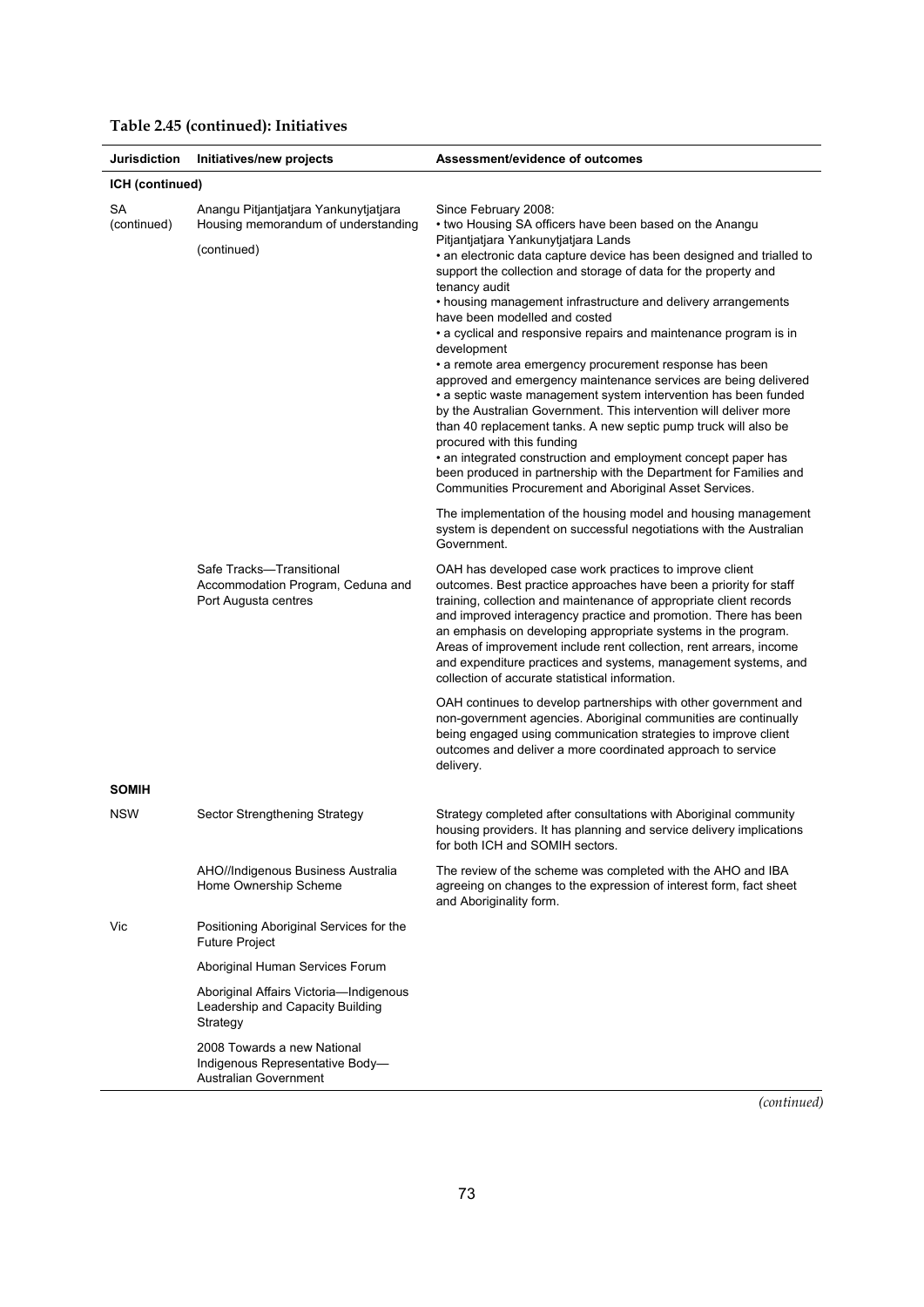| Jurisdiction             | Initiatives/new projects                                                                                                       | Assessment/evidence of outcomes                                                                                                                                                                                                                                                                                                                                                                                                                                                                                                                                                                                                                                                                                                                                                                                                                             |
|--------------------------|--------------------------------------------------------------------------------------------------------------------------------|-------------------------------------------------------------------------------------------------------------------------------------------------------------------------------------------------------------------------------------------------------------------------------------------------------------------------------------------------------------------------------------------------------------------------------------------------------------------------------------------------------------------------------------------------------------------------------------------------------------------------------------------------------------------------------------------------------------------------------------------------------------------------------------------------------------------------------------------------------------|
| <b>SOMIH (continued)</b> |                                                                                                                                |                                                                                                                                                                                                                                                                                                                                                                                                                                                                                                                                                                                                                                                                                                                                                                                                                                                             |
| Qld                      | Off Communities Investment Project                                                                                             | The majority of Aboriginal and Torres Strait Islander Deed of Grant<br>in Trust communities are located in remote areas, where access to<br>improved housing, health, employment and educational<br>opportunities is limited. The Department of Communities (Note: the<br>Department of Housing, through machinery of government changes,<br>was amalgamated with several other government departments to<br>form the Department of Communities on 26 March 2009) is<br>delivering an accelerated program to house people listed on the<br>social housing register, who live on Indigenous communities and<br>wish to relocate off the community to areas with improved access to<br>housing, employment opportunities, education and health services.                                                                                                      |
|                          |                                                                                                                                | During 2007-08, 47 households from Palm Island, Yarrabah,<br>Cherbourg and Mona Mona communities were housed in their<br>regional area of choice, consistent with the project intent. At 30 June<br>2008, 46 properties at a value of \$15.2 million were purchased<br>under this project.                                                                                                                                                                                                                                                                                                                                                                                                                                                                                                                                                                  |
| SА                       | Quality Customer Service for Aboriginal<br>Housing Services-Implement service<br>improvement strategies in priorities<br>areas | The establishment of Aboriginal specific housing teams within<br>regional settings continues to enhance the ability of Housing SA to<br>build its capacity to provide Indigenous-specific service responses to<br>Indigenous customers in high and lower priority areas. Evaluation of<br>service provision within Housing SA validates that these improved<br>service strategies are having a positive effect on housing outcomes<br>for Indigenous customers.                                                                                                                                                                                                                                                                                                                                                                                             |
|                          | Quality Customer Service for Aboriginal<br>Housing Services-Customer access to                                                 | The Housing SA website requires revision for easier access to<br>information by Indigenous customers.                                                                                                                                                                                                                                                                                                                                                                                                                                                                                                                                                                                                                                                                                                                                                       |
|                          | information on housing and housing<br>services is continuously reviewed and<br>improved                                        | Housing SA SOMIH held state-wide interagency Aboriginal housing<br>service and support provider forums to:<br>• increase the knowledge of agencies on the types of housing<br>services available to customers<br>• improve both Housing SA staff agencies referral and contact<br>processes<br>• identify how Housing SA can work in partnership more effectively<br>in the future.                                                                                                                                                                                                                                                                                                                                                                                                                                                                         |
|                          | Participated in a range of working<br>groups and committees providing<br>strategic advice on Indigenous issues                 | Housing SA represents and provides action on the following<br>committees and working groups:<br>• Mental Health and Housing memorandum of understanding<br>• South Australia Police memorandum of understanding<br>• Supported Tenancy Program Reference Group<br>• Aboriginal Policy Reference Group<br>• Department for Families and Communities Workforce Strategy<br>• State Plan Reducing Overcrowding in Aboriginal Communities<br>Implementation Group<br>• Across government Anti Family Violence Reference Group<br>• Shelter SA Homeless and Housing Branch<br>• Customer Satisfaction Steering Group<br>• Housing Advisory Structure Model Planning Group<br>• Department for Families and Communities Aboriginal Employment<br><b>Strategy Steering Group</b><br>• Australian Housing and Urban Research Institute and other<br>research groups |
|                          | Work on measuring customer<br>satisfaction continues                                                                           | Housing SA is tackling areas that have been highlighted in the<br>SOMIH report 2007-08 as areas of improvement. The areas where<br>work has begun includes:<br>• Aboriginal Support Services hosting Indigenous service provider<br>forums to build on existing relationships with support services<br>• Housing SA staff is working closely with SOMIH customers and<br>Indigenous customers housed in public rental housing.                                                                                                                                                                                                                                                                                                                                                                                                                              |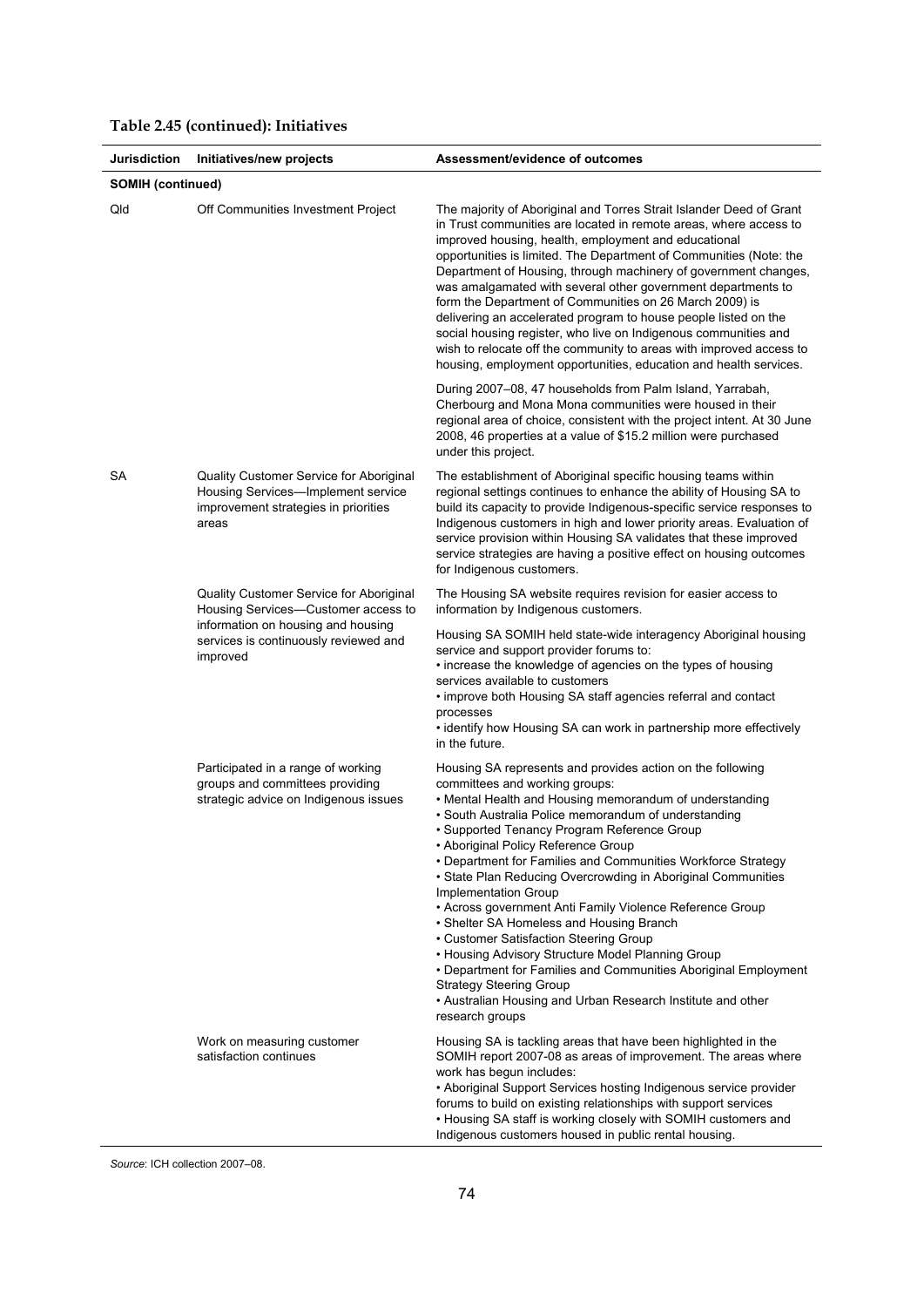# **2.9 Data coverage and quality**

# **P36 Proportion of indicators (not Census or CHINS) on which jurisdictions could report**

**Table 2.46: Number and proportion of Indigenous community housing and state owned and managed Indigenous housing program indicators for which jurisdictions could provide data, by jurisdiction, 2007–08** 

|                                          | <b>NSW</b> | Vic | Qld          | <b>WA</b> | <b>SA</b> | Tas                  | <b>ACT</b>           | <b>NT</b>            | AG.             |
|------------------------------------------|------------|-----|--------------|-----------|-----------|----------------------|----------------------|----------------------|-----------------|
|                                          |            |     | <b>ICH</b>   |           |           |                      |                      |                      |                 |
| No. of indicators provided               | 20         | 20  | 19           | 14        | 18        | $\ddot{\phantom{0}}$ | 20                   | 16                   | 20              |
| No. of indicators requested              | 20         | 20  | 20           | 20        | 20        | $\ddot{\phantom{0}}$ | 20                   | 20                   | 20              |
| Proportion of indicators<br>provided (%) | 100        | 100 | 95           | 70        | 90        | $\ddot{\phantom{0}}$ | 100                  | 80                   | 100             |
|                                          |            |     | <b>SOMIH</b> |           |           |                      |                      |                      |                 |
| No. of indicators provided               | 14         | 14  | 14           | 14        | 13        | 14                   | $\sim$ $\sim$        | $\sim$               | $\sim$ 10 $\pm$ |
| No. of indicators requested              | 14         | 14  | 14           | 14        | 14        | 14                   | $\sim$ $\sim$        | $\ddot{\phantom{1}}$ | $\sim$ $\sim$   |
| Proportion of indicators<br>provided (%) | 100        | 100 | 100          | 100       | 93        | 100                  | $\ddot{\phantom{0}}$ | $\ddot{\phantom{0}}$ | $\sim$ $\sim$   |

*Note* 

All Includes only quantitative indicators. Excludes Census and CHINS. Table does not assess the quality of the data provided.

*Sources*: AIHW analysis of ICH collection 2007–08; AIHW 2009c.

#### **Completeness of data**

For ICH, jurisdictions were able to provide data for between 70% and 100% of the indicators requested. However, even where data were provided, in many cases data were not available for all dwellings or ICHOs in the jurisdiction. The following table gives an indication of the completeness of the data provided by jurisdictions for the ICH data collection.

| Table 2.47: Number and completeness of quantitative data items for which jurisdictions could |  |
|----------------------------------------------------------------------------------------------|--|
| provide data, by jurisdiction, 2007-08                                                       |  |

|                                   | <b>NSW</b> | Vic | Qld            | <b>WA</b> | <b>SA</b>   | <b>ACT</b>  | <b>NT</b> | AG<br>Vic | AG<br>Qld      | AG<br>Tas |
|-----------------------------------|------------|-----|----------------|-----------|-------------|-------------|-----------|-----------|----------------|-----------|
|                                   |            |     | <b>ICH</b>     |           |             |             |           |           |                |           |
| No. of data items provided        |            |     |                |           |             |             |           |           |                |           |
| as complete data <sup>(a)</sup>   | 4          | 27  | 14             | 8         | 4           | 27          | 18        | 4         | $\overline{4}$ | 11        |
| as incomplete data <sup>(a)</sup> | 17         | 0   | $\overline{4}$ | 9         | 18          | $\mathbf 0$ | 0         | 23        | 23             | 16        |
| from alternative source           | 5          | 0   | 8              | 0         | $\mathbf 1$ | $\mathbf 0$ | 4         | 0         | 0              | 0         |
| No. of data items not provided    | 1          | 0   | 1              | 10        | 4           | 0           | 5         | 0         | 0              | 0         |
| No. of data items requested       | 27         | 27  | 27             | 27        | 27          | 27          | 27        | 27        | 27             | 27        |

(a) Data are considered complete if information is provided for all ICHOs/dwellings/households/persons that are in scope for the data item. Data are considered incomplete if details are not known for one or more ICHOs/dwellings/households/persons.

*Sources*: AIHW analysis of ICH collection 2007–08.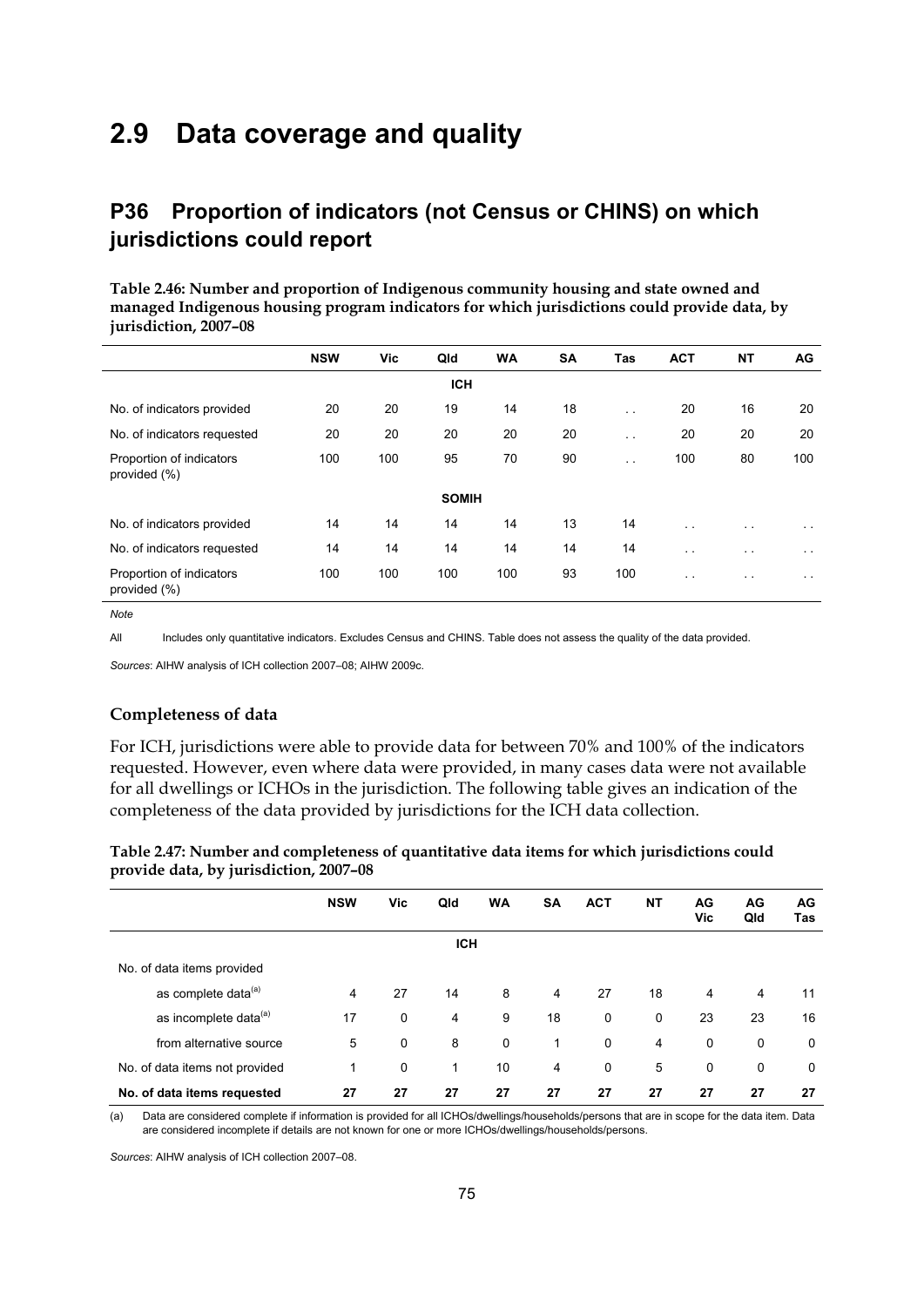# **3 Details of data items and performance indicators**

# **3.1 Summary data items**

#### **Table 3.1: List of summary data items**

| Data item         | <b>Description</b>                                                                                                            |
|-------------------|-------------------------------------------------------------------------------------------------------------------------------|
| D <sub>1</sub> a  | Number of permanent dwellings managed by funded/actively registered organisations at 30 June                                  |
| D <sub>1</sub> b  | Number of permanent dwellings managed by funded and unfunded/actively and not actively registered<br>organisations at 30 June |
| D2                | Number of improvised dwellings at 30 June                                                                                     |
| D3                | Number of permanent dwellings not connected to water at 30 June                                                               |
| D4                | Number of permanent dwellings not connected to sewerage at 30 June                                                            |
| D5                | Number of permanent dwellings not connected to electricity at 30 June                                                         |
| D6                | Total number of households living in permanent dwellings at 30 June                                                           |
| D7                | Rent collected from households for the year ending 30 June                                                                    |
| D8                | Rent charged to households for the year ending 30 June                                                                        |
| D9                | Housing maintenance expenditure for the year ending 30 June                                                                   |
| D <sub>10</sub>   | Capital expenditure for the year ending 30 June                                                                               |
| D11a              | Total recurrent costs for the year ending 30 June                                                                             |
| D <sub>1</sub> 1b | Net recurrent costs for the year ending 30 June                                                                               |
| D12               | Total number of permanent dwellings occupied at 30 June                                                                       |
| D <sub>13</sub>   | Total number of households with overcrowding at 30 June                                                                       |
| D14               | Total number of households requiring additional bedrooms at 30 June                                                           |
| D <sub>15</sub>   | Total number of additional bedrooms required at 30 June                                                                       |
| D <sub>16</sub>   | Total number of households for which household groups and dwelling details are known at 30 June                               |
| D17               | Total number of bedrooms in permanent dwellings at 30 June                                                                    |
| D <sub>18</sub>   | Total number of people living in permanent dwellings at 30 June                                                               |
| D <sub>19a</sub>  | Number of funded ICHOs at 30 June                                                                                             |
| D <sub>19</sub> b | Number of funded and unfunded ICHOs at June 30                                                                                |
| D <sub>20</sub>   | Number of ICHOs with a housing management plan at 30 June                                                                     |
| D <sub>21</sub>   | Total number of Indigenous employees in ICHOs at 30 June                                                                      |
| D <sub>22</sub>   | Number of Indigenous employees in ICHOs who had completed accredited training at 30 June                                      |
| D <sub>23</sub>   | Number of Indigenous employees in ICHOs who were undertaking accredited training at 30 June                                   |
| D <sub>24</sub>   | Total number of employees in ICHOs at 30 June                                                                                 |
| S12 (SOMIH)       | Number of rebated households paying more than 25% but not more than 30% of assessable income in rent                          |
| S13 (SOMIH)       | Number of rebated households paying more than 30% of assessable income in rent                                                |
| TT1 (SOMIH)       | Total number of days that dwellings are vacant                                                                                |
| TT2 (SOMIH)       | Total number of vacancy episodes                                                                                              |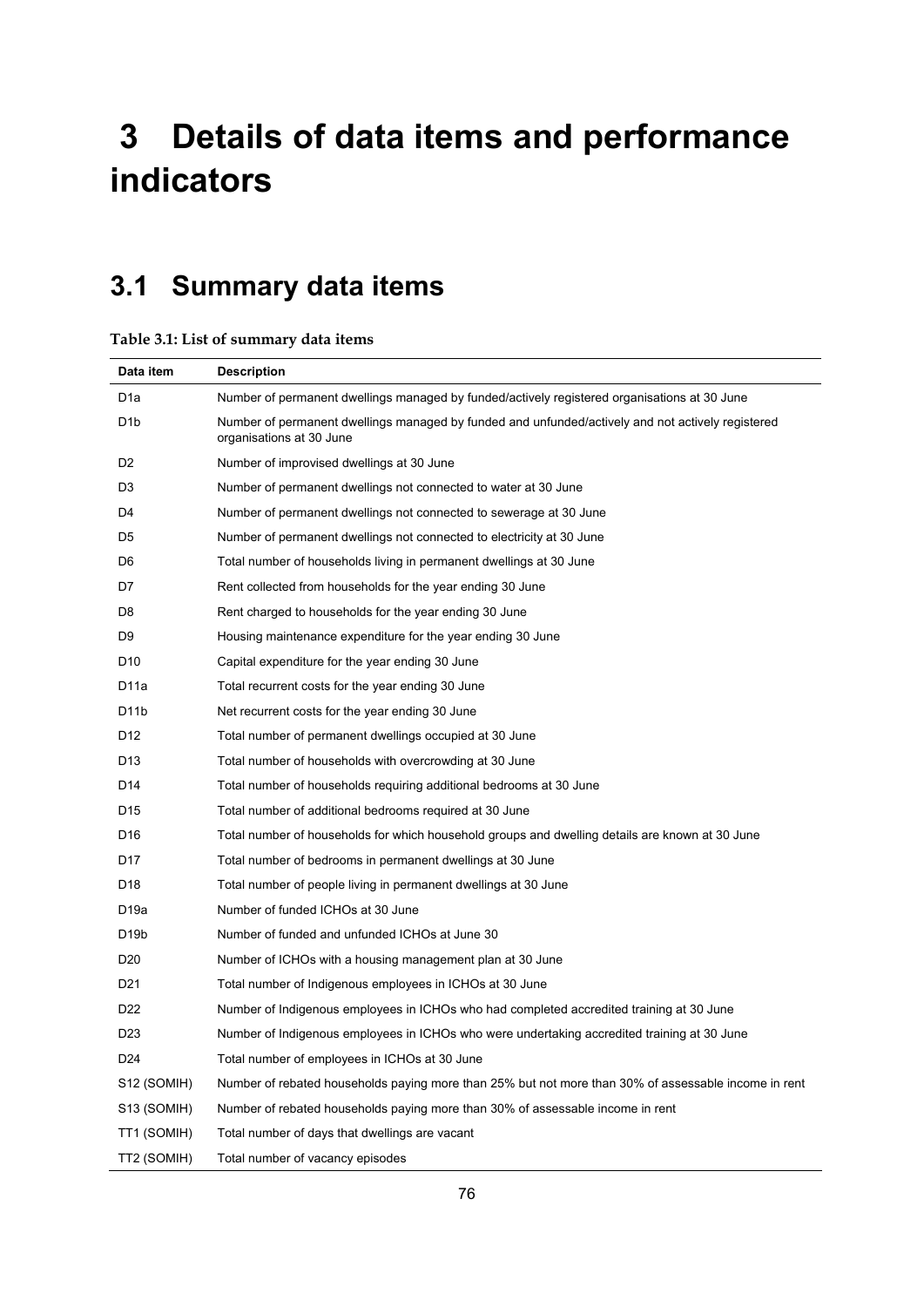Further details for specific data items in the NRF and SOMIH collections can be found in the *2007–08 NRF jurisdiction data manual* and the *Public rental and state owned and managed Indigenous housing data manual 2007–08*. Copies of these manuals are available from the AIHW Housing Assistance Unit.

# **3.2 Performance indicator specifications**

# **P1 Number of dwellings targeted to Indigenous people**

| Outcomes to be measured                            | Performance indicator              | Data items       |                                                 |
|----------------------------------------------------|------------------------------------|------------------|-------------------------------------------------|
| Outcome 3: More housing                            | Total number of dwellings targeted | D <sub>1</sub> b | Number of permanent dwellings                   |
| Outcome 5: Greater effectiveness and<br>efficiency | to Indigenous people               |                  | managed by funded and<br>unfunded organisations |
|                                                    |                                    | D <sub>2</sub>   | Number of improvised dwellings                  |

### **Calculation**

The indicator is calculated as:

P1 = Number of permanent dwellings managed by funded and unfunded organisations (D1b) + Number of improvised dwellings (D2)

#### **Description**

This indicator provides a measure of the number of dwellings specifically targeted to Indigenous households, regardless of the condition of the dwelling, and an indication of the growth of housing provided to Indigenous people.

#### **Scope**

All SOMIH dwellings and all ICH dwellings.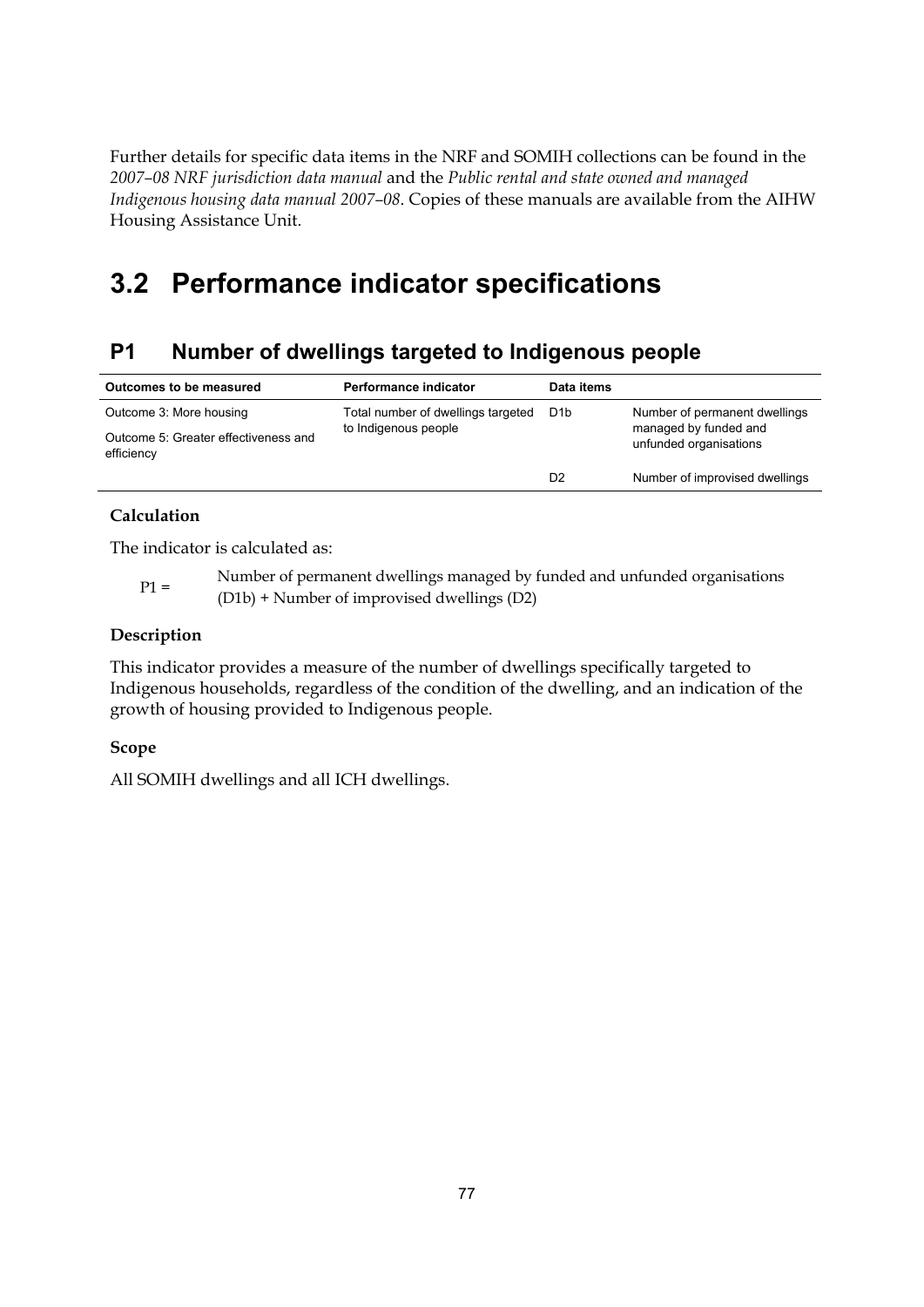# **P2 Proportion of improvised dwellings**

| Outcome to be measured    | <b>Performance indicator</b>       | Data items       |                                                                                  |
|---------------------------|------------------------------------|------------------|----------------------------------------------------------------------------------|
| Outcome 1: Better housing | Proportion of improvised dwellings | D <sub>1</sub> b | Number of permanent dwellings<br>managed by funded and<br>unfunded organisations |
|                           |                                    | D2               | Number of improvised dwellings                                                   |

### **Calculation**

The indicator is calculated as:

Total number of improvised dwellings (D2) P2 = Total number of permanent and improvised dwellings (D1b + D2) x 100

### **Description**

This indicator provides a measure of the number of inadequate dwellings. There is a strong correlation between inadequate housing and poor health outcomes.

#### **Scope**

All ICH dwellings.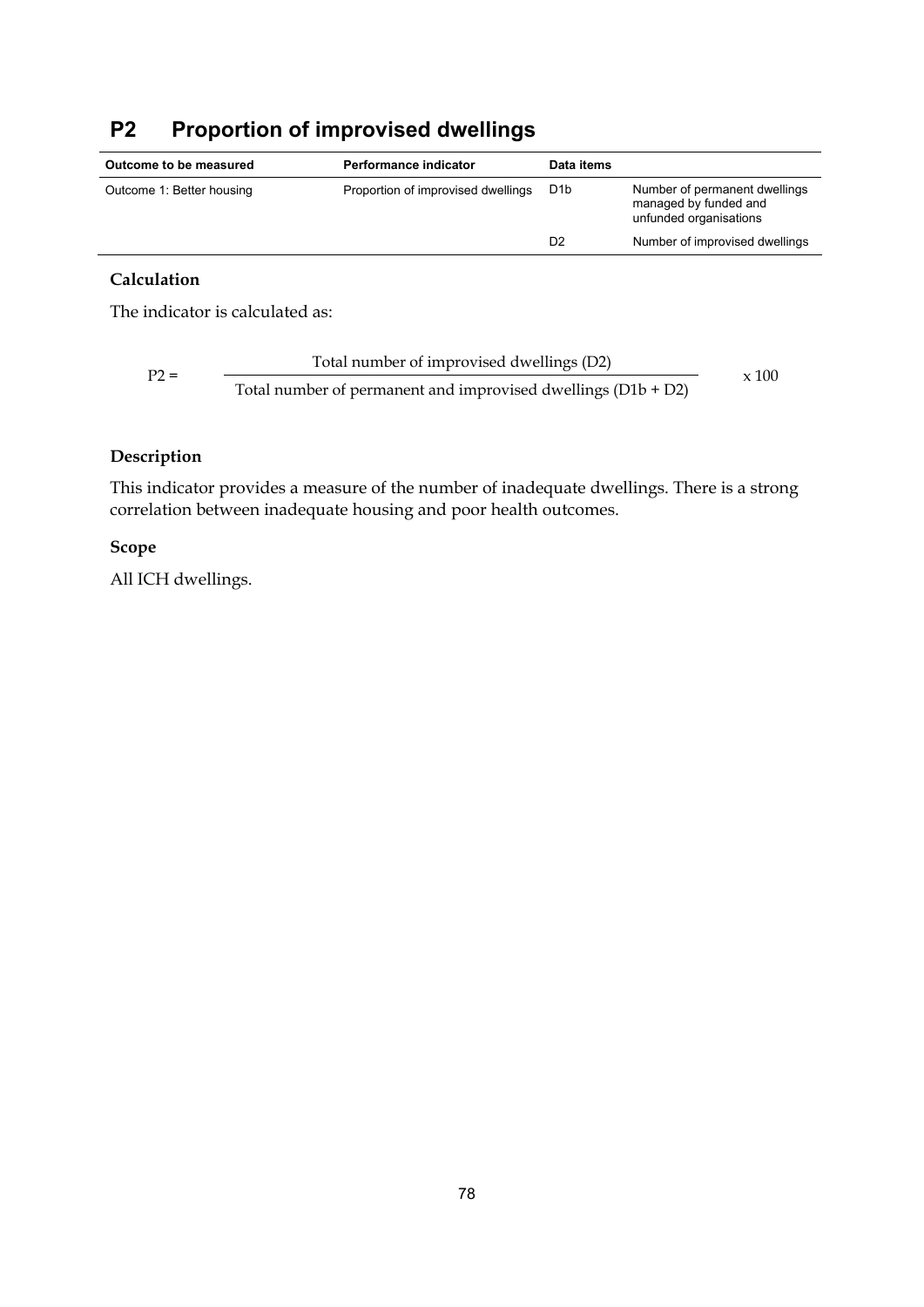# **P3 Proportion of dwellings needing major repairs**

Data for this indicator are sourced by the AIHW from the 2006 ABS Community Housing and Infrastructure Needs Survey (CHINS).

# **Calculation**

The number and proportion of ICH dwellings needing major repairs. Dwellings are regarded as being in need of major repair if the cost of repairs is more than:

- \$20,000 to \$60,000 in low-cost areas
- \$27,000 to \$80,000 in medium-cost areas
- \$33,000 to \$100,000 in high-cost areas.

| $P3 =$ | Number of ICH dwellings needing major repairs |              |
|--------|-----------------------------------------------|--------------|
|        | Total number of ICH dwellings                 | $\times$ 100 |

### **Description**

This indicator provides a measure of the number of dwellings needing major repairs. Dwellings needing major repair are likely to be in poor condition, may be unsafe, and may lack essential working facilities. This may affect the health and wellbeing of people living in the dwelling.

## **Scope**

All ICH dwellings. Note that CHINS only collects these data for permanent dwellings managed by Indigenous housing organisations.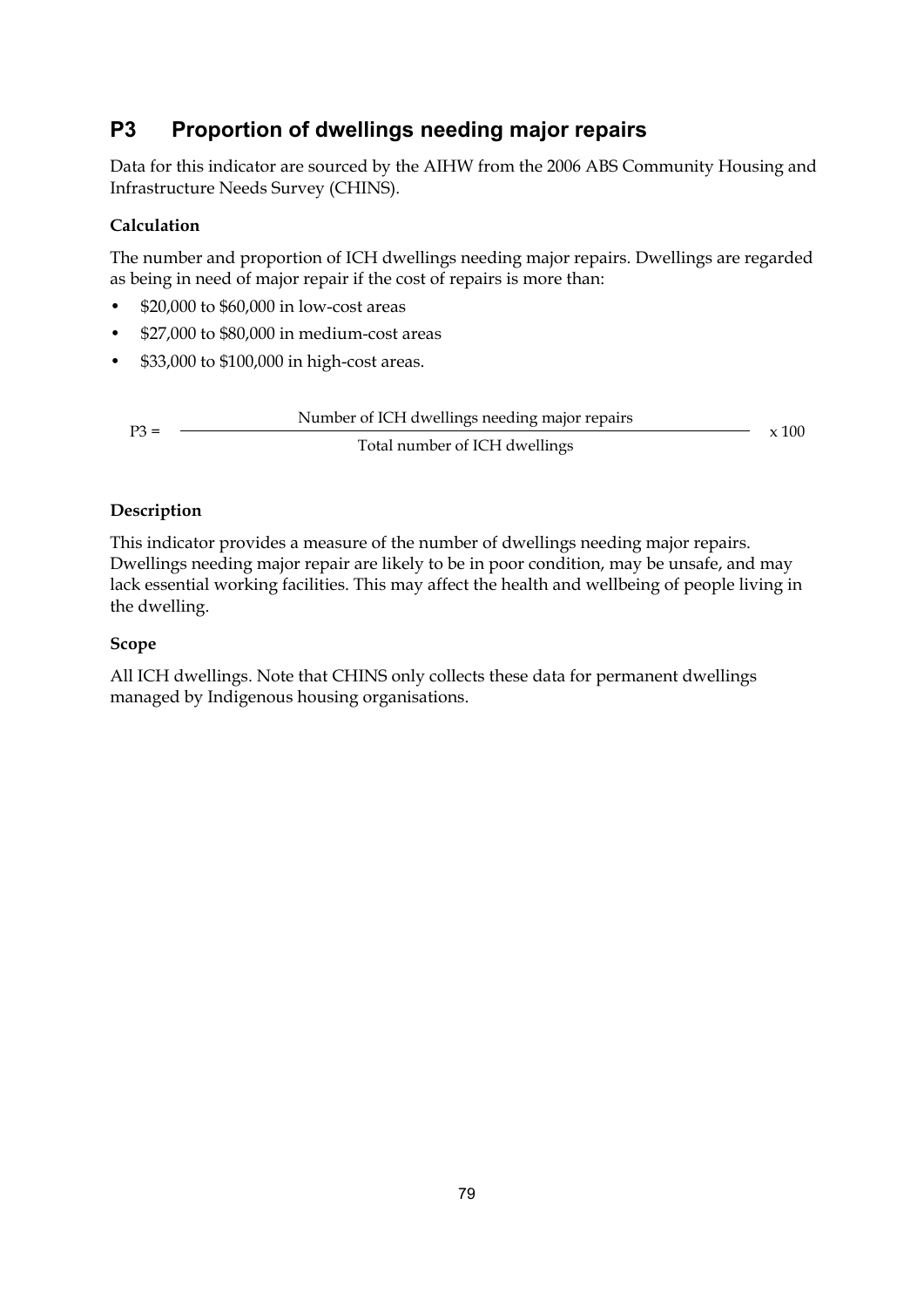# **P4 Proportion of dwellings needing replacement**

Data for this indicator are sourced by the AIHW from the 2006 ABS Community Housing and Infrastructure Needs Survey (CHINS).

## **Calculation**

The number and proportion of ICH dwellings needing replacement. Dwellings in need of replacement are those needing repairs of:

- \$60,000 or more for low-cost areas
- \$80,000 or more for medium-cost areas
- \$100,000 or more for high-cost areas.

|        | Number of ICH dwellings needing replacement |       |
|--------|---------------------------------------------|-------|
| $P4 =$ | Total number of ICH dwellings               | x 100 |

### **Description**

This indicator provides a measure of the number of dwellings needing replacement. Dwellings needing replacement are likely to be in very poor condition, may be unsafe, and may lack essential working facilities. This will affect the health and wellbeing of people living in the dwelling.

### **Scope**

All ICH dwellings. Note that CHINS only collects these data for permanent dwellings managed by Indigenous housing organisations.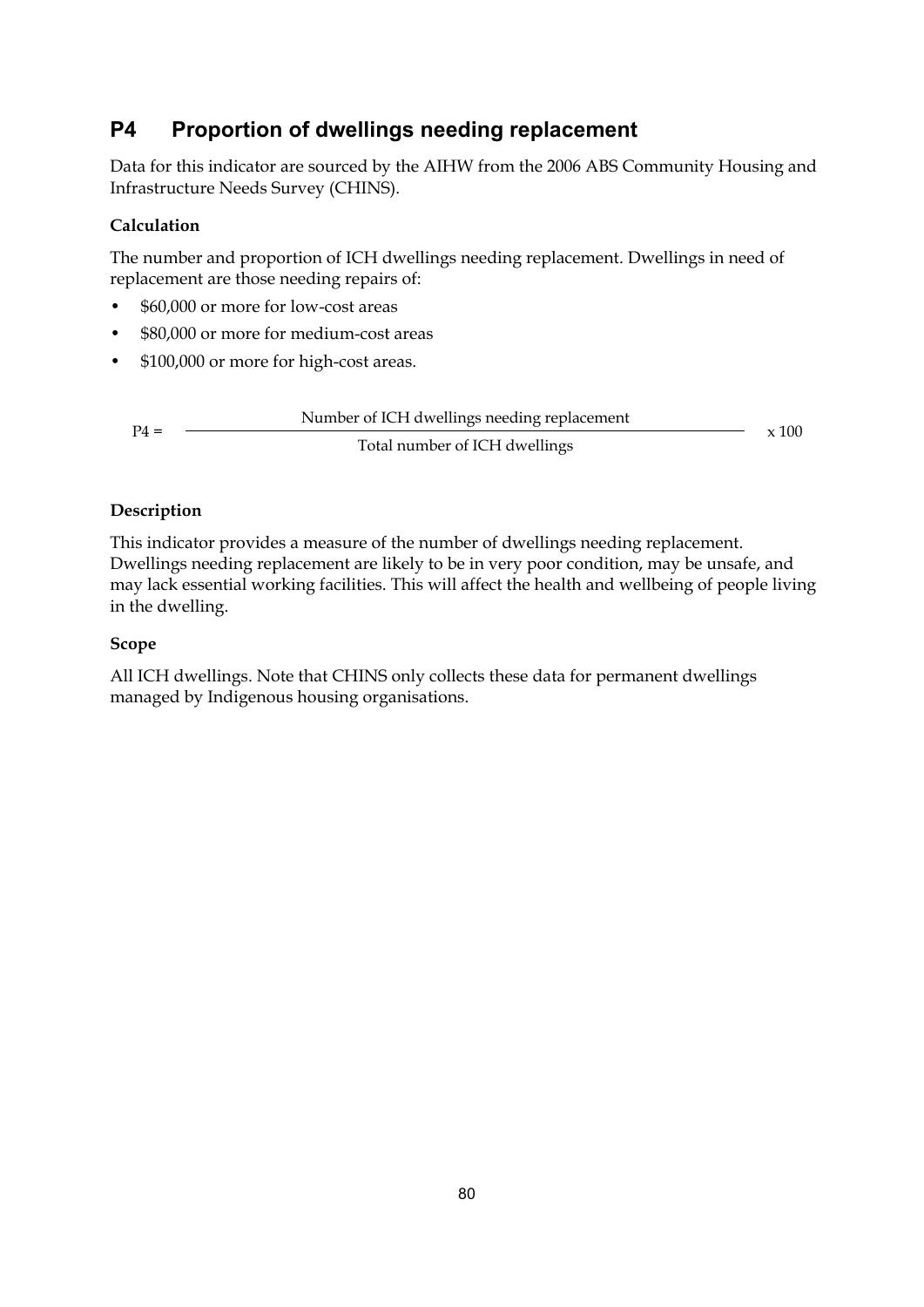# **P5 Mechanisms to ensure that new houses and upgrades meet national minimum standards**

P5 is a qualitative performance indicator.

### **Background**

Building a Better Future: Indigenous Housing to 2010 (BBF) Strategy 3.2 is to implement the National Framework for the Design, Construction and Maintenance of Indigenous Housing.

There are four national principles for the design, construction and maintenance of Indigenous housing: safety, health, quality control and sustainability (see www.fahcsia.gov.au for more details on the standards).

#### **Information required**

- Whether or not new houses and upgrades are required to meet national standards.
- If not, the name of the state/territory standard applicable for new houses and upgrades.
- An indication of the mechanisms in place to ensure compliance with relevant standards.

### **Description**

This indicator details strategies and procedures that jurisdictions have in place to ensure that new houses and major upgrades are built to standards or to detect failures in the system.

### **Scope**

ICH only.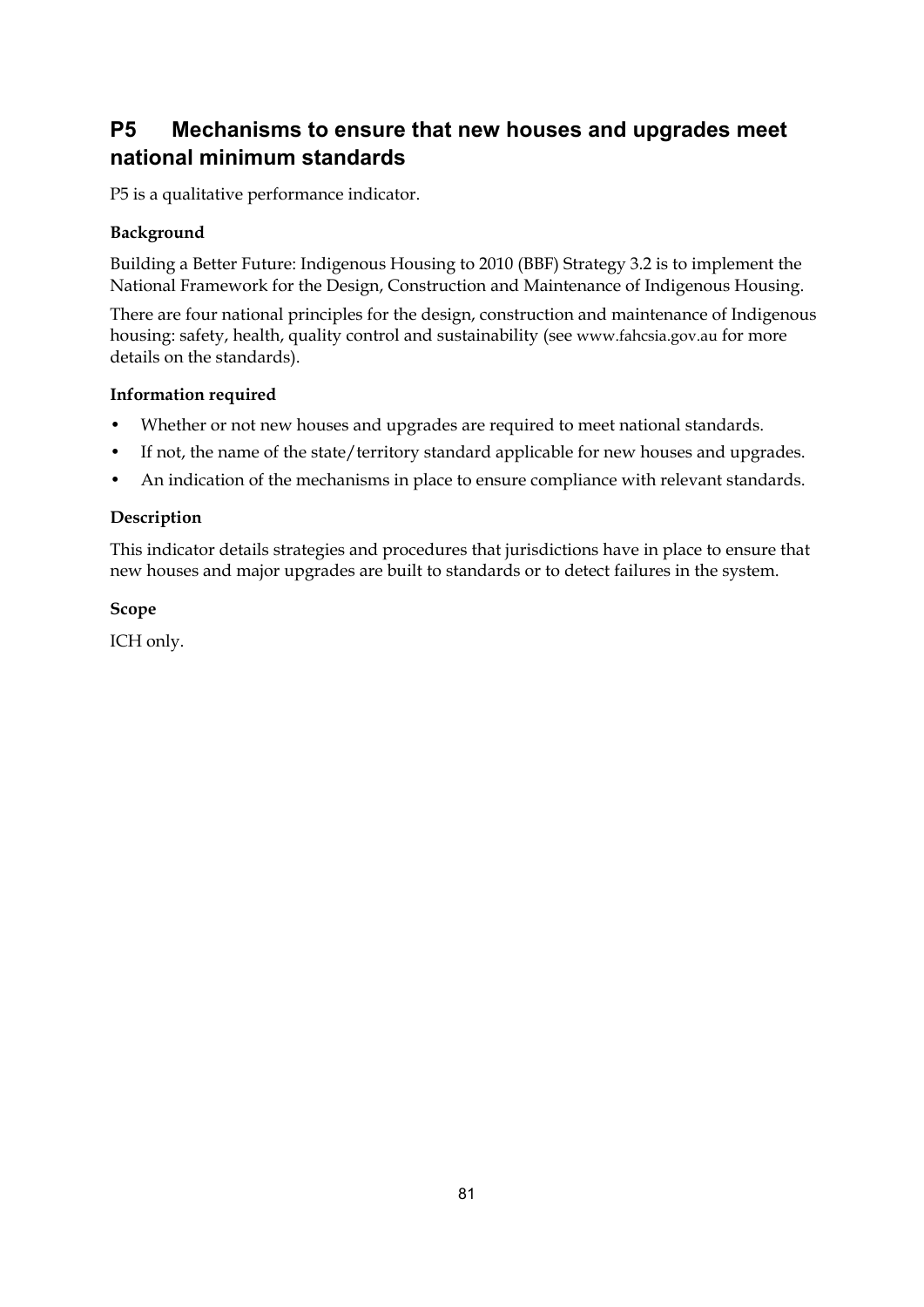# **P6 Proportion of communities not connected to a) water, b) sewerage, c) electricity**

Data for this indicator are sourced by the AIHW from the 2006 ABS Community Housing and Infrastructure Needs Survey (CHINS).

# **Calculation**

The number of Indigenous communities not connected to an organised system for:

- a) water
- b) sewerage
- c) electricity.

An 'organised system' for:

- sewerage relates to those organised on a community basis—including those connected to a town system, community waterborne system, septic tanks, pit or pan toilets, or other organised system such as a chemical or biological system
- water relates to a supply that is organised on a community basis—including those connected to town supply, bore water, rainwater tanks, well or spring, water pumped from a river or reservoir, or other type of organised supply, but not including individuals bringing water to the community for personal consumption
- electricity relates to an organised electricity supply that can include those organised on a community basis and those organised for individual houses—including state grid/transmitted supply, community generators, domestic generators, solar power or other organised electricity supply.

|        | Number of Indigenous communities not connected to an organised system |              |
|--------|-----------------------------------------------------------------------|--------------|
| $P6 =$ | for water, sewerage, electricity                                      | $\times$ 100 |
|        | Total number of Indicanous communities                                |              |

Total number of Indigenous communities

# **Description**

This indicator provides a measure of the proportion of communities not connected to services such as water, sewerage, and electricity. Connection to these services is important for both good health and wellbeing. Lack of essential infrastructure is associated with higher rates of infectious diseases.

### **Scope**

All discrete Indigenous communities.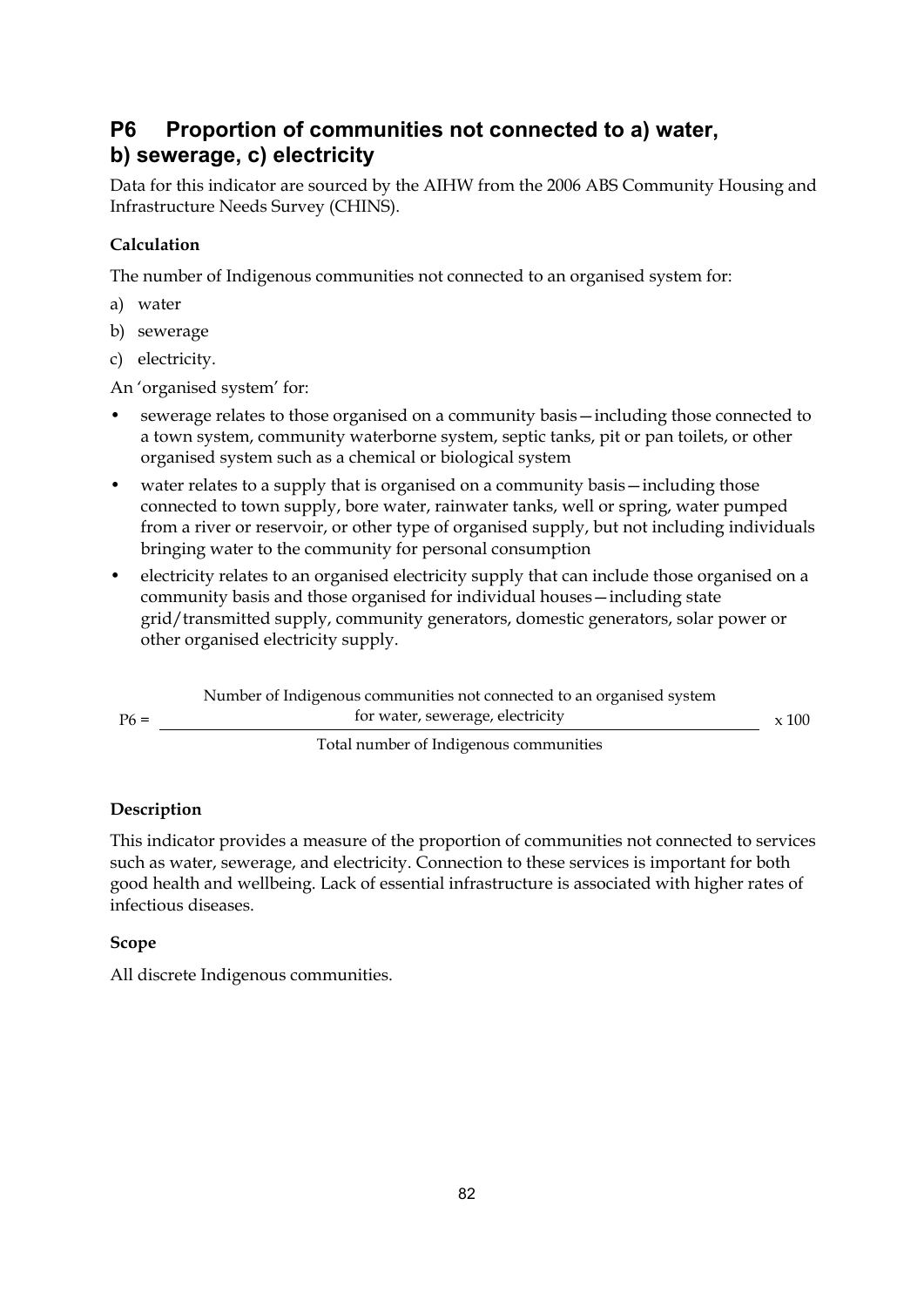| Outcome to be measured    | <b>Performance indicators</b>               | Data items       |                                                                                  |
|---------------------------|---------------------------------------------|------------------|----------------------------------------------------------------------------------|
| Outcome 1: Better housing | Proportion of dwellings not<br>connected to | D <sub>3</sub>   | Number of permanent dwellings<br>not connected to water                          |
|                           | P7a water                                   |                  |                                                                                  |
|                           | P7b sewerage                                |                  |                                                                                  |
|                           | P7c electricity                             |                  |                                                                                  |
|                           |                                             | D <sub>4</sub>   | Number of permanent dwellings<br>not connected to sewerage                       |
|                           |                                             | D <sub>5</sub>   | Number of permanent dwellings<br>not connected to electricity                    |
|                           |                                             | D <sub>1</sub> b | Number of permanent dwellings<br>managed by funded and<br>unfunded organisations |

# **P7 Proportion of dwellings not connected to a) water, b) sewerage, c) electricity**

### **Calculation**

The indicator is calculated as:

| $P7a =$ | Number of dwellings not connected to <b>water</b> (D3)       |              |  |  |  |
|---------|--------------------------------------------------------------|--------------|--|--|--|
|         | Total number of permanent dwellings (D1b)                    | $\times$ 100 |  |  |  |
|         |                                                              |              |  |  |  |
| $P7h =$ | Number of dwellings not connected to <b>sewerage</b> (D4)    |              |  |  |  |
|         | Total number of permanent dwellings (D1b)                    | $\times$ 100 |  |  |  |
|         |                                                              |              |  |  |  |
|         | Number of dwellings not connected to <b>electricity</b> (D5) |              |  |  |  |
| $P7c =$ | Total number of permanent dwellings (D1b)                    | x 100        |  |  |  |

### **Description**

This indicator provides a measure of the proportion of ICH dwellings that are not connected to essential infrastructure.

# **Scope**

ICH only.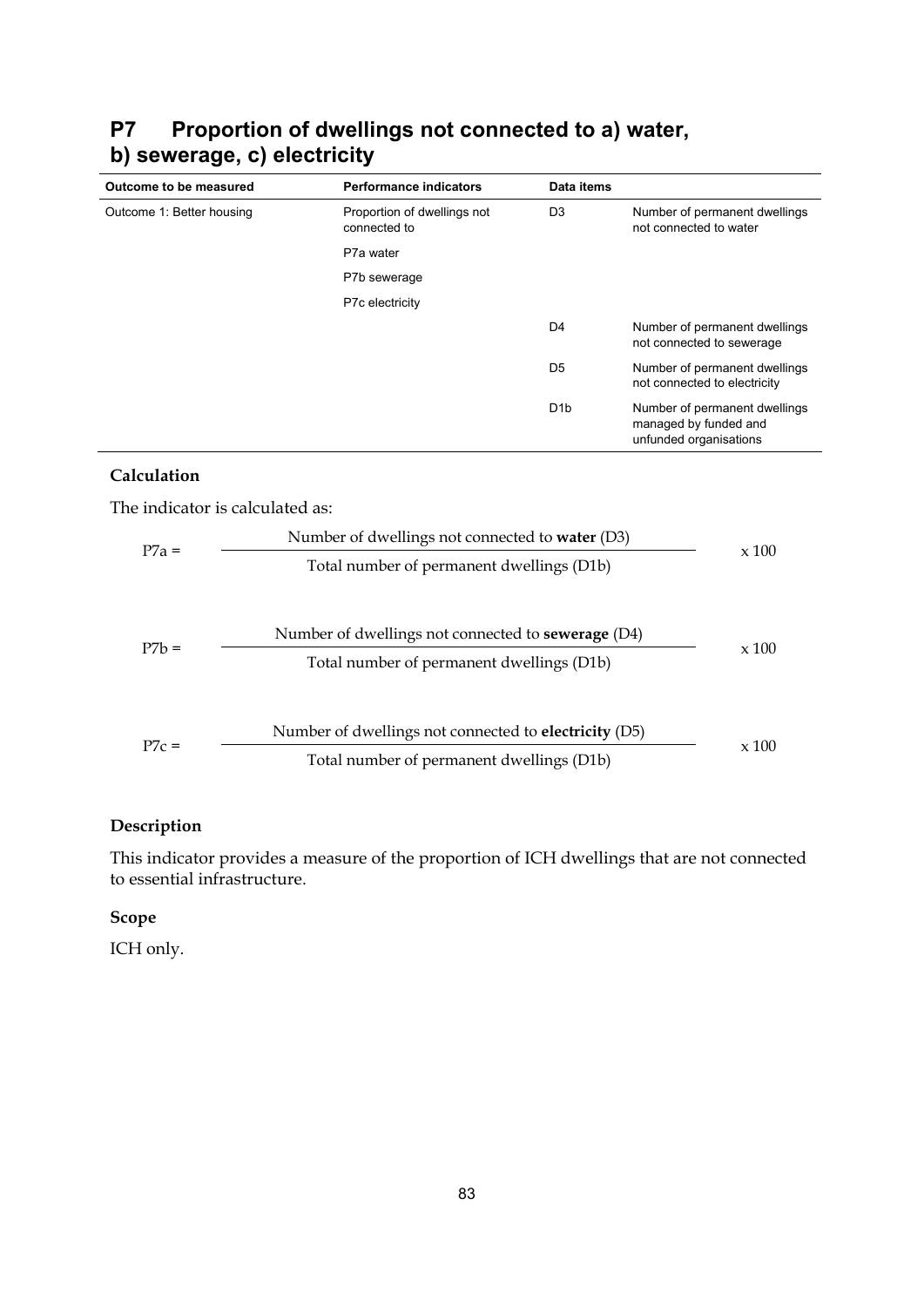# **P8 Proportion of dwellings that meet the 11 critical Fixing Houses for Better Health (FHBH) living practices**

Data for this indicator are sourced by the AIHW from data provided by the Department of Families, Housing, Community Services and Indigenous Affairs.

### **Calculation**

Healthy living practices come from the *National Indigenous housing guide*. A total of 36 healthy living practices can be described as critical or non-critical.

The 11 critical healthy living practices are:

- 1.1 Power, water, waste connected
- 1.2 Safety: electrical system is safe
- 1.3 Safety: gas supply is safe
- 1.4 Safety: structure of, and access to the house is safe
- 1.6 Safety: fire egress is available and safe
- 2.1 Shower working
- 2.2 Washing children: basin/bath/tub working
- 3.1 Laundry services OK with or without a washing machine
- 4.1 Flush toilet working
- 4.2 Waste removal from all other (that is, non-toilet) areas working
- 5.1 Ability to store and prepare and cook food.

|        | Number of ICH dwellings in FHBH database that support the 11 critical FHBH |              |
|--------|----------------------------------------------------------------------------|--------------|
| $P8 =$ | healthy living practices at Survey 1 and Survey 2                          | $\times$ 100 |
|        |                                                                            |              |

Total number of permanent ICH dwellings in FHBH database

#### **Description**

This indicator reports on the housing for health approach used in the Fixing Houses for Better Health (FHBH) program funded by the Department of Families, Housing, Community Services and Indigenous Affairs to improve the houses and household conditions in rural and remote Indigenous communities across Australia. It reports on the functionality of 'health hardware' in a house (before and after the program) in relation to whether it can support the 11 critical healthy living practices required for good health.

#### **Scope**

Dwellings in rural and remote Indigenous communities that have been assessed under the FHBH program. Note that the communities and dwellings included in the FHBH database are not a random sample of dwellings or communities. Communities are either selected, or request to participate in the program. The FHBH data are therefore not representative of Indigenous community housing nationally. Instead, they give a measure of the condition of dwellings before and after they participated in the FHBH program.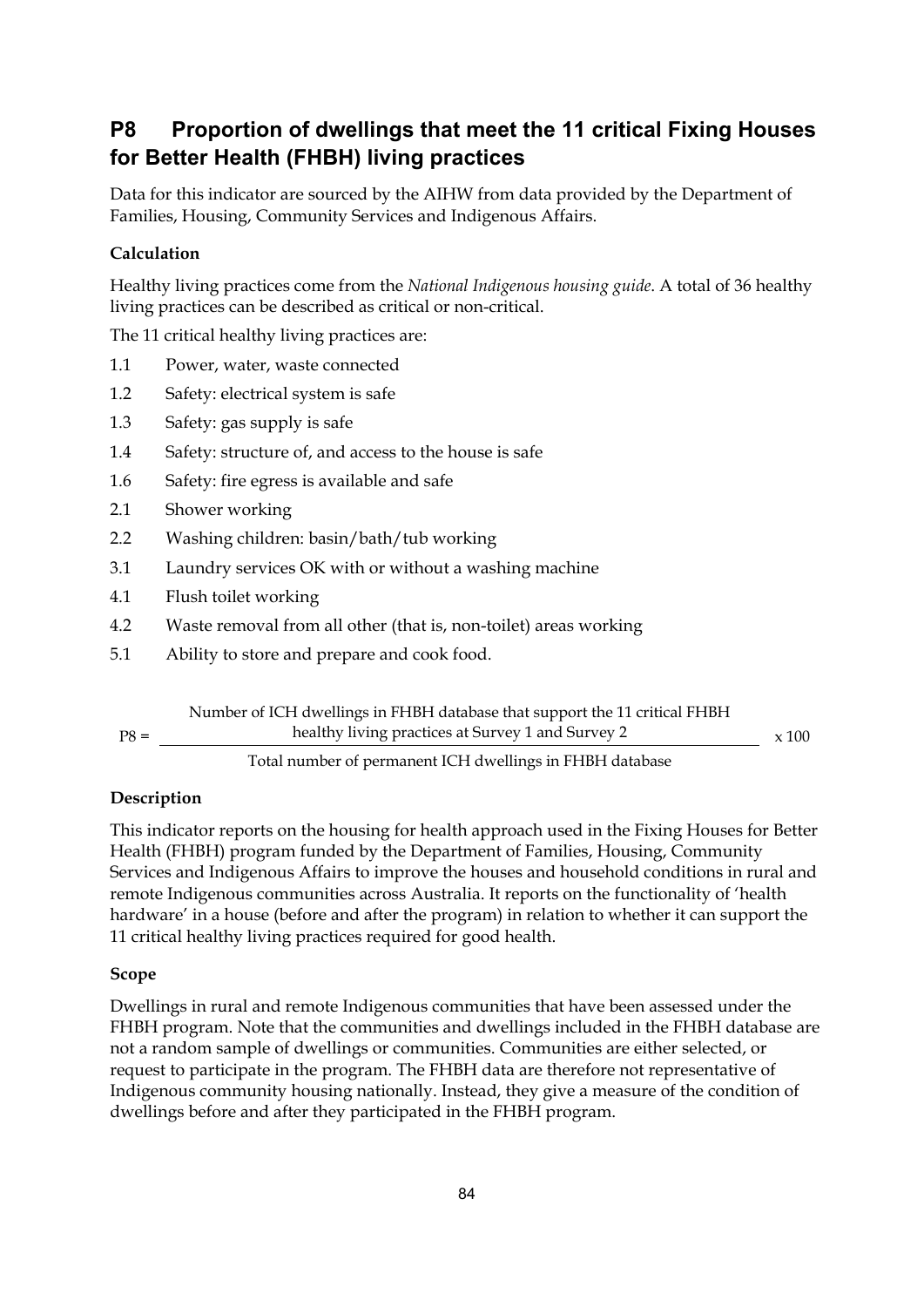# **P9 Average weekly rent collected**

| Outcome to be measured             | Performance indicator         | Data items |                                                             |
|------------------------------------|-------------------------------|------------|-------------------------------------------------------------|
| Outcome 2: Better housing services | Average weekly rent collected | D7         | Rent collected from tenants for<br>the year ending 30 June  |
|                                    |                               | D6         | Total number of households<br>living in permanent dwellings |

#### **Calculation**

The indicator is calculated as:

Rent collected from tenants for the year ending 30 June (D7) / 52 Total number of households living in permanent dwellings (D6)

### **OR**

If the number of households is not available the indicator is calculated as:

Rent collected from tenants for the year ending 30 June (D7) / 52 Total number of permanent dwellings (D1b)

### **Description**

This indicator provides a measure of the sustainability of organisations, as rental income is required to meet the costs of providing housing.

#### **Scope**

All SOMIH dwellings and all permanent ICH dwellings.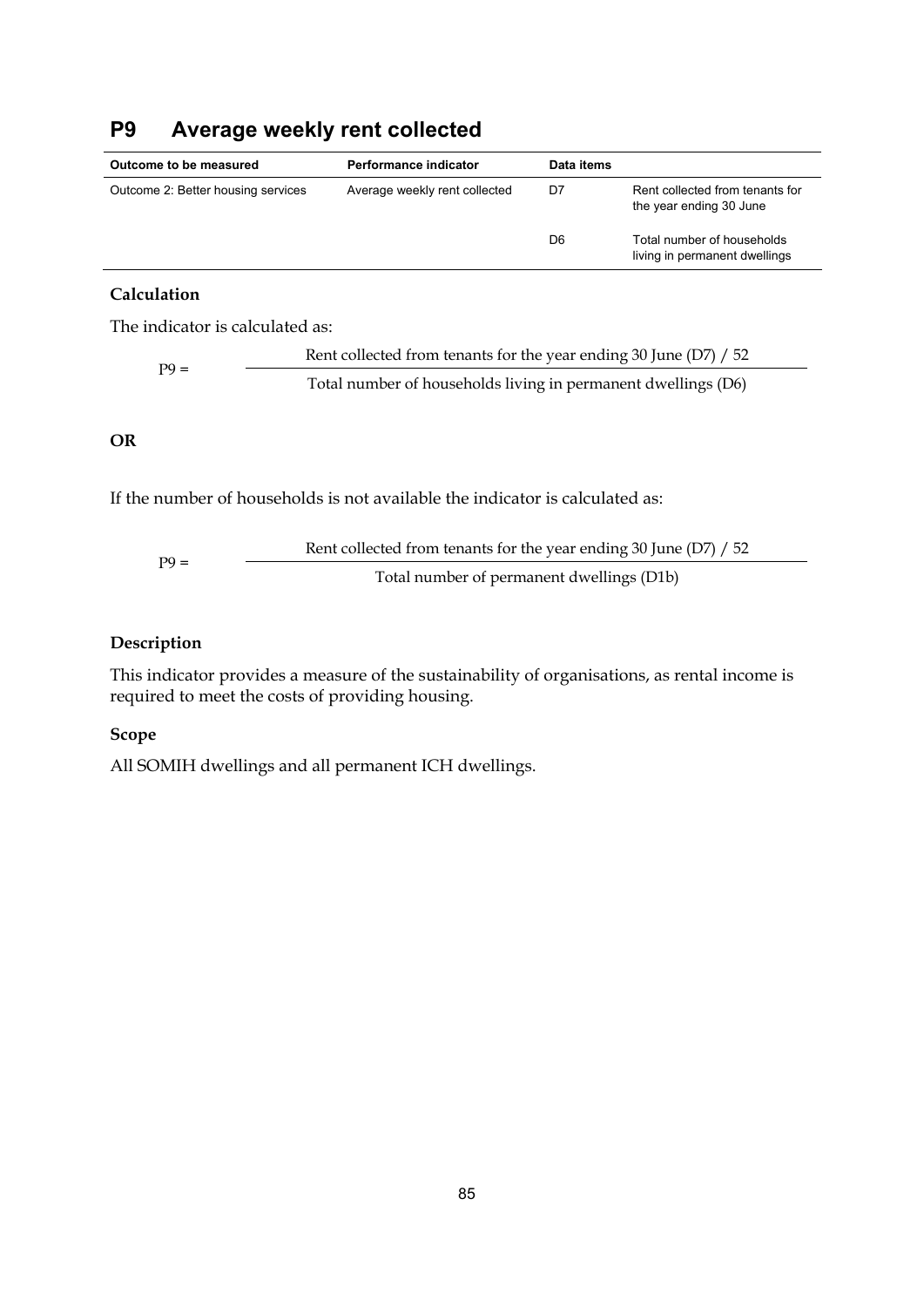# **P10 Rent collection rate**

| Outcome to be measured             | Performance indicator | Data items |                                                            |
|------------------------------------|-----------------------|------------|------------------------------------------------------------|
| Outcome 2: Better housing services | Rent collection rate  | D7         | Rent collected from tenants for<br>the year ending 30 June |
|                                    |                       | D8         | Rent charged to tenants for the<br>year ending 30 June     |

### **Calculation**

The indicator is calculated as:

$$
P10 = \frac{Rent collected from tenants for the year ending 30 June (D7)}{Rent charged to tenants for the year ending 30 June (D8)} \times 100
$$

#### **Description**

This indicator provides a measure of the sustainability of organisations, as rental income is required to meet the costs of providing housing.

#### **Scope**

All SOMIH dwellings and all permanent ICH dwellings.

# **P11 Total amount spent on maintenance each year**

| Outcome to be measured             | Performance indicator                          | Data items     |                                                                   |
|------------------------------------|------------------------------------------------|----------------|-------------------------------------------------------------------|
| Outcome 2: Better housing services | Total amount spent on<br>maintenance each year | D <sub>9</sub> | Housing maintenance<br>expenditure for the year ending<br>30 June |

### **Calculation**

The indicator is calculated as:

P11 = Housing maintenance expenditure for the year ending 30 June (D9)

#### **Description**

This indicator provides a measure of the sustainability of organisations, as ongoing expenditure on maintenance is essential to maintain the condition of dwellings.

#### **Scope**

All SOMIH dwellings and all permanent ICH dwellings.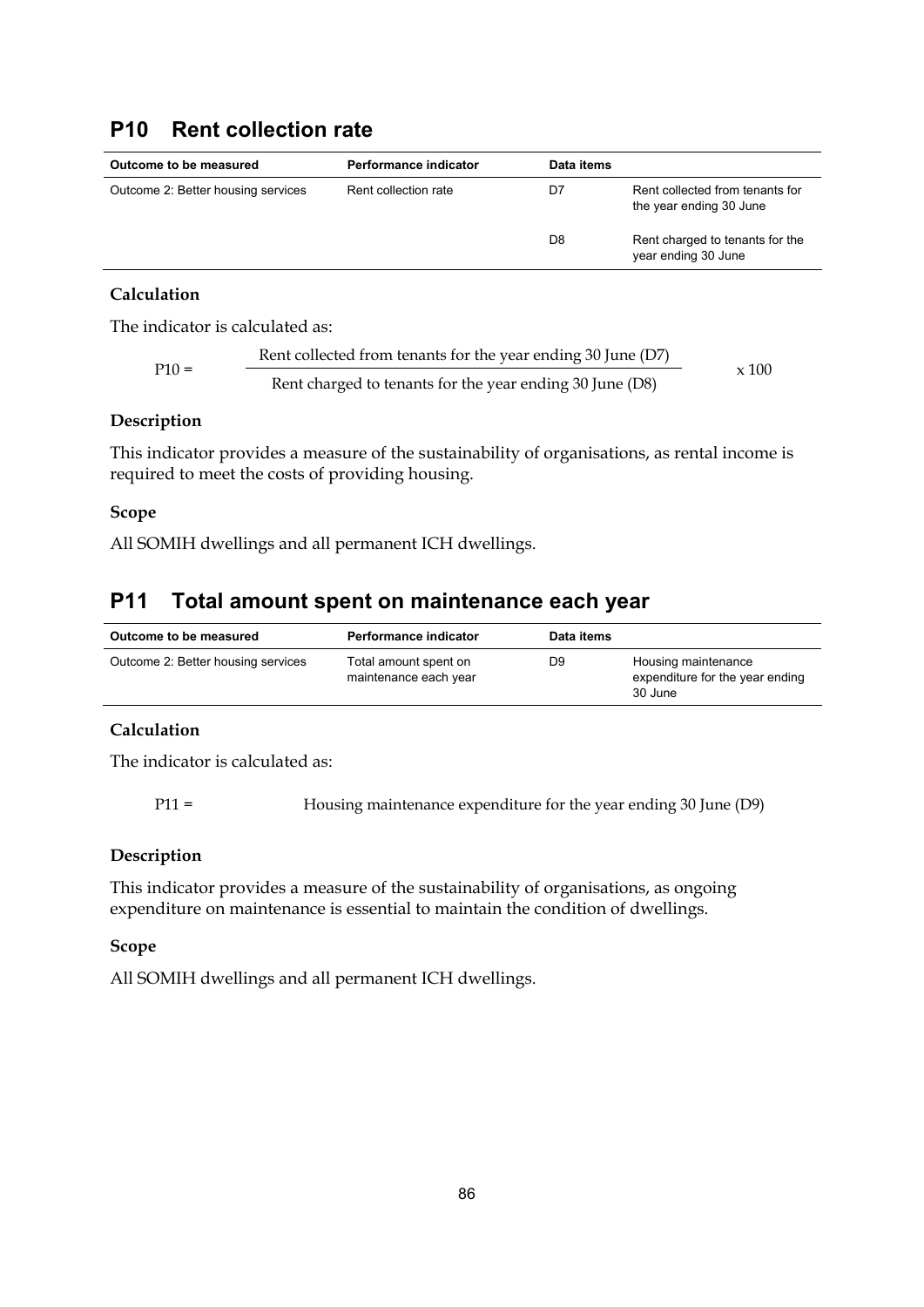| Outcome to be measured             | Performance indicator                            | Data items       |                                                                                  |
|------------------------------------|--------------------------------------------------|------------------|----------------------------------------------------------------------------------|
| Outcome 2: Better housing services | Average amount spent on<br>maintenance each year | D9               | Housing maintenance<br>expenditure for the year ending<br>30 June                |
|                                    |                                                  | D <sub>1</sub> b | Number of permanent dwellings<br>managed by funded and<br>unfunded organisations |
|                                    |                                                  |                  |                                                                                  |

# **P12 Average amount spent on maintenance each year**

#### **Calculation**

The indicator is calculated as:

| $P12 =$ | Total amount spent on maintenance each year (D9) |
|---------|--------------------------------------------------|
|         | Total number of permanent dwellings (D1b)        |

#### **Description**

This indicator provides a measure of the sustainability of organisations, as ongoing expenditure on maintenance is essential to maintain the condition of dwellings.

#### **Scope**

All SOMIH dwellings and all permanent ICH dwellings.

# **P13 Maintenance expenditure as a proportion of rent collected**

| Outcome to be measured                                                                             | Performance indicator | Data items                                                        |                                                            |
|----------------------------------------------------------------------------------------------------|-----------------------|-------------------------------------------------------------------|------------------------------------------------------------|
| Outcome 2: Better housing services<br>Maintenance expenditure as a<br>proportion of rent collected | D9                    | Housing maintenance<br>expenditure for the year ending<br>30 June |                                                            |
|                                                                                                    |                       | D7                                                                | Rent collected from tenants for<br>the year ending 30 June |

#### **Calculation**

The indicator is calculated as:

Housing maintenance expenditure for the year ending 30 June (D9) P13 = Rent collected from tenants for the year ending 30 June (D7) x 100

#### **Description**

This indicator provides a measure of the sustainability of organisations, as ongoing expenditure on maintenance is essential to maintain the condition of dwellings. Maintenance expenditure as a proportion of rent collected provides an indication of the proportion of rental income used to maintain dwellings.

#### **Scope**

All SOMIH dwellings and all permanent ICH dwellings.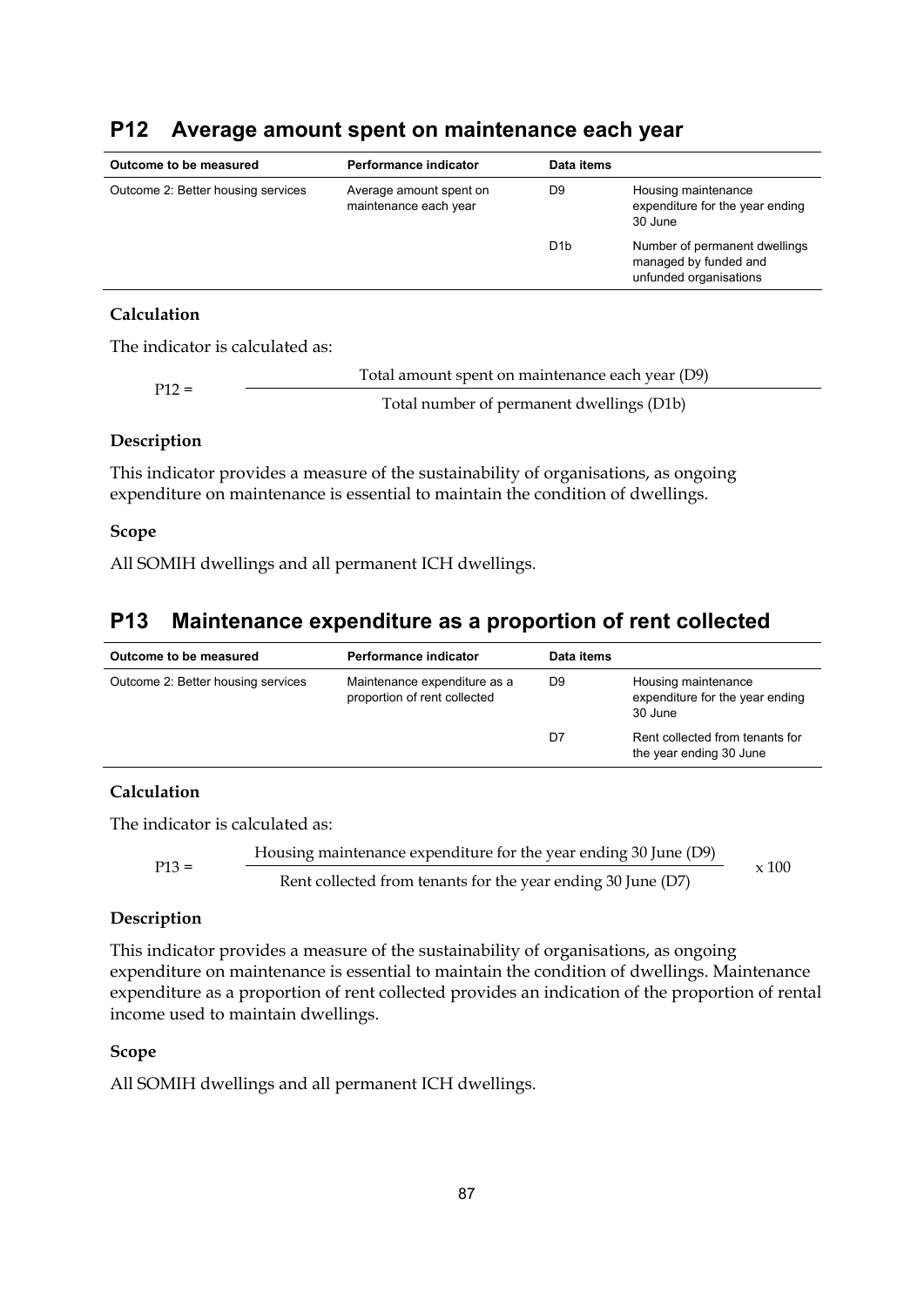# **P14 Recurrent to capital expenditure ratio**

| Outcome to be measured             | Performance indicator            | Data items          |                                   |
|------------------------------------|----------------------------------|---------------------|-----------------------------------|
| Outcome 2: Better housing services | Recurrent to capital expenditure | D <sub>11</sub> a   | Total recurrent expenses for the  |
| Outcome 4: Improved partnerships   | ratio                            | year ending 30 June |                                   |
|                                    |                                  |                     |                                   |
|                                    |                                  | D <sub>10</sub>     | Total capital expenditure for the |
|                                    |                                  |                     | year ending 30 June               |

### **Calculation**

The indicator is calculated as:

Total recurrent expenses for the year ending 30 June (D11a) P14 = Total capital expenditure for the year ending 30 June (D10)

#### **Description**

A balancing of capital and recurrent expenditure is required to avoid what has been termed the 'build and abandon' approach to Indigenous housing. Some ongoing recurrent expenditure is required to maintain the condition of dwellings. Capital expenditure is required for new dwellings and major upgrades to existing dwellings.

#### **Scope**

All SOMIH. For ICH, both funded/actively registered and unfunded/not actively registered ICHOs.

# **P15 Net recurrent cost per unit**

| Outcome to be measured                                      | Performance indicator       | Data items        |                                                    |
|-------------------------------------------------------------|-----------------------------|-------------------|----------------------------------------------------|
| Outcome 6: Improved performance<br>linked to accountability | Net recurrent cost per unit | D <sub>1</sub> 1b | Net recurrent costs for the year<br>ending 30 June |
|                                                             |                             | D <sub>1</sub> b  | Total number of dwellings                          |

#### **Calculation**

The indicator is calculated as:

P15 = Net recurrent costs for the year ending 30 June (D11b)

Total number of dwellings (D1b)

### **Description**

This indicator assesses the cost of SOMIH and ICH rental provision by measuring the average cost of providing assistance per dwelling.

#### **Scope**

All SOMIH. For ICH, both funded/actively registered and unfunded/not actively registered ICHOs.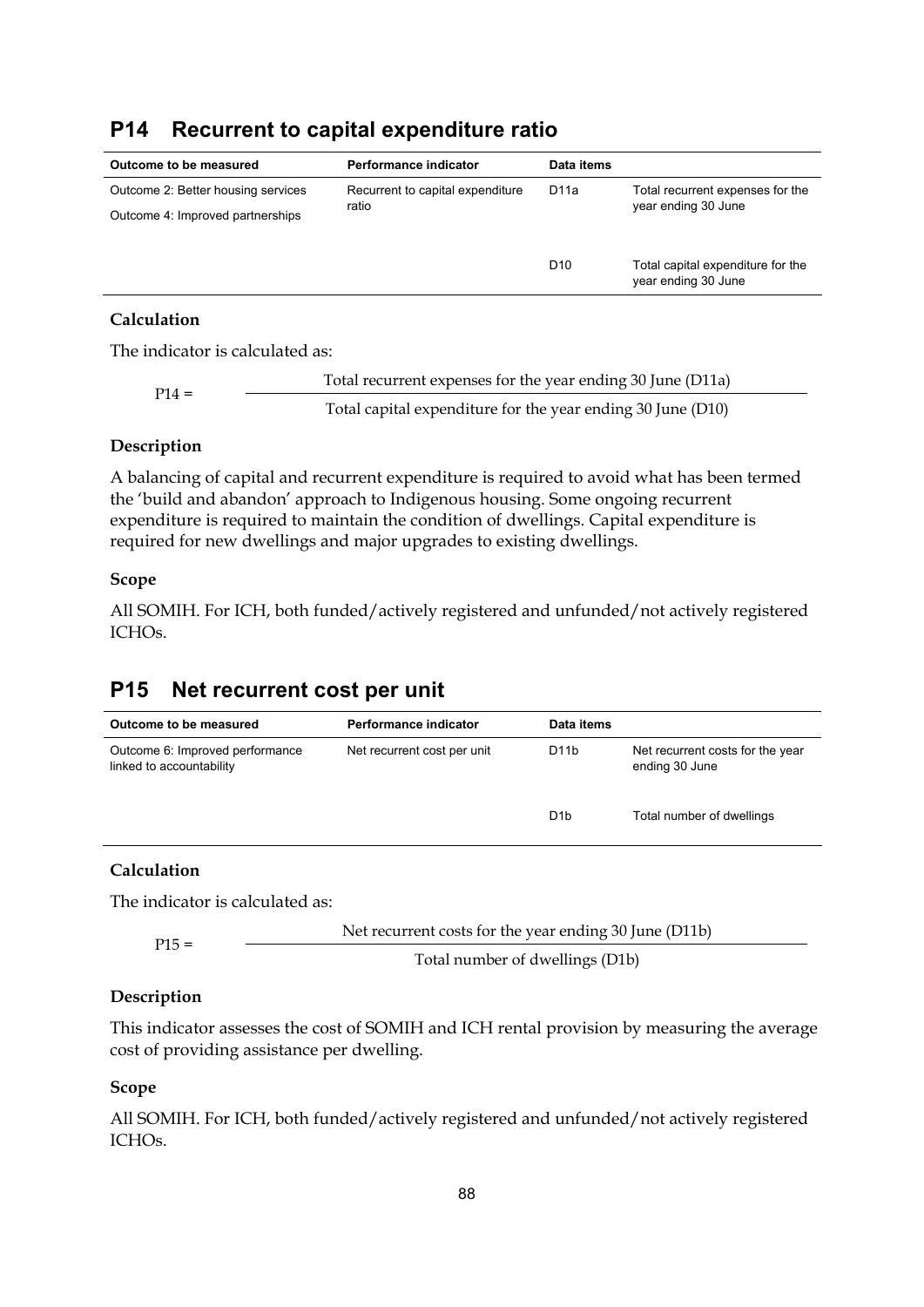# **P16 Occupancy rates**

| Outcome to be measured                             | Performance indicator | Data items       |                                                                                  |
|----------------------------------------------------|-----------------------|------------------|----------------------------------------------------------------------------------|
| Outcome 5: Greater effectiveness and<br>efficiency | Occupancy rates       | D <sub>12</sub>  | Total number of permanent<br>dwellings occupied at 30 June                       |
|                                                    |                       | D <sub>1</sub> b | Number of permanent dwellings<br>managed by funded and<br>unfunded organisations |

### **Calculation**

The indicator is calculated as:

Total number of permanent dwellings occupied at 30 June (D12) P16 = Number of permanent dwellings managed by funded and unfunded organisations (D1b) x 100

### **Description**

This indicator assesses the use of dwellings.

### **Scope**

All SOMIH dwellings and all permanent ICH dwellings.

# **P17 Turnaround time**

### **Calculation**

The indicator is calculated as:

Total number of days that SOMIH dwellings are vacant (TT1) P17 = Total number of SOMIH vacancy episodes (TT2)

### **Description**

This indicator measures the average time taken for occupancy of vacant dwellings that are available to rent through normal processes.

#### **Scope**

All SOMIH dwellings. Note, due to data quality issues, the collection of data to measure the performance indicator for Commonwealth State Housing Agreement and Indigenous community housing was discontinued in 2005.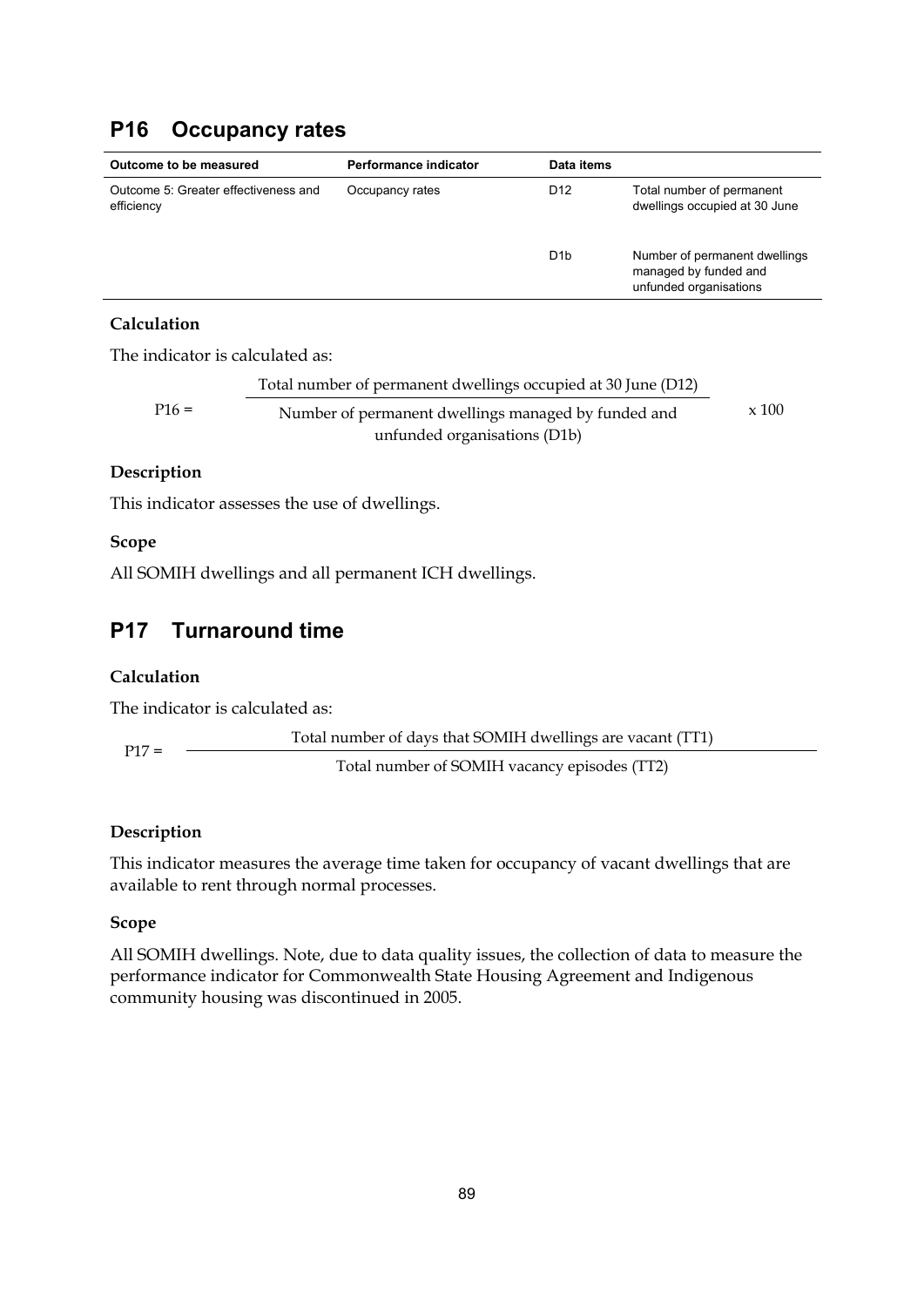# **P18 Proportion of Indigenous households by tenure type**

Data for this indicator are sourced by the AIHW from the 2006ABS Census of Population and Housing.

### **Calculation**

The number of Indigenous households that are:

- home owners/purchasers
- private and other renters
- renters state and territory housing
- renters Indigenous or mainstream community housing
- other

An Indigenous household is one that contains one or more Indigenous Australians.

The indicator is calculated as:

| $P18 =$ | Number of Indigenous households that are: home owners/purchasers,<br>private and other renters, renters state and territory housing,<br>renters Indigenous or mainstream community housing, other | $\times$ 100 |
|---------|---------------------------------------------------------------------------------------------------------------------------------------------------------------------------------------------------|--------------|
|         | Total number of Indigenous households                                                                                                                                                             |              |

### **Description**

This indicator gives a measure of the distribution of all Indigenous households across various tenure types.

#### **Scope**

All Indigenous households. Note that Census data understate the numbers and proportion of Indigenous households renting from Indigenous or mainstream community housing organisations. This is because the Census data are not adjusted at the household level.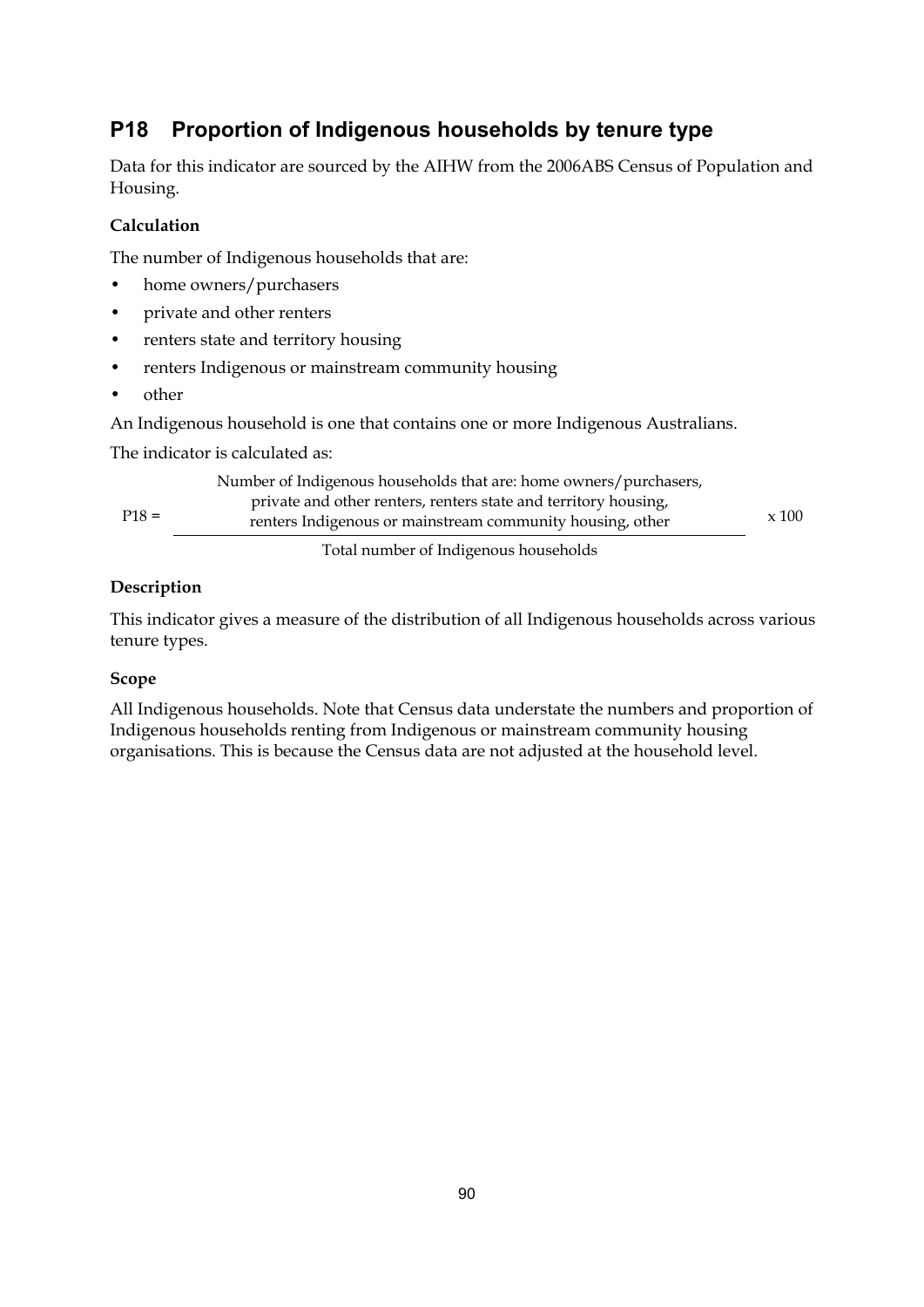# **P19 Proportion of households accessing mainstream housing services that are Indigenous**

Data for this indicator are sourced by the AIHW from the Commonwealth State Housing Agreement data collections and the Australian Government Housing Data Set for Commonwealth Rent Assistance (CRA) recipients.

## **Calculation**

The number of Indigenous households accessing the following at 30 June:

- public rental housing
- community housing
- CRA program. (Note, CRA is not at the household level, but is counted as income units.)

The indicator is calculated as:

Number of Indigenous households accessing at 30 June public rental housing, P19 = community housing, CRA program Total number of households in these programs at 30 June x 100

### **Description**

This indicator provides a measure of the extent to which Indigenous households are accessing mainstream housing services.

#### **Scope**

Public housing and community housing households and recipients of CRA.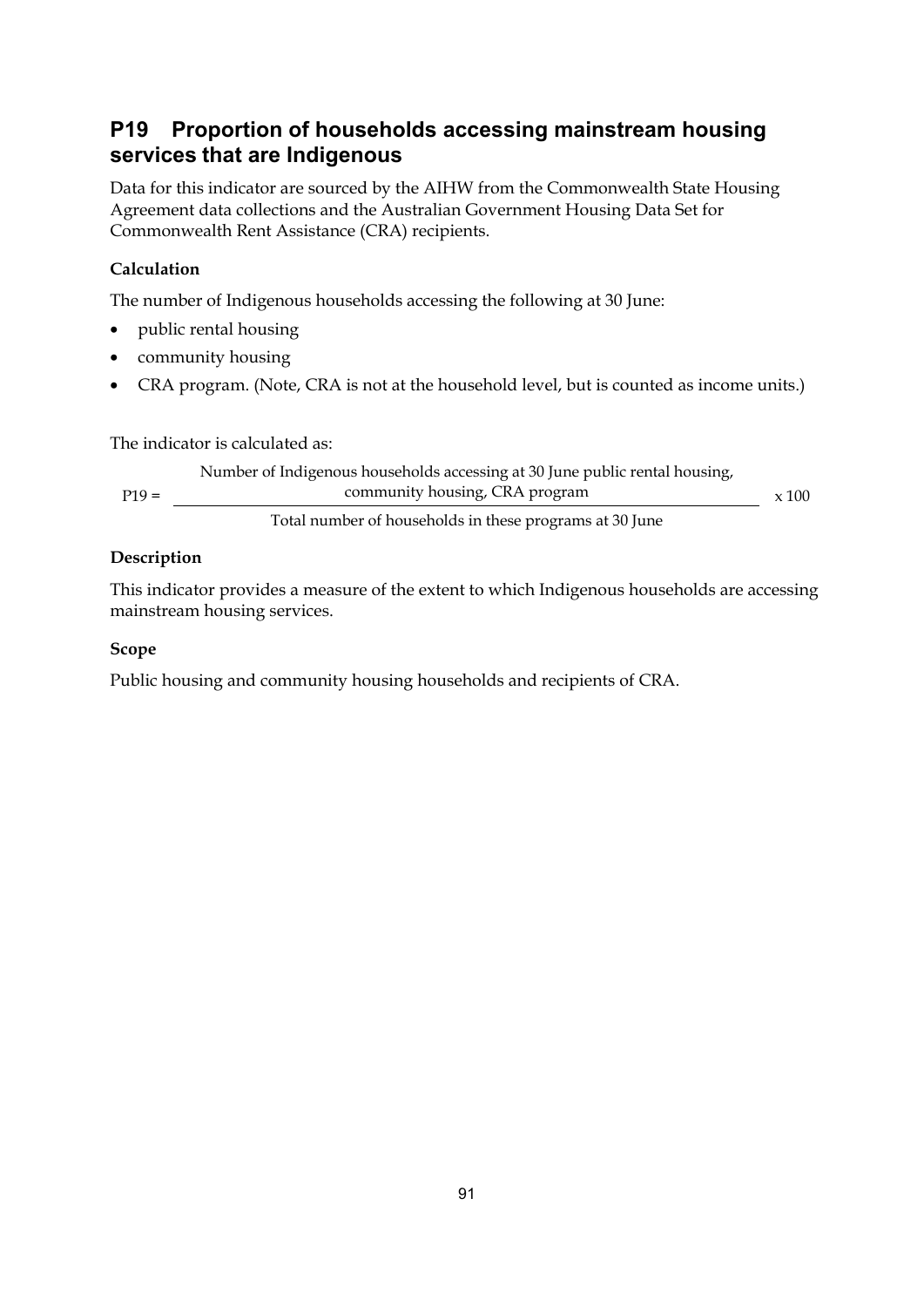# **P20 Proportion of Indigenous people who are homeless**

Data for this indicator are sourced by the AIHW from the ABS Census Analytic Program's *Counting the Homeless* report, which collates data from the 2006 Census of Population and Housing, the Supported Accommodation Assistance Program National Data Collection, and the National Census of Homeless School Students.

# **Calculation**

The count includes those defined as being primary, secondary and tertiary homeless, that is:

- primary homeless: people sleeping rough or living in improvised dwellings
- secondary homeless:
	- people using emergency accommodation (such as hostels for the homeless or night shelters), young people staying in youth refuges, women and children escaping domestic violence (staying in women's refuges)
	- people residing temporarily with other families, acquaintances and friends (because they have no accommodation of their own)
- tertiary homeless: people living in boarding houses on a medium- to long-term basis (13 weeks or longer).

The indicator is calculated as:

```
Number of Indigenous people who are homeless P20 =
            Total number of Indigenous people 
                                                              x 100
```
### **Description**

This indicator provides a measure of the number of Indigenous Australians who are the most disadvantaged in relation to housing.

#### **Scope**

All Indigenous Australians.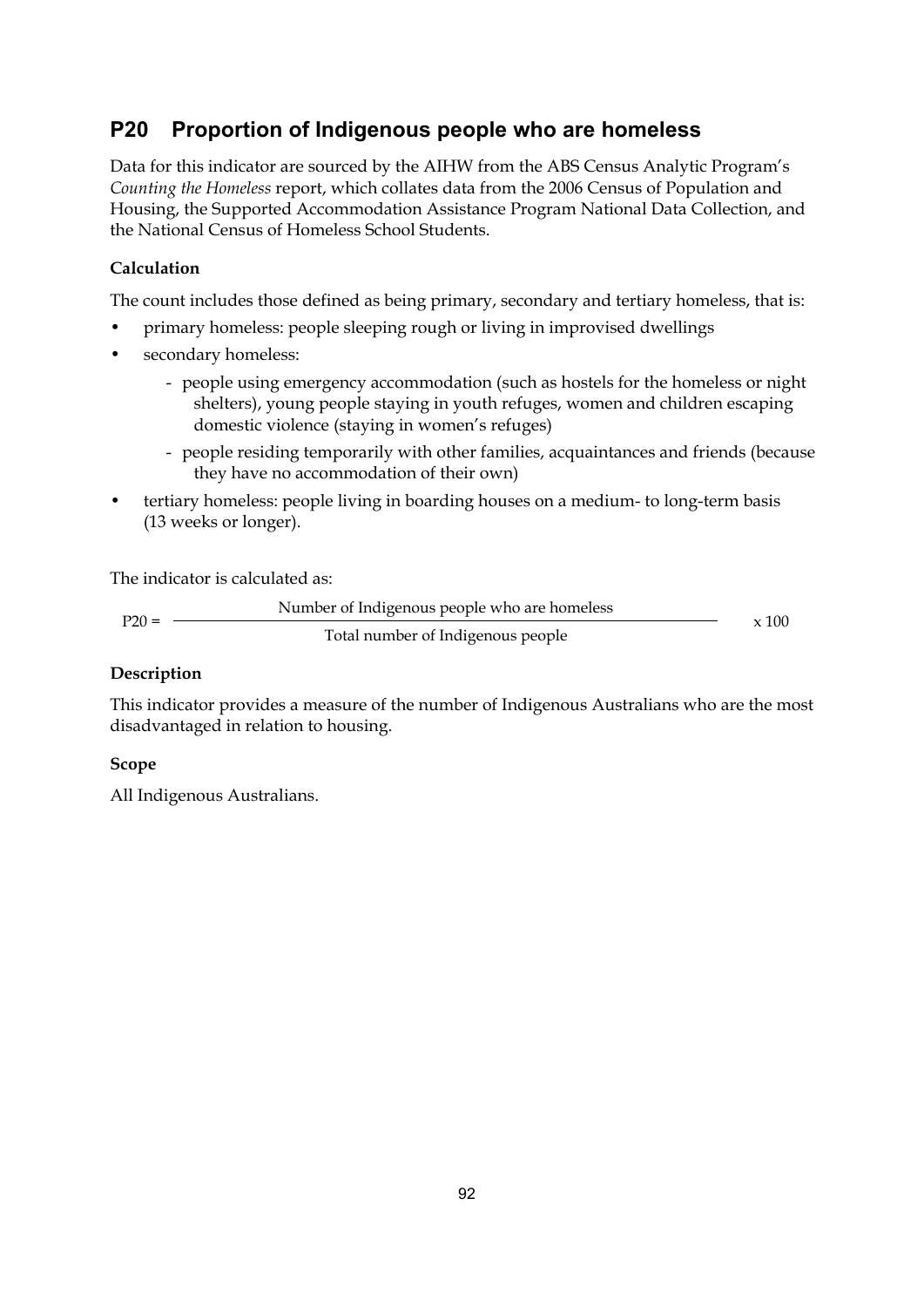# **P21 Average number of additional bedrooms required**

| Outcomes to be measured   | <b>Performance indicators</b> | Data items      |                                                            |
|---------------------------|-------------------------------|-----------------|------------------------------------------------------------|
| Outcome 1: Better housing | Average number of additional  | D <sub>14</sub> | Total number of households                                 |
| Outcome 3: More housing   | bedrooms required             |                 | requiring additional bedrooms at<br>30 June                |
|                           |                               | D <sub>15</sub> | Total number of additional<br>bedrooms required at 30 June |

### **Calculation**

The total and average number of additional bedrooms required to meet the Occupancy Standard. Occupancy standards measure bedroom need based on the household size and composition. For ICH, need is measured relative to the Canadian National Occupancy Standard. For SOMIH need is measured relative to the Proxy Occupancy Standard.

The Canadian National Occupancy Standard states that:

- no more than two people shall share a bedroom
- parents or couples may share a bedroom
- children under 5 years, either of the same sex or opposite sex may share a bedroom
- children under 18 years of the same sex may share a bedroom
- a child aged 5 to 17 years should not share a bedroom with a child under 5 years of the opposite sex
- single adults 18 years and over and any unpaired children require a separate bedroom.

The Proxy Occupancy Standard states that:

- Single adult—one bedroom
- Single adult group—one bedroom per adult
- Couple with no children—two bedrooms
- Sole parent or couple with one child two bedrooms
- Sole parent or couple with two or three children three bedrooms
- Sole parent or couple with four children–four bedrooms.

For sole parents or couples with more than four children, the number of bedrooms required is the same as the number of children in the household.

The indicator is calculated as:

Total number of additional bedrooms required at 30 June (D15) P21 = Total number of households requiring additional bedrooms at 30 June (D14)

### **Description**

This indicator provides a measure of the degree of overcrowding in Indigenous households. Overcrowding places stress on kitchen, bathroom and laundry facilities as well as on sewerage systems such as septic tanks. Overcrowding increases the risk of the spread of infectious diseases. (Howden-Chapman & Wilson 2000).

#### **Scope**

All SOMIH households and all ICH households living in permanent dwellings.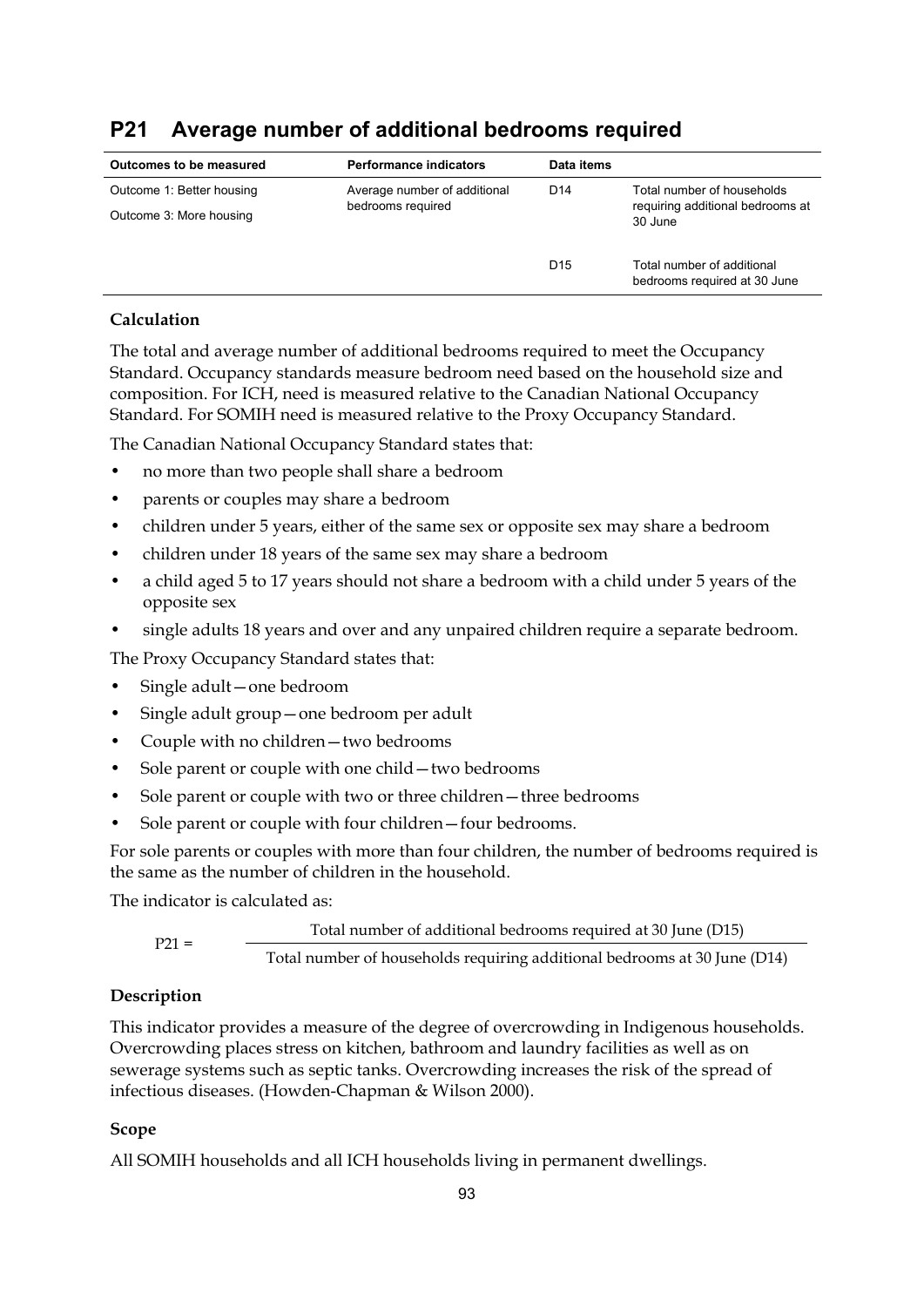| Outcome to be measured    | Performance indicator                                       | Data items      |                                                                                                                     |
|---------------------------|-------------------------------------------------------------|-----------------|---------------------------------------------------------------------------------------------------------------------|
| Outcome 1: Better housing | Proportion of Indigenous<br>households that are overcrowded | D <sub>13</sub> | Total number of Indigenous<br>households that are<br>overcrowded                                                    |
| Outcome 3: More housing   |                                                             |                 |                                                                                                                     |
|                           |                                                             | D <sub>16</sub> | Total number of Indigenous<br>households for which household<br>groups and dwelling details are<br>known at 30 June |

# **P22 Proportion of Indigenous households that are overcrowded**

#### **Calculation**

An overcrowded household is one requiring two or more extra bedrooms to meet the relevant occupancy standard (Proxy Occupancy Standard for SOMIH, Canadian National Occupancy Standard for ICH—see P21 for details of the occupancy standards).

The indicator is calculated as:

|         | Number of Indigenous households that are overcrowded (D13) |              |
|---------|------------------------------------------------------------|--------------|
| $P22 =$ | Total number of Indigenous households for which household  | $\times$ 100 |
|         | groups and dwelling details are known at 30 June (D16)     |              |

#### **Description**

This indicator assesses the prevalence of 'over-occupation' of dwellings. It measures the proportion of households where dwelling size is not appropriate to the household size due to overcrowding.

#### **Scope**

All SOMIH households and all ICH households living in permanent dwellings.

# **P23 Proportion of households paying more than 25% of income in rent**

#### **Calculation**

The indicator is calculated as:

|         | Number of SOMIH households paying more than |              |
|---------|---------------------------------------------|--------------|
| $P23 =$ | 25% of assessable income in rent            | $\times$ 100 |
|         | Total number of SOMIH households            |              |

#### **Description**

This indicator provides a measure of the proportion of households paying more than 25% of their income in rent. Housing affordability assesses the ability of a household to pay rent or mortgage payments while still being able to afford other basic living costs.

#### **Scope**

All SOMIH households. Data for ICH will be collected in the future.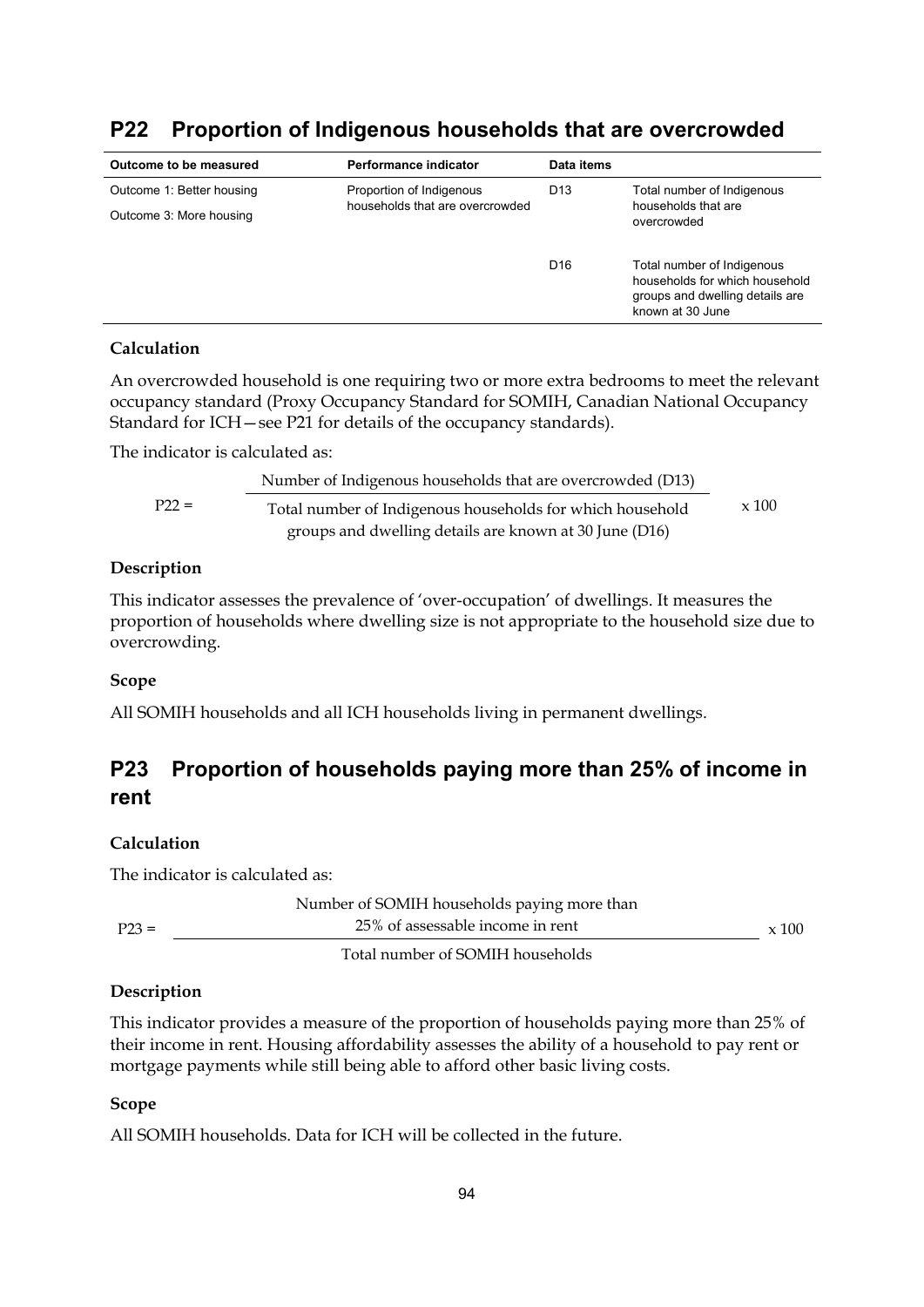# **P24 Allocation of resources on the basis of need**

P24 is a qualitative performance indicator.

### **Background**

Building a Better Future: Indigenous Housing to 2010 Strategy 1.1 is to develop and use a multi-measure approach to quantify and to assist in informing resource allocation at national, state and territory and regional levels.

#### **Information required**

- The criteria used to allocate capital funding for Indigenous housing.
- The criteria used to allocate housing to tenants, including eligibility.

#### **Description**

This indicator details how need is defined, and whether resources are allocated on the basis of need.

#### **Scope**

ICH and SOMIH.

# **P25 Number of Indigenous community housing organisations**

| Outcome to be measured             | Performance indicator | Data items |                                                         |
|------------------------------------|-----------------------|------------|---------------------------------------------------------|
| Outcome 2: Better housing services | Number of ICHOs       | D19b       | Total number of funded and<br>unfunded ICHOs at 30 June |

### **Calculation**

An ICHO is any Indigenous organisation that is responsible for managing housing for Aboriginal and Torres Strait Islander peoples. This includes community organisations such as resource agencies, and land councils that have a range of functions, provided they manage housing for Indigenous Australians.

The indicator is calculated as:

P25 = Number of funded and unfunded ICHOs at 30 June (D19b)

### **Description**

This indicator reports on the number of ICHOs.

### **Scope**

Both funded/actively registered and unfunded/not actively registered ICHOs.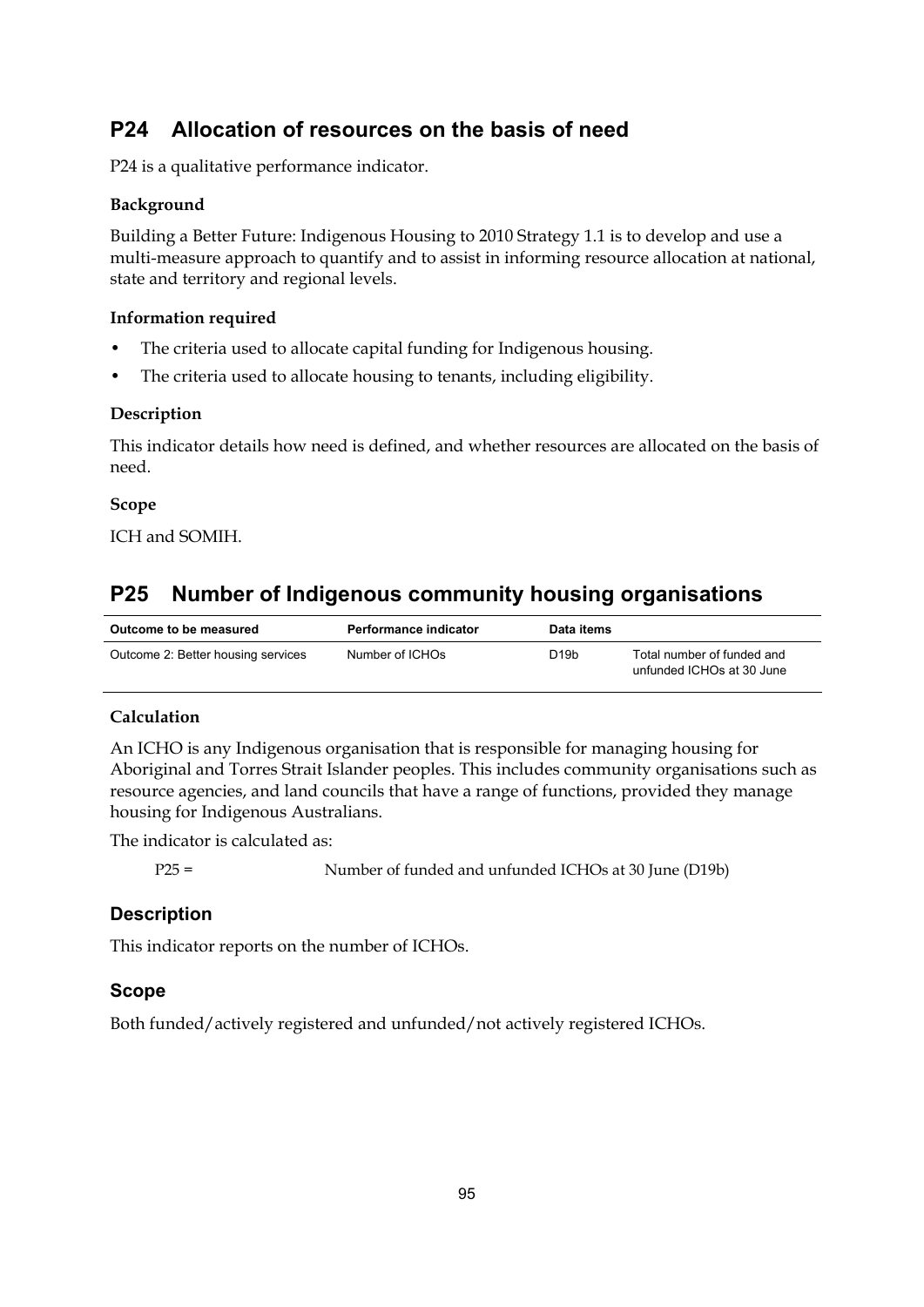# **P26 Proportion of ICHOs that have a housing management plan**

| Outcome to be measured                                                                                              | Performance indicator | Data items        |                                                         |
|---------------------------------------------------------------------------------------------------------------------|-----------------------|-------------------|---------------------------------------------------------|
| Outcome 2: Better housing services<br>Proportion of ICHOs that have a<br>D <sub>20</sub><br>housing management plan |                       |                   | Total number of ICHOs with a<br>housing management plan |
|                                                                                                                     |                       | D <sub>19</sub> b | Total number of funded and<br>unfunded ICHOs at 30 June |

#### **Calculation**

The indicator is calculated as:

P26 = Total number of ICHOs with a housing management plan (D20) 
$$
x
$$
 100  $x$  100

# **Description**

This indicator provides a measure of whether ICHOs are well managed, through the use of a plan outlining objectives, financial management, tenancy management and human resource management.

### **Scope**

Both funded/actively registered and unfunded/not actively registered ICHOs.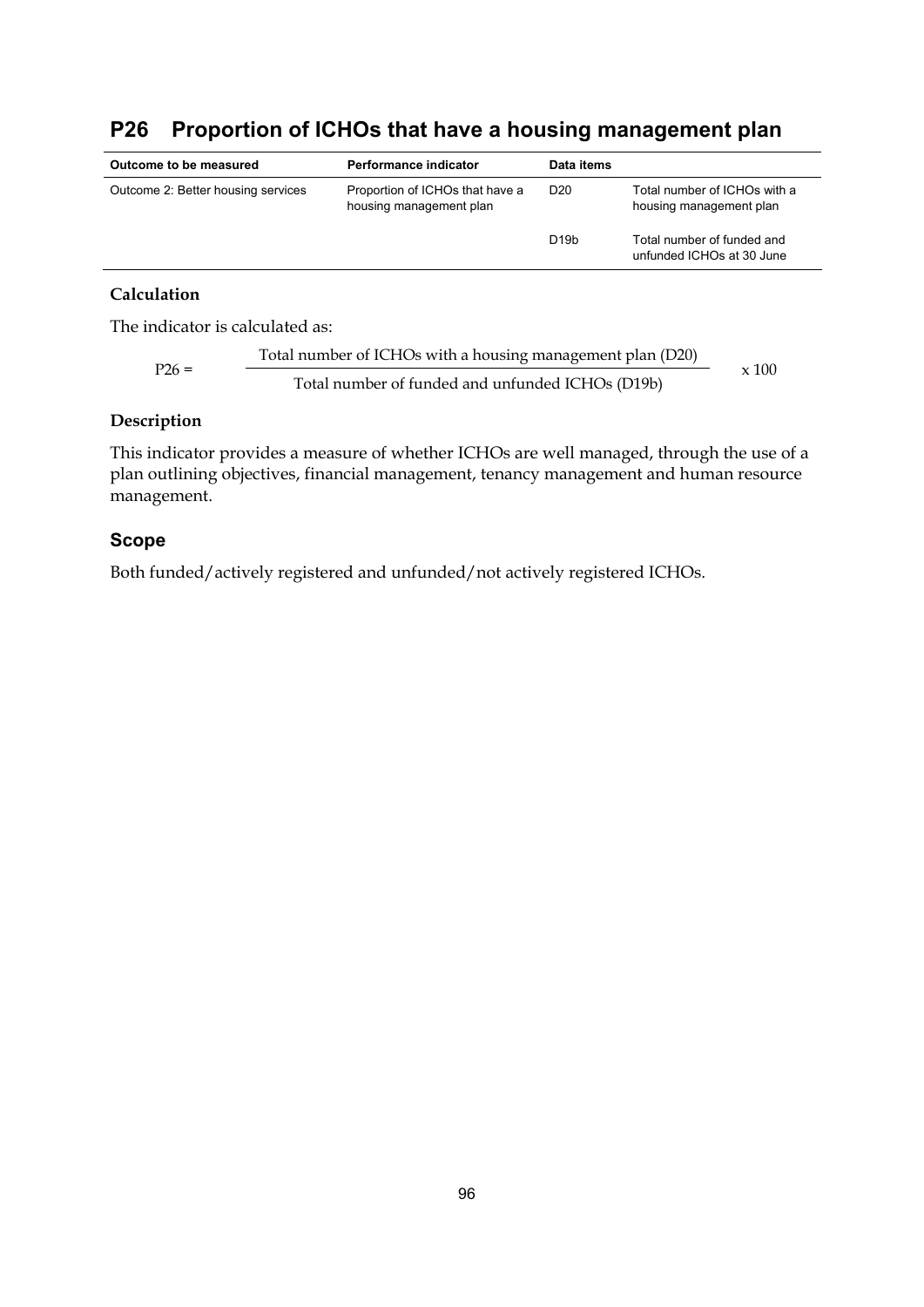# **P27 What jurisdictions are doing to assist ICHOs in developing and implementing housing management plans**

P27 is a qualitative performance indicator.

### **Background**

Building a Better Future: Indigenous Housing to 2010 Strategy 2.6 is to support organisations to develop housing management plans containing:

- objectives for housing assistance delivery
- an asset management plan, including client consultation and feedback mechanisms and appropriate information and training for tenants to ensure tenants' responsibilities are understood and their rights protected
- Rent collection policies and systems
- Financial practices and reporting systems that link resources to outcomes.

### **Information required**

- Whether policy or legislative requirements for the provision of assistance to ICHOs to develop and implement housing management plans are in place.
- The strategies in place to assist ICHOs in developing and implementing housing management plans.

### **Description**

This indicator details mechanisms and procedures jurisdictions have in place to assist ICHOs in preparing and implementing housing management plans.

### **Scope**

ICH only.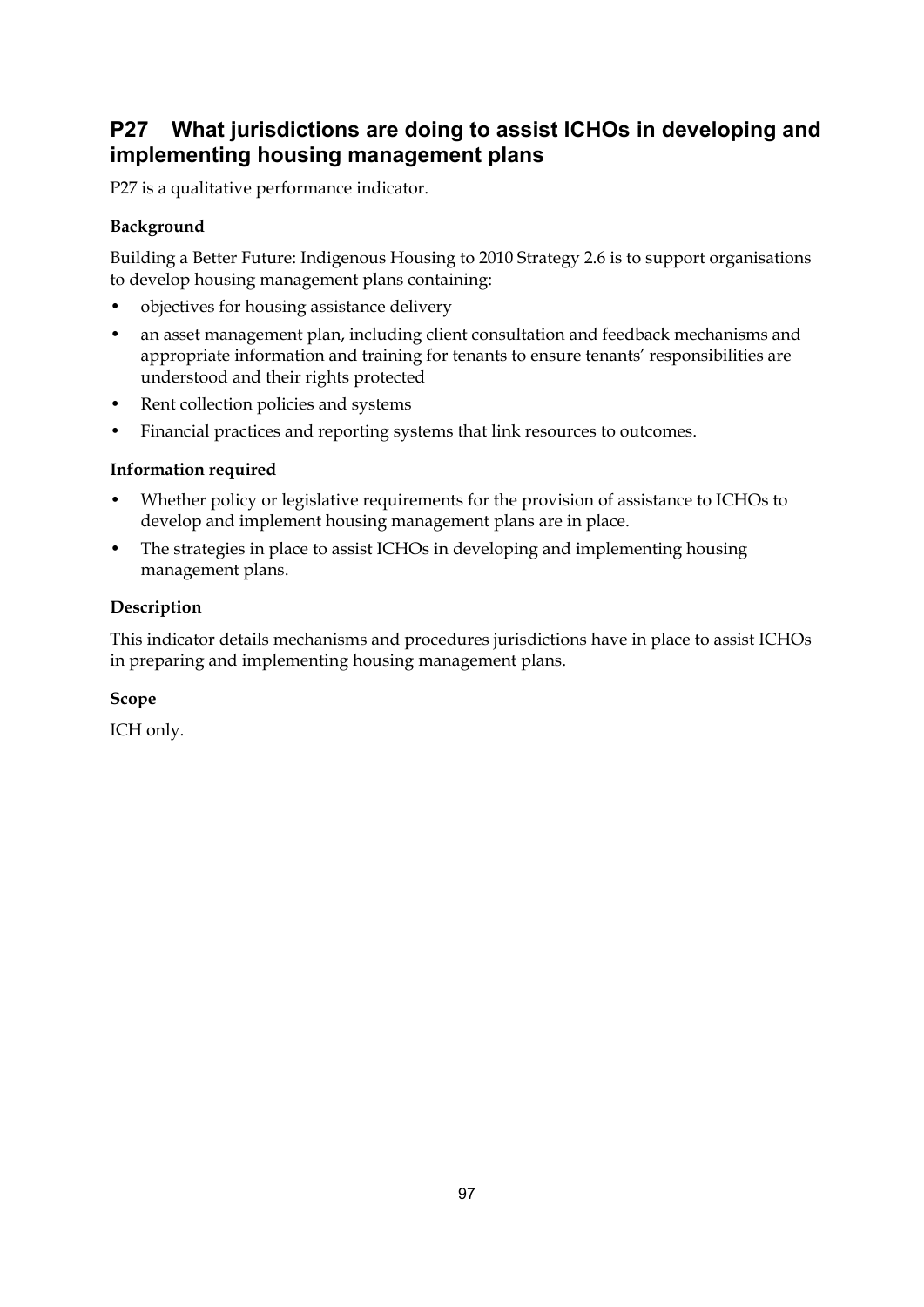# **P28 Proportion of Indigenous employees in ICHOs who have completed accredited training**

| Outcome to be measured             | Performance indicator                                        | Data items      |                                                              |
|------------------------------------|--------------------------------------------------------------|-----------------|--------------------------------------------------------------|
| Outcome 2: Better housing services | Proportion of Indigenous                                     | D <sub>22</sub> | Number of Indigenous                                         |
| Outcome 4: Improved partnerships   | employees in ICHOs who have<br>completed accredited training |                 | employees in ICHOS who have<br>completed accredited training |
|                                    |                                                              | D <sub>21</sub> | Total number of Indigenous<br>employees in ICHOs             |
| ----                               |                                                              |                 |                                                              |

### **Calculation**

The indicator is calculated as:

|         | Number of Indigenous employees in ICHOs who have    |  |
|---------|-----------------------------------------------------|--|
| $P28 =$ | completed accredited training (D22)                 |  |
|         | Total number of Indigenous employees in ICHOs (D21) |  |

### **Description**

This indicator provides a measure of the number of Indigenous employees who have completed accredited training in housing management and related areas. Increasing the number of Indigenous employees who have completed training will increase the capacity of Aboriginal and Torres Strait Islander peoples to be actively involved in planning and delivering housing services.

#### **Scope**

All SOMIH. For ICH, both funded/actively registered ICHOs and unfunded/not actively registered ICHOs. Note employees can have completed some form of accredited training and also be undertaking training at a higher level.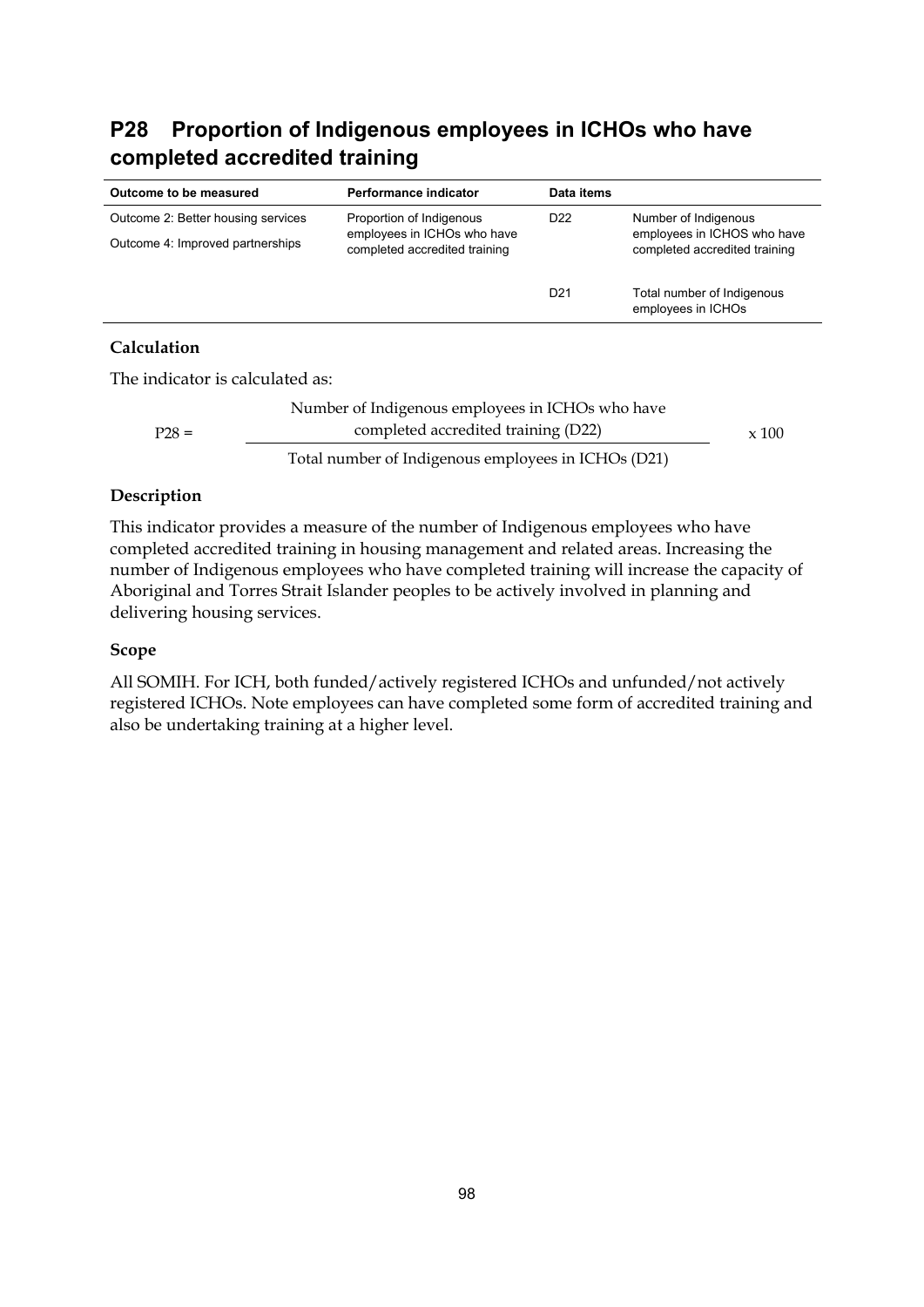# **P29 Proportion of Indigenous employees in ICHOs who are undertaking accredited training**

| Outcomes to be measured            | Performance indicator                                                                     | Data items      |                                                                                                     |  |
|------------------------------------|-------------------------------------------------------------------------------------------|-----------------|-----------------------------------------------------------------------------------------------------|--|
| Outcome 2: Better housing services | Proportion of Indigenous<br>employees in ICHOs who are<br>undertaking accredited training | D <sub>23</sub> | Number of Indigenous<br>employees in ICHOS who are<br>undertaking accredited training<br>at 30 June |  |
| Outcome 4: Improved partnerships   |                                                                                           |                 |                                                                                                     |  |
|                                    |                                                                                           | D <sub>21</sub> | Total number of Indigenous<br>employees in ICHOs at 30 June                                         |  |
| $C1111212$                         |                                                                                           |                 |                                                                                                     |  |

### **Calculation**

The indicator is calculated as:

|         | Number of Indigenous employees in ICHOs who are     |              |
|---------|-----------------------------------------------------|--------------|
| $P29 =$ | undertaking accredited training (D23)               | $\times$ 100 |
|         | Total number of Indigenous employees in ICHOs (D21) |              |

#### **Description**

This indicator provides a measure of the number of Indigenous employees who are currently undertaking accredited training in housing management and related areas. Increasing the number of Indigenous employees who have completed training will increase the capacity of Aboriginal and Torres Strait Islander peoples to be actively involved in planning and delivering housing services.

#### **Scope**

All SOMIH. For ICH, both funded/actively registered ICHOs and unfunded/not actively registered ICHOs. Employees can have completed some form of accredited training and also be undertaking training at a higher level.

# **P30 Proportion of people employed in housing management who are Indigenous**

| Outcome to be measured           | Performance indicator                                                        | Data items      |                                                             |
|----------------------------------|------------------------------------------------------------------------------|-----------------|-------------------------------------------------------------|
| Outcome 4: Improved partnerships | Proportion of people employed in<br>housing management who are<br>Indigenous | D <sub>21</sub> | Total number of Indigenous<br>employees in ICHOs at 30 June |
|                                  |                                                                              | D <sub>24</sub> | Total number of employees in<br>ICHOs at 30 June            |

### **Calculation**

The indicator is calculated as:

$$
P30 = \frac{\text{Total number of Indigenous employees in ICHOs (D21)}}{\text{Total number of employees in ICHOs (D24)} \times 100}
$$

#### **Description**

This indicator provides a measure of the extent to which Aboriginal and Torres Strait Islander peoples are involved in the management of SOMIH and ICH services.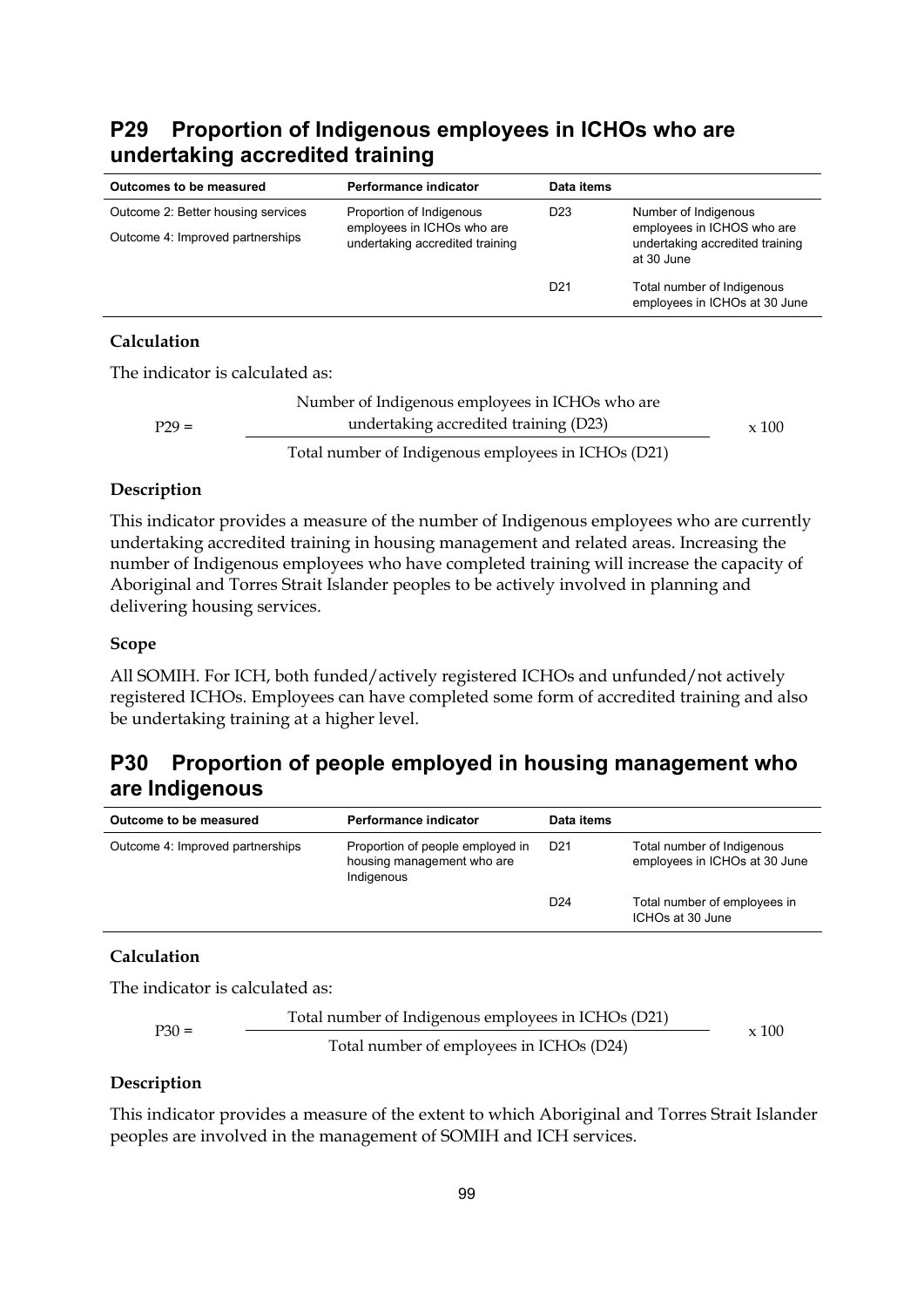# **P31 Strategies and outcomes to increase Indigenous employment in housing services**

P31 is a qualitative performance indicator.

## **Background**

Building a Better Future: Indigenous Housing to 2010 Strategy 2.3 is to maximise opportunities for Aboriginal and Torres Strait Islander peoples to be involved in housing construction and maintenance through:

- investigating a tender preference system and building incentives into the tender process
- voluntary registers of Indigenous companies and tradespeople, and companies that employ Indigenous Australians.

Strategy 4.3 is to establish Indigenous employment policies in state, territory and Australian Government housing agencies.

### **Information required**

- The strategies in place to increase Indigenous employment in ICHOs.
- The strategies in place to increase Indigenous employment in SOMIH.

### **Description**

This indicator details mechanisms in place to increase opportunities for Indigenous employment in SOMIH and ICHOs, including senior management, policy and program development, tenancy management, property management, and construction.

### **Scope**

ICH and SOMIH.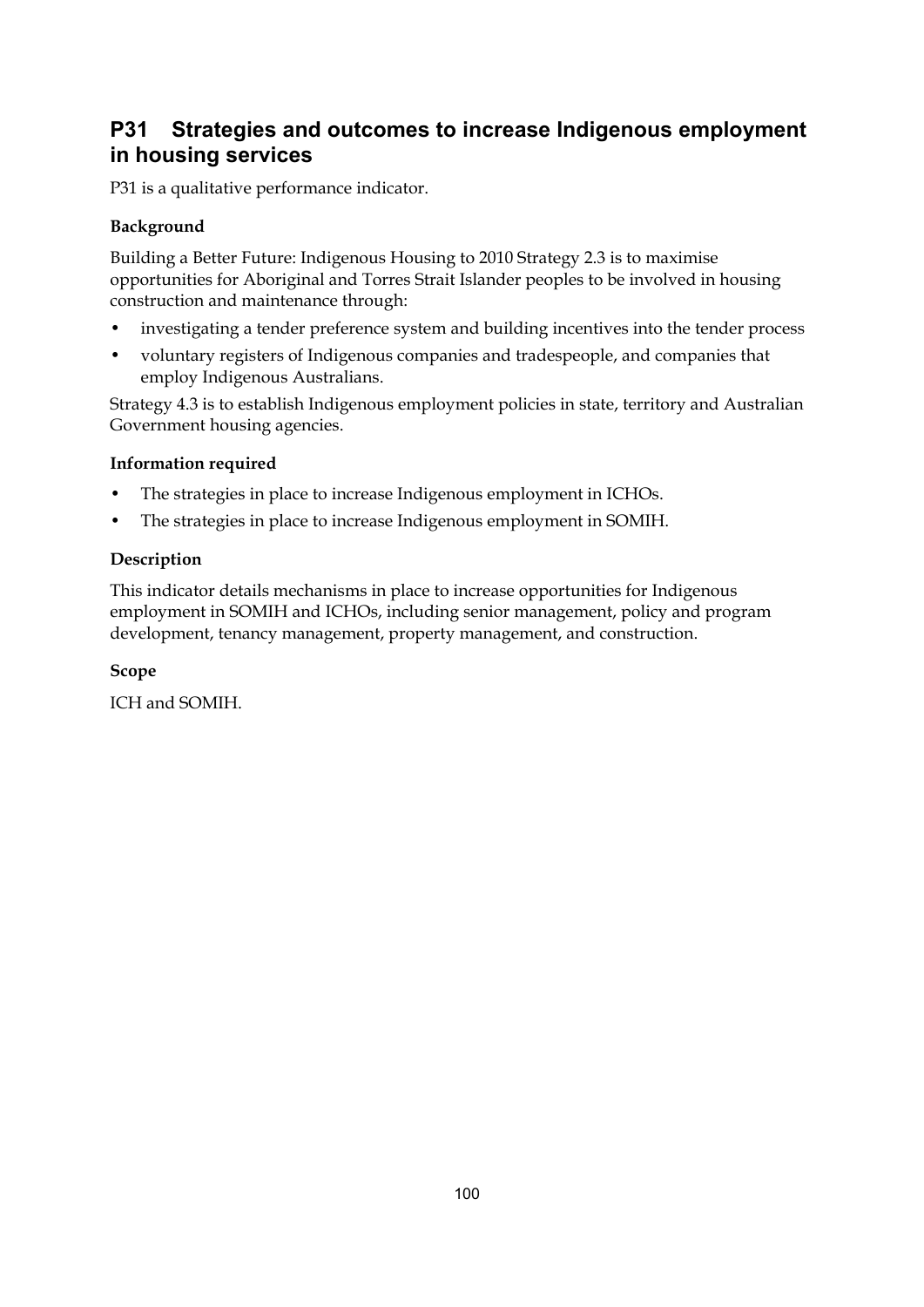# **P32 Mechanisms for Indigenous input to planning, decision-making and delivery of services**

P32 is a qualitative performance indicator.

## **Background**

Building a Better Future: Indigenous Housing to 2010 Strategy 1.3 ensures policies, plans and service provision take account of the needs and aspirations of Aboriginal and Torres Strait Islander peoples and communities.

Strategy 2.4 is to develop principles and standards for service delivery by ICHOs and to ensure that Indigenous Australians are fully consulted about, and involved in the planning and delivery of housing and related services.

### **Information required**

- How Indigenous input into housing programs and decision-making is facilitated.
- How Indigenous input feeds into planning processes for ICHO and SOMIH.
- How Indigenous input feeds into service delivery processes for ICHO and SOMIH.

### **Description**

This indicator details strategies and procedures in place for Indigenous input to planning, decision-making and delivery of services.

### **Scope**

ICH and SOMIH.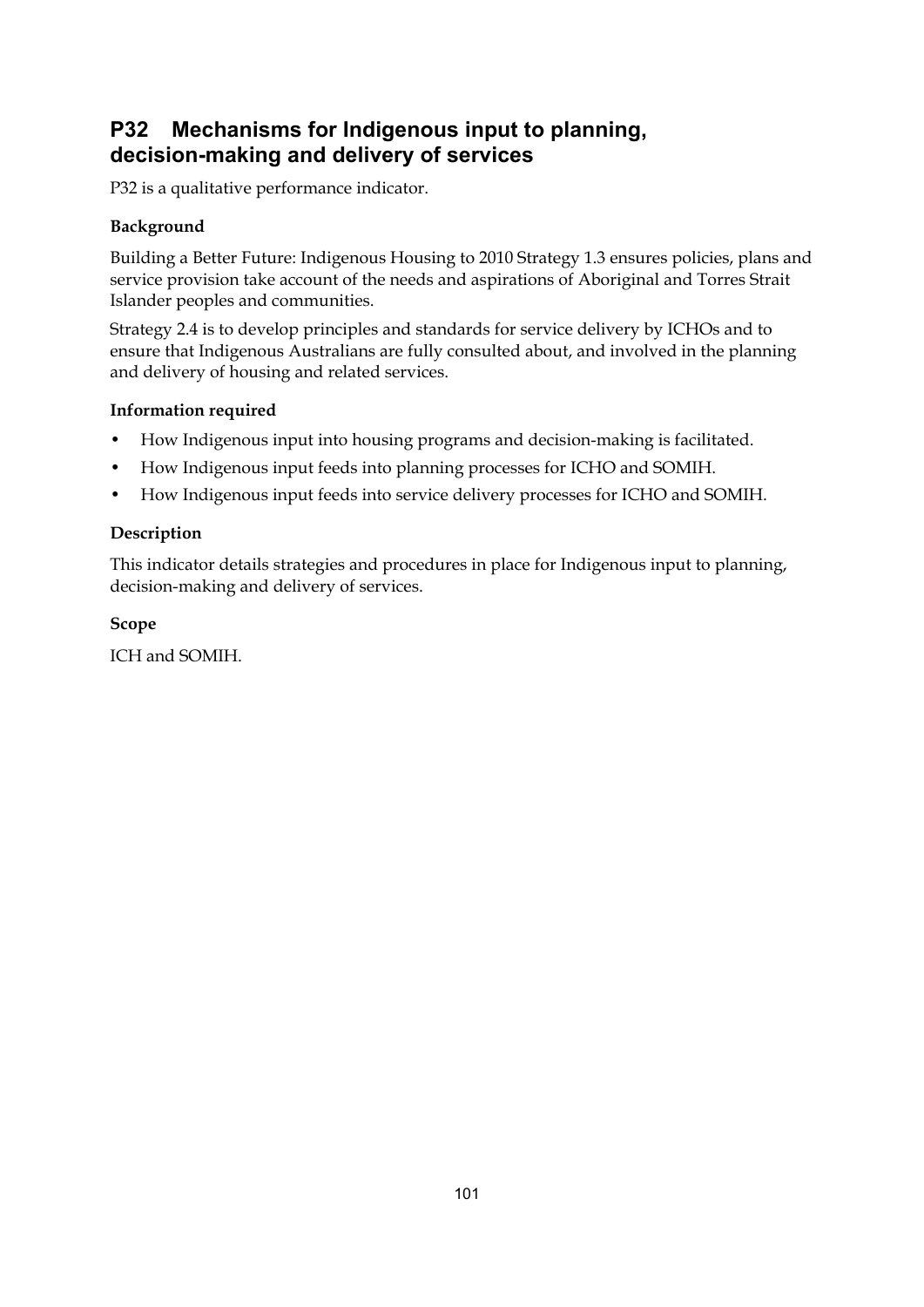# **P33 Coordination of housing and other services that seek to improve the health and wellbeing of Indigenous people**

P33 is a qualitative performance indicator.

### **Background**

Building a Better Future: Indigenous Housing to 2010 (BBF) Strategy 4.2*,* acknowledges the need to coordinate housing and related program areas to improve the health and wellbeing of Aboriginal and Torres Strait Islander peoples. The strategy implies a need for housing agencies to actively collaborate, and where necessary initiate linkages with other program areas. BBF specifically identifies linkages with:

- infrastructure programs (that is, essential road works, sewerage, power and water supply)
- primary and environmental health programs
- mainstream public and community housing
- the income support system
- community services programs
- the Community Development Employment Program
- education, training and employment programs
- communication technology.

#### **Information required**

- How housing is coordinated with other services.
- Initiatives or new projects for 2007–08, including a brief assessment/evidence of outcomes.

#### **Description**

This indicator provides information that demonstrates the partnerships developed between housing and other services aimed at improving the quality of life of Indigenous Australians.

#### **Scope**

ICH and SOMIH.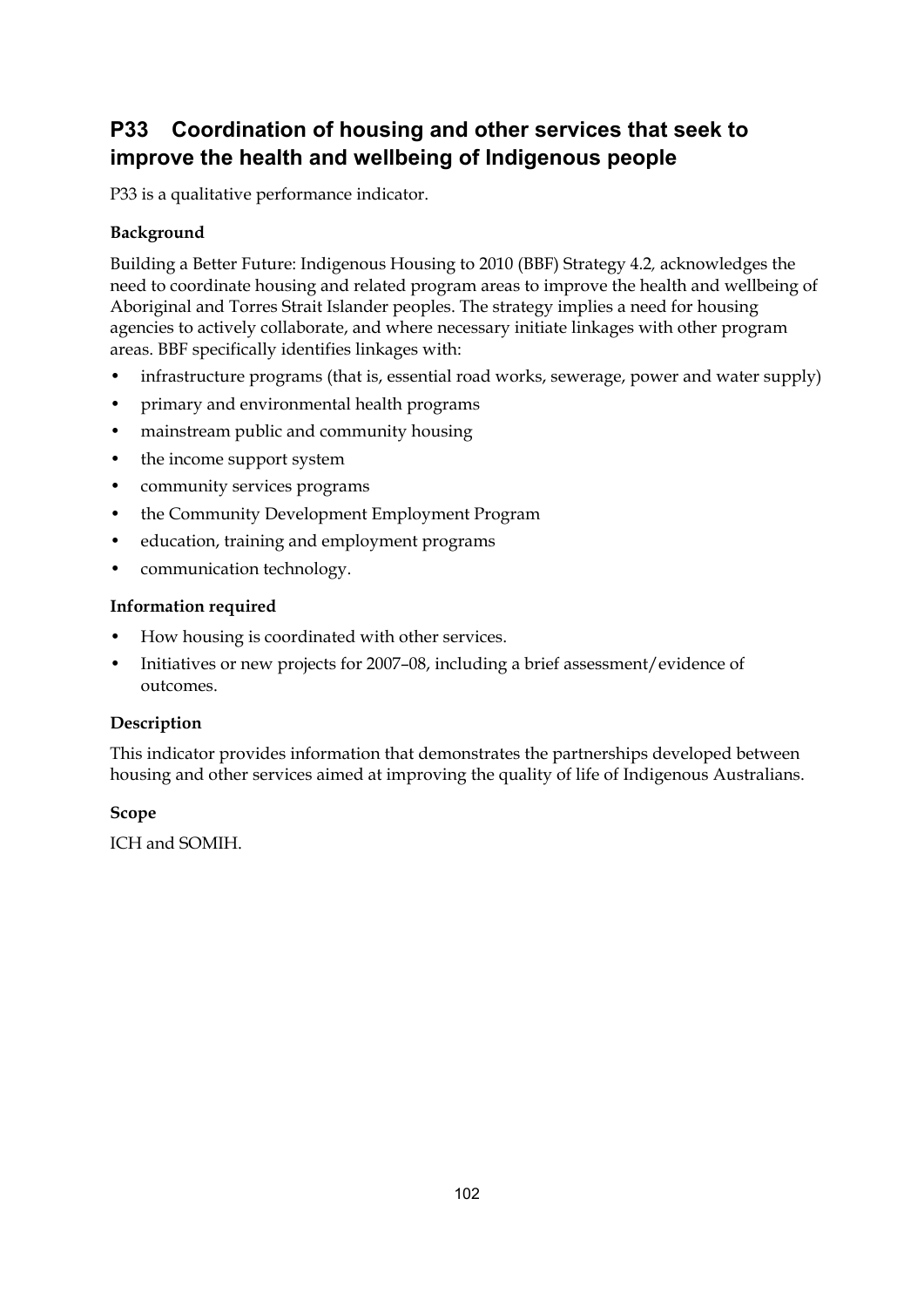### **P34 Proportion of clients whose needs were met in relation to the a) amenity, b) location of their dwelling**

Data for this performance indicator were collected via the 2007 National Social Housing Survey of SOMIH tenants (Roy Morgan Research 2008).

#### **Calculation**

This indicator has two components: P34a amenity and P34b location.

#### *P34a Amenity*

Question 15 of the National Social Housing Survey of SOMIH tenants asked about the importance and adequacy of the following amenities to their household:

- size of home (dwelling) yard space and fencing
- 
- modifications for special needs privacy of home
- ease of access and entry safety/security of home
- car parking

The indicator is calculated as:

|          | Number of Indigenous tenants who said the amenity aspect   |              |
|----------|------------------------------------------------------------|--------------|
|          | is important and meets their needs                         |              |
| $P34a =$ | Number of tenants who said the amenity aspect is important | $\times$ 100 |
|          | and gave a valid answer to the needs question              |              |

#### *P34b Location*

Question 16 of the National Social Housing Survey of SOMIH tenants asked about the importance and adequacy of the location of their dwelling in relation to these specific facilities and services:

- 
- 
- 
- child care facilities family and friends
- emergency services, medical services/hospitals
- shops and banking facilities educational and training facilities
	- public transport employment/place of work
- parks and recreational facilities community and support services
	-
	- safety/security of neighbourhood

The indicator is calculated as:

| $P34b =$ | Number of Indigenous tenants who said the location aspect<br>is important and meets their needs              |              |
|----------|--------------------------------------------------------------------------------------------------------------|--------------|
|          | Number of tenants who said the location aspect is important<br>and gave a valid answer to the needs question | $\times$ 100 |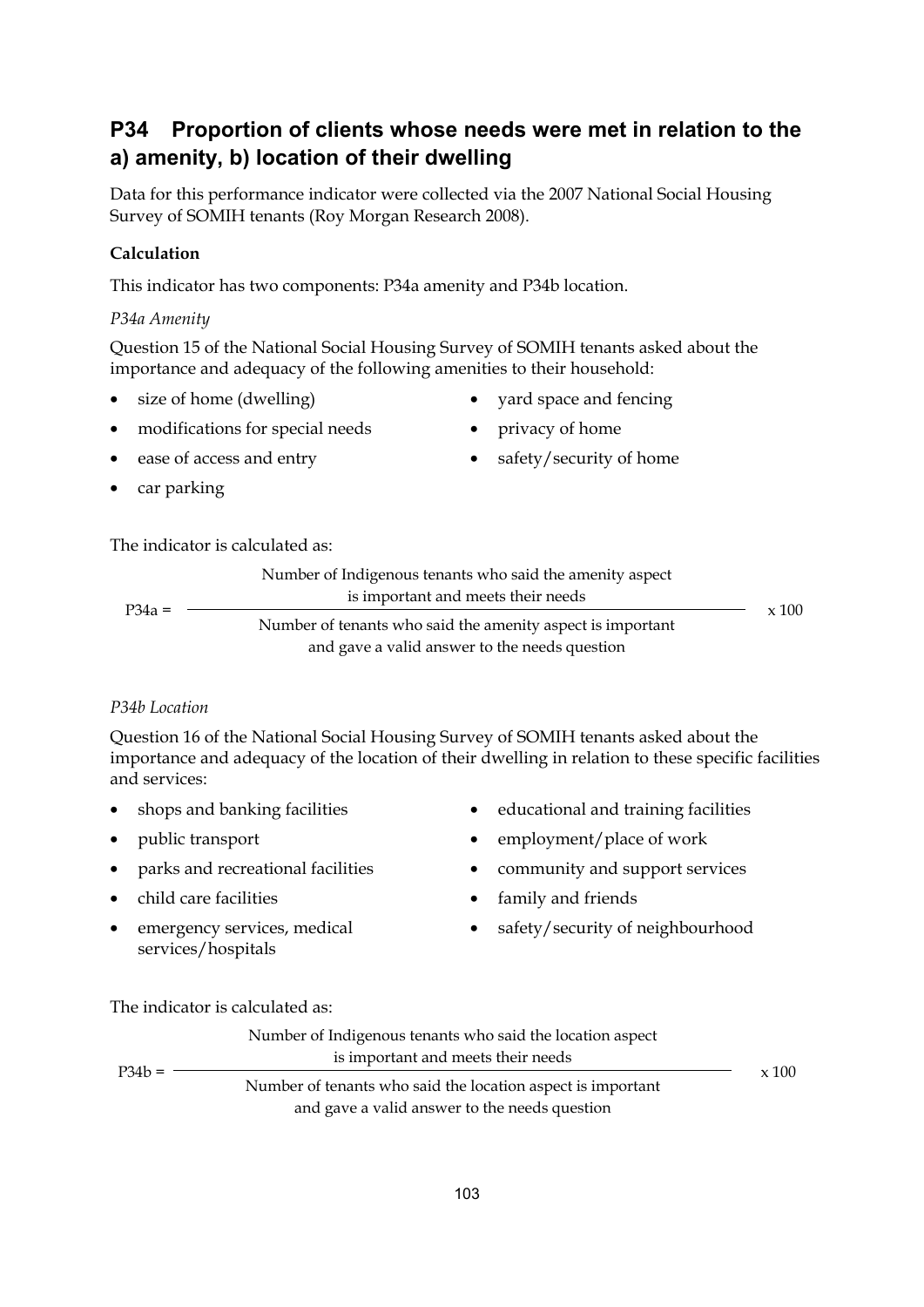#### **Description**

This indicator provides a measure of the amenity and location of dwellings as perceived by tenants.

#### **Scope**

SOMIH only. Data on ICH will be collected in the future.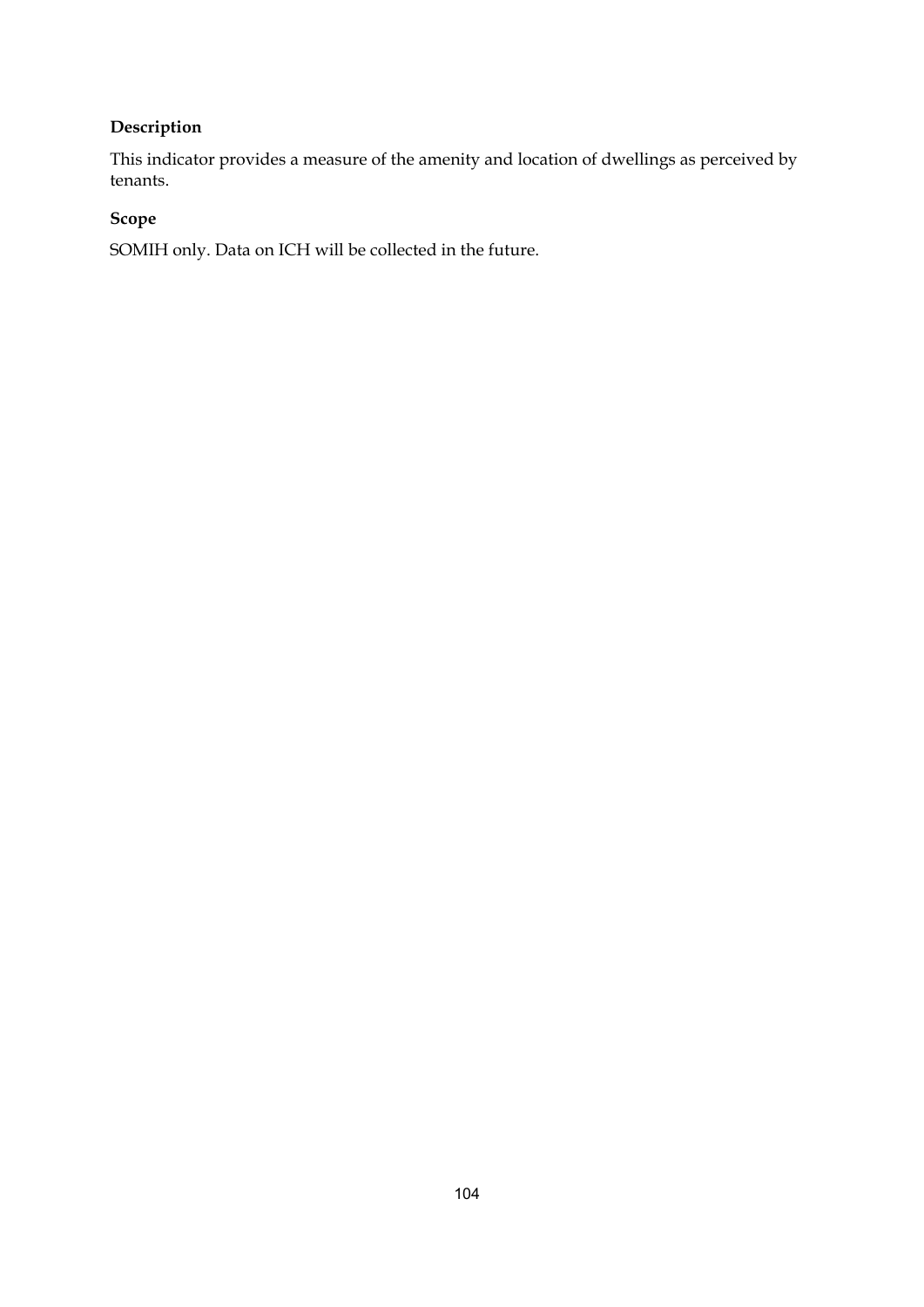### **P35 Proportion of clients satisfied with the quality of the service provided**

Data for this performance indicator were collected via the 2007 National Social Housing Survey of SOMIH tenants (Roy Morgan Research 2008).

#### **Calculation**

The indicator is calculated as:

| $P35 =$ | Number of tenants who said they were satisfied (very satisfied or satisfied) | x 100 |
|---------|------------------------------------------------------------------------------|-------|
|         | Number of tenants who gave a valid answer to the satisfaction question       |       |

#### **Description**

This indicator assesses the level of satisfaction expressed by tenants with regard to the service provided by state and territory housing authorities.

#### **Scope**

SOMIH only. Data on ICH will be collected in the future.

## **P36 Proportion of indicators (not Census or CHINS) on which jurisdictions could report**

This indicator is calculated by the AIHW from jurisdictions' data.

#### **Calculation**

The indicator is calculated as:

Number of SOMIH/ICH indicators for which jurisdictions could provide data P36 = Total number of SOMIH/ICH indicators for which data were requested  $- x 100$ 

#### **Description**

This indicator provides a measure of the capacity of jurisdictions to report on SOMIH and ICH. It does not, however, measure whether those data were of high quality.

#### **Scope**

ICH and SOMIH.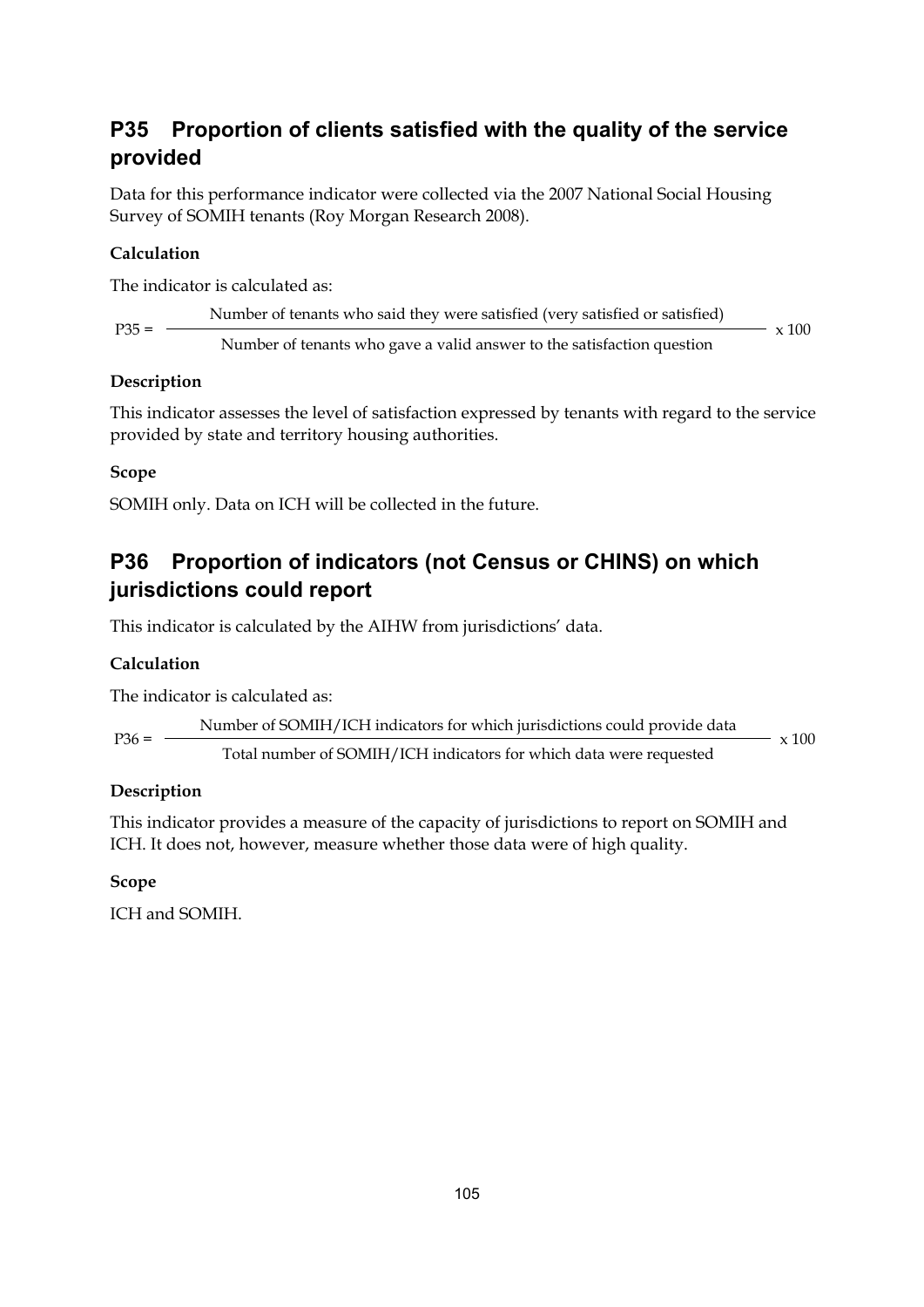## **3.3 National Reporting Framework indicators, by Building a Better Future: Indigenous Housing to 2010 outcome area**

**Table 3.2: NRF indicators that relate to BBF Outcome 1. Better housing: Housing that meets agreed standards, is appropriate to the needs of Aboriginal and Torres Strait Islander peoples, and contributes to their health and wellbeing** 

| Performance Indicator description                                                                       | <b>Number</b>   |
|---------------------------------------------------------------------------------------------------------|-----------------|
| Proportion of improvised dwellings                                                                      | P <sub>2</sub>  |
| Proportion of dwellings needing major repairs                                                           | P <sub>3</sub>  |
| Proportion of dwellings needing replacement                                                             | P4              |
| Mechanisms to ensure that new houses and upgrades meet minimum standards                                | P <sub>5</sub>  |
| Proportion of communities not connected to a) water, b) sewerage, c) electricity                        | P <sub>6</sub>  |
| Proportion of dwellings not connected to a) water, b) sewerage, c) electricity                          | P7              |
| Proportion of dwellings that meet the 11 critical Fixing Houses for Better Health living practices      | P8              |
| Average number of additional bedrooms required                                                          | P <sub>21</sub> |
| Proportion of Indigenous households that are overcrowded                                                | P <sub>22</sub> |
| Proportion of households paying more than 25% of income in rent                                         | P <sub>23</sub> |
| Proportion of clients whose needs were met in relation to the a) amenity, b) location of their dwelling | P34             |

#### **Table 3.3: NRF indicators that relate to BBF Outcome 2. Better housing services: Services that are well managed and sustainable**

| Performance Indicator description                                                                    | <b>Number</b>   |
|------------------------------------------------------------------------------------------------------|-----------------|
| Proportion of dwellings needing replacement                                                          | P4              |
| Average weekly rent collected                                                                        | P <sub>9</sub>  |
| Rent collection rate                                                                                 | P <sub>10</sub> |
| Total amount spent on maintenance each year                                                          | P <sub>11</sub> |
| Average amount spent on maintenance each year                                                        | P <sub>12</sub> |
| Maintenance expenditure as a proportion of rent collected                                            | P <sub>13</sub> |
| Recurrent to capital expenditure ratio                                                               | P <sub>14</sub> |
| Number of Indigenous community housing organisations                                                 | P <sub>25</sub> |
| Proportion of ICHOs that have a housing management plan                                              | P <sub>26</sub> |
| What jurisdictions are doing to assist ICHOs in developing and implementing housing management plans | P <sub>27</sub> |
| Proportion of Indigenous employees in ICHOs who have completed accredited training                   | P <sub>28</sub> |
| Proportion of Indigenous employees in ICHOs who are undertaking accredited training                  | P <sub>29</sub> |
| Proportion of clients satisfied with the quality of the service provided                             | P35             |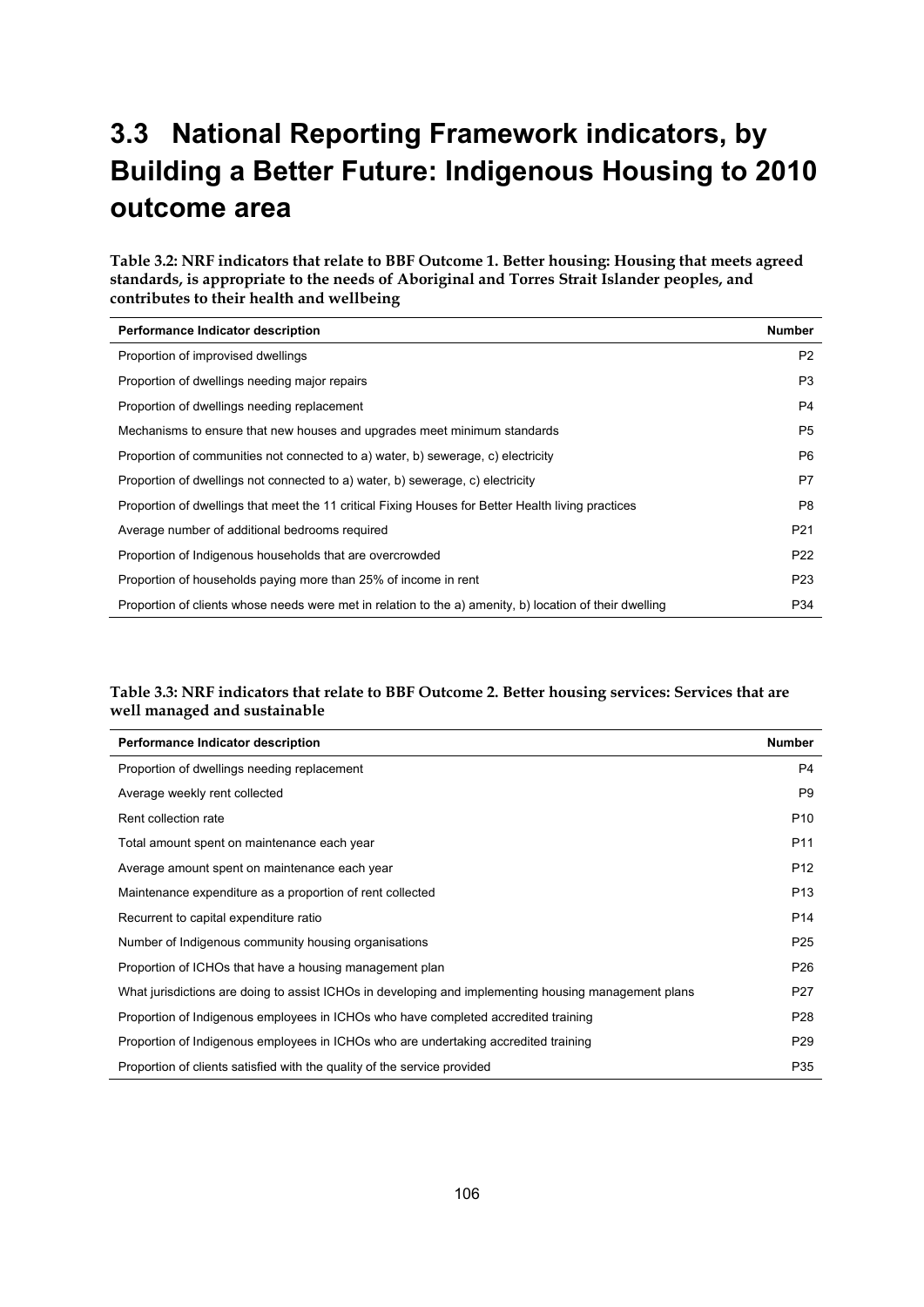**Table 3.4: NRF indicators that relate to BBF Outcome 3. More housing: Growth in the number of houses to address both the backlog of Indigenous housing need and emerging needs of a growing Indigenous population** 

| <b>Performance Indicator description</b>                                     | <b>Number</b>   |
|------------------------------------------------------------------------------|-----------------|
| Number of dwellings aimed at Aboriginal and Torres Strait Islander peoples.  | P1              |
| Proportion of Indigenous households, by tenure type                          | P <sub>18</sub> |
| Proportion of Indigenous households accessing mainstream housing services    | P <sub>19</sub> |
| Proportion of Aboriginal and Torres Strait Islander peoples who are homeless | P <sub>20</sub> |
| Average number of additional bedrooms required                               | P <sub>21</sub> |
| Proportion of Indigenous households that are overcrowded                     | P <sub>22</sub> |
| Proportion of households paying more than 25% of income in rent              | P <sub>23</sub> |

#### **Table 3.5: NRF indicators that relate to BBF Outcome 4. Improved partnerships: Ensuring that Indigenous people are fully involved in the planning, decision-making and delivery of services by governments**

| Performance Indicator description                                                     | <b>Number</b>   |
|---------------------------------------------------------------------------------------|-----------------|
| Recurrent to capital expenditure ratio                                                | P <sub>14</sub> |
| Proportion of Indigenous employees in ICHOs who have completed accredited training    | P <sub>28</sub> |
| Proportion of Indigenous employees in ICHOs who are undertaking accredited training   | P <sub>29</sub> |
| Proportion of people employed in housing management who are Indigenous                | P30             |
| Strategies and outcomes to increase Indigenous employment in housing services         | P31             |
| Mechanisms for Indigenous input to planning, decision-making and delivery of services | P32             |

#### **Table 3.6: NRF indicators that relate to BBF Outcome 5. Greater effectiveness and efficiency: Ensuring that assistance is properly directed to meeting objectives, and that resources are being used to best advantage**

| Performance Indicator description                                         | <b>Number</b>   |
|---------------------------------------------------------------------------|-----------------|
| Number of dwellings aimed at Indigenous people                            | P1              |
| Occupancy rates                                                           | P <sub>16</sub> |
| Turnaround time                                                           | P <sub>17</sub> |
| Proportion of Indigenous households by tenure type                        | P <sub>18</sub> |
| Proportion of Indigenous households accessing mainstream housing services | P <sub>19</sub> |
| Allocation of resources on the basis of need                              | P <sub>24</sub> |
| Proportion of clients satisfied with the quality of the service provided  | P35             |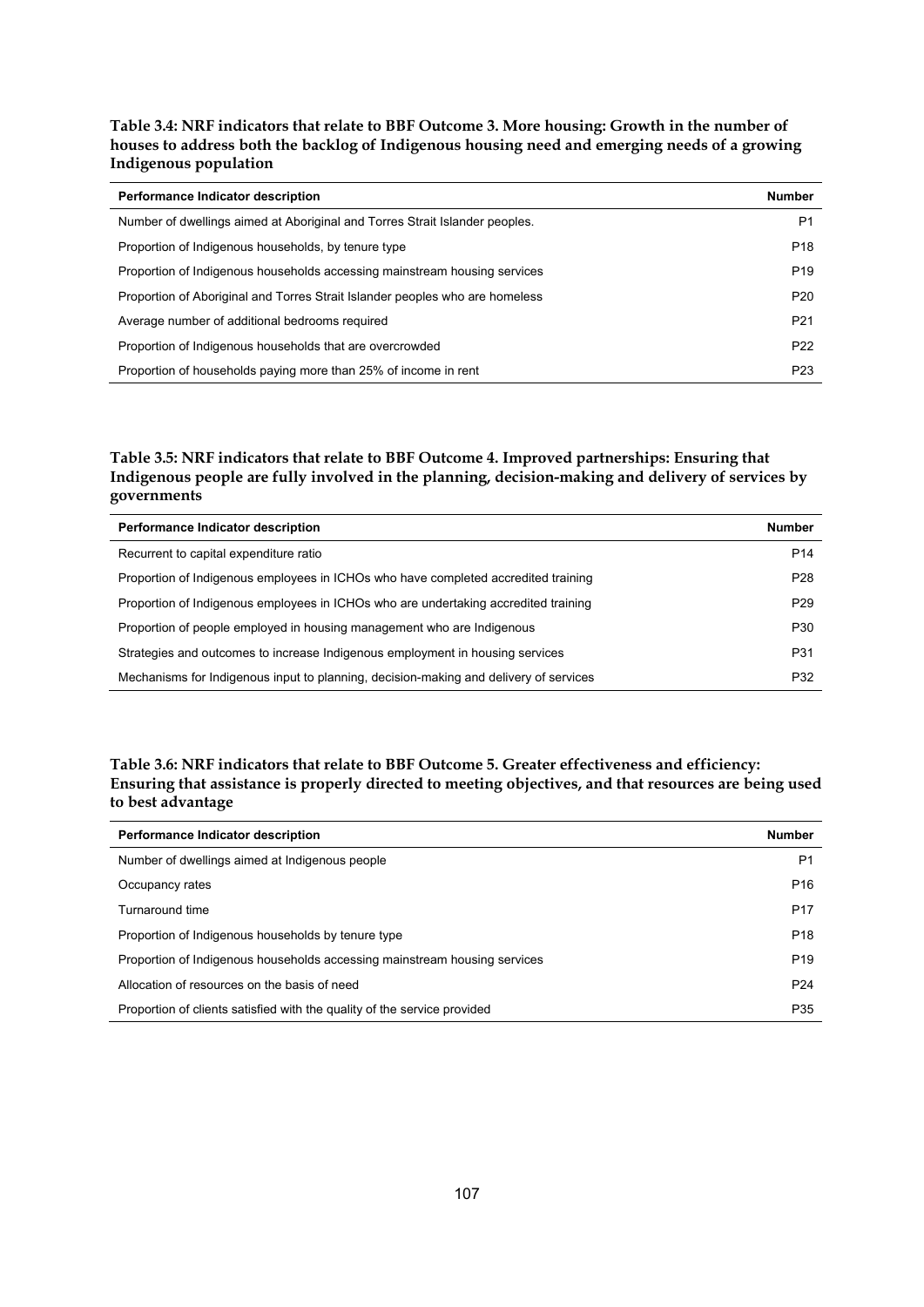#### **Table 3.7: NRF indicators that relate to BBF Outcome 6. Improved performance linked to accountability: Program performance reporting based on national data collection systems and good information management**

| <b>Performance Indicator description</b>                                           | <b>Number</b>   |
|------------------------------------------------------------------------------------|-----------------|
| Net recurrent cost per unit                                                        | P <sub>15</sub> |
| Proportion of indicators (not Census or CHINS) on which jurisdictions could report | P36             |

#### **Table 3.8: NRF indicators that relate to BBF Outcome 7. Coordination of services: A whole-ofgovernment approach that ensures greater coordination of housing and housing-related services linked to improved health and wellbeing outcomes**

| Performance Indicator description                                                                             | <b>Number</b> |
|---------------------------------------------------------------------------------------------------------------|---------------|
| Coordination of housing and other services that seek to improve the health and wellbeing of Indigenous people | P33           |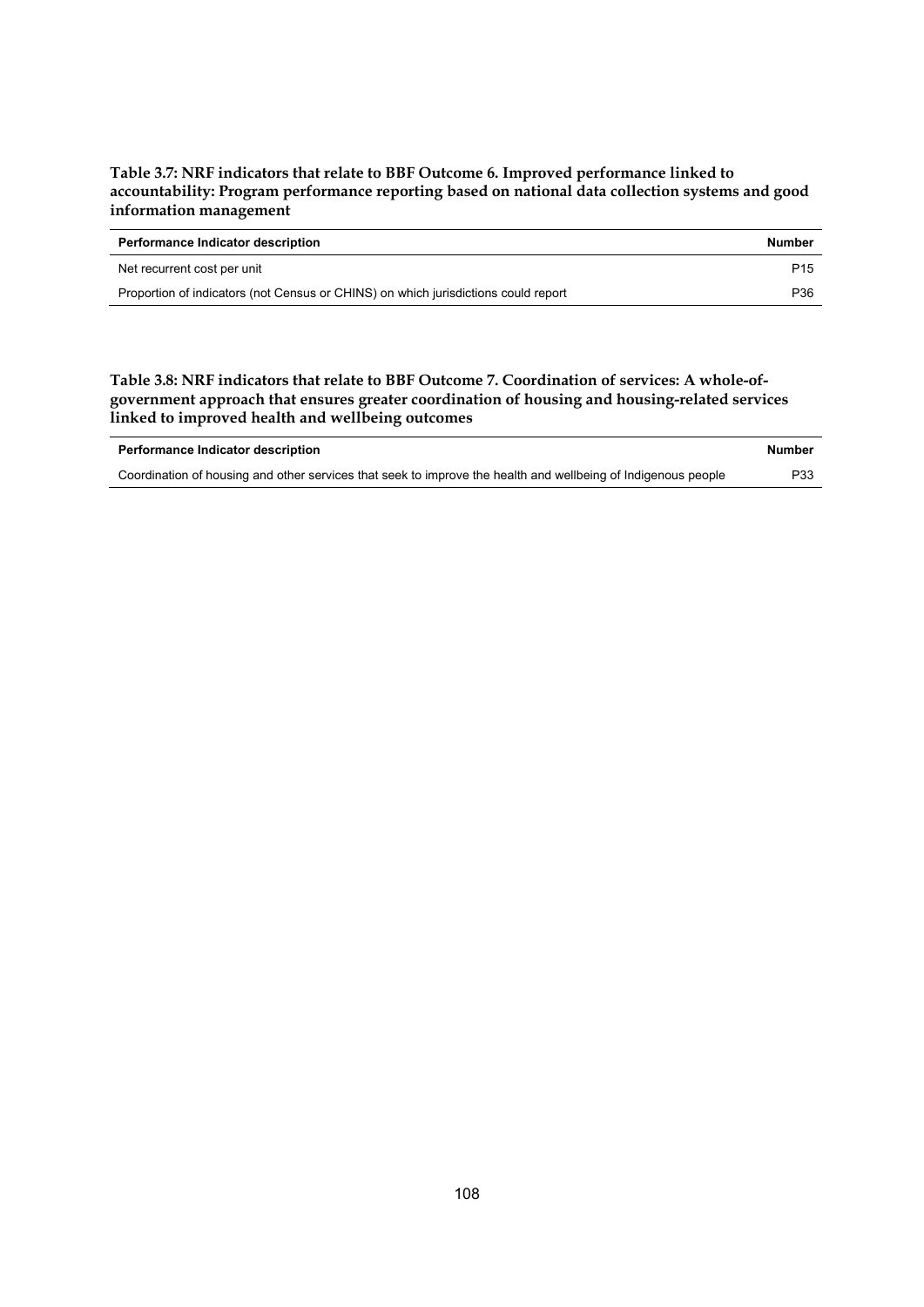## **References**

ABS (Australian Bureau of Statistics) 2007a. Housing and infrastructure in Aboriginal and Torres Strait Islander communities, Australia 2006 (Reissue). Cat. no. 4710.0. Canberra: ABS.

ABS 2007b. Census of population and housing, Australia 2006. Cat. No. 2068.0. Canberra: ABS

AIHW (Australian Institute of Health and Welfare) 2006. National housing assistance data dictionary, version 3. Housing assistance data development series. Cat. no. HOU 147. Canberra: AIHW.

AIHW 2007. Indigenous housing indicators 2005-06. Indigenous housing series no. 2. Cat. no. HOU 168. Canberra: AIHW.

AIHW 2008. State owned and managed Indigenous housing 2006–07: Commonwealth State Housing Agreement national data report. Cat. no. HOU 171. Canberra: AIHW.

AIHW 2009a. Community housing 2007–08: Housing assistance data development series. Cat. no. HOU 188. Canberra: AIHW.

AIHW 2009b. Public rental housing 2007–08: Housing assistance data development series. Cat. no. HOU 187. Canberra: AIHW.

AIHW 2009c. State owned and managed Indigenous housing 2006–07: Housing assistance data development series. Cat. no. HOU 189. Canberra: AIHW.

Chamberlain C & MacKenzie D 2009a. Counting the homeless 2006: Australian Capital Territory. Cat. no. HOU 207. Canberra: AIHW.

Chamberlain C & MacKenzie D 2009b. Counting the homeless 2006: New South Wales. Cat. no. HOU 204. Canberra: AIHW.

Chamberlain C & MacKenzie D 2009c. Counting the homeless 2006: Northern Territory. Cat. no. HOU 210. Canberra: AIHW.

Chamberlain C & MacKenzie D 2009d. Counting the homeless 2006: Queensland. Cat. no. HOU 205. Canberra: AIHW.

Chamberlain C & MacKenzie D 2009e. Counting the homeless 2006: South Australia. Cat. no. HOU 206. Canberra: AIHW.

Chamberlain C & MacKenzie D 2009f. Counting the homeless 2006: Tasmania. Cat. no. HOU 208. Canberra: AIHW.

Chamberlain C & MacKenzie D 2009g. Counting the homeless 2006: Victoria. Cat. no. HOU 203. Canberra: AIHW.

Chamberlain C & MacKenzie D 2009h. Counting the homeless 2006: Western Australia. Cat. no. HOU 209. Canberra: AIHW.

HMC (Housing Minister's Conference) 2001. Australian housing ministers' ten year statement of new directions in Indigenous housing. Building a Better Future: Indigenous Housing to 2010. Canberra: Department of Families and Community Services.

Howden-Chapman P & Wilson N 2000. Housing and health. In: Howden-Chapman P & Tobias M (eds). Social inequalities in health: New Zealand 1999. Wellington: Ministry of Health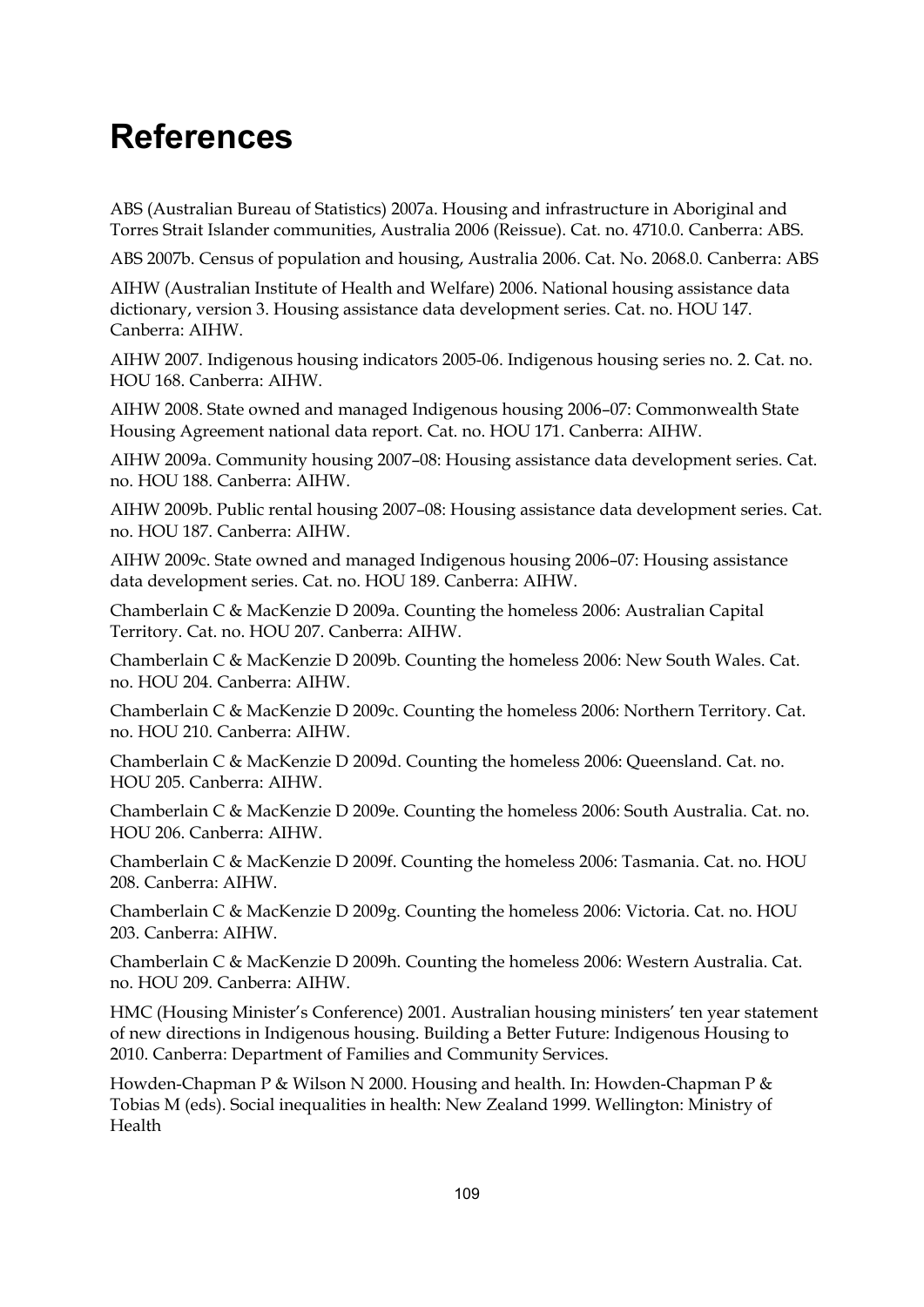Roy Morgan Research 2008. State owned and managed Indigenous housing (SOMIH) survey 2007 National report. Melbourne: Roy Morgan research.

SCRGSP (Steering Committee for the Review of Government Service Provision) 2009. Report of government services 2009. Productivity Commission. Canberra.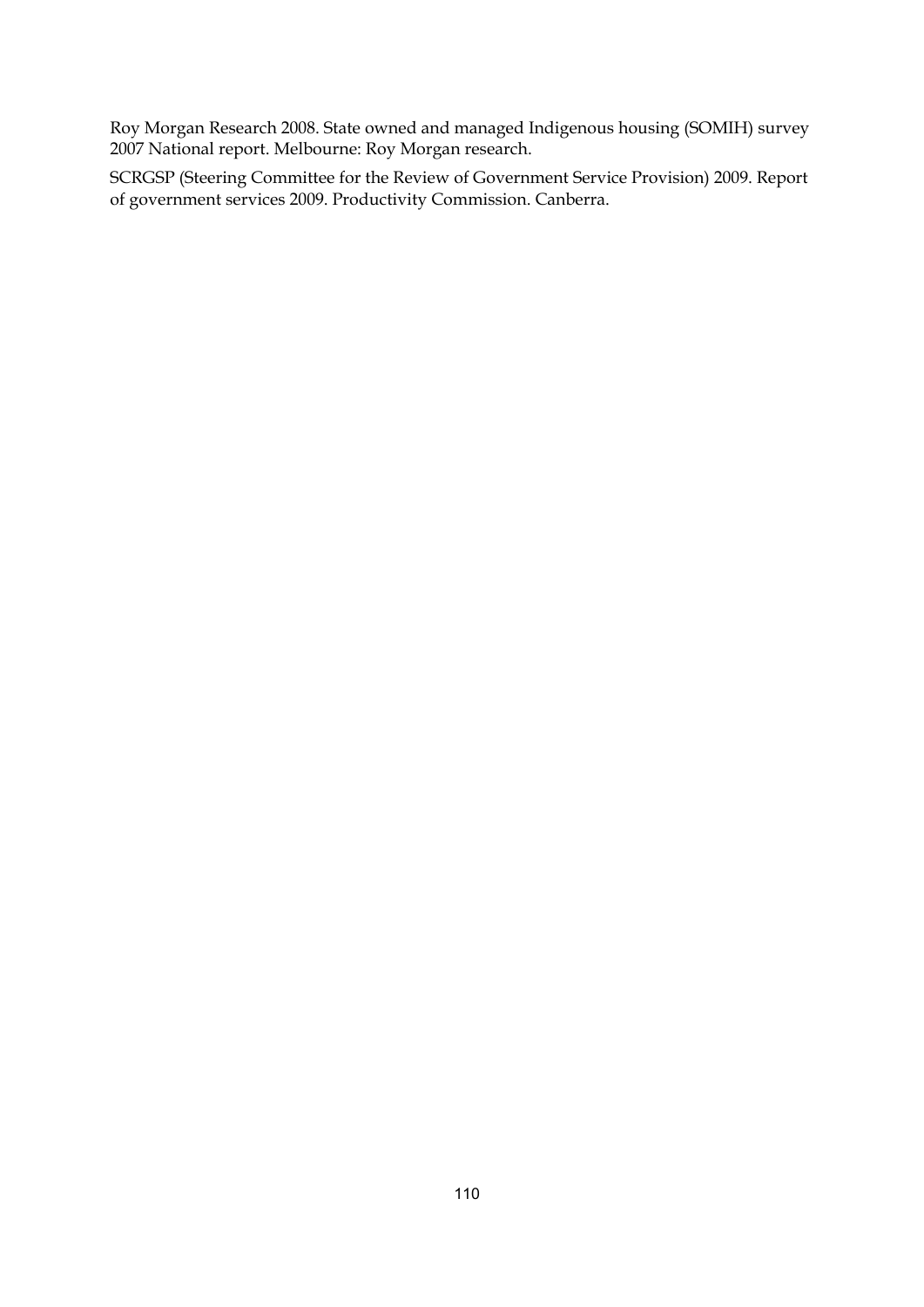# **List of tables**

| Table 1.1:  |                                                                                                                                                                          |  |
|-------------|--------------------------------------------------------------------------------------------------------------------------------------------------------------------------|--|
| Table 2.1:  | Total number of dwellings targeted to Indigenous people, by state and territory,                                                                                         |  |
| Table 2.2:  | Indigenous community housing summary data, by jurisdiction, 2007-08  12                                                                                                  |  |
| Table 2.3:  | CSHA state owned and managed Indigenous housing summary data, by state and                                                                                               |  |
| Table 2.4:  | Indigenous community housing performance indicators, by jurisdiction, 2007-0820                                                                                          |  |
| Table 2.5:  | CSHA state owned and managed Indigenous housing performance indicators,                                                                                                  |  |
| Table 2.6:  | Number of Indigenous community housing organisations, by jurisdiction,                                                                                                   |  |
| Table 2.7:  | Number and proportion of Indigenous community housing organisations that                                                                                                 |  |
| Table 2.8:  | Whether policy or legislative requirements for the provision of assistance to ICHOs<br>to develop and implement housing management plans are in place in jurisdictions26 |  |
| Table 2.9:  | Strategies jurisdictions have in place to assist ICHOs in developing and                                                                                                 |  |
| Table 2.10: | Number and proportion of people employed in housing management who are                                                                                                   |  |
| Table 2.11: | Number and proportion of Indigenous employees in Indigenous community<br>housing organisations who have completed accredited training, by jurisdiction,                  |  |
| Table 2.12: | Strategies jurisdictions have in place to increase Indigenous employment 29                                                                                              |  |
| Table 2.13: | Number and proportion of state owned and managed Indigenous housing tenants<br>who were satisfied with the quality of service provided, by state and territory,          |  |
| Table 2.14: | Rent collected, rent charged and rent collection rate for Indigenous community<br>housing and state owned and managed Indigenous housing, by jurisdiction,               |  |
| Table 2.15: | Average weekly rent collected for Indigenous community housing and state                                                                                                 |  |
| Table 2.16: | Total and average amount spent on maintenance for Indigenous community<br>housing and state owned and managed Indigenous housing each year,                              |  |
| Table 2.17: | Maintenance expenditure, rent collected and maintenance expenditure as a<br>proportion of rent collected for Indigenous community housing and state owned                |  |
| Table 2.18: | Recurrent and capital expenditure and recurrent to capital expenditure ratio for<br>Indigenous community housing and state owned and managed Indigenous                  |  |
| Table 2.19: | Net recurrent cost per unit for Indigenous community housing and state owned                                                                                             |  |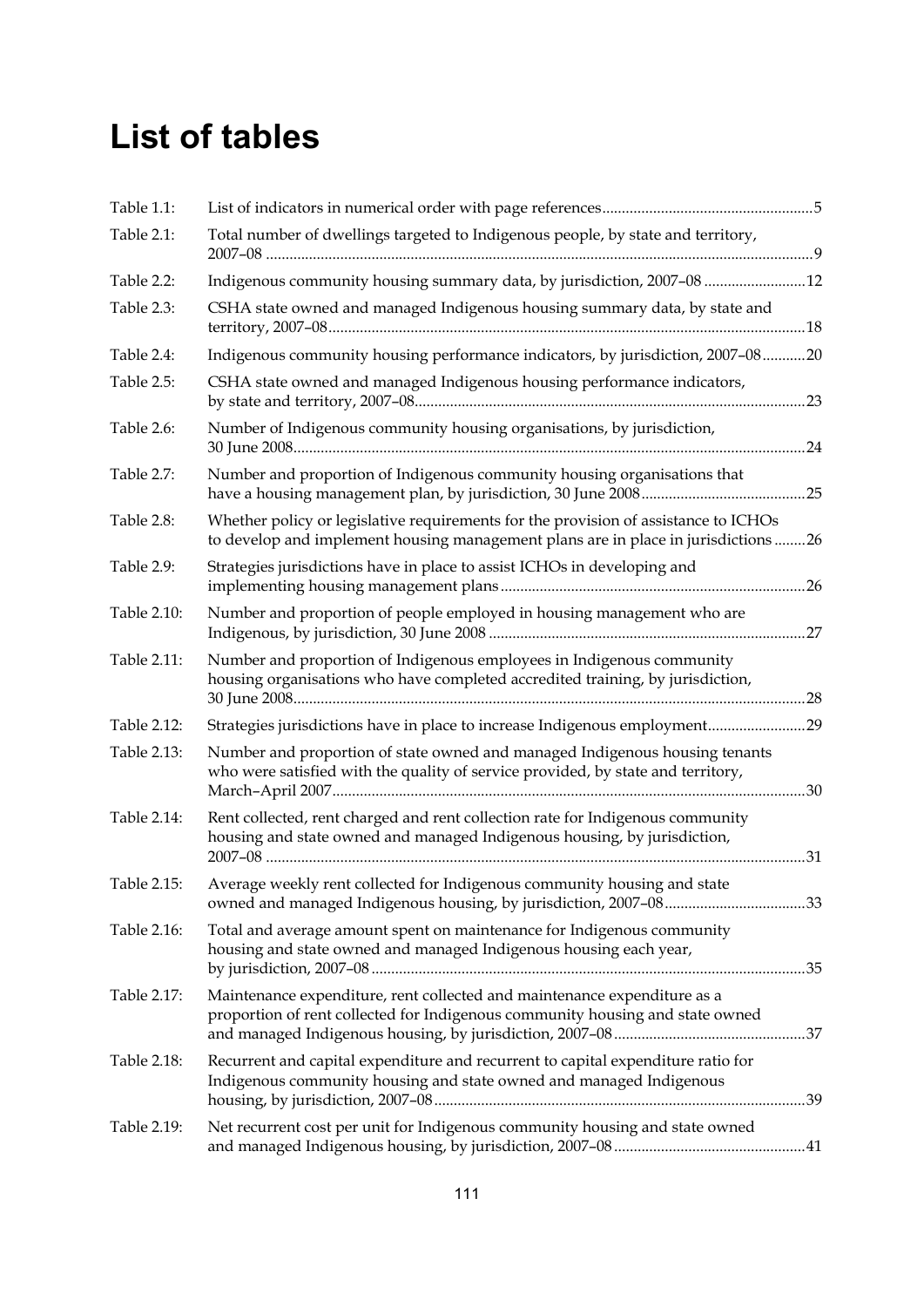| Table 2.20: | Total number of Indigenous community housing and state owned and managed                                                                                            |  |
|-------------|---------------------------------------------------------------------------------------------------------------------------------------------------------------------|--|
| Table 2.21: | Number and proportion of Indigenous community housing improvised dwellings,                                                                                         |  |
| Table 2.22: | Number and proportion of permanent dwellings managed by Indigenous housing                                                                                          |  |
| Table 2.23: | Number and proportion of permanent dwellings managed by Indigenous housing                                                                                          |  |
| Table 2.24: | Whether or not new houses and upgrades are required to meet national standards  47                                                                                  |  |
| Table 2.25: |                                                                                                                                                                     |  |
| Table 2.26: | Number and proportion of discrete Indigenous communities not connected to an<br>organised supply of water, sewerage and electricity, by state and territory, 200648 |  |
| Table 2.27: | Number and proportion of Indigenous community housing dwellings not<br>connected to an organised system for water, sewerage or electricity, by jurisdiction,        |  |
| Table 2.28: | Proportion of dwellings in the Fixing Houses for Better Health program that<br>support the 11 critical healthy living practices at Survey fix 1 and Survey fix 2,   |  |
| Table 2.29: | Occupancy rate for Indigenous community housing and state owned and managed                                                                                         |  |
| Table 2.30: | Turnaround time for state owned and managed Indigenous housing dwellings, by                                                                                        |  |
| Table 2.31: | Number and proportion of Indigenous households, by tenure type, state and                                                                                           |  |
| Table 2.32: | Number and proportion of Indigenous households accessing mainstream housing                                                                                         |  |
| Table 2.33: | Number and proportion of Indigenous people who were homeless, by category,                                                                                          |  |
| Table 2.34: | Number and proportion of overcrowded Indigenous community housing                                                                                                   |  |
| Table 2.35: | Total and average number of additional bedrooms required for Indigenous<br>community housing and state owned and managed Indigenous housing,                        |  |
| Table 2.36: | Number and proportion of state owned and managed Indigenous housing<br>households paying more than 25% of income in rent, by jurisdiction, 30 June 200861           |  |
| Table 2.37: | Criteria used by jurisdictions to allocate capital funding for Indigenous housing62                                                                                 |  |
| Table 2.38: |                                                                                                                                                                     |  |
| Table 2.39: | Number and proportion of state owned and managed Indigenous housing tenants<br>whose needs were met in relation to the amenity of their dwelling, by state and      |  |
| Table 2.40: | Number and proportion of state owned and managed Indigenous housing tenants<br>whose needs were met in relation to the location of their dwelling, by state and     |  |
| Table 2.41: | Strategies jurisdictions have in place to ensure Indigenous input into housing                                                                                      |  |